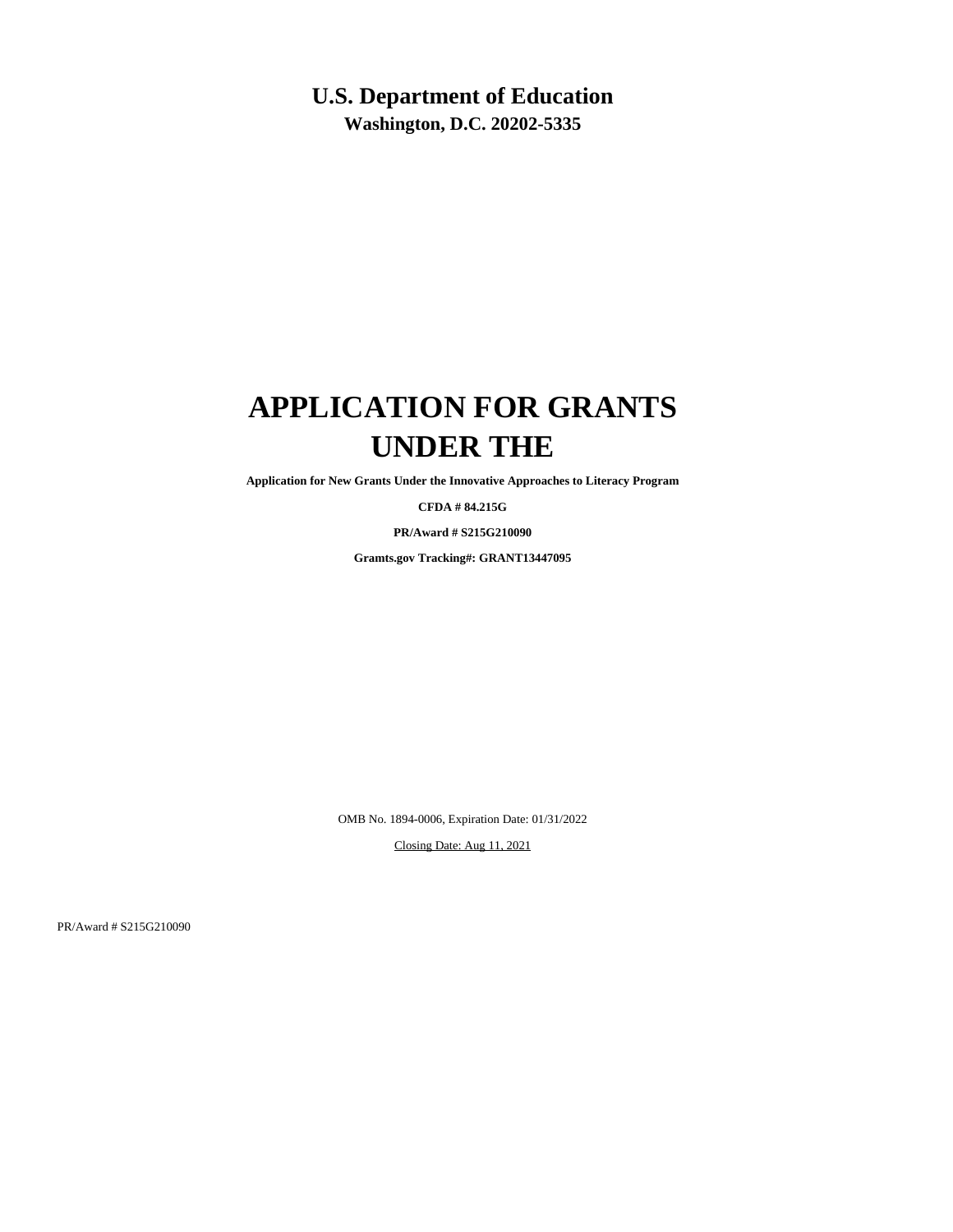### **\*\*Table of Contents\*\***

| <b>Form</b>                                                    | Page |
|----------------------------------------------------------------|------|
| 1. Application for Federal Assistance SF-424                   | e3   |
| 2. ED GEPA427 Form                                             | e6   |
| 3. Grants.gov Lobbying Form                                    | e7   |
| 4. Dept of Education Supplemental Information for SF-424       | e8   |
| 5. ED Abstract Narrative Form                                  | e10  |
| Attachment - 1 (1235-CISD IAL Program Abstract 2021 F)         | e11  |
| 6. Project Narrative Form                                      | e13  |
| Attachment - 1 (1236-CISD IAL 2021 Narrative F)                | e14  |
| 7. Other Narrative Form                                        | e40  |
| Attachment - 1 (1237-Cuero SAIPE Certification)                | e41  |
| Attachment - 2 (1238-CISD_IAL 2018 GEPA 427)                   | e43  |
| Attachment - 3 (1239-Evaluator Resume)                         | e45  |
| Attachment - 4 (1240-Executive Order 12372 Transmittal Letter) | e54  |
| Attachment - 5 (1241-CISD INdirect Cost)                       | e55  |
| 8. Budget Narrative Form                                       | e56  |
| Attachment - 1 (1234-CISD IALP2 Budget F)                      | e57  |
| 9. Form ED 524 Budget 1 4-V1.4.pdf                             | e82  |

This application was generated using the PDF functionality. The PDF functionality automatically numbers the pages in this application. Some pages/sections of this application may contain 2 sets of page numbers, one set created by the applicant and the other set created by e-Application's PDF functionality. Page numbers created by the e-Application PDF functionality will be preceded by the letter e (for example, e1, e2, e3, etc.).

There were problems converting one or more of the attachments. These are: 1241-CISD INdirect Cost.docx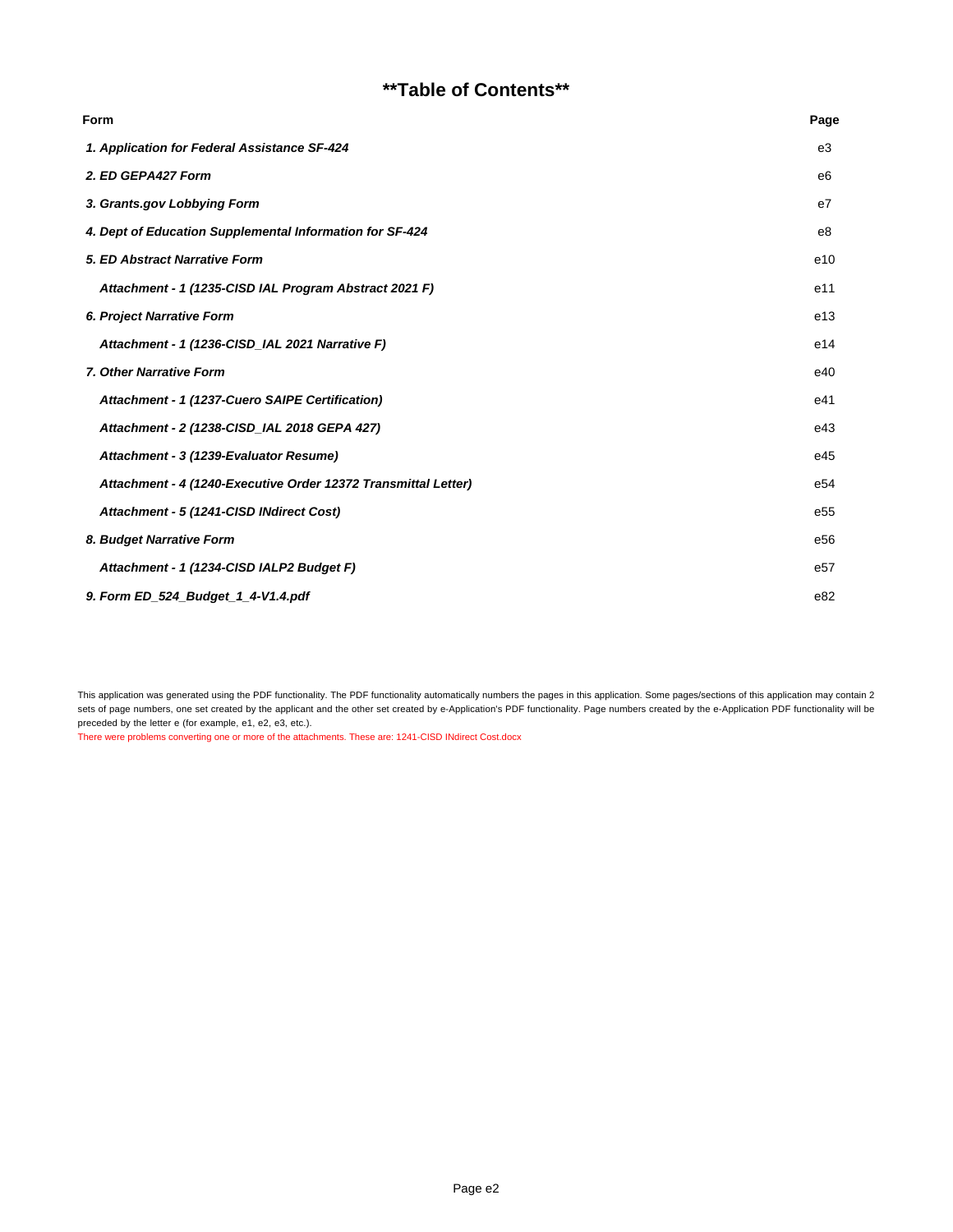| <b>Application for Federal Assistance SF-424</b>                                                       |                                                                          |                                                                                                                                                                                                                                                                                                                                                                                      |
|--------------------------------------------------------------------------------------------------------|--------------------------------------------------------------------------|--------------------------------------------------------------------------------------------------------------------------------------------------------------------------------------------------------------------------------------------------------------------------------------------------------------------------------------------------------------------------------------|
| * 1. Type of Submission:<br>Preapplication<br>$\boxtimes$ Application<br>Changed/Corrected Application | * 2. Type of Application:<br>$\boxtimes$ New<br>Continuation<br>Revision | * If Revision, select appropriate letter(s):<br>* Other (Specify):                                                                                                                                                                                                                                                                                                                   |
| * 3. Date Received:<br>08/11/2021                                                                      | 4. Applicant Identifier:                                                 |                                                                                                                                                                                                                                                                                                                                                                                      |
| 5a. Federal Entity Identifier:                                                                         |                                                                          | 5b. Federal Award Identifier:                                                                                                                                                                                                                                                                                                                                                        |
| <b>State Use Only:</b>                                                                                 |                                                                          |                                                                                                                                                                                                                                                                                                                                                                                      |
| 6. Date Received by State:                                                                             | 7. State Application Identifier:                                         |                                                                                                                                                                                                                                                                                                                                                                                      |
| 8. APPLICANT INFORMATION:                                                                              |                                                                          |                                                                                                                                                                                                                                                                                                                                                                                      |
| * a. Legal Name:                                                                                       | Cuero Independent School District                                        |                                                                                                                                                                                                                                                                                                                                                                                      |
| * b. Employer/Taxpayer Identification Number (EIN/TIN):                                                |                                                                          | * c. Organizational DUNS:                                                                                                                                                                                                                                                                                                                                                            |
|                                                                                                        |                                                                          |                                                                                                                                                                                                                                                                                                                                                                                      |
| d. Address:                                                                                            |                                                                          |                                                                                                                                                                                                                                                                                                                                                                                      |
| * Street1:<br>960 E. Broadway                                                                          |                                                                          |                                                                                                                                                                                                                                                                                                                                                                                      |
| Street2:                                                                                               |                                                                          |                                                                                                                                                                                                                                                                                                                                                                                      |
| * City:<br>Cuero                                                                                       |                                                                          |                                                                                                                                                                                                                                                                                                                                                                                      |
| County/Parish:                                                                                         |                                                                          |                                                                                                                                                                                                                                                                                                                                                                                      |
| * State:<br>TX: Texas                                                                                  |                                                                          |                                                                                                                                                                                                                                                                                                                                                                                      |
| Province:                                                                                              |                                                                          |                                                                                                                                                                                                                                                                                                                                                                                      |
| * Country:<br>USA: UNITED STATES                                                                       |                                                                          |                                                                                                                                                                                                                                                                                                                                                                                      |
| * Zip / Postal Code:<br>77954-0954                                                                     |                                                                          |                                                                                                                                                                                                                                                                                                                                                                                      |
| e. Organizational Unit:                                                                                |                                                                          |                                                                                                                                                                                                                                                                                                                                                                                      |
| Department Name:                                                                                       |                                                                          | Division Name:                                                                                                                                                                                                                                                                                                                                                                       |
|                                                                                                        |                                                                          |                                                                                                                                                                                                                                                                                                                                                                                      |
| f. Name and contact information of person to be contacted on matters involving this application:       |                                                                          |                                                                                                                                                                                                                                                                                                                                                                                      |
| Prefix:<br>Ms.                                                                                         | * First Name:                                                            | Ruby                                                                                                                                                                                                                                                                                                                                                                                 |
| Middle Name:                                                                                           |                                                                          |                                                                                                                                                                                                                                                                                                                                                                                      |
| * Last Name:<br>Rodriguez                                                                              |                                                                          |                                                                                                                                                                                                                                                                                                                                                                                      |
| Suffix:                                                                                                |                                                                          |                                                                                                                                                                                                                                                                                                                                                                                      |
| Title:                                                                                                 |                                                                          |                                                                                                                                                                                                                                                                                                                                                                                      |
| Organizational Affiliation:                                                                            |                                                                          |                                                                                                                                                                                                                                                                                                                                                                                      |
|                                                                                                        |                                                                          |                                                                                                                                                                                                                                                                                                                                                                                      |
| * Telephone Number:                                                                                    |                                                                          | Fax Number:                                                                                                                                                                                                                                                                                                                                                                          |
| * Email:                                                                                               | DD/4                                                                     | $\overline{1}$ $\overline{1}$ $\overline{0}$ $\overline{0}$ $\overline{1}$ $\overline{0}$ $\overline{0}$ $\overline{0}$ $\overline{0}$ $\overline{0}$ $\overline{0}$ $\overline{0}$ $\overline{0}$ $\overline{0}$ $\overline{0}$ $\overline{0}$ $\overline{0}$ $\overline{0}$ $\overline{0}$ $\overline{0}$ $\overline{0}$ $\overline{0}$ $\overline{0}$ $\overline{0}$ $\overline{$ |

PR/Award # S215G210090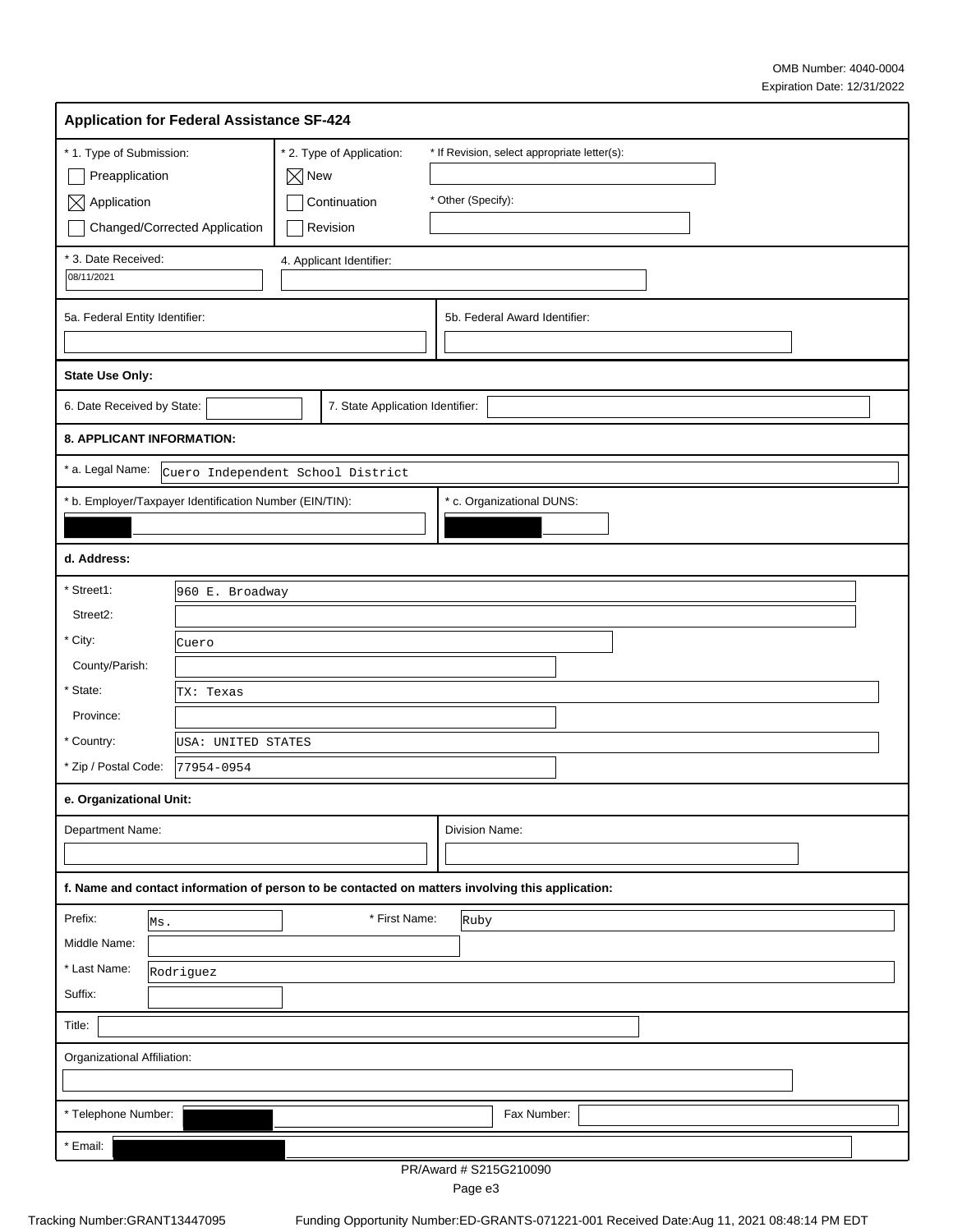| <b>Application for Federal Assistance SF-424</b>                                                                                               |
|------------------------------------------------------------------------------------------------------------------------------------------------|
| * 9. Type of Applicant 1: Select Applicant Type:                                                                                               |
| G: Independent School District                                                                                                                 |
| Type of Applicant 2: Select Applicant Type:                                                                                                    |
|                                                                                                                                                |
| Type of Applicant 3: Select Applicant Type:                                                                                                    |
|                                                                                                                                                |
| Other (specify):                                                                                                                               |
|                                                                                                                                                |
| * 10. Name of Federal Agency:                                                                                                                  |
| Department of Education                                                                                                                        |
| 11. Catalog of Federal Domestic Assistance Number:                                                                                             |
| 84.215                                                                                                                                         |
| CFDA Title:                                                                                                                                    |
| Innovative Approaches to Literacy, Full-service Community Schools; and Promise Neighborhoods                                                   |
|                                                                                                                                                |
| * 12. Funding Opportunity Number:                                                                                                              |
| ED-GRANTS-071221-001                                                                                                                           |
| * Title:                                                                                                                                       |
| Office of Elementary and Secondary Education (OESE): Innovative Approaches to Literacy (IAL)<br>Program Assistance Listing CFDA Number 84.215G |
| 13. Competition Identification Number:                                                                                                         |
| 84-215G2021-1                                                                                                                                  |
| Title:                                                                                                                                         |
| 84.215G Innovative Approaches to Literacy                                                                                                      |
|                                                                                                                                                |
|                                                                                                                                                |
|                                                                                                                                                |
| 14. Areas Affected by Project (Cities, Counties, States, etc.):                                                                                |
| Add Attachment<br>Delete Attachment<br>View Attachment                                                                                         |
| * 15. Descriptive Title of Applicant's Project:                                                                                                |
| Cuero ISD Innovative Approaches to Literacy targeting economically disadvantaged and minority                                                  |
| students.                                                                                                                                      |
|                                                                                                                                                |
| Attach supporting documents as specified in agency instructions.                                                                               |
| <b>Add Attachments</b><br><b>Delete Attachments</b><br><b>View Attachments</b>                                                                 |
|                                                                                                                                                |

 $\mathbf{L}$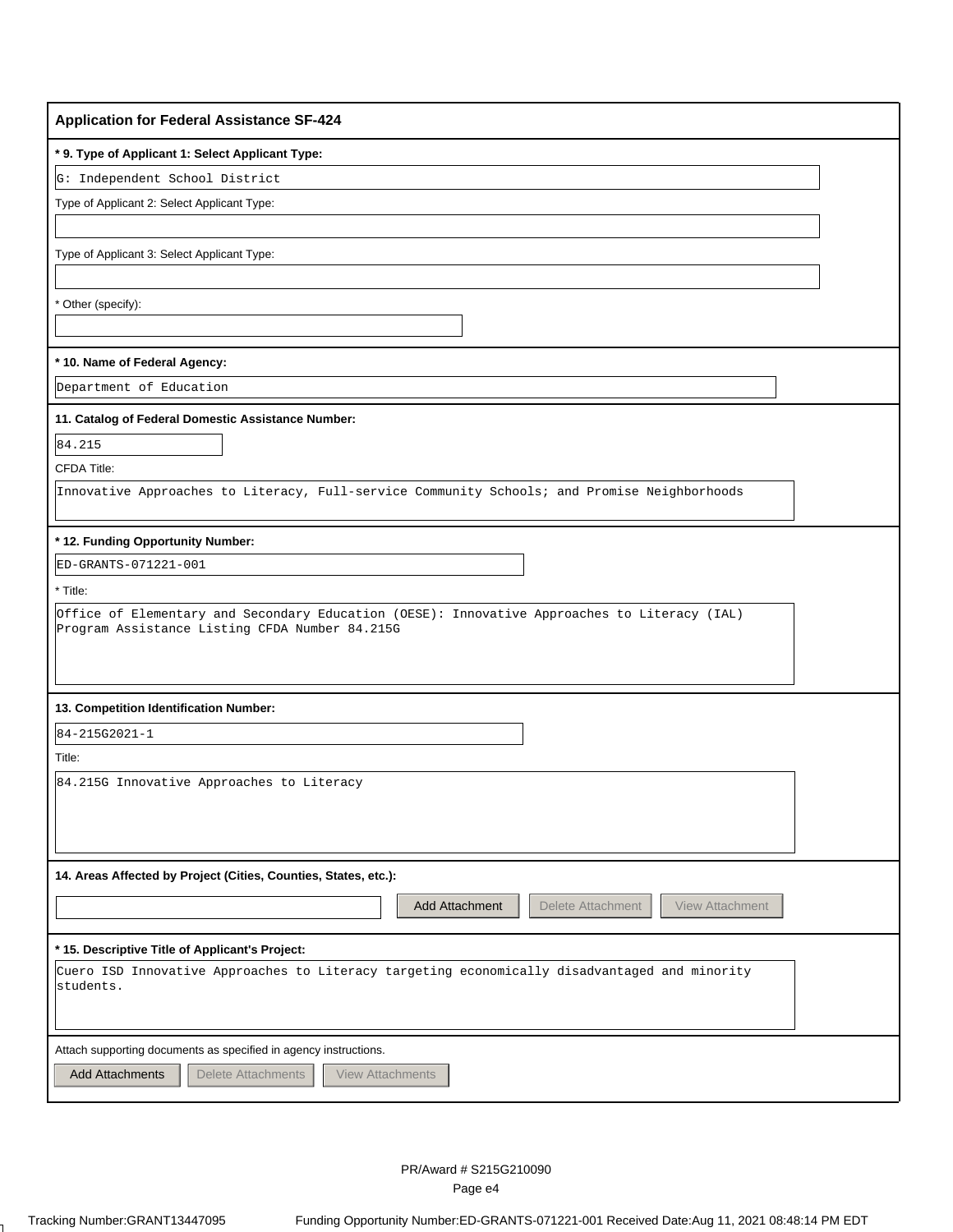| <b>Application for Federal Assistance SF-424</b>                                                                                                                                                                                                                                                                                                                                                                                                                                                                                                                                                                                                                                                                     |
|----------------------------------------------------------------------------------------------------------------------------------------------------------------------------------------------------------------------------------------------------------------------------------------------------------------------------------------------------------------------------------------------------------------------------------------------------------------------------------------------------------------------------------------------------------------------------------------------------------------------------------------------------------------------------------------------------------------------|
| 16. Congressional Districts Of:<br>* b. Program/Project<br>* a. Applicant<br>TX-034<br>TX-034                                                                                                                                                                                                                                                                                                                                                                                                                                                                                                                                                                                                                        |
|                                                                                                                                                                                                                                                                                                                                                                                                                                                                                                                                                                                                                                                                                                                      |
| Attach an additional list of Program/Project Congressional Districts if needed.<br>Delete Attachment<br><b>View Attachment</b><br><b>Add Attachment</b>                                                                                                                                                                                                                                                                                                                                                                                                                                                                                                                                                              |
|                                                                                                                                                                                                                                                                                                                                                                                                                                                                                                                                                                                                                                                                                                                      |
| 17. Proposed Project:<br>* a. Start Date:<br>* b. End Date:<br>09/30/2026<br>10/01/2021                                                                                                                                                                                                                                                                                                                                                                                                                                                                                                                                                                                                                              |
|                                                                                                                                                                                                                                                                                                                                                                                                                                                                                                                                                                                                                                                                                                                      |
| 18. Estimated Funding (\$):                                                                                                                                                                                                                                                                                                                                                                                                                                                                                                                                                                                                                                                                                          |
| * a. Federal                                                                                                                                                                                                                                                                                                                                                                                                                                                                                                                                                                                                                                                                                                         |
| * b. Applicant                                                                                                                                                                                                                                                                                                                                                                                                                                                                                                                                                                                                                                                                                                       |
| * c. State<br>* d. Local                                                                                                                                                                                                                                                                                                                                                                                                                                                                                                                                                                                                                                                                                             |
| * e. Other                                                                                                                                                                                                                                                                                                                                                                                                                                                                                                                                                                                                                                                                                                           |
| * f. Program Incom                                                                                                                                                                                                                                                                                                                                                                                                                                                                                                                                                                                                                                                                                                   |
| * g. TOTAL                                                                                                                                                                                                                                                                                                                                                                                                                                                                                                                                                                                                                                                                                                           |
| * 19. Is Application Subject to Review By State Under Executive Order 12372 Process?                                                                                                                                                                                                                                                                                                                                                                                                                                                                                                                                                                                                                                 |
| a. This application was made available to the State under the Executive Order 12372 Process for review on                                                                                                                                                                                                                                                                                                                                                                                                                                                                                                                                                                                                            |
| b. Program is subject to E.O. 12372 but has not been selected by the State for review.<br>$\bowtie$                                                                                                                                                                                                                                                                                                                                                                                                                                                                                                                                                                                                                  |
| c. Program is not covered by E.O. 12372.                                                                                                                                                                                                                                                                                                                                                                                                                                                                                                                                                                                                                                                                             |
| * 20. Is the Applicant Delinquent On Any Federal Debt? (If "Yes," provide explanation in attachment.)                                                                                                                                                                                                                                                                                                                                                                                                                                                                                                                                                                                                                |
| $\boxtimes$ No<br>Yes                                                                                                                                                                                                                                                                                                                                                                                                                                                                                                                                                                                                                                                                                                |
| If "Yes", provide explanation and attach                                                                                                                                                                                                                                                                                                                                                                                                                                                                                                                                                                                                                                                                             |
| Delete Attachment<br><b>View Attachment</b><br><b>Add Attachment</b>                                                                                                                                                                                                                                                                                                                                                                                                                                                                                                                                                                                                                                                 |
| 21. *By signing this application, I certify (1) to the statements contained in the list of certifications** and (2) that the statements<br>herein are true, complete and accurate to the best of my knowledge. I also provide the required assurances** and agree to<br>comply with any resulting terms if I accept an award. I am aware that any false, fictitious, or fraudulent statements or claims may<br>subject me to criminal, civil, or administrative penalties. (U.S. Code, Title 218, Section 1001)<br>** I AGREE<br>$\bowtie$<br>** The list of certifications and assurances, or an internet site where you may obtain this list, is contained in the announcement or agency<br>specific instructions. |
| <b>Authorized Representative:</b>                                                                                                                                                                                                                                                                                                                                                                                                                                                                                                                                                                                                                                                                                    |
| Prefix:<br>* First Name:<br>Pam<br>Dr.                                                                                                                                                                                                                                                                                                                                                                                                                                                                                                                                                                                                                                                                               |
| Middle Name:                                                                                                                                                                                                                                                                                                                                                                                                                                                                                                                                                                                                                                                                                                         |
| * Last Name:<br>Longbotham                                                                                                                                                                                                                                                                                                                                                                                                                                                                                                                                                                                                                                                                                           |
| Suffix:                                                                                                                                                                                                                                                                                                                                                                                                                                                                                                                                                                                                                                                                                                              |
| * Title:<br>Assistant Superintendent                                                                                                                                                                                                                                                                                                                                                                                                                                                                                                                                                                                                                                                                                 |
| * Telephone Number:<br>Fax Number:                                                                                                                                                                                                                                                                                                                                                                                                                                                                                                                                                                                                                                                                                   |
| * Email:                                                                                                                                                                                                                                                                                                                                                                                                                                                                                                                                                                                                                                                                                                             |
| * Date Signed:<br>* Signature of Authorized Representative:<br>Joel T Whitt<br>08/11/2021                                                                                                                                                                                                                                                                                                                                                                                                                                                                                                                                                                                                                            |

PR/Award # S215G210090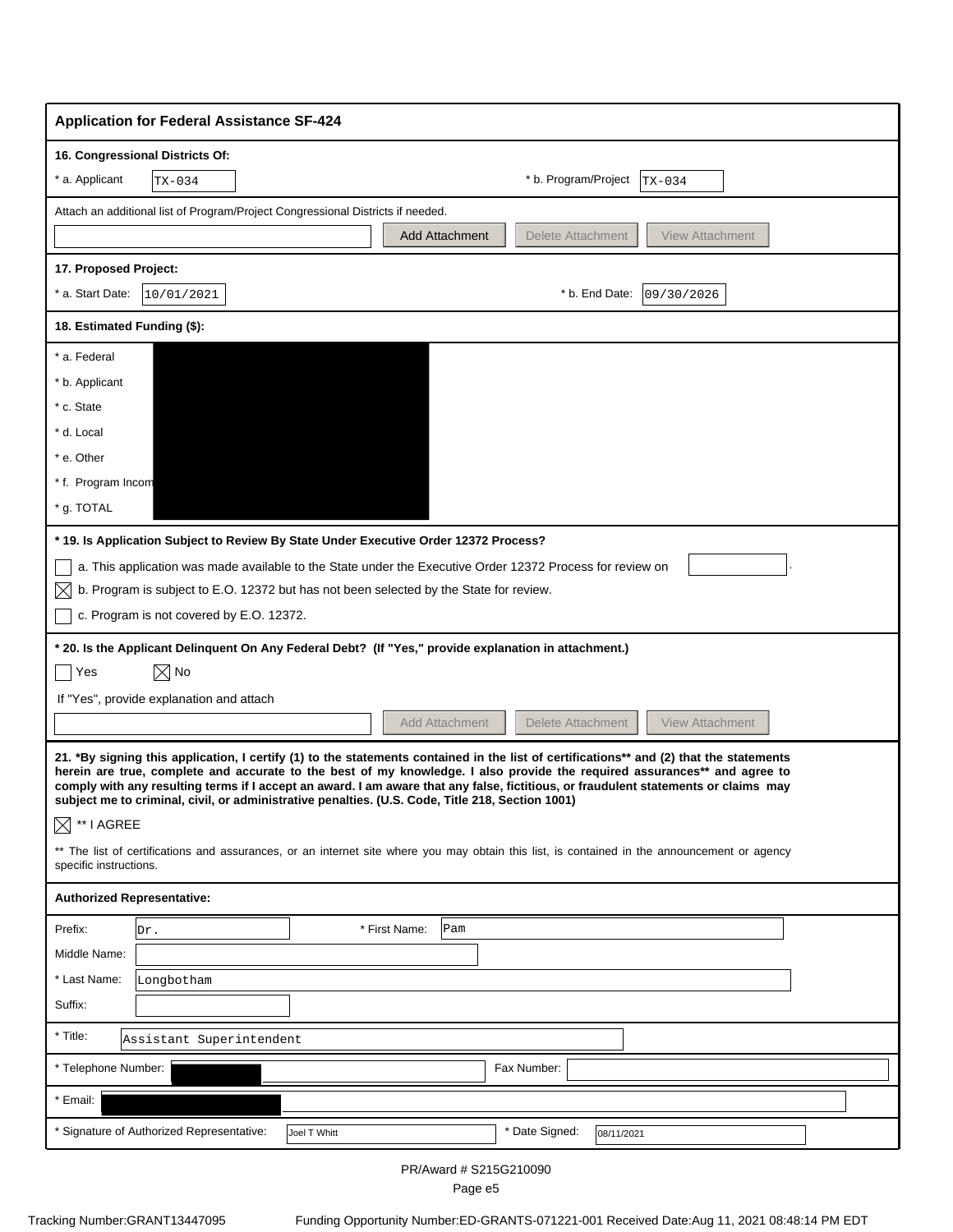The purpose of this enclosure is to inform you about a new provision in the Department of Education's General Education Provisions Act (GEPA) that applies to applicants for new grant awards under Department programs. This provision is Section 427 of GEPA, enacted as part of the Improving America's Schools Act of 1994 (Public Law (P.L.) 103-382).

#### **To Whom Does This Provision Apply?**

Section 427 of GEPA affects applicants for new grant awards under this program. **ALL APPLICANTS FOR NEW AWARDS MUST INCLUDE INFORMATION IN THEIR APPLICATIONS TO ADDRESS THIS NEW PROVISION IN ORDER TO RECEIVE FUNDING UNDER THIS PROGRAM.** 

(If this program is a State-formula grant program, a State needs to provide this description only for projects or activities that it carries out with funds reserved for State-level uses. In addition, local school districts or other eligible applicants that apply to the State for funding need to provide this description in their applications to the State for funding. The State would be responsible for ensuring that the school district or other local entity has submitted a sufficient section 427 statement as described below.)

#### **What Does This Provision Require?**

Section 427 requires each applicant for funds (other than an individual person) to include in its application a description of the steps the applicant proposes to take to ensure equitable access to, and participation in, its Federally-assisted program for students, teachers, and other program beneficiaries with special needs. This provision allows applicants discretion in developing the required description. The statute highlights six types of barriers that can impede equitable access or participation: gender, race, national origin, color, disability, or age. Based on local circumstances, you should determine whether these or other barriers may prevent your students, teachers, etc. from such access or participation in, the Federally-funded project or activity. The description in your application of steps to be taken to overcome these barriers need not be lengthy; you may provide a clear and succinct description of how you plan to address those barriers that are applicable to your circumstances. In addition, the information may be provided in a single narrative, or, if appropriate, may

be discussed in connection with related topics in the application.

Section 427 is not intended to duplicate the requirements of civil rights statutes, but rather to ensure that, in designing their projects, applicants for Federal funds address equity concerns that may affect the ability of certain potential beneficiaries to fully participate in the project and to achieve to high standards. Consistent with program requirements and its approved application, an applicant may use the Federal funds awarded to it to eliminate barriers it identifies.

#### **What are Examples of How an Applicant Might Satisfy the Requirement of This Provision?**

The following examples may help illustrate how an applicant may comply with Section 427.

(1) An applicant that proposes to carry out an adult literacy project serving, among others, adults with limited English proficiency, might describe in its application how it intends to distribute a brochure about the proposed project to such potential participants in their native language.

(2) An applicant that proposes to develop instructional materials for classroom use might describe how it will make the materials available on audio tape or in braille for students who are blind.

(3) An applicant that proposes to carry out a model science program for secondary students and is concerned that girls may be less likely than boys to enroll in the course, might indicate how it intends to conduct "outreach" efforts to girls, to encourage their enrollment.

(4) An applicant that proposes a project to increase school safety might describe the special efforts it will take to address concern of lesbian, gay, bisexual, and transgender students, and efforts to reach out to and involve the families of LGBT students.

We recognize that many applicants may already be implementing effective steps to ensure equity of access and participation in their grant programs, and we appreciate your cooperation in responding to the requirements of this provision.

**Attachment** 

#### **Estimated Burden Statement for GEPA Requirements**

According to the Paperwork Reduction Act of 1995, no persons are required to respond to a collection of information unless such collection displays a valid OMB control number. Public reporting burden for this collection of information is estimated to average 1.5 hours per response, including time for reviewing instructions, searching existing data sources, gathering and maintaining the data needed, and completing and reviewing the collection of information. The obligation to respond to this collection is required to obtain or retain benefit (Public Law 103-382). Send comments regarding the burden estimate or any other aspect of this collection of information, including suggestions for reducing this burden, to the U.S. Department of Education, 400 Maryland Ave., SW, Washington, DC 20210-4537 or email ICDocketMgr@ed.gov and reference the OMB Control Number 1894-0005.

### **Optional - You may attach 1 file to this page.**

|  | Add Attachment |  | م†مام(<br>Attachment |  | ew |
|--|----------------|--|----------------------|--|----|
|--|----------------|--|----------------------|--|----|

Tracking Number:GRANT13447095 Funding Opportunity Number:ED-GRANTS-071221-001 Received Date:Aug 11, 2021 08:48:14 PM EDT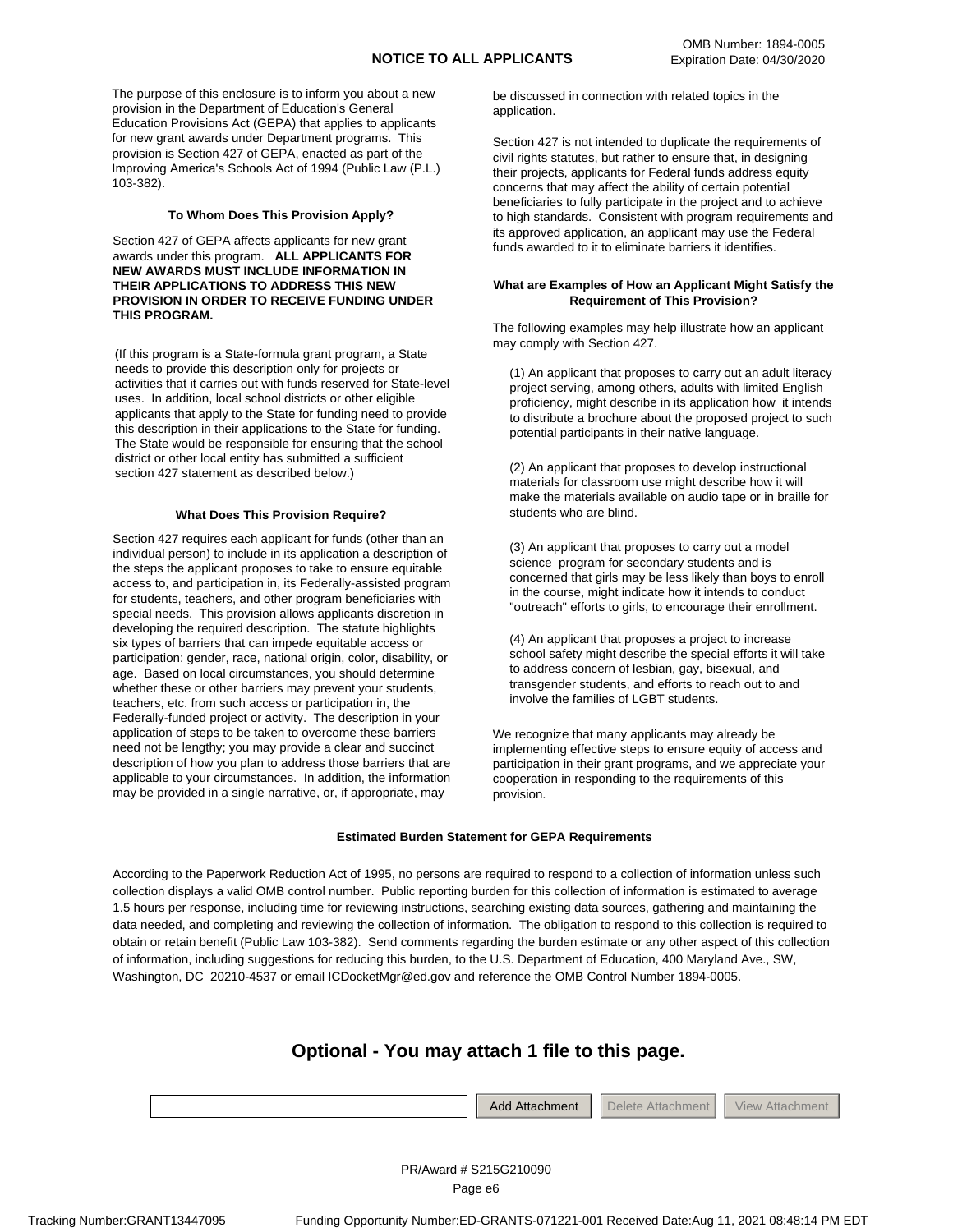#### **CERTIFICATION REGARDING LOBBYING**

Certification for Contracts, Grants, Loans, and Cooperative Agreements

The undersigned certifies, to the best of his or her knowledge and belief, that:

(1) No Federal appropriated funds have been paid or will be paid, by or on behalf of the undersigned, to any person for influencing or attempting to influence an officer or employee of an agency, a Member of Congress, an officer or employee of Congress, or an employee of a Member of Congress in connection with the awarding of any Federal contract, the making of any Federal grant, the making of any Federal loan, the entering into of any cooperative agreement, and the extension, continuation, renewal, amendment, or modification of any Federal contract, grant, loan, or cooperative agreement.

(2) If any funds other than Federal appropriated funds have been paid or will be paid to any person for influencing or attempting to influence an officer or employee of any agency, a Member of Congress, an officer or employee of Congress, or an employee of a Member of Congress in connection with this Federal contract, grant, loan, or cooperative agreement, the undersigned shall complete and submit Standard Form-LLL, ''Disclosure of Lobbying Activities,'' in accordance with its instructions.

(3) The undersigned shall require that the language of this certification be included in the award documents for all subawards at all tiers (including subcontracts, subgrants, and contracts under grants, loans, and cooperative agreements) and that all subrecipients shall certify and disclose accordingly. This certification is a material representation of fact upon which reliance was placed when this transaction was made or entered into. Submission of this certification is a prerequisite for making or entering into this transaction imposed by section 1352, title 31, U.S. Code. Any person who fails to file the required certification shall be subject to a civil penalty of not less than \$10,000 and not more than \$100,000 for each such failure.

Statement for Loan Guarantees and Loan Insurance

The undersigned states, to the best of his or her knowledge and belief, that:

If any funds have been paid or will be paid to any person for influencing or attempting to influence an officer or employee of any agency, a Member of Congress, an officer or employee of Congress, or an employee of a Member of Congress in connection with this commitment providing for the United States to insure or guarantee a loan, the undersigned shall complete and submit Standard Form-LLL, ''Disclosure of Lobbying Activities,'' in accordance with its instructions. Submission of this statement is a prerequisite for making or entering into this transaction imposed by section 1352, title 31, U.S. Code. Any person who fails to file the required statement shall be subject to a civil penalty of not less than \$10,000 and not more than \$100,000 for each such failure.

| * APPLICANT'S ORGANIZATION                            |                    |
|-------------------------------------------------------|--------------------|
| Cuero Independent School District                     |                    |
| * PRINTED NAME AND TITLE OF AUTHORIZED REPRESENTATIVE |                    |
| * First Name: Pam<br>Prefix: $ Dr.$                   | Middle Name:       |
| * Last Name: Longbotham                               | Suffix:            |
| * Title: Assistant Superintendent                     |                    |
| * SIGNATURE: Joel T Whitt                             | * DATE: 08/11/2021 |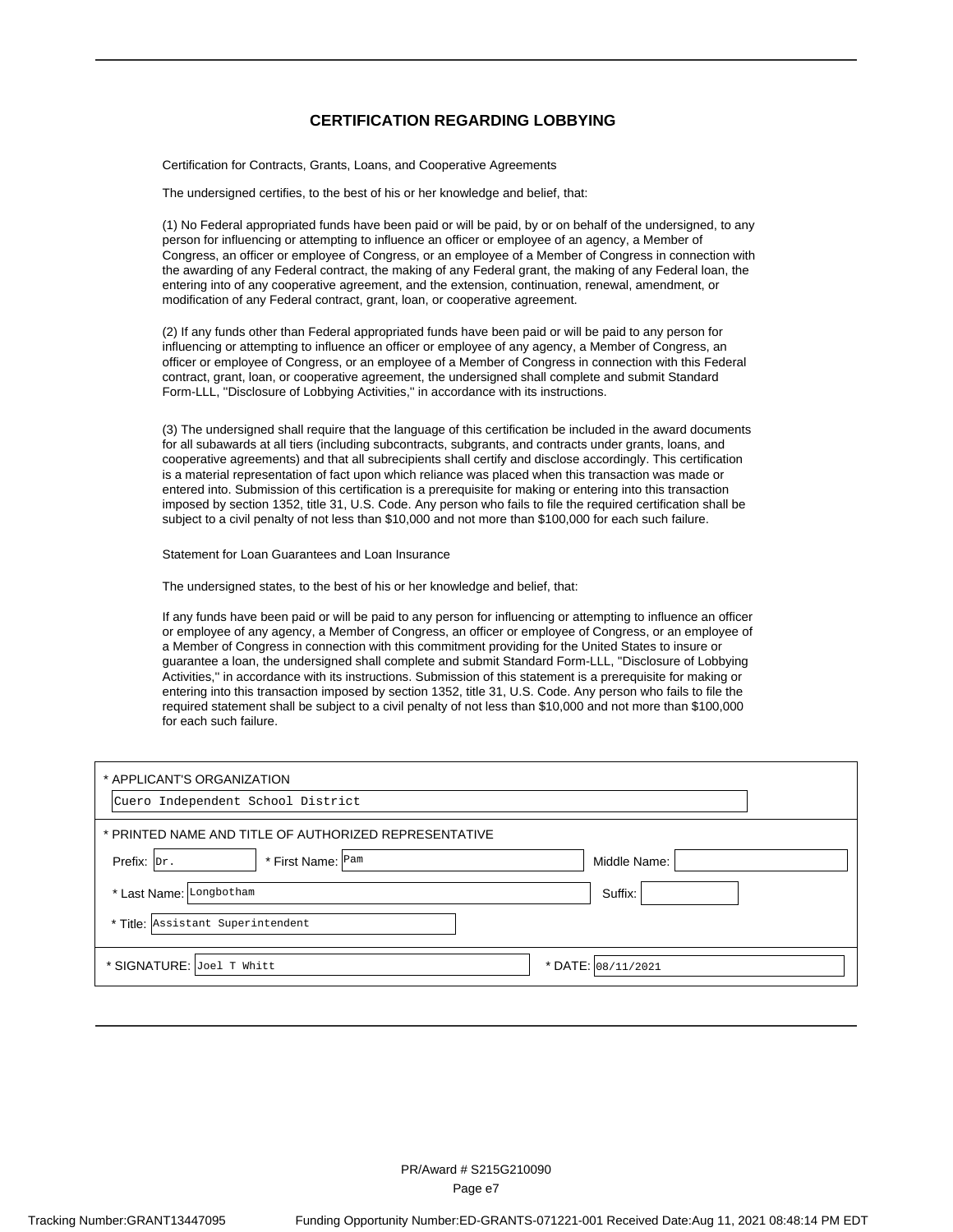#### **U.S. Department of Education Supplemental Information for the SF-424 Application for Federal Assistance**

#### **1. Project Director:**

| Prefix:                  | * First Name:                   | Middle Name:                                                                | * Last Name: | Suffix: |
|--------------------------|---------------------------------|-----------------------------------------------------------------------------|--------------|---------|
|                          | Jennifer                        |                                                                             | Hudgeons     |         |
|                          |                                 |                                                                             |              |         |
|                          |                                 | Project Director Level of Effort (percentage of time devoted to grant): 100 |              |         |
| Address:                 |                                 |                                                                             |              |         |
|                          | * Street1: 960 E. Broadway      |                                                                             |              |         |
| Street2:                 |                                 |                                                                             |              |         |
| * City: Cuero            |                                 |                                                                             |              |         |
| County:                  |                                 |                                                                             |              |         |
|                          | * State: $ _{TX}$ : Texas       |                                                                             |              |         |
|                          | * Zip Code: 77954-0954          |                                                                             |              |         |
|                          | Country: USA: UNITED STATES     |                                                                             |              |         |
|                          | * Phone Number (give area code) | Fax Number (give area code)                                                 |              |         |
|                          |                                 |                                                                             |              |         |
| * Email Address:         |                                 |                                                                             |              |         |
|                          |                                 |                                                                             |              |         |
| Alternate Email Address: |                                 |                                                                             |              |         |
|                          |                                 |                                                                             |              |         |

#### **2. New Potential Grantee or Novice Applicant:**

a. Are you either a new potential grantee or novice applicant as defined in the program competition's notice inviting applications (NIA)?



#### **3. Qualified Opportunity Zones:**

If the NIA includes a Qualified Opportunity Zones (QOZ) Priority in which you propose to either provide services in QOZ(s) or are in a QOZ, provide the QOZ census tract number(s) below: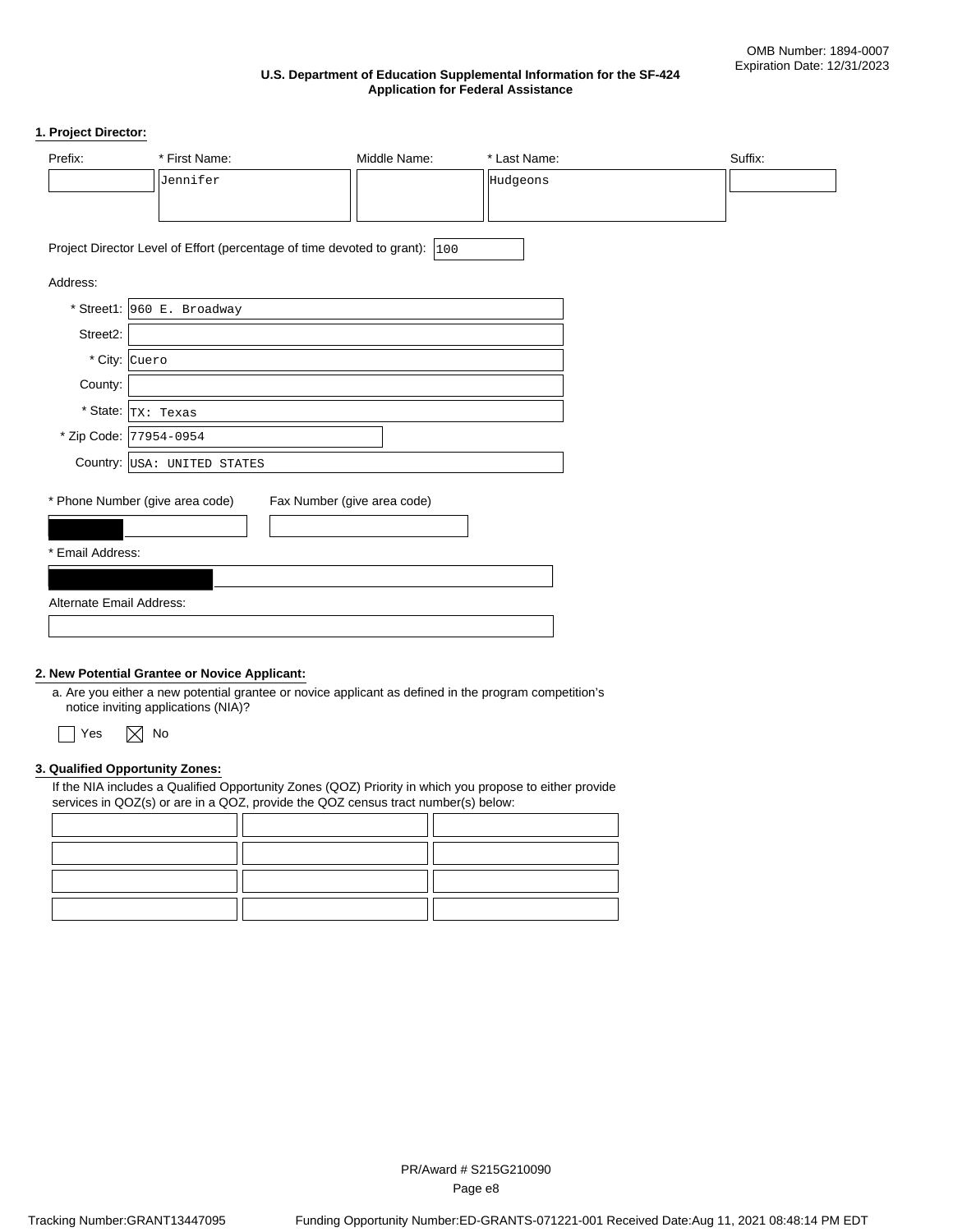#### **4. Human Subjects Research:**

| Yes | No<br>X                                                                                   |   |                      |             |  |
|-----|-------------------------------------------------------------------------------------------|---|----------------------|-------------|--|
|     | b. Are ALL the research activities proposed designated to be exempt from the regulations? |   |                      |             |  |
|     | Yes Provide Exemption(s) #(s):                                                            |   | $\Box$ 1 2 3 4 5 6 7 | $\vert$   8 |  |
|     | No Provide Assurance #(s), if available: [                                                |   |                      |             |  |
|     |                                                                                           | . |                      |             |  |

c. If applicable, please attach your "Exempt Research" or "Nonexempt Research" narrative to this form as indicated in the definitions page in the attached instructions.

|  |  | Add Attachment   Delete Attachment   View Attachment |  |
|--|--|------------------------------------------------------|--|
|  |  |                                                      |  |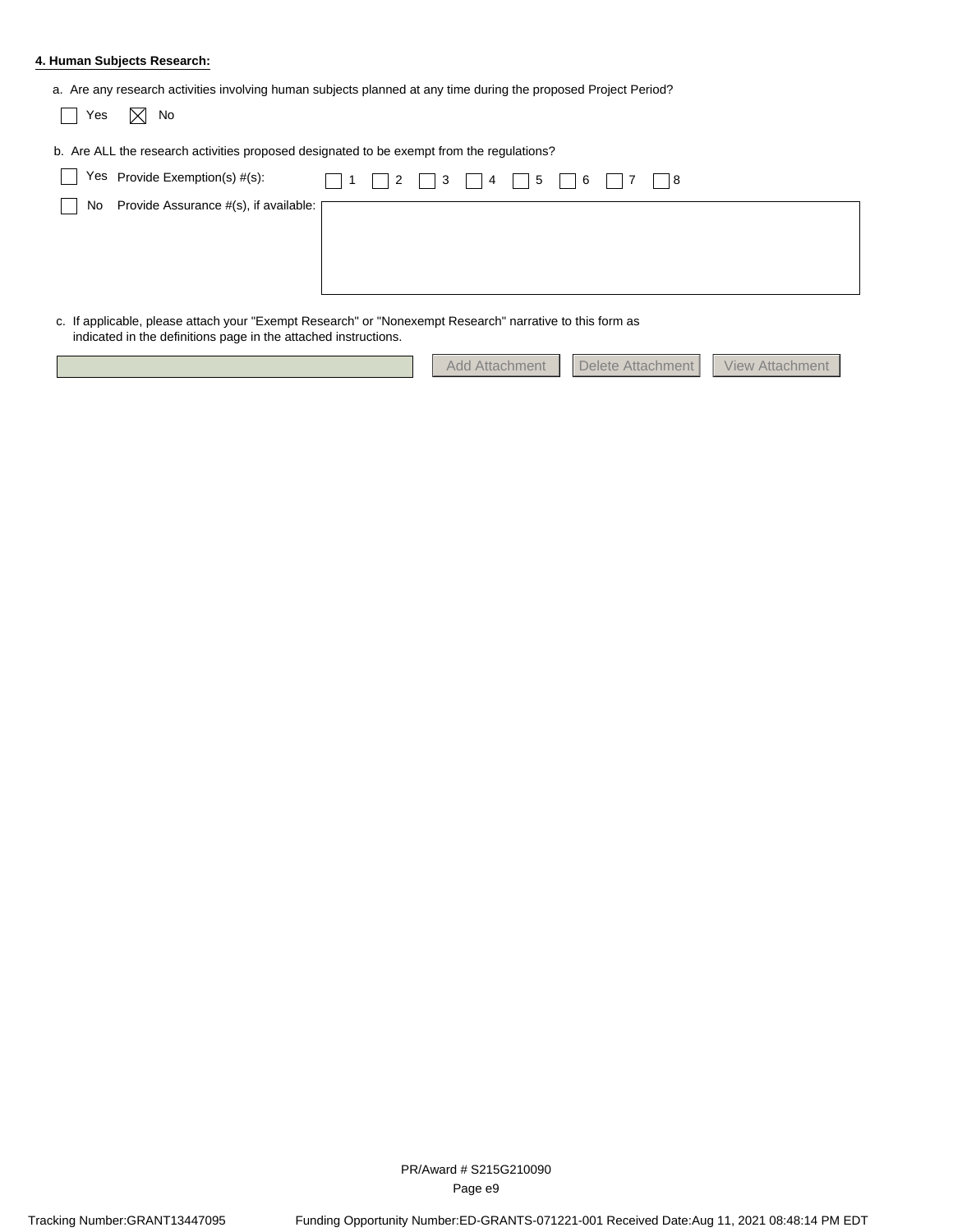#### **Abstract**

The abstract narrative must not exceed one page and should use language that will be understood by a range of audiences. For all projects, include the project title (if applicable), goals, expected outcomes and contributions for research, policy, practice, etc. Include population to be served, as appropriate. For research applications, also include the following:

- Theoretical and conceptual background of the study (i.e., prior research that this investigation builds upon and that provides a competition retired for this ctudy). provides a compelling rationale for this study)
- **·** Research issues, hypotheses and questions being addressed
- Study design including a brief description of the sample including sample size, methods, principals dependent, independent, independent, independent, and control variables, and the approach to data analysis.

[Note: For a non-electronic submission, include the name and address of your organization and the name, phone number and e-mail address of the contact person for this project.]

### **You may now Close the Form**

**You have attached 1 file to this page, no more files may be added. To add a different file, you must first delete the existing file.**

| * Attachment: 1235-CISD IAL Program Abstract 2021 F.pdf |  | hhA<br>Affachment |  | Delete Attachment |  | <b>View Attachment</b> |
|---------------------------------------------------------|--|-------------------|--|-------------------|--|------------------------|
|---------------------------------------------------------|--|-------------------|--|-------------------|--|------------------------|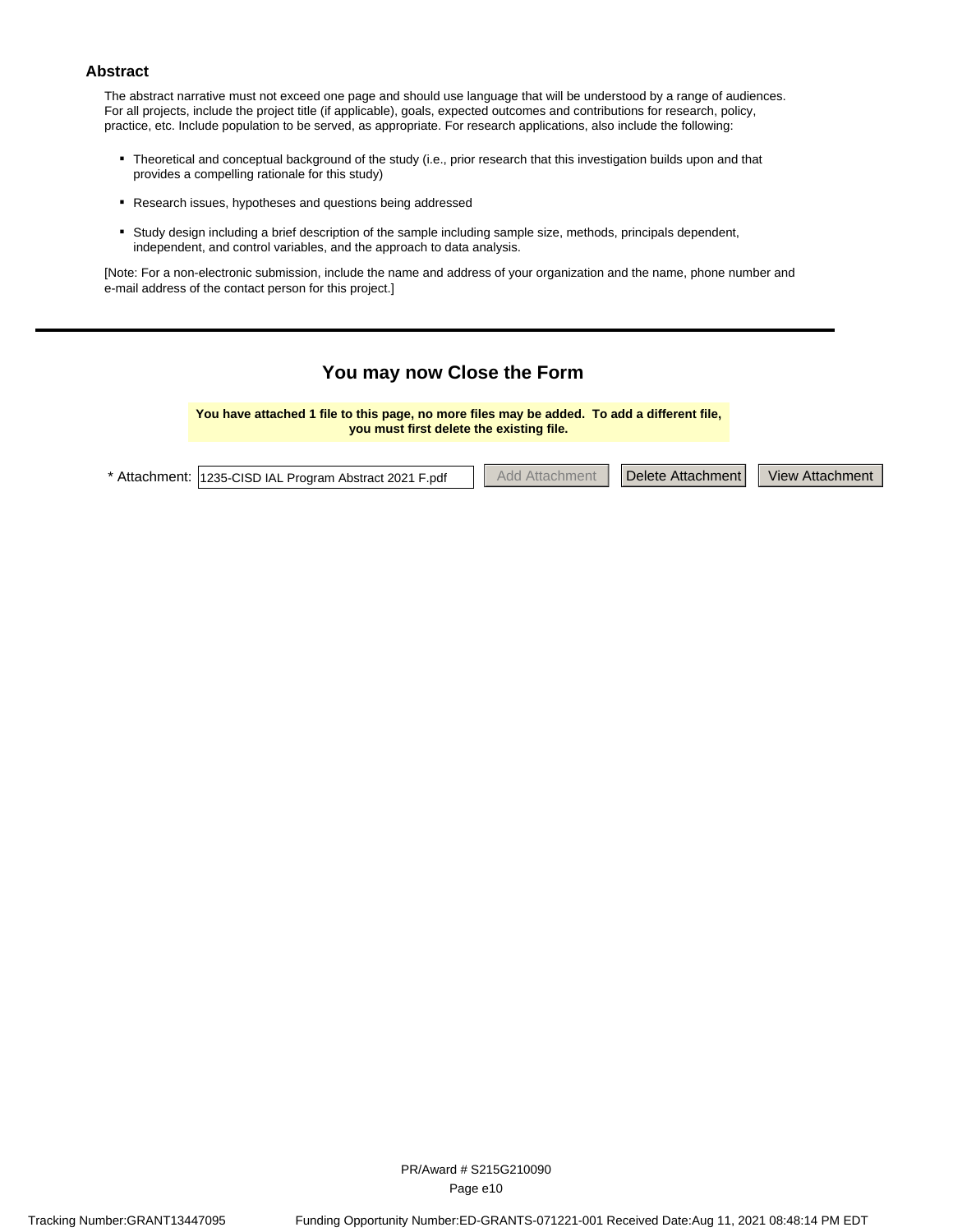### **Cuero Innovative Approaches to Literacy Project Abstract**

### *Project Objectives and Activities*

Goal 1: Increase access to a wide range of literacy resources (both print and digital).

Objectives: 1) Improve size and age of library collections, 2) Increase electronic/digital resource access at each library to provide students with access to evidence-based literacy programs. To achieve this the libraries will purchase books and acquire new digital content and subscriptions.

Goal 2: Provide high-quality childhood literacy activities with parental engagement.

Objectives: 1) Increase family reading in the home. 2) Increase family engagement in early literacy. This will be accomplished through book distribution to children ages 0-3 and students grades Pre-K through 5<sup>th</sup> grade, family literacy activities, and parent training in Dialogic Reading

Goal 3. Strengthen literacy and STEM Skill development.

Objectives: 1) Provide diverse and wide range of complexity and content. 2) Increase dual language content in libraries and materials of interest all readers. This will be accomplished through increased access to diverse print and digital content.

Goal 4. Provide educational interventions for all readers with support from school libraries.

Objectives: 1) Increase access to libraries before and after school; as well as during summers. 2) Provide teacher professional (PD) development in Dialogic Reading. This will be accomplished by extended after library hours for literacy development.

Goal 5. Address diverse student needs.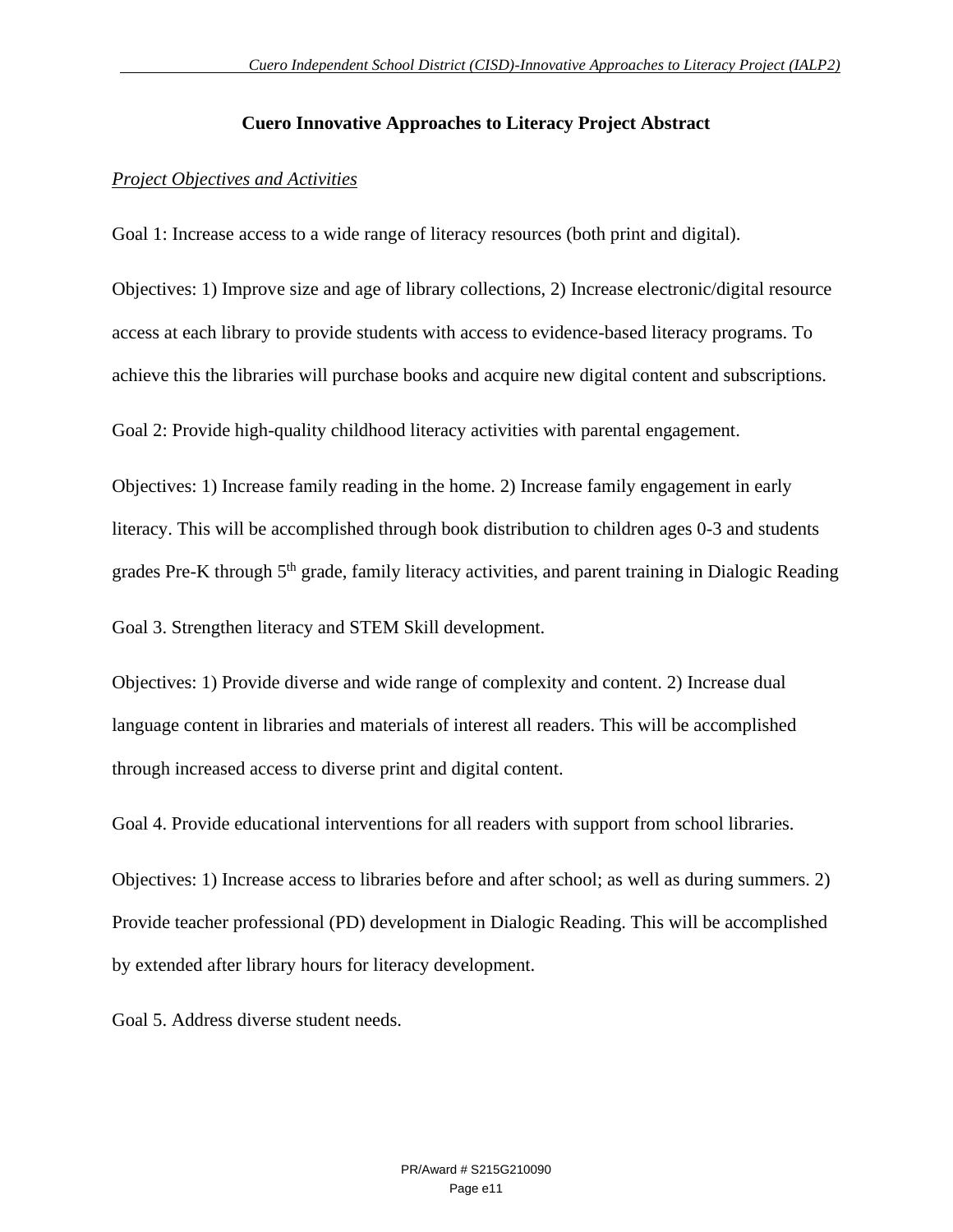Objectives: 1) Ensure that the library supports both on campus learning environments and a community learning environments that are Racially, Ethnically, Culturally, Disability Status and Linguistically Responsive and Inclusive, Supportive, and Identity-Safe.

#### *Priority Points*

CISD is a Rural School District with high poverty.

### *Proposed Project Outcomes*

The targeted outcomes include the GPRA Performance Measures of increased book to student ratios, increased students from PK to  $5<sup>th</sup>$  grades receiving a book of their own, increased children ages 0-3 years old receiving a book of their own, % of  $4<sup>th</sup>$  and  $8<sup>th</sup>$  graders meeting proficiency on state reading tests, increases in oral reading gains by 4-year-old students, increases in teacher and parent knowledge of Dialogic Reading.

### *Number of Participants to be Served*

The Project will reach all students at CISD's four campuses. Enrollment is anticipated at approximately 2,000 annually. Additionally, the Project will provide services to 400 parents and provide books to 300 children ages 0-3 years of age.

### *Number and Location of Proposed Sites*

CISD has four campuses that server grades Pre-K through 12 Grade (French Elementary, Hunt Elementary, Cuero Junior High School and Cuero High School). Each of the four sites are located within the city of Cuero, Texas.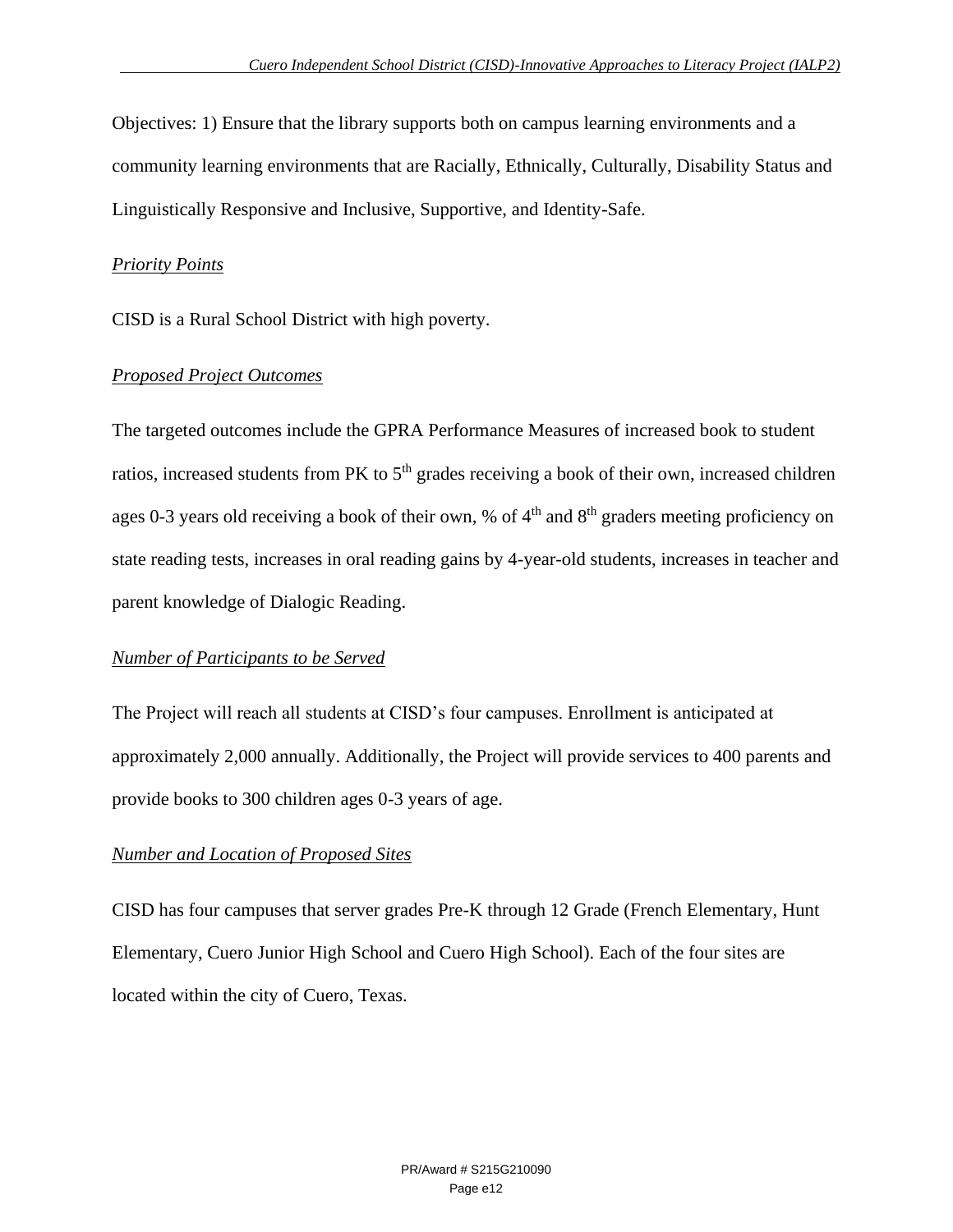| * Mandatory Project Narrative File Filename: 1236-CISD_IAL 2021 Narrative F.pdf                                        |  |
|------------------------------------------------------------------------------------------------------------------------|--|
| Add Mandatory Project Narrative File   Delete Mandatory Project Narrative File   View Mandatory Project Narrative File |  |

To add more Project Narrative File attachments, please use the attachment buttons below.

Add Optional Project Narrative File Delete Optional Project Narrative File View Optional Project Narrative File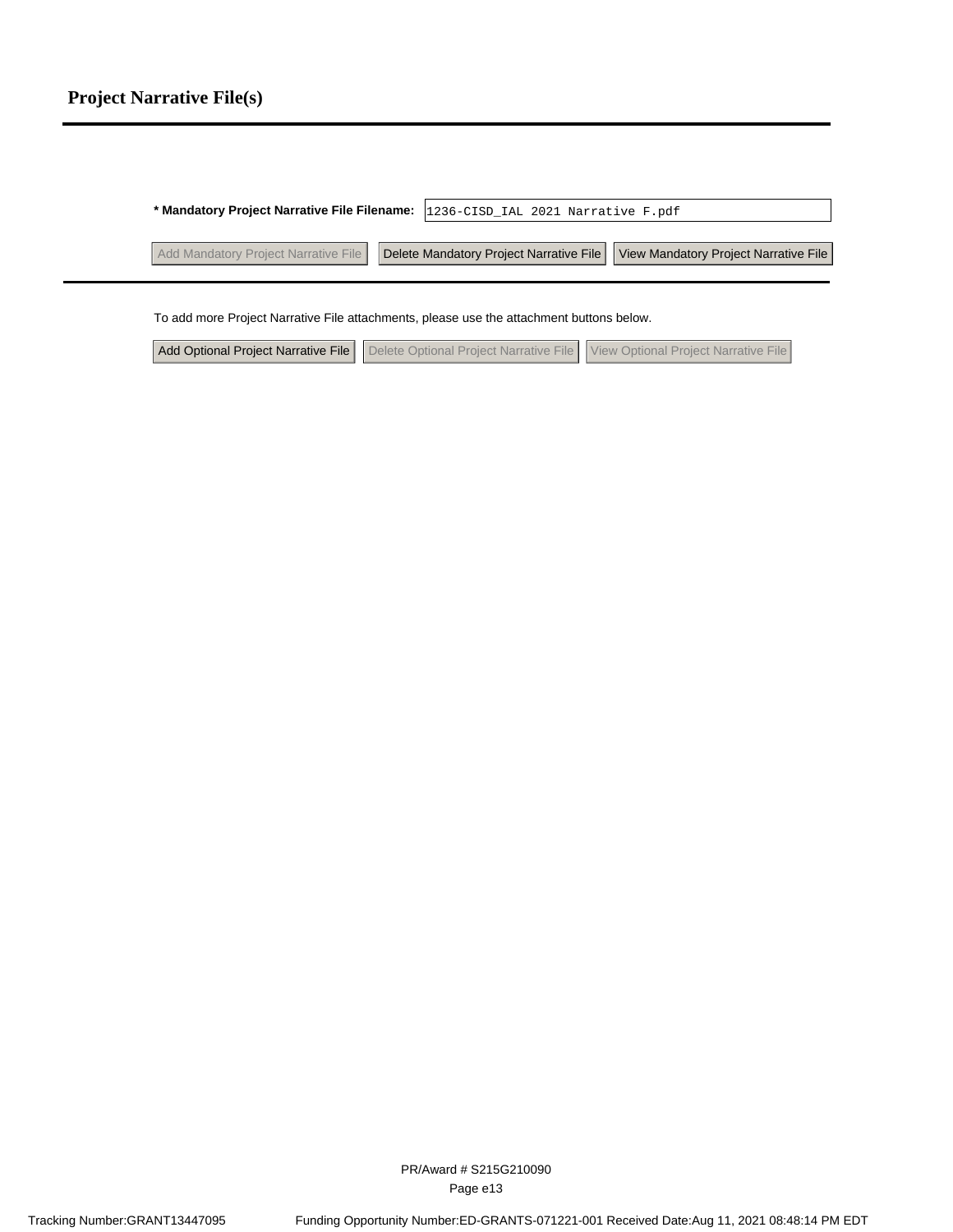### **Table of Contents**

| (2) The adequacy of procedures for ensuring feedback and continuous improvement in  21<br>(3) The extent to which the time commitments of the project director and principal 22<br>investigator and other key project personnel are appropriate and adequate to meet the22<br>(1) The extent to which the methods of evaluation are appropriate to the context within22<br>(2) The extent to which the methods of evaluation provide for examining the effectiveness of project |  |
|---------------------------------------------------------------------------------------------------------------------------------------------------------------------------------------------------------------------------------------------------------------------------------------------------------------------------------------------------------------------------------------------------------------------------------------------------------------------------------|--|
|                                                                                                                                                                                                                                                                                                                                                                                                                                                                                 |  |
|                                                                                                                                                                                                                                                                                                                                                                                                                                                                                 |  |
|                                                                                                                                                                                                                                                                                                                                                                                                                                                                                 |  |
|                                                                                                                                                                                                                                                                                                                                                                                                                                                                                 |  |
|                                                                                                                                                                                                                                                                                                                                                                                                                                                                                 |  |
|                                                                                                                                                                                                                                                                                                                                                                                                                                                                                 |  |
|                                                                                                                                                                                                                                                                                                                                                                                                                                                                                 |  |
|                                                                                                                                                                                                                                                                                                                                                                                                                                                                                 |  |
|                                                                                                                                                                                                                                                                                                                                                                                                                                                                                 |  |
|                                                                                                                                                                                                                                                                                                                                                                                                                                                                                 |  |
| project on time and within budget, including clearly defined responsibilities, 19                                                                                                                                                                                                                                                                                                                                                                                               |  |
| (1) The adequacy of the management plan to achieve the objectives of the proposed 19                                                                                                                                                                                                                                                                                                                                                                                            |  |
|                                                                                                                                                                                                                                                                                                                                                                                                                                                                                 |  |
|                                                                                                                                                                                                                                                                                                                                                                                                                                                                                 |  |
| (2) The likely impact of the services to be provided by the proposed project on the 14                                                                                                                                                                                                                                                                                                                                                                                          |  |
| appropriate to the needs of the intended recipients or beneficiaries of those services.  13                                                                                                                                                                                                                                                                                                                                                                                     |  |
| (1) The extent to which the services to be provided by the proposed project are 13                                                                                                                                                                                                                                                                                                                                                                                              |  |
|                                                                                                                                                                                                                                                                                                                                                                                                                                                                                 |  |
|                                                                                                                                                                                                                                                                                                                                                                                                                                                                                 |  |
|                                                                                                                                                                                                                                                                                                                                                                                                                                                                                 |  |
| (2) The extent to which the design of the proposed project is appropriate to, and will 8                                                                                                                                                                                                                                                                                                                                                                                        |  |
|                                                                                                                                                                                                                                                                                                                                                                                                                                                                                 |  |
| (1) The extent to which the goals, objectives, and outcomes to be achieved by the 5                                                                                                                                                                                                                                                                                                                                                                                             |  |
|                                                                                                                                                                                                                                                                                                                                                                                                                                                                                 |  |
| improve, or expand services that address the needs of the target population. 3                                                                                                                                                                                                                                                                                                                                                                                                  |  |
|                                                                                                                                                                                                                                                                                                                                                                                                                                                                                 |  |
| (2) The extent to which the proposed project is likely to build local capacity to provide,3                                                                                                                                                                                                                                                                                                                                                                                     |  |
| (1) The significance of the problem or issue to be addressed by the proposed project. 1                                                                                                                                                                                                                                                                                                                                                                                         |  |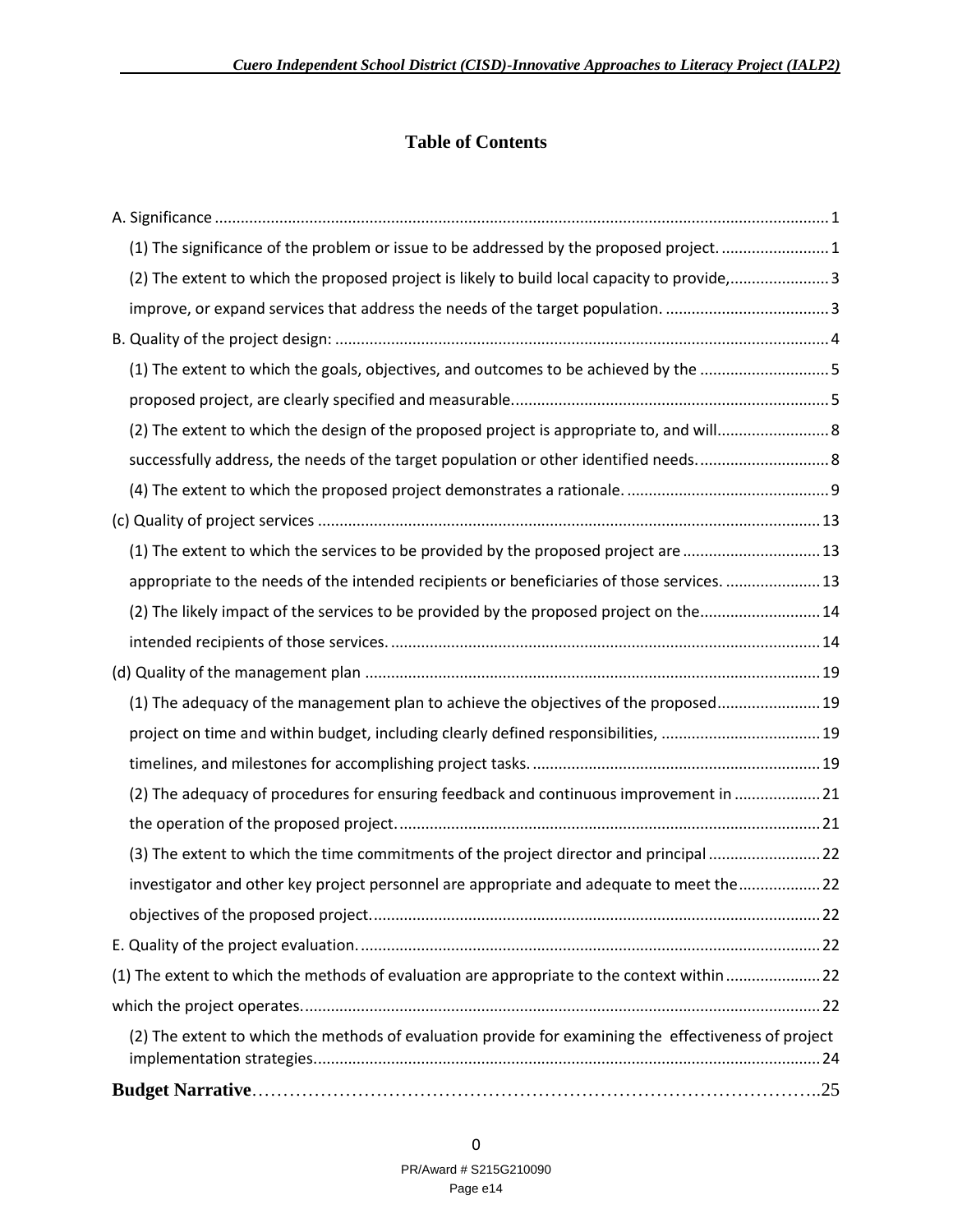#### **A. Significance**

#### **(1) The significance of the problem or issue to be addressed by the proposed project.**

The Cuero Independent School District (CISD) is located rural in DeWitt County, Texas. in the city of Cuero, which is home to 8,236 residents (US Census Bureau 2019). CISD has an average enrollment of 2,000 students. Ethnically the student population is comprised of **49.8%**  Hispanic or Latino, **37.6%** White, and **10.0%** African-American with the remaining **2.5%**  Asian/Pacific Islander, Native American, or two or more races. CISD is considered "high-need" as, per the Texas Education Agency (TEA, 2019), **63.2%** of all CISD students are considered "economically disadvantaged" and according to the most recent U.S. Census Bureau's Small Area Income and Poverty Estimates (SAIPE) **27.88%** children ages **5**-18 are living in poverty. In addition, **1,009 (50.5%)** of all CISD students have one or more identifiable conditions (e.g., failed a grade, teen parent, etc.) that place them "at-risk" of educational failure by the Texas Education Agency's (TEA, 2020). CISD provides services for **75** English Language Learners and **194** students with disabilities. CISD's performance on State Standardized Tests fall below average at almost every grade level for Reading, English/Language Arts. When the State Standardized Test outcomes are reviewed thoroughly it is evident that minority, disabled, ELL, "at-risk" and economically disadvantaged students do not perform at the same level as their peers in the district or across the state. The 2020-2021 STARR Tests show very clearly which students need the most assistance to develop literacy skills that are needed in the transition from 5th grade where they are learning to read to middle school where they are reading to learn. The results of the 2020-201 STARR Reading Tests indicate that **62.3%** of all students could meet the State Standard. However, **80.3%** of White students met the standard in the 8th grade. White students total **41.5**% of all 8th graders but represent **53.5%** of those who meet the reading standard on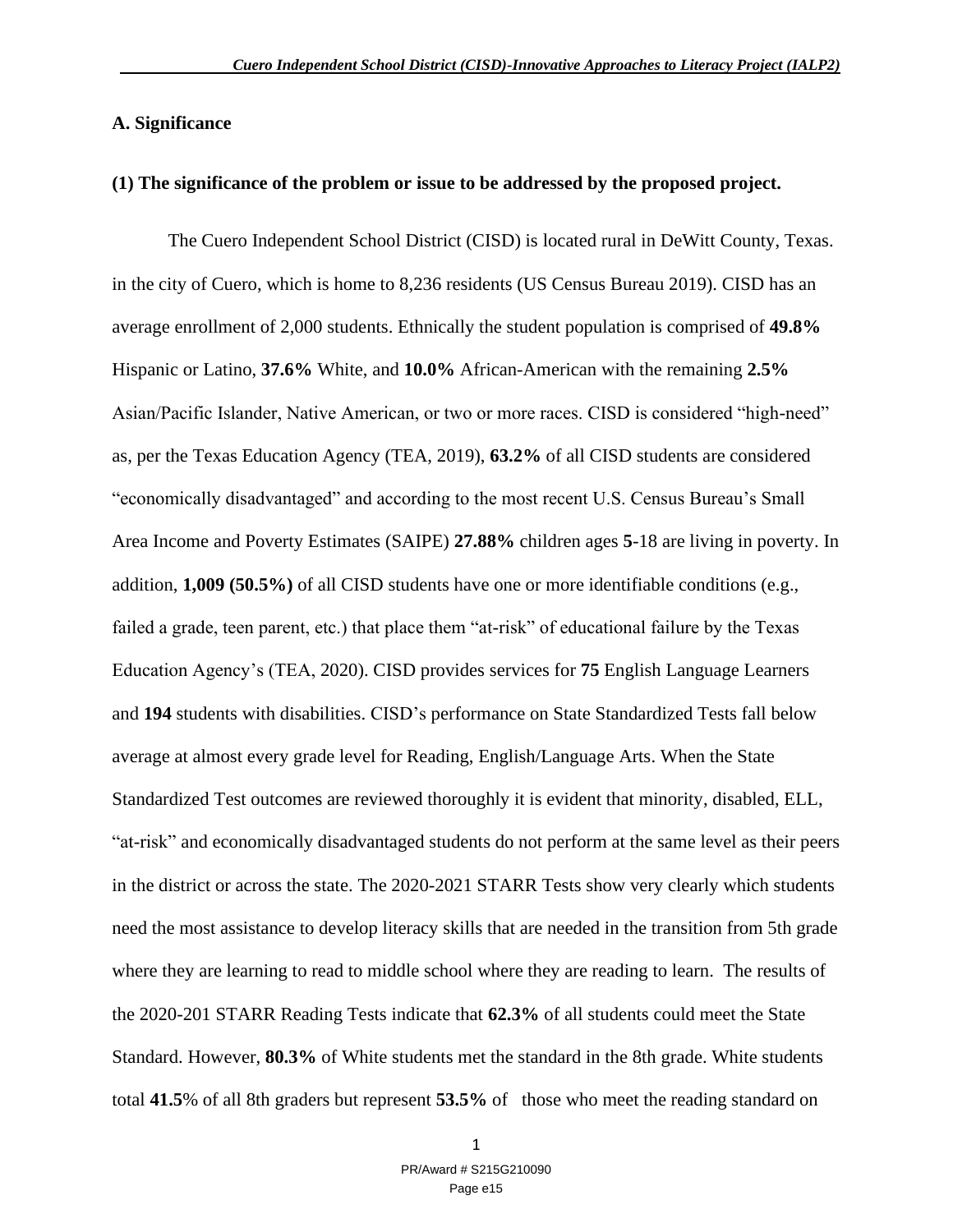the STARR tests. In comparison, Hispanic/Latino students represent **45.5%** of all students but only **40.4%** of students meeting the standard. Black students represent 10% of all students but only **5%** of those who meet standards. Economically disadvantaged students represent **50.3%** of all students but only **41.4%** of those students who meet the standards. Special Education students represent **10.6%** of the student population but only **4.0%** of those who meet the standard. Finally, students identified as "at-risk" represent **16.3%** of all students but only 8.1% of those who meet the standard. At the 3rd and 5th grade level these patterns of disparities begin to emerge. In the 3rd grade Hispanics are **52.9%** of all students and **50.0%** of students who meet the standard. Black students are **9.1%** of all students but only **3.3%** of students who meet standard. Whites are **37.2%** of all students and **46.7%** of students who meet standard. Economically disadvantaged students are **69.4**% of all students but only **36.7% of** students who meet standard. Special Education and disabled students are **25.6%** of all students and **0%** of students who meet standard. At-Risk students are **24.7%** of all students but only **6.7%** meet standard. In the 5th grade Hispanics are **49.6%** of all students and **29.4%** of students who meet the standard. Black students are **6.2%** of all students but only **3.9%** of students who meet standard. Whites are **33.3%** of all students and **29.4**% of students who meet standard. Economically disadvantaged students are **66.7%** of all students but only **52.9%** of students who meet standard. Special Education and disabled students are **15.5%** of all students and 0% of students who meet standard. At-Risk students are 35.6% of all students but only 3.9% meet standard.

Access to adequate up to date  $21<sup>st</sup>$  Century Library Media Centers is a profound gap in Cuero. CISD teachers need professional development focused on early literacy. At the elementary school level CISD teachers have limited training of strategies and interventions for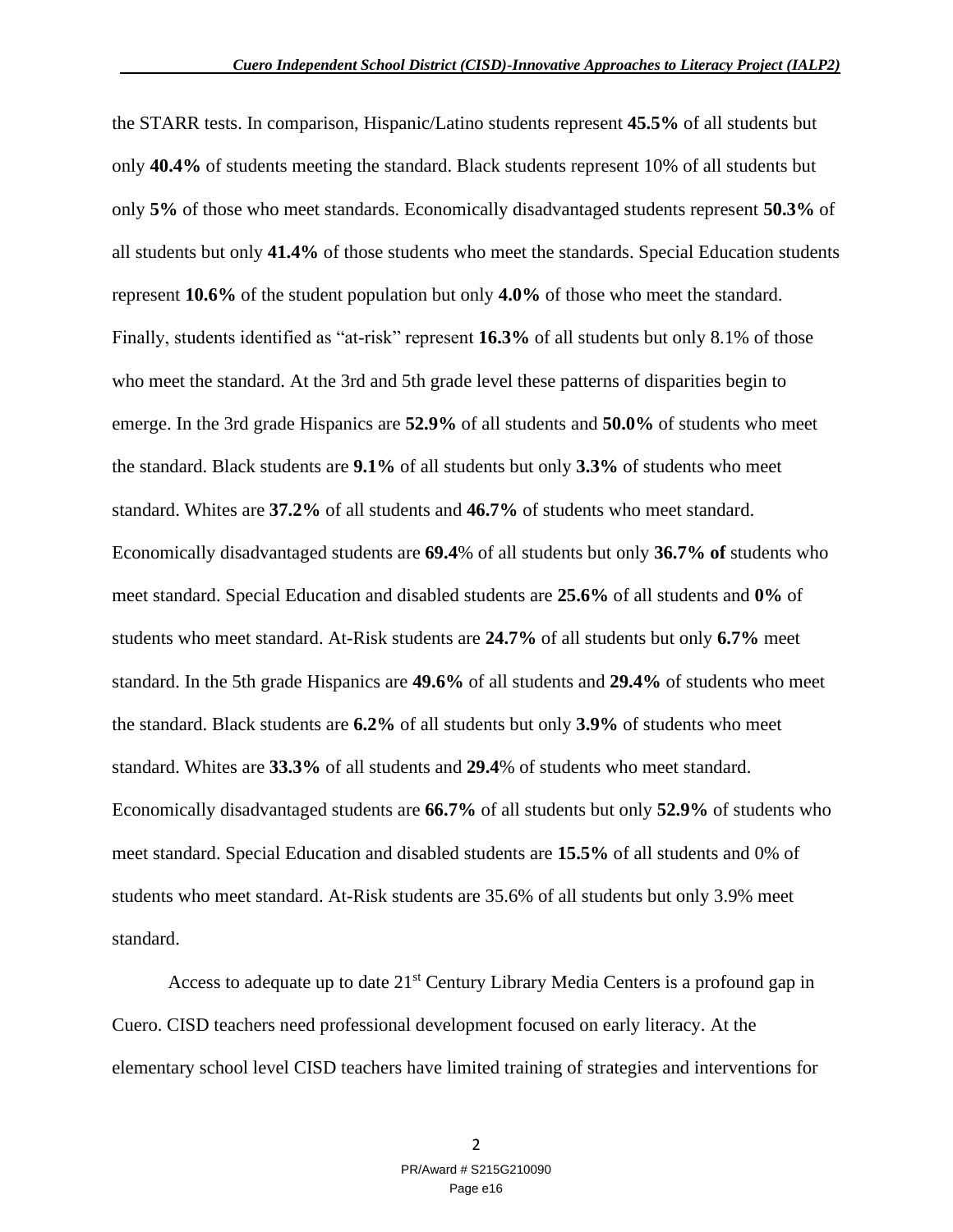students who are struggling with literacy. CISD has identified Dialogic Reading as an effective model for improving literacy skills that can be integrated through professional development and parent training. Book distribution for ages  $0-3$  and grades Pre-K through  $5<sup>th</sup>$  is needed to encourage family engagement. With the ability to assess which students are falling behind as part of the Project, Literacy Coaches will work one-on-one with students who are behind in Letter Recognition, Definitional Vocabulary, and Phonological Awareness.

### **(2) The extent to which the proposed project is likely to build local capacity to provide, improve, or expand services that address the needs of the target population.**

 The IALP2 Project will significantly improve local capacity by utilizing the following: (1) Enhancing local area intellectual capital by partnering with local area pediatricians and family physicians, and health care providers to empower CISD families to read to their children; (2) enhancing local area preschool providers' capacity to provide books and supports that encourage literacy skill development; (3) providing all Pre-K through 5<sup>th</sup> grade R/ELA faculty and parents with the professional development/training and supports to implement Dialogic Reading both in the classroom for faculty and in the home for parents; (4) building the institutional capacity of the campus libraries that provide a learning environment that is Racially, Ethnically, Culturally, Disability Status and Linguistically Responsive and Inclusive, Supportive, and Identity-Safe ; (5) building the intellectual capital in all R/ELA faculty (K through12) on how to integrate school library resources into their classroom instructions; and (6) Providing early Literacy Coaches for parents of children ages 0 to 3 and parents and students in PK through 5<sup>th</sup> grades.

**(3) The importance or magnitude of the results or outcomes likely to be attained by the proposed project, especially improvements in teaching and student achievement.**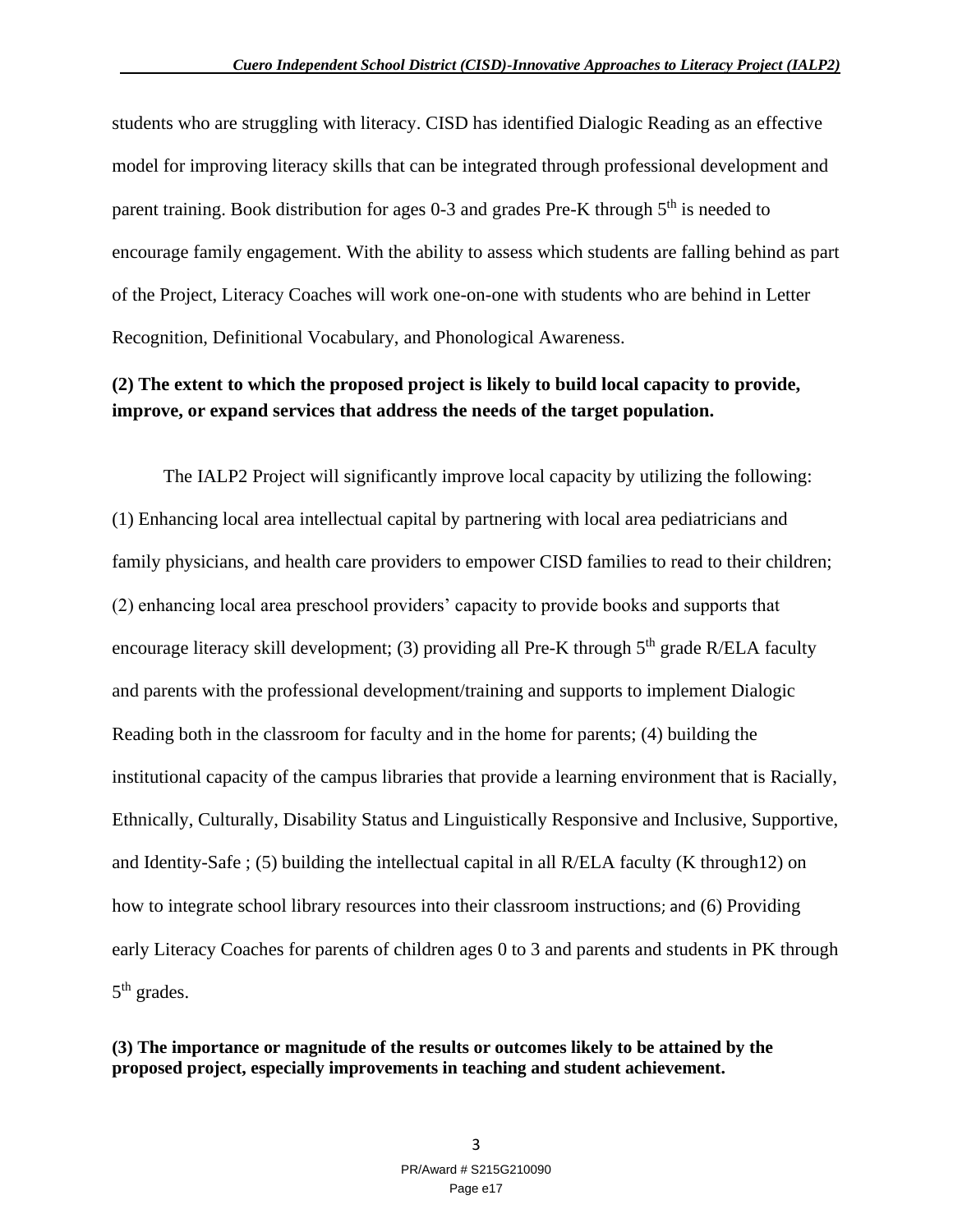The importance of the Project can be identified in multiple areas that included improvements in teaching and student achievement. However most importantly is the projects' ability and intent to change the culture of early reading within the community. Over the five years of the project the Project will have to opportunity to impact literacy from birth though kindergarten and measure the differences in school readiness, letter recognition, phonological awareness and definitional vocabulary over the life of the grant. Additionally, the Project is designed to achieve the following:

- gains in oral language skills as measured by the Test of Preschool Early Literacy (TOPEL). This includes students showing a +3 increase over baseline in Letter Recognition, +4 increase over baseline in Definitional Vocabulary, and +5 increase over baseline in Phonological Awareness as established by the developers anticipated growth from pre to post administration.
- increase annually in the number of  $4<sup>th</sup>$ -grade and  $8<sup>th</sup>$ -grade participants who meet or exceed proficiency on both the State's Reading and Language Arts assessments under section 1111(b) (3) of the ESEA as measured by the annual results of the State of Texas Assessments of Academic Readiness (STAAR) compared to the 2021 baseline.
- Place age appropriate books for children ages 0 to 3 and PK through  $5<sup>th</sup>$  grades.
- development of a learning environment that is Racially, Ethnically, Culturally, Disability Status and Linguistically Responsive and Inclusive, Supportive, and Identity-Safe at each campus library as measured by campus library reports.

#### **B. Quality of the project design:**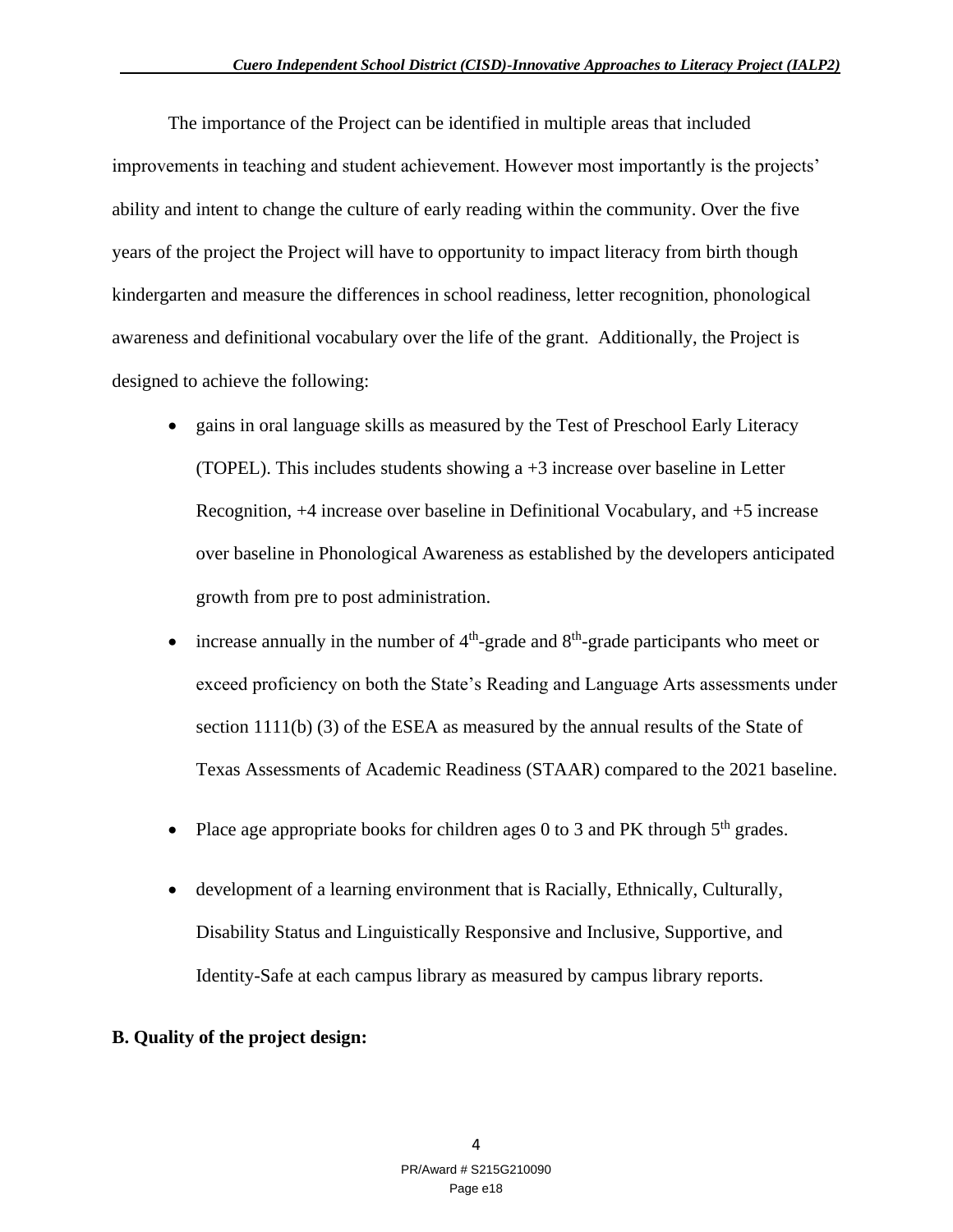### **(1) The extent to which the goals, objectives, and outcomes to be achieved by the proposed project, are clearly specified and measurable.**

 The CISD IALP22 Project design's intent is to ensure that literacy is impacted throughout CISD by achieving the following Goals, Objectives, and measurable Outcomes. **Goal 1). Increase access to a wide range of literacy resources (including both print and electronic) that prepare students to read and provide learning opportunities.**

**Objective 1-1:** Improve the size and age of the collection at each library to meet the TSLS "Acceptable" rating.

**Objective 1-2:** Increase electronic resource access at each library to provide students with greater access to on-line resources proven to increase literacy.

**Objective 1-3:** Increase access to print, digital, and online content that is Racially, Ethnically, Culturally, Disability Status and Linguistically Responsive and Inclusive, Supportive, and Identity-Safe.

**Goal 2). Provide high-quality childhood literacy activities with meaningful opportunities for parental engagements that includes Reach Out and Read (ROR) modeled book distribution, Imagination Library, and Dialogic Reading education for parents.** 

**Objective 2-1:** Increase family reading with children from birth through  $5<sup>th</sup>$  grade by increasing community access to books through book distribution modeled after ROR, and Imagination Library book distribution.

**Objective 2-2:** Increase parent engagement in early childhood literacy development by providing Dialogic Reading Education and awareness campaign in the community.

**Goal 3). Strengthen literacy development by providing library and campus resources that span a wide range of both complexity and content to effectively support academic improvement.**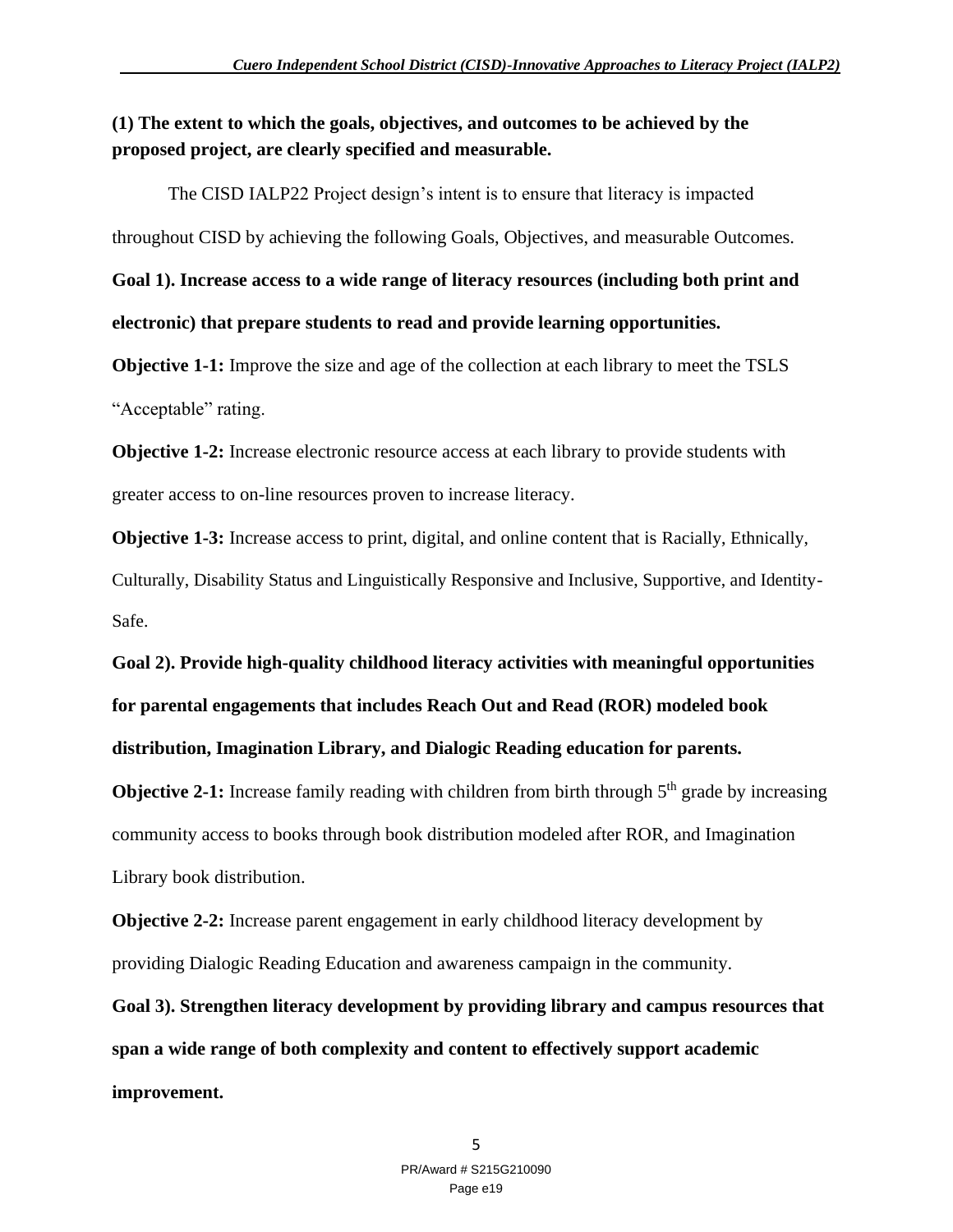**Objective 3-1:** Ensure that all electronic, literature, and informational text acquired through the Project address all academic areas spanning a wide range of complexity and content, while increasing access to resources and materials of interest to the high percentage of minority students and families in CISD.

**Goal 4). Offer appropriate educational interventions for all readers with support from school libraries.**

**Objective 4-1:** Increase reader access to libraries both before and after school; as well as during the summer.

**Objective 4-2:** Increase teacher access to professional development (PD) focused on improving the teaching of literacy, reading skills, and Dialogic Reading.

**Objective 4-3:** Increase student access at each campus to evidence-based print and electronic library resources.

**Objective 4-4:** Provide Literacy Coaches for students and parents of the targeted populations an average of 40 hours per week.

**Goal 5). Establish libraries at each campus that provide a learning environment that is Racially, Ethnically, Culturally, Disability Status and Linguistically Responsive and Inclusive, Supportive, and Identity-Safe.** 

**Objectives 5-1:** Increase then number of print, online, and digital content that provides access to equity in the proportion of the student body that is Racially, Ethnically, Culturally, Disability Status and Linguistically Responsive and Inclusive, Supportive, and Identity-Safe for all students.

**Objectives 5-2:** Utilize book distribution for ages 0-5 and PK through 5<sup>th</sup> grades to ensure that the library supports both on campus learning environments and a community learning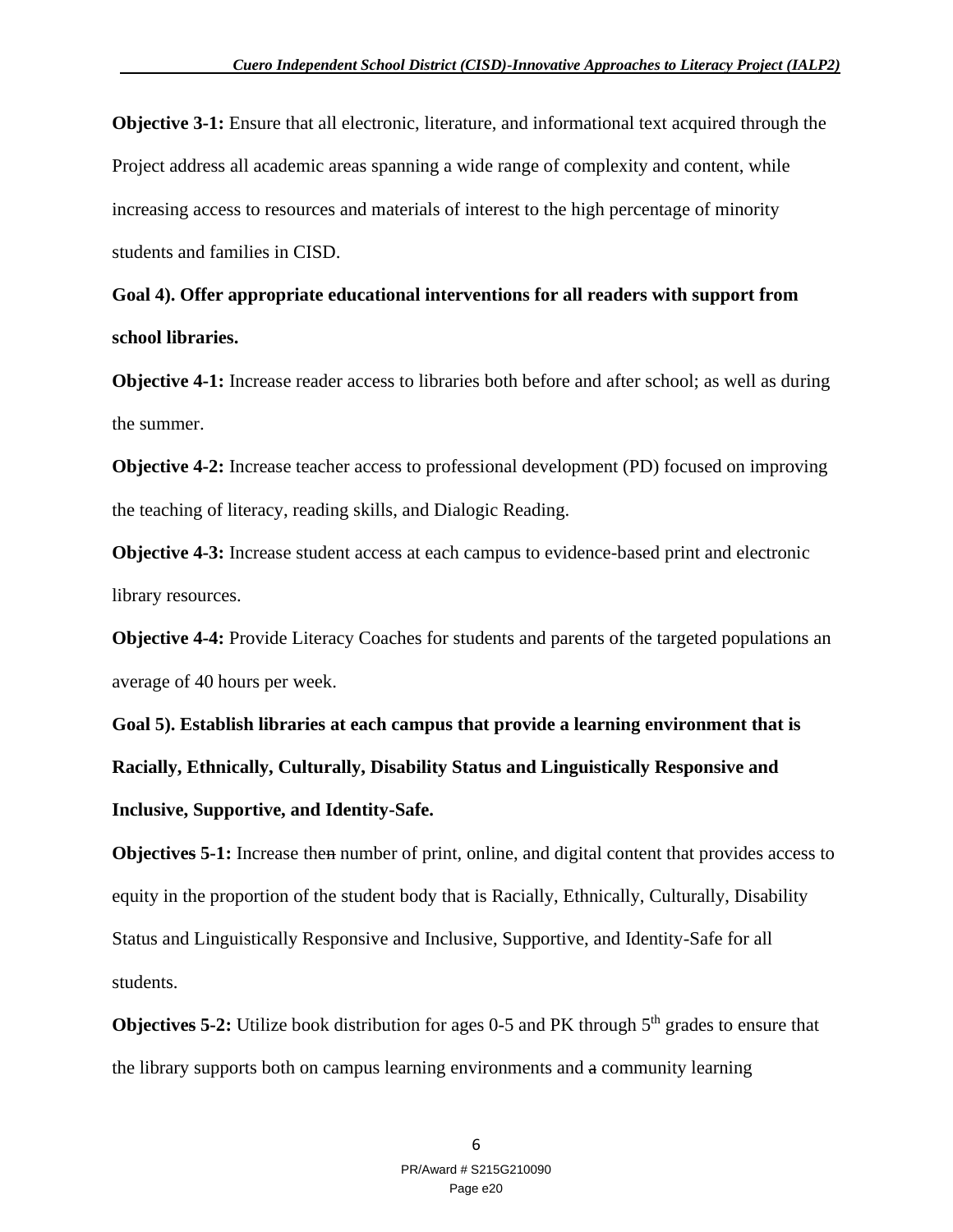environments that are Racially, Ethnically, Culturally, Disability Status and Linguistically Responsive and Inclusive, Supportive, and Identity-Safe.

These Goal and Objectives are designed to achieve the following Performance Measures and Outcomes

- 1. 75% of Pre-K (4-year-old participants) will show gains in oral language skills as measured by the Test of Preschool Early Literacy (TOPEL). This includes students showing a +3 increase over baseline in Letter Recognition, +4 increase over baseline in Definitional Vocabulary, and +5 increase over baseline in Phonological Awareness as established by the developers anticipated growth from pre to post administration.
- 2. A 5% increase annually in the number of  $4<sup>th</sup>$ -grade participants who meet or exceed proficiency on both the State's Reading and Language Arts assessments under section 1111(b) (3) of the ESEA as measured by the annual results of the State of Texas Assessments of Academic Readiness (STAAR) compared to the 2021 baseline.
- 3. A 5% increase annually in participating  $8<sup>th</sup>$ -grade students who meet or exceed proficiency on both the State's Reading and Language Arts assessments under section 1111(b) (3) of the ESEA as measured by the annual results of the State of Texas Assessments of Academic Readiness (STAAR) compared to the 2021 baseline.
- 4. Increase and sustain the percentages of CISD campuses with the recommended ratio of books (less than 12 years of age) per student.
- 5. Increase the percentage of CISD children ages 0 to 5 who receive at least one free, age-, grade-, and language appropriate book of their own from 0% to 100% each year.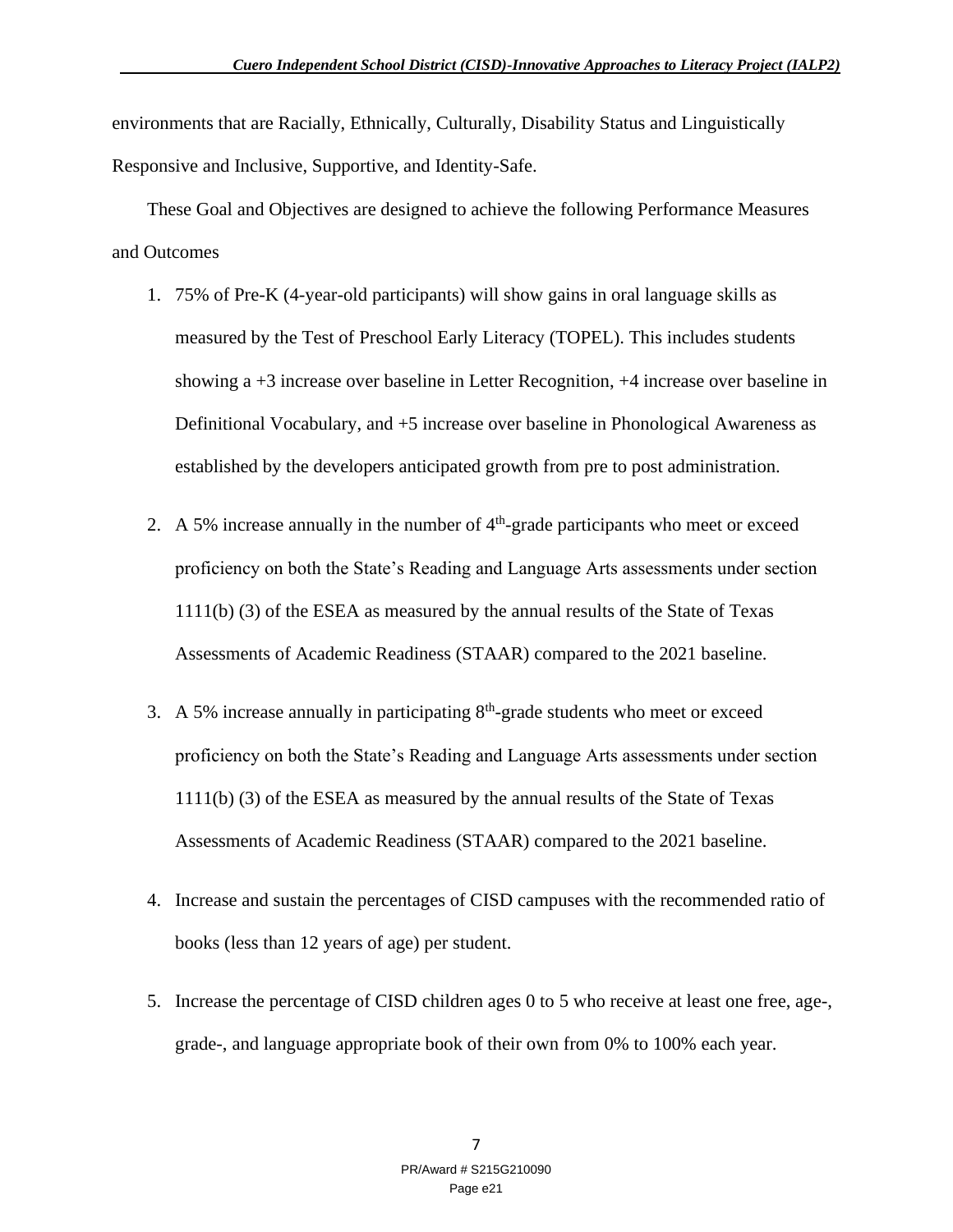- 6. Sustain in the number of students in PK through 5th grade who receive at least one free, grade- and language appropriate book of their own at the current level of 100%.
- 7. Increase the percentage of library content by 10% annually that facilitates the development of a learning environment that is Racially, Ethnically, Culturally, Disability Status and Linguistically Responsive and Inclusive, Supportive, and Identity-Safe at each campus library as measured by campus library reports.

### **(2) The extent to which the design of the proposed project is appropriate to, and will successfully address, the needs of the target population or other identified needs.**

The Proposed IALP2 Is evidence-based and built on established best practices as shown in the rational section and logic model. It is the intent of the Project to address the literacy support needs for all students but focus on those identified as most in need based on performance, assessment and disability. The Project is designed to provide special supports, training, and materials that improve literacy outcomes for the targeted students.

#### **(3) The extent to which the proposed project represents an exceptional approach for meeting statutory purposes and requirements.**

According to the 2019 SAIPE data Cuero has a population of 8,356 and 17.5% live in poverty. Only 79.5% of residents graduated high school and 16.8% live without insurance. The Median income for males is \$32,347 per year but for females it is \$21,660. Females between the ages of 20 and 35 are the largest group that lives in poverty. As the data indicates, along with multiple studies all indicate that economically disadvantaged students do not achieve the same level of academic success as students who do not face poverty. The 2019 SAIPE Data sets indicate that there are 355 students in poverty and a total of 1,616, this meets the statutory requirement as 22% of CISD students live in poverty. SAIPE data also indicates that CISD is a

8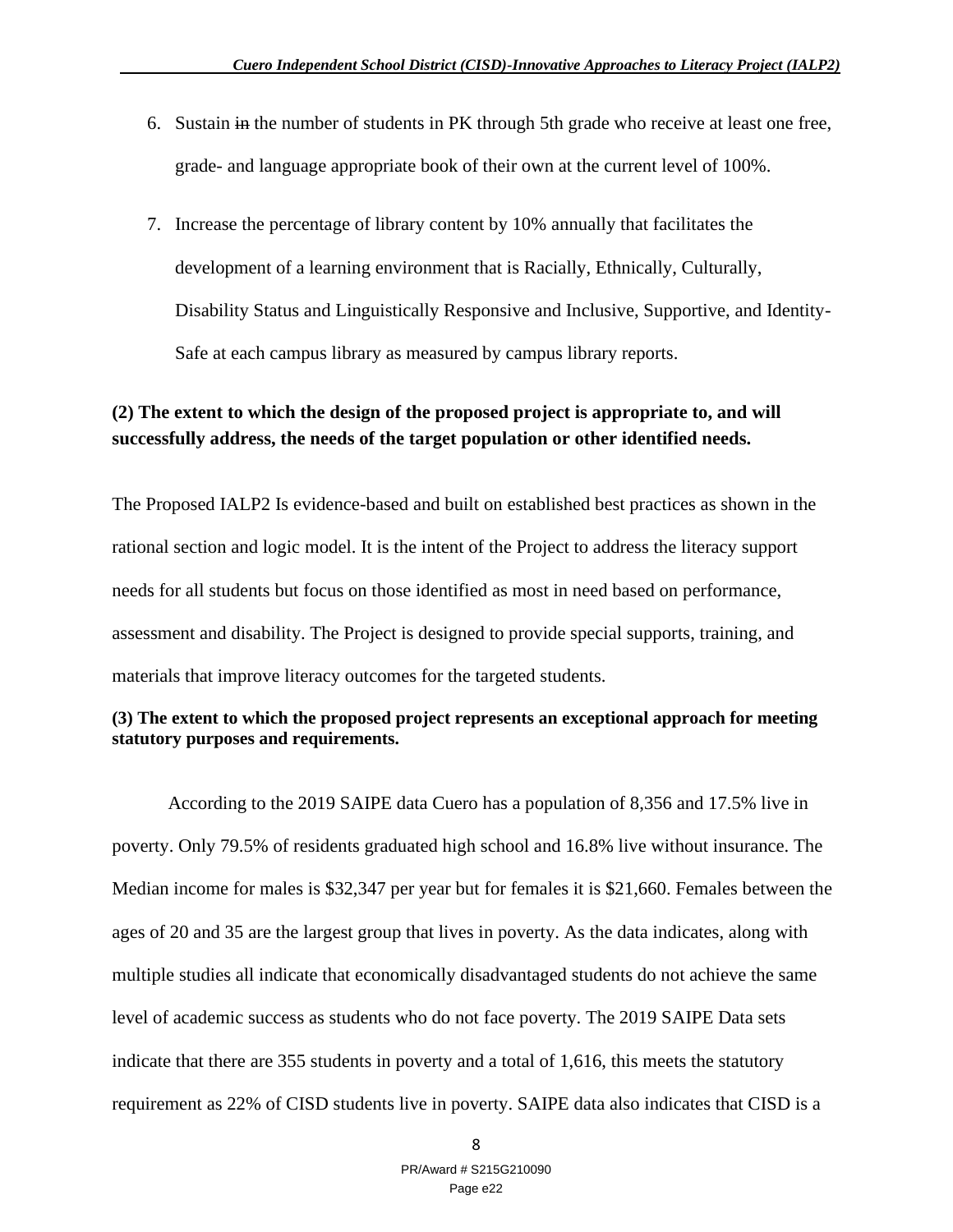rural community and there are very limited resources available in the community. Based on these data CISD meets the statutory purposes and requirements with greater than 20% of students in poverty, located in a rural area, and State Standardized Testing indicates that less than 25% of "All" Third Grade Students Meet the Standard and less than 40% of Fifth Grade Students Meet the Standard.

#### **(4) The extent to which the proposed project demonstrates a rationale.**

CISD's proposed project focuses on both Absolute Priority 1: Projects, Carried Out in Coordination with School Libraries, for Book Distribution, Childhood Literacy Activities; and Absolute Priority 2: Projects, Carried Out in Coordination with School Libraries, That Provide a Learning Environment That is Racially, Ethnically, Culturally, Disability Status and Linguistically Responsive and Inclusive, Supportive, and Identity-Safe. The principal rationale behind the IALP2 is to replicate evidence-based programs and practices that have been shown to achieve the targeted outcomes. This includes its own IAL grant from the 2018 cohort. Through that Project CISD has established a system for book distribution, childhood literacy activities and increased the diversity of materials available to students. The proposed IALP2 Project is modeled after the key components of evidenced-based programs; including the ROR Modeled Program; the Imagination Library (a book distribution program for low-income elementary school students); increased library access; increased access to bilingual content, increased access to technology and online/digital content ; and the "best practice" of using Dialogic Reading Professional Development. ROR is a book distribution program developed in partnership with the American Academy of Pediatrics (AAP) in the interest of making literacy promotion a standard part of pediatric well childcare visits. Doctors and nurses are trained to provide parents of young children (between the ages of 0 and 36 months) with advice on reading aloud and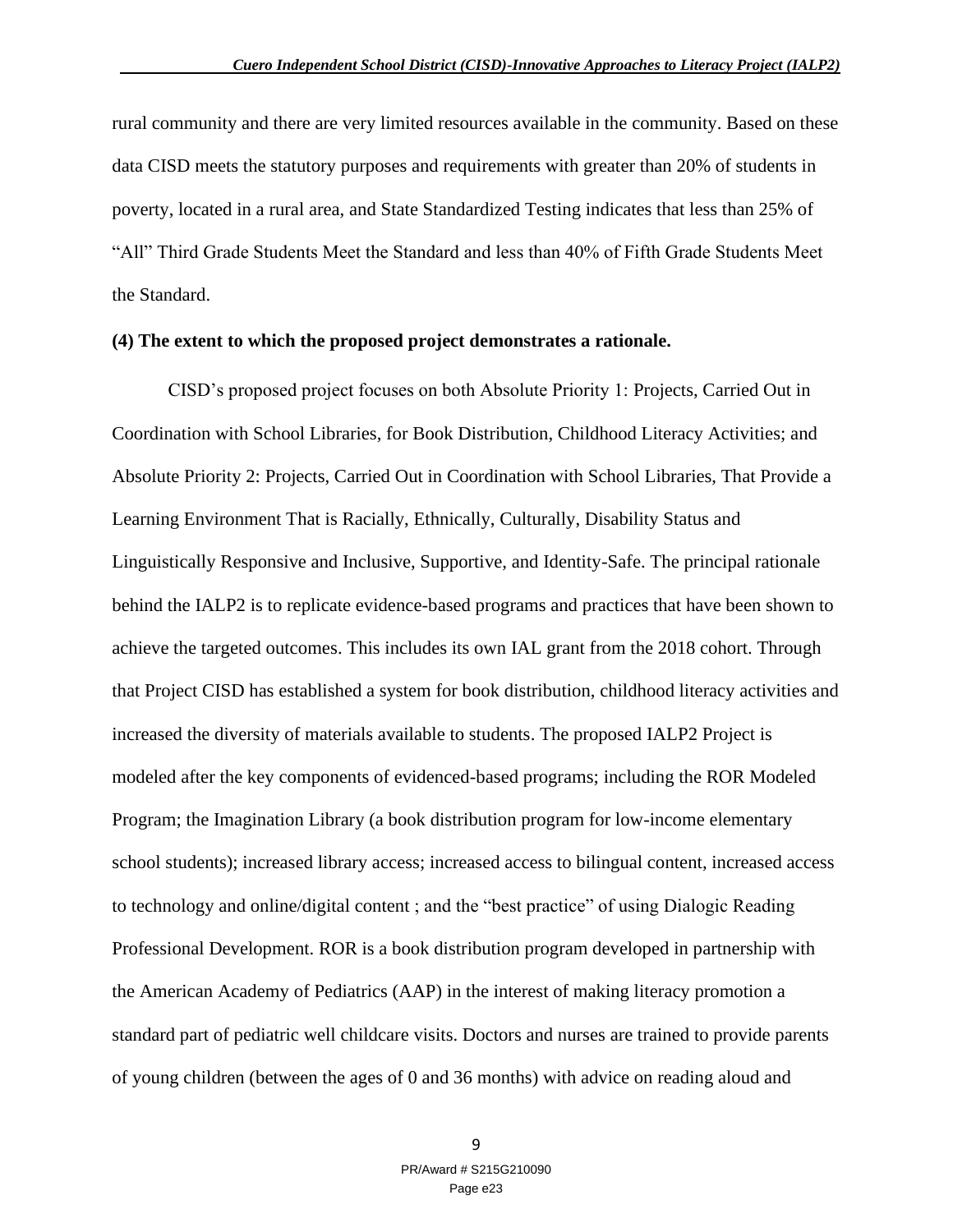giving age-, and culturally-appropriate books to each infant and preschooler at routine checkups. Studies have shown that ROR to be an evidence-based practice and that it is cost effective. Parents who received ROR were significantly more likely to read to their children daily and to have books at home and children in the program increased their expressive vocabulary. These outcomes held true even with low-income families with low levels of parental education (Weitzman, et al. 2004, Russ, et al. 2007; Bokony, 2009) and have been replicated in additional studies including those who utilized randomized control groups. Due to the rural setting of Cuero the Project will partner with family physicians and health care providers to reach as many children ages 0 to 3 as possible.

In addition to ages 0 to 3, Book distribution will be provided to all students in Pre-K through the 5<sup>th</sup> grades each month. This ensures that over the school year 100% of students of receive at least one book of their own and the majority received an average of nine books of their own. Providing elementary school students with free, age-, grade-, and culturally-appropriate, books each month, has been found to create a "literate home environment" (Rashid, et al., 2005). Literate home environments are directly related to a child's language development (Kelly & Campbell, 2008; Embree, 2009), to early literacy development (National Reading Panel, 2001), to school readiness (American Library Association, 2007), to future reading performance (Molfese, Modglin, & Molfese, 2003), and to overall school achievement (Chall & Snow, 1982). These effects persist even in low-income households (American Library Association). The books selected for students will be Racially, Ethnically, Culturally, Disability, Status and Linguistically Responsive and Inclusive, Supportive, and Identity-Safe.

Flexible library scheduling "continues to exert a positive effect on test scores, regardless of per pupil spending, teacher-pupil ratio or students' race/ethnicity" (Lance et al., 2005). Todd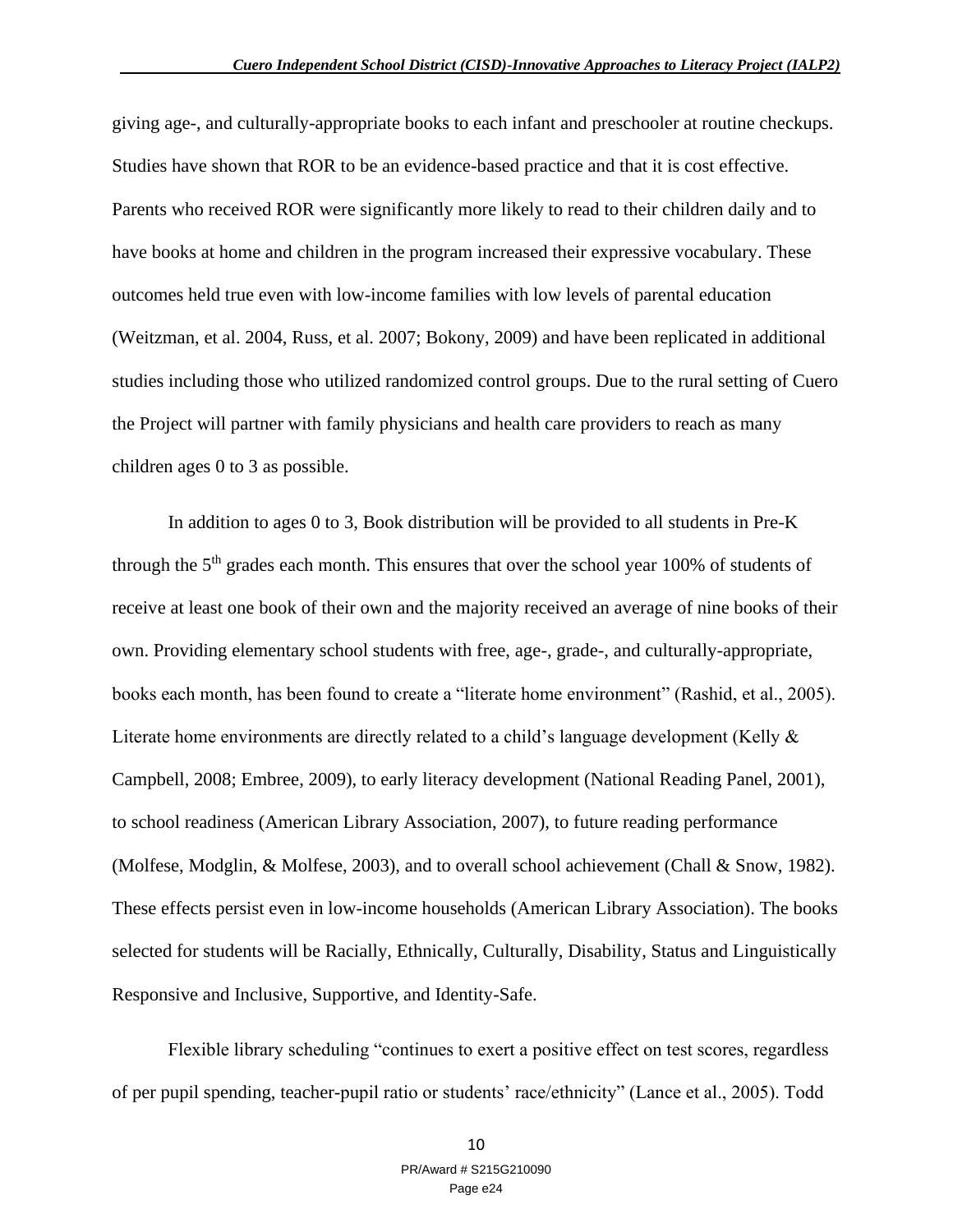et al., (2006) found that **98.2%** of students were helped by school libraries that provide extended (i.e., flexible) scheduling. Pressely (2002) found that providing access to school library collections is one way to stem summer reading loss, which primarily impacts students from lower-income communities. A child's reading requires exposure to a **home environment** that involves many different types of books and activities (Hiebert & Raphael, 1997).

Hispanics are currently the largest ethnic group at CISD; however, they score below White students in Reading on the State's standardized tests; African Americans also score below their White peers at CISD. When that occurs, based on the Bale and Atkins study (2004), the lack of Hispanic or African American focused materials was the primary reason minority group families provided for not visiting the library. In comparison, McCook and Geist (1994) illustrated increases in visit frequency by Hispanic readers when a library provides materials targeting the Hispanic and African American community. Based on these data, there must be a focus made by CISD in coordination with the school libraries to provide a Learning Environment That is Racially, Ethnically, Culturally, Disability Status and Linguistically Responsive and Inclusive, Supportive, and Identity-Safe. This includes increasing the ethnic diversity-focused literacy materials and provide access through on-line resources, audio books and dual language (English and Spanish) print.

There is significant research that warrants the IALP2 Project's strategy of increasing and improving the library collections. The 2001 Texas State Library and Archives Commission study found that the number of library volumes purchased in any preceding year significantly influenced reading scores of elementary and high school students (Texas State Library, 2001). A study of non-fiction trade books used in the primary grades concluded that young students gravitate toward non-fiction texts when offered a choice (Palmer & Stewart, 2003). Reports also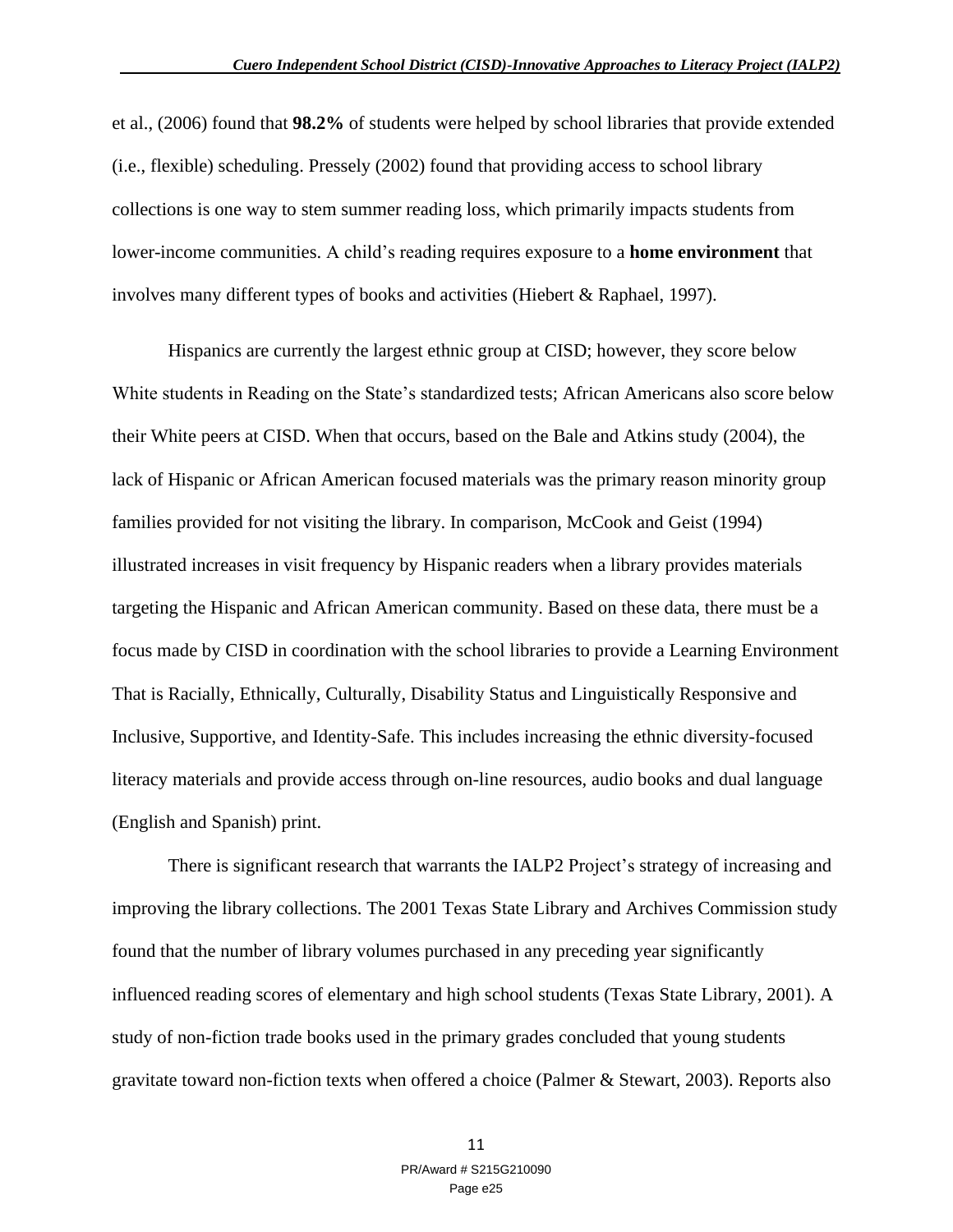suggest that for students who enter school with poor letter-sound skills, the exposure to informational text resulted in growth in that area (Duke et. al, 2003). Research has also found that assistive technology and literacy kits can help to address the needs of struggling readers (National Reading Panel, 2000). Sufficient quantity and quality of books and electronic resources have a definite positive impact on student achievement. Lance, in *How School Librarians Help Kids Achieve Standards (2000),* summarizing a study that compared the schools with the highest/lowest test scores, reported that media center resources were key factors and that "increasing the resources in media centers by **50% percent** caused test scores to increase by **100% percen**t." Another study found that students who are "at-risk" demonstrated continuous academic achievement when they had access to computers (Belanger, 2002). At CISD students identified "at-risk" perform lower than all others on State Literacy Testing.

Students with online access had significantly higher scores on measurements of information literacy, communication, and presentation of ideas (Follansbee, Hughes, Pisha & Stahl, 1997). Further, recent studies found high correlations between students' access to the library catalog, access to licensed databases, and access to State links with improved academic achievement in reading (Burgin, Bracy, & Brown, 2003; Texas State Library, 2001; Rodney, Lance & Hamilton-Pennell, 2003).

Adults promote children's active involvement in reading when they use Dialogic Reading (DR), which is a dialogue or conversation between an adult and child during shared book reading. It is a type of reading in which the child becomes the storyteller, and the adult is an active listener who asks questions, adds information, and prompts increasingly sophisticated descriptions from the child. As the child becomes more skillful in storytelling, the adult moves from simple labeling to open-ended questions described above. Adults who encourage children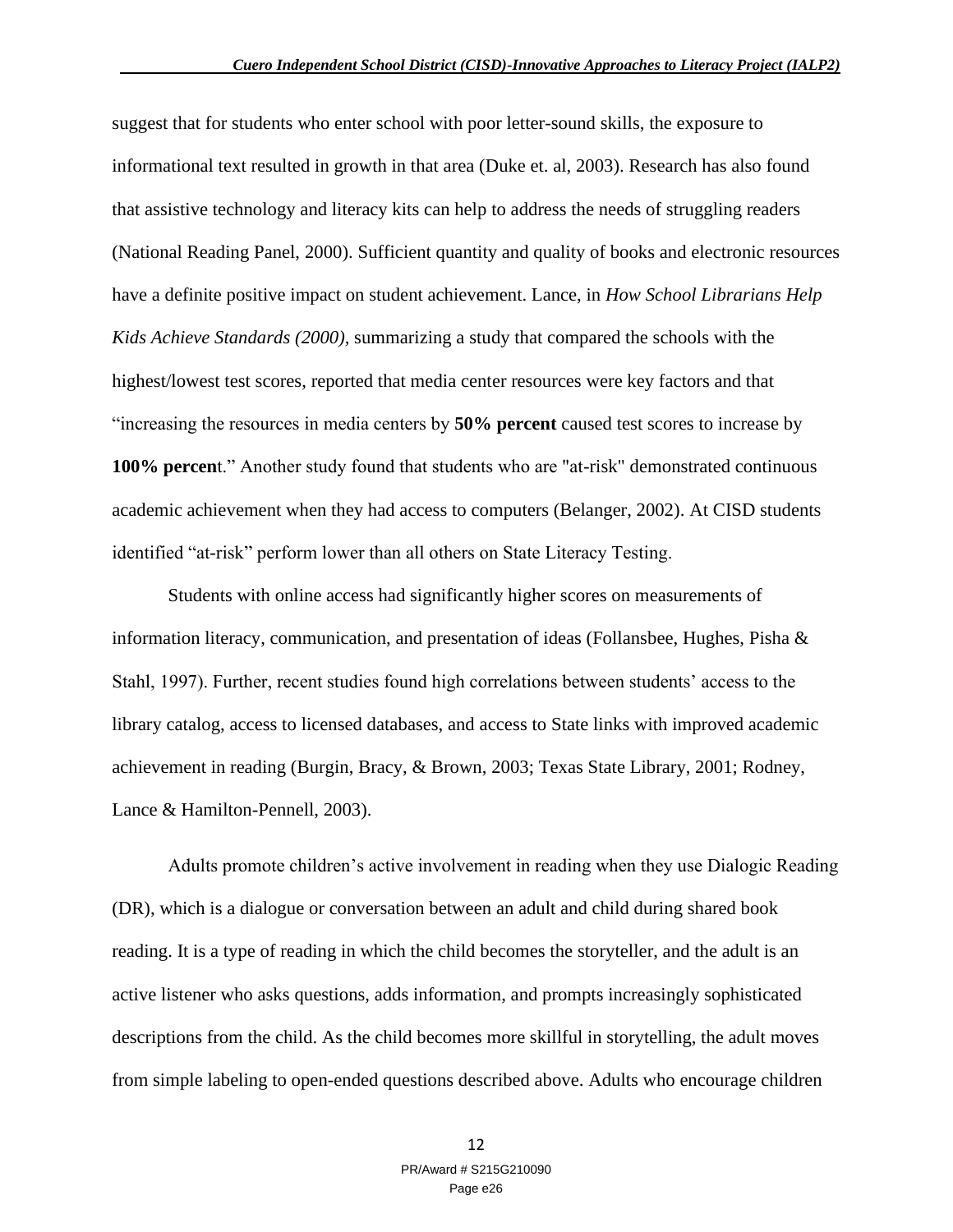to take an active rather than passive role during shared reading improve both language and emergent literacy skills. As the adult expands on the child's dialogue, the child uses more mature words and sentences. The child improves in use of vocabulary, syntax, semantics, pragmatics, and in the social skills of language (Hay, 2007; Wasik, 2001).

#### **(c) Quality of project services**

### **(1) The extent to which the services to be provided by the proposed project are appropriate to the needs of the intended recipients or beneficiaries of those services.**

Like most of the State's school districts, one of the biggest challenges facing CISD is the increasing number of English Language Learners (ELL) and children whose families speak Spanish in the home. CISD has worked to ensure equal access and treatment of all members of groups that have been traditionally underrepresented based on race, color, national origin, gender, age, or disability. As previously mentioned, Hispanic youth, especially those who begin as ELL, struggle to achieve the same passage rates on standardized tests as their White peers at CISD. The same is also true for African American youth. To address this the IALP2 Project will use evidence-based strategies that have been found successful in increasing the literacy of these traditionally underrepresented youth. CISD has previously implemented some of the following IAL strategies; however, funding for the IALP2 Project will allow CISD to enhance and increase its efforts around literacy through all of the following strategies: (1) increase the number of and access to books, audio books, and digital books that are, written in both English and Spanish; (2) provide focus on underrepresented groups to increase interest and provide community outreach and recruitment efforts with bilingual staff; (3) ensure that the Project serves all students and their families regardless of background with dignity and respect; (4) increase communications between the school and the parents in their dominate language; (5) participation in and

13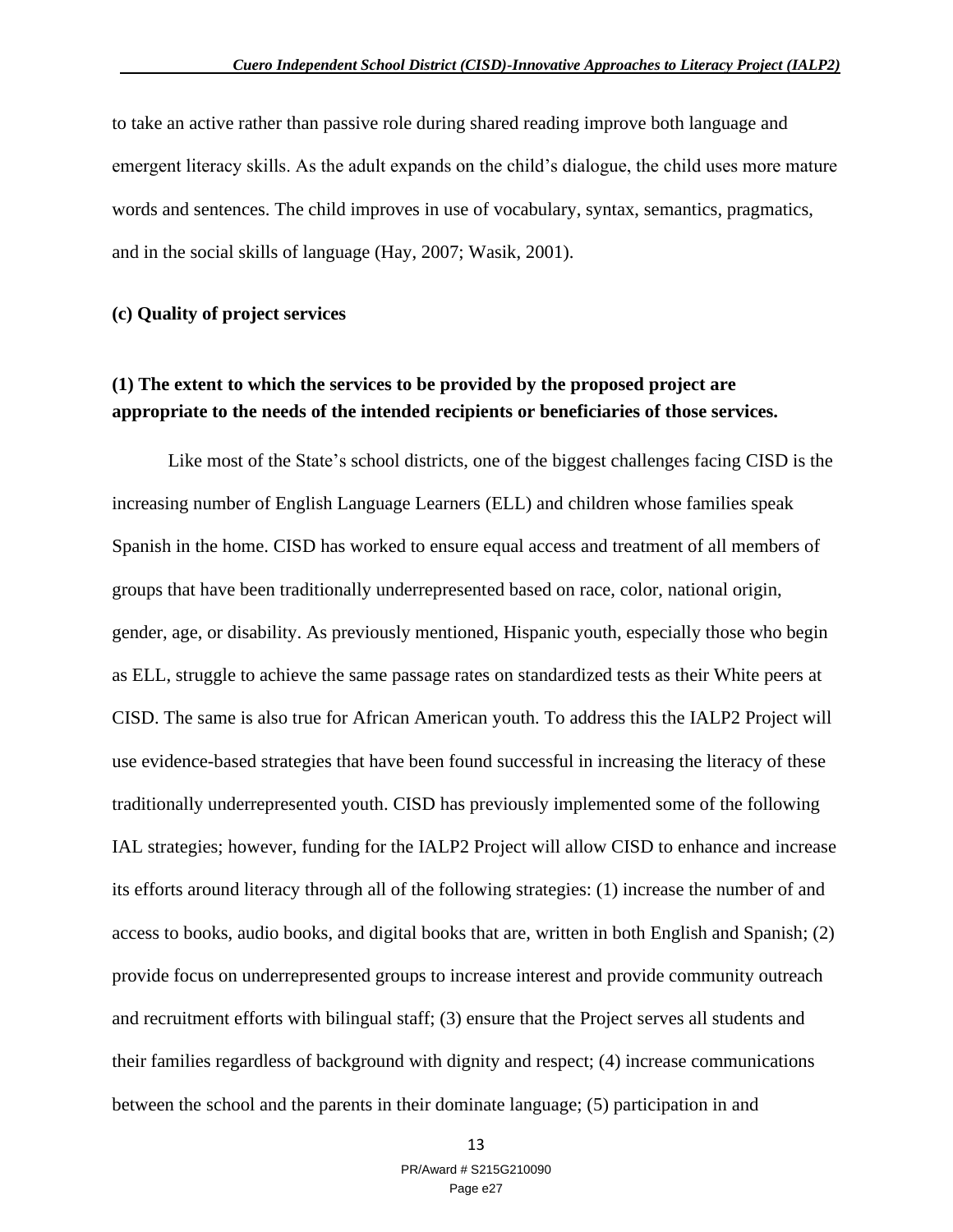recognition of significant cultural events and holidays; (6) effective family engagement programs including the diastolic reading education program; (7) hiring a diverse workforce that is representative of the community as a whole; and (8) utilizing of social media. The IALP2 Project expects to expand all of these proven strategies and to strengthen them with new components, including all of the following: (1) collaborations with local area pediatricians, family practitioners, local preschools, day cares and the Head Start Program to ensure book distribution and parent awareness of the importance of reading to their children from birth; (2) strengthening existing partnerships with the local library to assist in increased access to libraries, parent participation in diastolic reading, and book distribution to children from 0 through  $3<sup>rd</sup>$  grade.

### **(2) The likely impact of the services to be provided by the proposed project on the intended recipients of those services.**

IALP2 is designed to enhance and improve students' literacy skills. Specific emphasis has been placed on fostering and expanding the literacy skills of students from low-income households. Part of this strategy is based on the knowledge that many children from low-income households are less ready for school, especially in terms of literacy skills. The National Center for Education Statistics (2008), as well as others, have reported that children living in poverty are less likely to be read to and have fewer books in the home which accounts for individual differences in academic achievement (O'Donnell, 2008; ALA, 2007). Further, students who start school at a disadvantage generally continue to perform at a lower reading level throughout high school compared to peers who start school with enriched home reading experiences (American Library Association, 2007; Kelly & Campbell, 2008). Research indicates that "intervening early to improve the home learning environment for disadvantaged children will ensure that they are ready to learn when they enter school and succeed later in life" (ROR, 2008, p. 2). To address this weakness, IALP2 will implement the *Reach Out and Read* [ROR] modeled program. The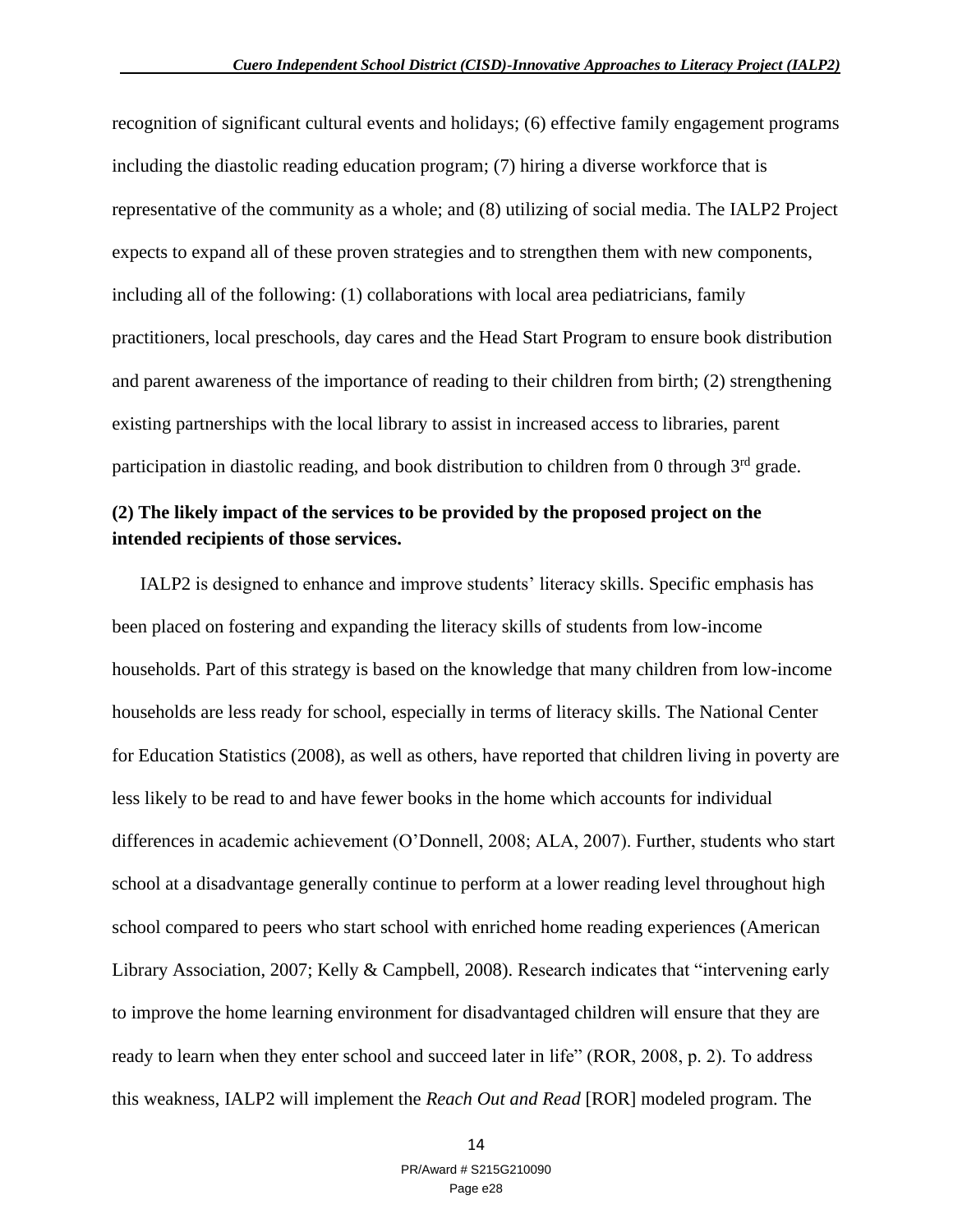ROR program requires collaborating with local area pediatricians, family practitioners, nurse practitioners and dentists to place books into the hands of all new parents, including parents from low-income households. Having a doctor or nurse reinforce the need for reading aloud to young children has been found to increase parental reading to children (ROR, 2008; Golova et al., 1999). Sanders (2000) reported that parents exposed to ROR are three (3) times more likely to report reading to their children compared to non-ROR parents and that children in families exposed to ROR are approximately 1.5 times more likely to have 10 or more picture books in the home (Needlman et al, 2005).

For children already in preschool, IALP includes a book distribution program modeled after the *Imagination Library*. This practice has been found to increase the number of literate homes (Rashid, et al., 2005) and has been found to improve children's language development (Kelly & Campbell, 2008; Embree, 2009), early literacy development (National Reading Panel, 2001), school readiness (American Library Association, 2007), future reading performance (Molfese et al., 2003), and overall school achievement (Chall & Snow, 1982). These effects persist even in low-income households (American Library Association, 2007).

To assist Pre-K through 5<sup>th</sup> grade students who experience difficulties in fully developing their literacy skills, CISD will utilize Dialogic Reading. The Dialogic Reading approach provides a structured way for children to engage in discussion about books and practice oral language skills during classroom "read-alouds" (Whitehurst et al., 1988; Whitehurst et al., 1994; Zevenbergen & Whitehurst, 2003). During these shared-reading experiences the adult becomes an active listener and interviewer. This approach results in the child using more sophisticated language. Children from low-income backgrounds and English language learners experience significant growth in their oral language skills using dialogic book reading (Lonigan &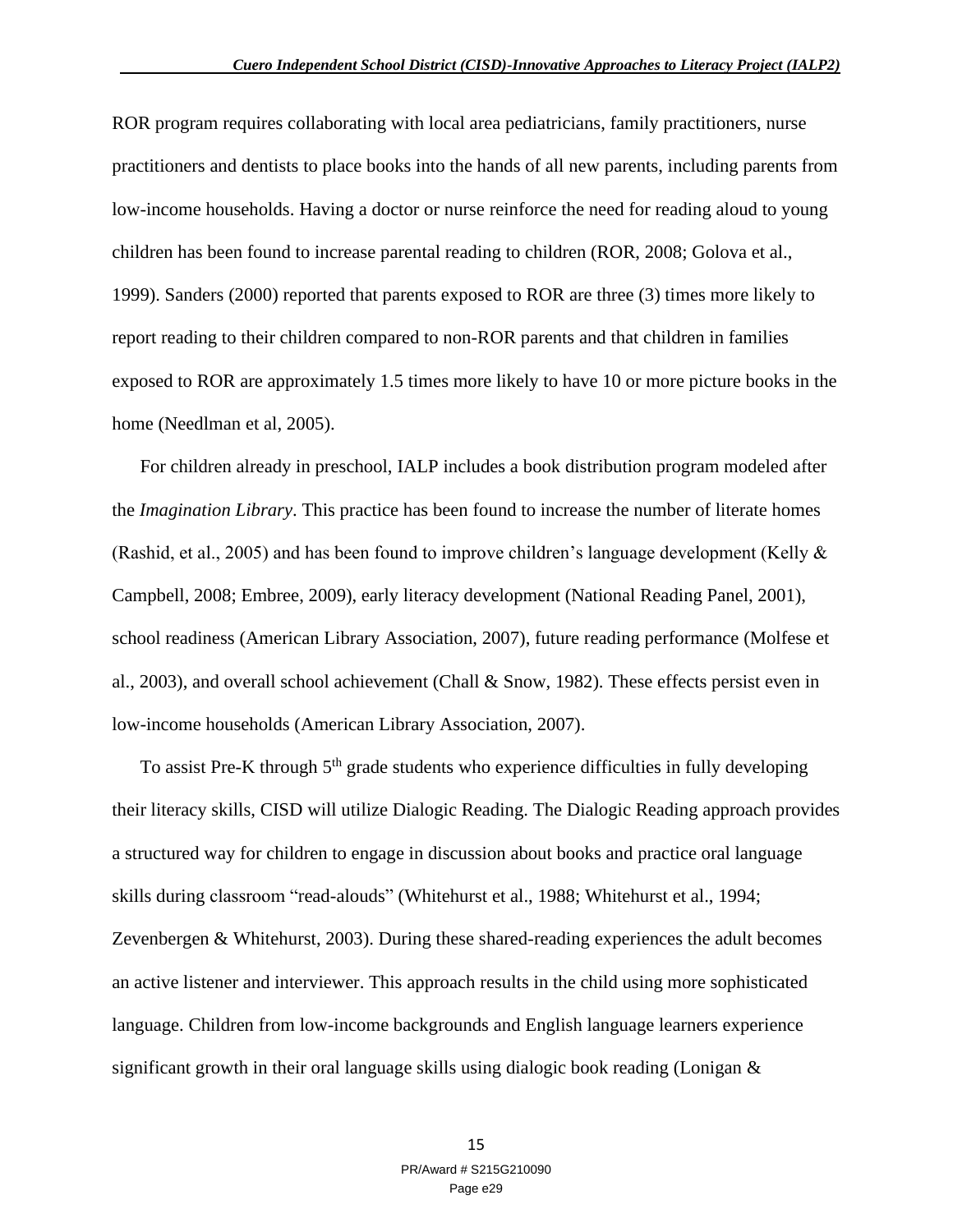Whitehurst, 1998; National Early Literacy Panel, 2008; Valdez-Menchaca & Whitehurst, 1992).

Expanding the library collection and providing up-to-date technology in the library has also been found to be effective. The number of library volumes purchased in any preceding year significantly influenced reading scores of elementary and high school students (Smith, 2001) and Lance (2005) found that schools with libraries with current collections had **13.5%** higher test scores. Research has shown that providing students with access to additional resources is strongly correlated with improved reading scores and enhanced academic achievement (Lance, 2007; Klinger, 2006; Smith, 2006). The Illinois Study (Lance, 2005) found that schools with newer library collections had students who achieved **10.3%** higher on reading and writing tests and had high school students with higher college admission scores.

Students with access to advanced technology succeed in school as noted in a University of Colorado (Lance et al., 2007) report, which found a strong link between academic achievement (represented by scores on standards-based state tests of Reading/Language Arts skills) and technology integration. Lance (2005) found that libraries that had adequate numbers of computers had **9.5%** higher test scores. The U.S. National Commission on Libraries and Information Science in 2008 noted that at every grade level, schools that had more library computers connected to the Internet had higher average test scores. Only by increasing numbers and quality of computers can the IALP2 Project campuses give students greater access to the resources of the school library and help to ensure their successes.

The National Center for Education Statistics (2008), as well as others, have reported that children living in poverty are less likely to be read to and have fewer books in the home which accounts for individual differences in academic achievement (O'Donnell, 2008; ALA, 2007). Further, students who start school at a disadvantage generally continue to perform at a lower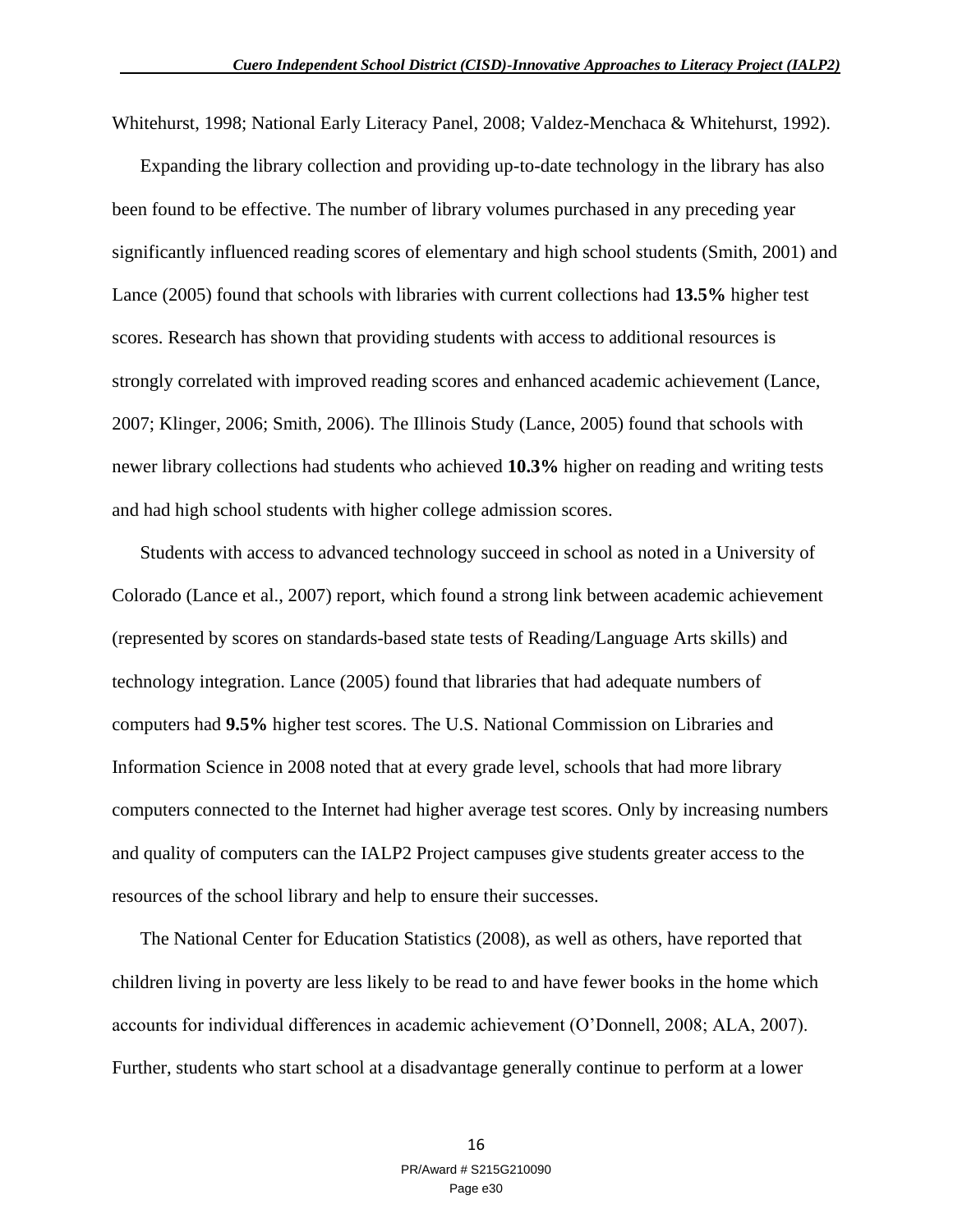reading level throughout high school compared to peers who start school with enriched home reading experiences (American Library Association, 2007; Kelly & Campbell, 2008). Research indicates that "intervening early to improve the home learning environment for disadvantaged children will ensure that they are ready to learn when they enter school and succeed later in life" (ROR, 2008, p. 2). To address this weakness, LEAP will implement the *Reach Out and Read* [ROR] program. The ROR program requires collaborating with local area pediatricians, family practitioners, nurse practitioners and dentists to place books into the hands of all new parents, including parents from low-income households. Having a doctor or nurse reinforce the need for reading aloud to young children has been found to increase parental reading to children (ROR, 2008; Golova et al., 1999). Sanders (2000) reported that parents exposed to ROR are three (3) times more likely to report reading to their children compared to non-ROR parents and that children in families exposed to ROR are approximately 1.5 times more likely to have 10 or more picture books in the home (Needlman et al, 2005).

For children already in preschool, IALP2 includes a book distribution program modeled after the *Imagination Library*. This practice has been found to increase the number of literate homes (Rashid, et al., 2005) and has been found to improve children's language development (Kelly & Campbell, 2008; Embree, 2009), early literacy development (National Reading Panel, 2001), school readiness (American Library Association, 2007), future reading performance (Molfese et al., 2003), and overall school achievement (Chall & Snow, 1982). These effects persist even in low-income households (American Library Association, 2007).

To assist Pre-K through 5<sup>th</sup> grade students who experience difficulties in fully developing their literacy skills, IALP will utilize Dialogic Reading. The Dialogic Reading approach provides a structured way for children to engage in discussion about books and practice oral language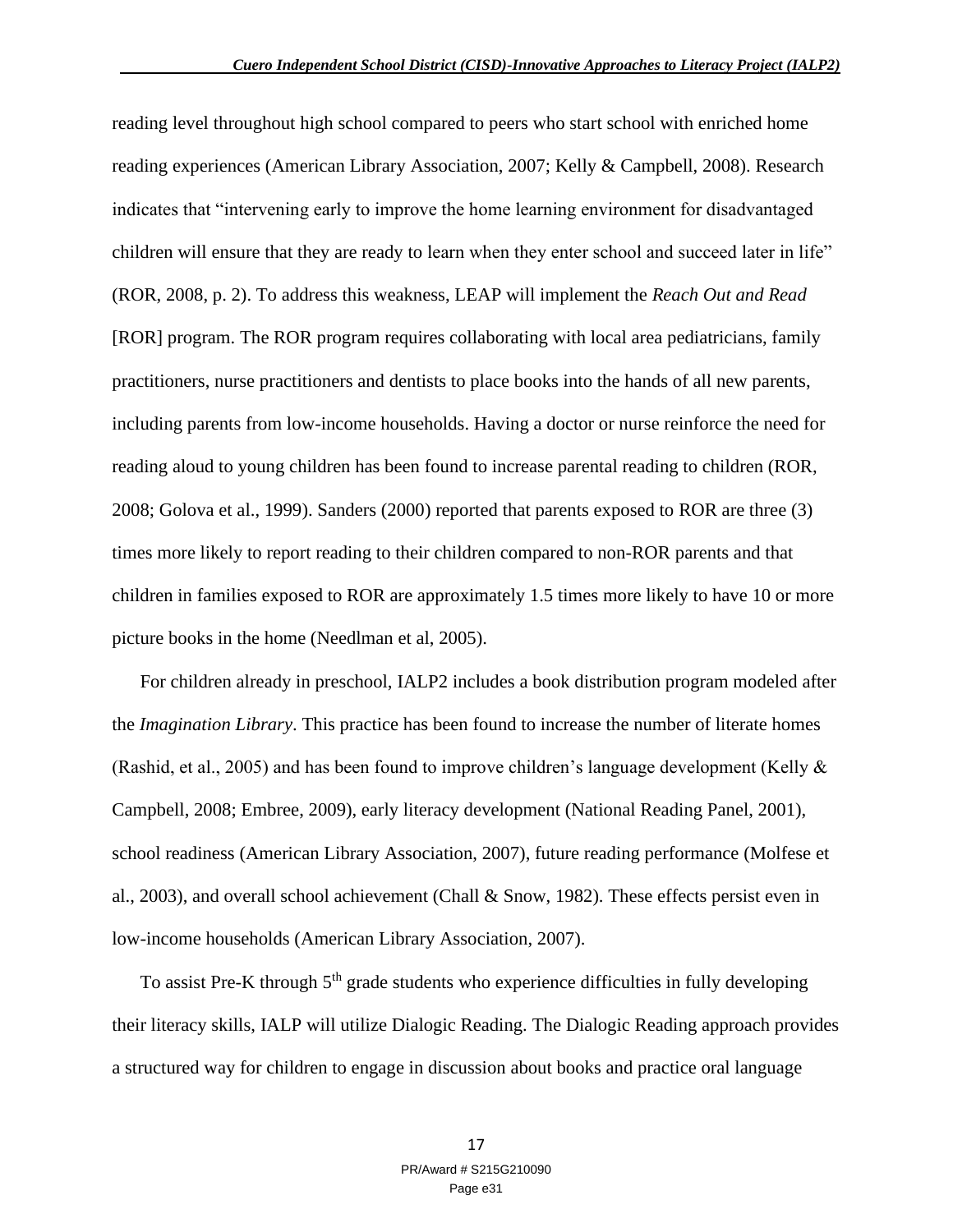skills during classroom "read-alouds" (Whitehurst et al., 1988; Whitehurst et al., 1994; Zevenbergen & Whitehurst, 2003). During these shared-reading experiences the adult becomes an active listener and interviewer. This approach results in the child using more sophisticated language. Children from low-income backgrounds and English language learners experience significant growth in their oral language skills using dialogic book reading (Lonigan & Whitehurst, 1998; National Early Literacy Panel, 2008; Valdez-Menchaca & Whitehurst, 1992).

Expanding the library collection and providing up-to-date technology in the library has also been found to be effective. The number of library volumes purchased in any preceding year significantly influenced reading scores of elementary and high school students (Smith, 2001) and Lance (2005) found that schools with libraries with current collections had **13.5%** higher test scores. Research has shown that providing students with access to additional resources is strongly correlated with improved reading scores and enhanced academic achievement (Lance, 2007; Klinger, 2006; Smith, 2006). The Illinois Study (Lance, 2005) found that schools with newer library collections had students who achieved **10.3%** higher on reading and writing tests and had high school students with higher college admission scores.

Students with access to advanced technology succeed in school as noted in a University of Colorado (Lance et al., 2007) report, which found a strong link between academic achievement (represented by scores on standards-based state tests of Reading/Language Arts skills) and technology integration. Lance (2005) found that libraries that had adequate numbers of computers had **9.5%** higher test scores. The U.S. National Commission on Libraries and Information Science in 2008 noted that at every grade level, schools that had more library computers connected to the Internet had higher average test scores. Only by increasing numbers and quality of computers can the LEAP Project campuses give students greater access to the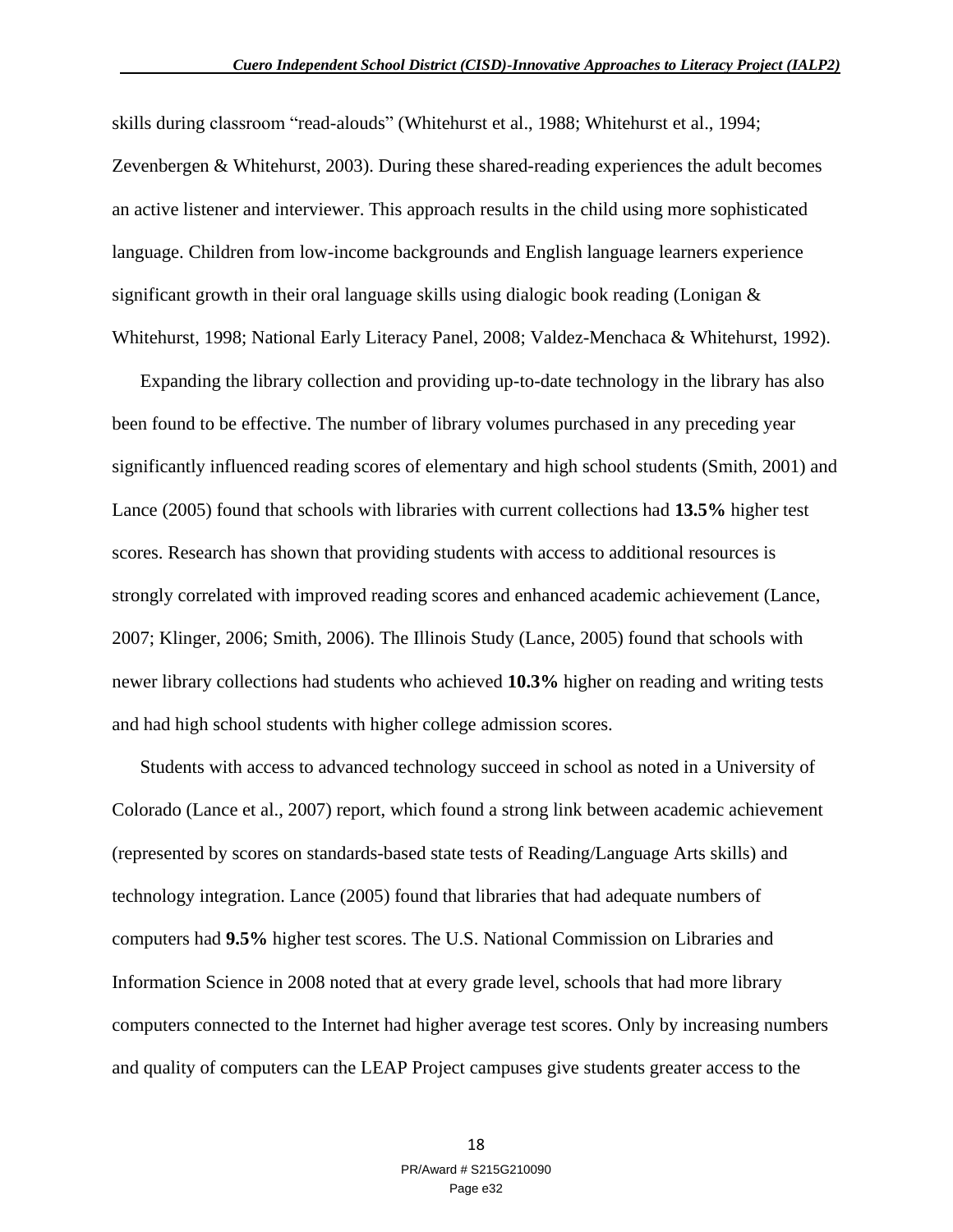resources of the school library and help to ensure their successes.

### **(3) The extent to which the services to be provided by the proposed project are focused on those with greatest needs.**

The majority of the proposed project is universal in focus as in some capacity all children and students will have increased access to materials that promote literacy and reading. However, the 2020-2021 STARR Literacy Tests show very clearly which students need the most assistance to develop literacy skills that are needed by the end of the 5th grade where they are learning to read to middle school where they are reading to learn. The results of the 2020-201 STARR Reading Tests indicate that economically disadvantaged students are in greatest need; however, Hispanics, Blacks, Special Education, English Language Learners, and students identified as "At-Risk" regardless of race or ethnicity are in greatest need of services and fall behind their peers. For this reason, these students are targeted for extended library access, literacy coaching, and additional literacy supports indicated in the strategies and outcomes to remove these disparities.

### **(d) Quality of the management plan**

**(1) The adequacy of the management plan to achieve the objectives of the proposed project on time and within budget, including clearly defined responsibilities, timelines, and milestones for accomplishing project tasks.** 

| <b>Task</b>                 | <b>Year One Management Plan: Milestones/Timelines/Staff</b><br><b>Responsible</b> |
|-----------------------------|-----------------------------------------------------------------------------------|
| Grant Acceptance and        | 1. CISD accepts the IAL Grant award. 2. By October 1, 2021 CISD                   |
| <b>Staff Hiring. (CISD)</b> | appoints an Interim Director to oversee the Project Director hiring,              |
| Superintendent, School      | the selection of contractors, and Project 3. By November 1, 2021, the             |
| Board and                   | Project Director is hired. 4. By November 15, 2021, the Project                   |
| Administration)             |                                                                                   |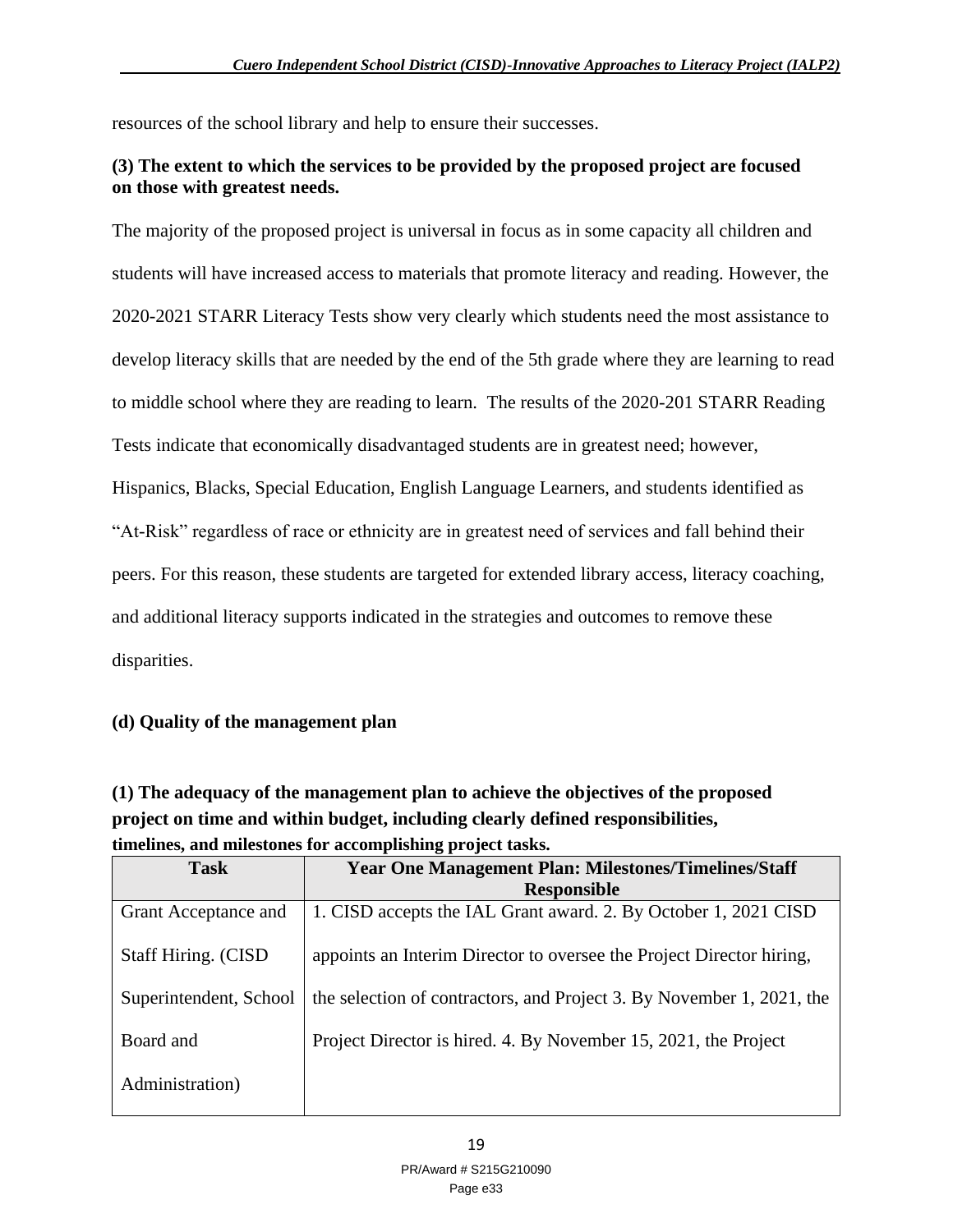|                              | Director assumes role with the Interim Director providing support as |
|------------------------------|----------------------------------------------------------------------|
|                              | needed. By December 1, 2021, all Project staff hired.                |
| Procurement of               | 1. By December 1, 2021, the Project Director will work with the      |
| Supplies. (Project           | CISD Business Manager to order, receive, and inventory all           |
| <b>Director and Business</b> | materials for the Project. 2. By January 15, 2022, all materials     |
| Manager)                     | distributed to campus libraries. 3. By February 1, 2022 ROR          |
|                              | modeled, Imagination Library, and campus based book distribution     |
|                              | begins.                                                              |
| <b>Project Services</b>      | 1. By November 1, 2021, The Evaluation Team (ET) will collect        |
| Begin. (Project              | available baseline data and TOPEL data, the Evaluation Plan and the  |
| Director, Project Staff      | report schedule will be finalized, and the Management Team will      |
| and Evaluation Team)         | have begun its monthly meetings. 3. By March 1, 2022, PD schedule    |
|                              | for teachers and parent education schedule will be finalized and the |
|                              | IALP2 Project services will begin. 4. Information Dissemination      |
|                              | Plan for Year Two through Year Five beings August 2022 for the       |
|                              | new school year, reoccurring annually for the life of the Project.   |
| On Going through             | 1. All IALP2 services continue as described, including extended      |
| September 2026.              | hours, summer reading, assessments, ROR, Imagination Library, PD,    |
| (Project Director,           | and parent education. 2. The Project's formative evaluations         |
| Project Staff,               | continue as described with data collection and implementation of the |
| <b>Management Team</b>       | IALP2 Monthly, Quarterly, and Annual Reports. 3. Management          |
| and Evaluation Team)         | Team meetings continue monthly to review progress and determine      |
|                              | areas in need of improvement. 4. Year One Outcomes and Process       |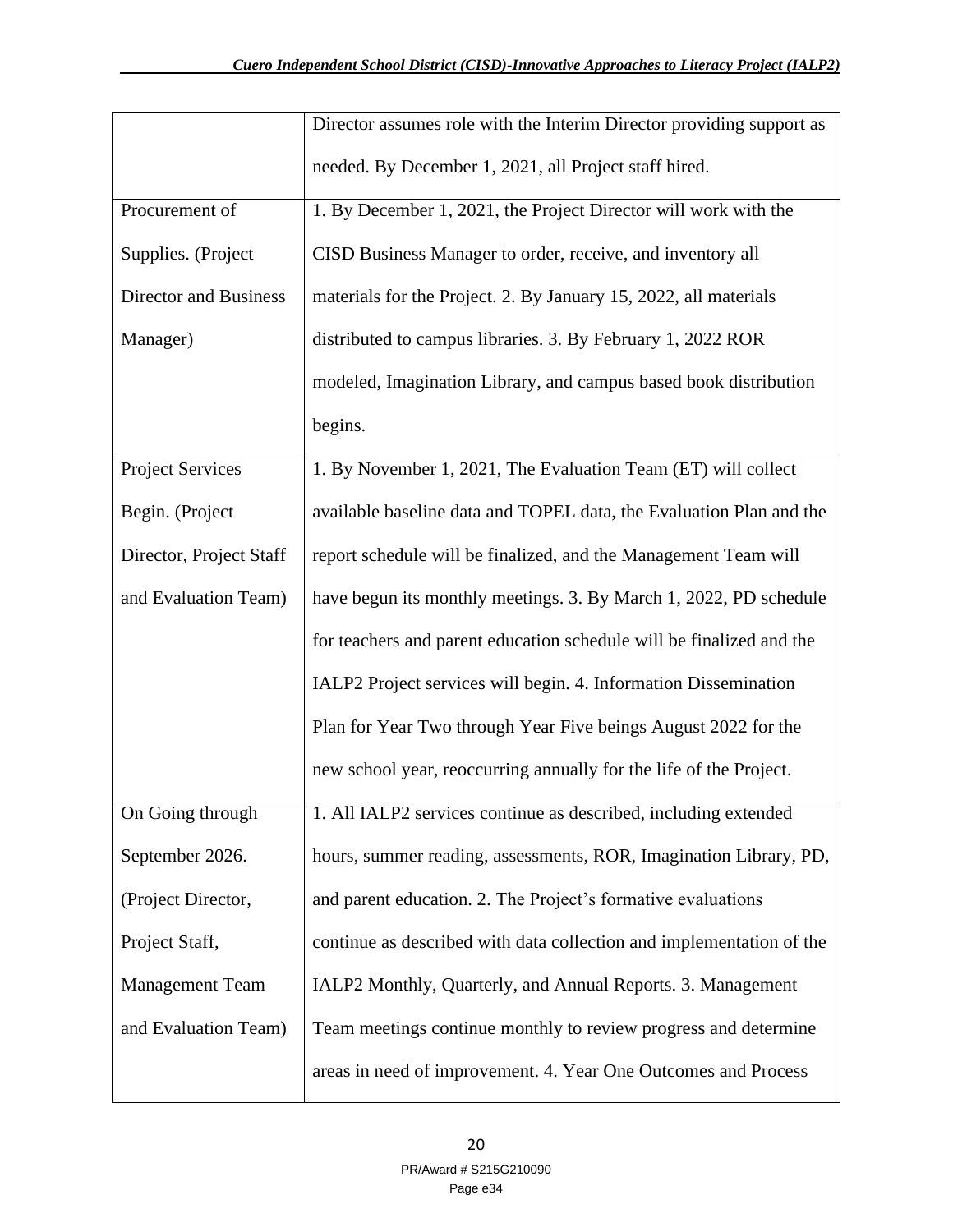| Measures reviewed at the beginning of Year Two though Year Five    |
|--------------------------------------------------------------------|
| to ensure that by the end of Year Two all targeted IALP2 Goals and |
| Objectives have been met. 5. Annual and Final Evaluation Reports   |
| completed and submitted as required by ED and provided to the MT,  |
| CISD Administration, and CISD's School Board for review in hard    |
| copy and with presentations by the ET.                             |

### **(2) The adequacy of procedures for ensuring feedback and continuous improvement in the operation of the proposed project.**

Continuous improvement will be achieved through ensuring on-going feedback from students, parents, and teachers. These will be done utilizing short but focuses on-line surveys each semester. These data will be reviewed by the Project, Management Team, and Evaluator to develop action plans that address any identified short comings of the Project. All IALP2 services continue as described, including extended hours, summer reading, assessments, book distribution, PD, and parent education. The Project's formative evaluations continue as described with data collection and implementation of the IALP2 Monthly, Quarterly, and Annual Reports. Management Team meetings continue monthly to review progress and determine areas in need of improvement. Annual Outcomes and Process Measures reviewed quarterly and monthly to ensure that by the end of each year all targeted IALP2 Goals and Objectives have been met. Annual and Final Evaluation Reports completed and submitted as required by ED and provided to the MT, Administration, and School Board for review in hard copy and with presentations by the Evaluation Team.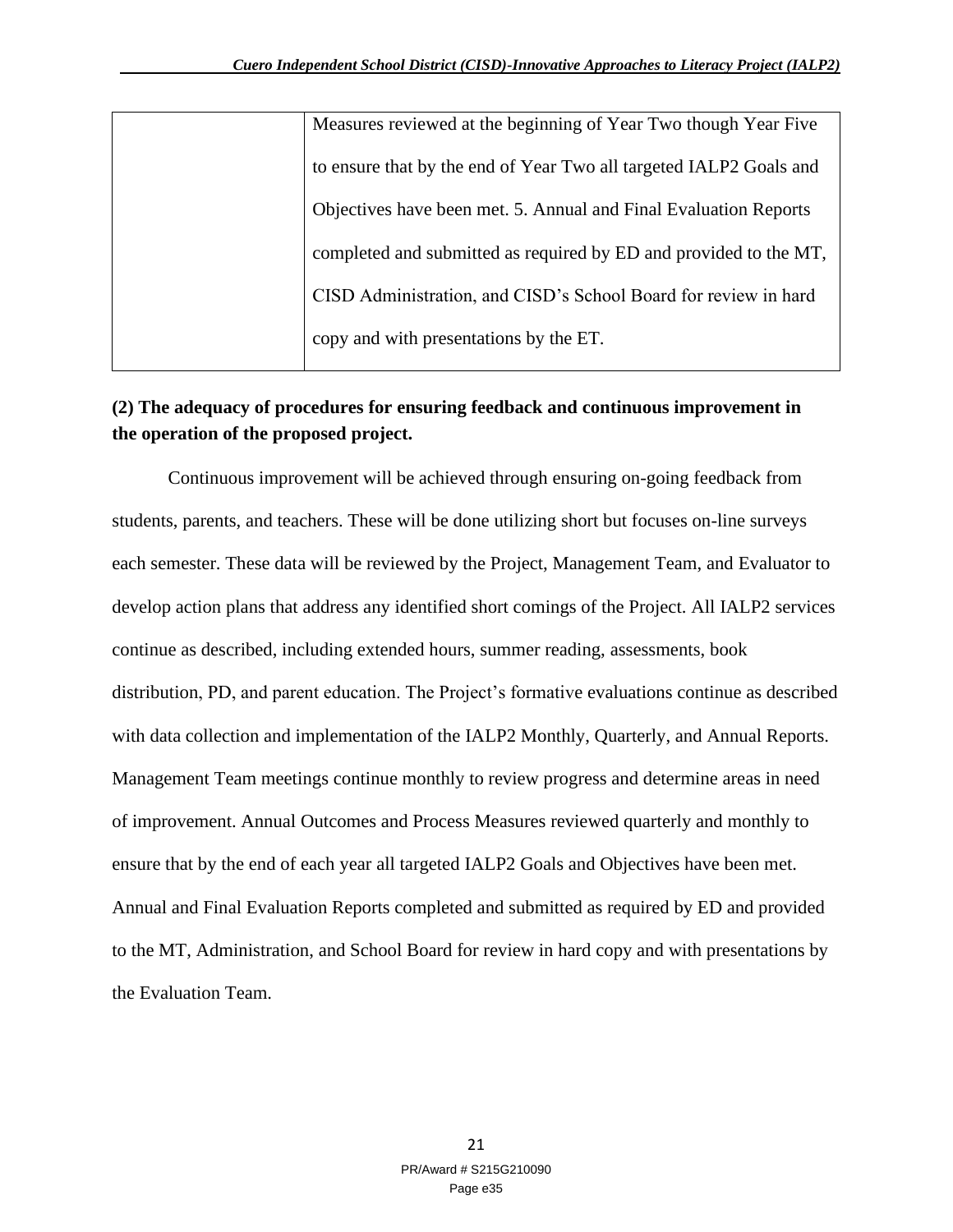### **(3) The extent to which the time commitments of the project director and principal investigator and other key project personnel are appropriate and adequate to meet the objectives of the proposed project.**

CISD's IALP2 provides a full-time Project Director. This position will provide 40 hours per week devoted to the project over the life of the Project. The Project Director will provide oversite of the Project, implementation of each evidence-based component and monitor progress. The design of the IALP2 is to allow the Director to ensure implementation by hiring library assistants to support the libraries in the book distribution kits, weeding out old titles that will be replaced by the new titles; freeing the Director to focus on the design of the Project and not become tied down in the day to day operations. Essentially this position has the needed support to fully implement the project. The Evaluator/PI will provide an average of 25 hours per month to the IALP2 focusing on data collection, data analysis, feedback, communication, reporting and working with the Project Director to ensure all goals and objectives are met and directed at the intended outcomes. In addition to the Project Director CISD IALP2 will hire two full-time Literacy Coaches. These will be certified teachers who are literacy specialists and will work with Pre-K to 5<sup>th</sup> Grade students to ensure they have the supports necessary to perform at the same level as their peers.

#### **E. Quality of the project evaluation.**

## **(1) The extent to which the methods of evaluation are appropriate to the context within which the project operates.**

To ensure that CISD'S IALP2 Project can produce evidence of promise, as defined by the U.S. Department of Education, the CISD will need to utilize an evaluator with extensive experience in working in school districts. Kyle Barrington, Ph.D., will lead the Evaluation Team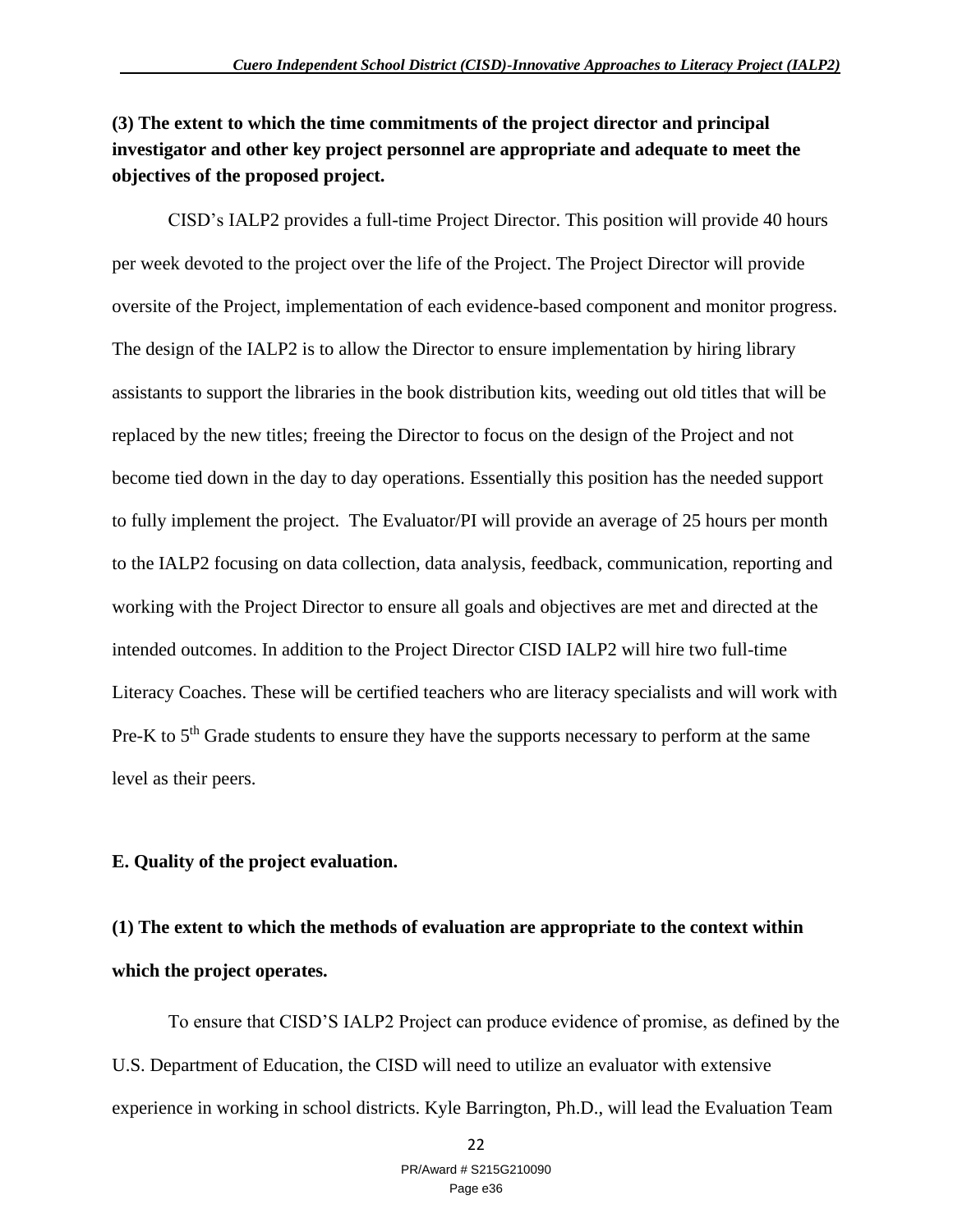(ET). Dr. Barrington is the Lead Principal Investigator (PI) for Zajonc Corporation and has been involved in, and the PI for, over 120 different evaluation projects, including multisite, multistate, quasi-experimental evaluation projects involving over 100,000 students and staff. The *Project Evaluation Plan* is designed to address six research questions:1) To what extent did the implementation of the Project follow the Logic Model/Management Plan (i.e., implemented as it was intended)?; 2) To what extent did participants (e.g. students, parents, community partners, teachers, library staff, principals, etc.) receive the intended intensity and duration of services?; 3) How many participants utilized different Project services?; 4) To what extent were Project participants satisfied with the services received?; 5) To what extent did Project services result in improved outcomes? ; and 6) to what extent did participants receiving Project services improve their desired outcomes compared to the non-Project participants in the comparison group? To answer these questions, the ET will utilize formative and summative evaluation procedures and methods that are linked with the Project Goals, Objectives, and Outcomes and the Project Management Plan, identified above, which details the sources of data for measuring Project progress and achievements on each Goal and Objective. The data sources include both quantitative and qualitative data collection processes. Each type of instrument, whether quantitative (e.g., STAAR, TOPEL etc.) or qualitative (e.g., classroom observation, focus groups, satisfaction surveys, etc.), will be integrated into a comprehensive and coherent evaluation plan for each goal and objective. Once the Project's Evaluation Plan is in place, the Project will be able to collect the needed data and to report on its progress on the desired Goals and Objectives, including the required *GPRA Performance Measures*. To ensure that the evaluation design will produce *evidence of promise*, as defined by the U.S. Department of Education, Zajonc will utilize quasi-experimental research design techniques by incorporating a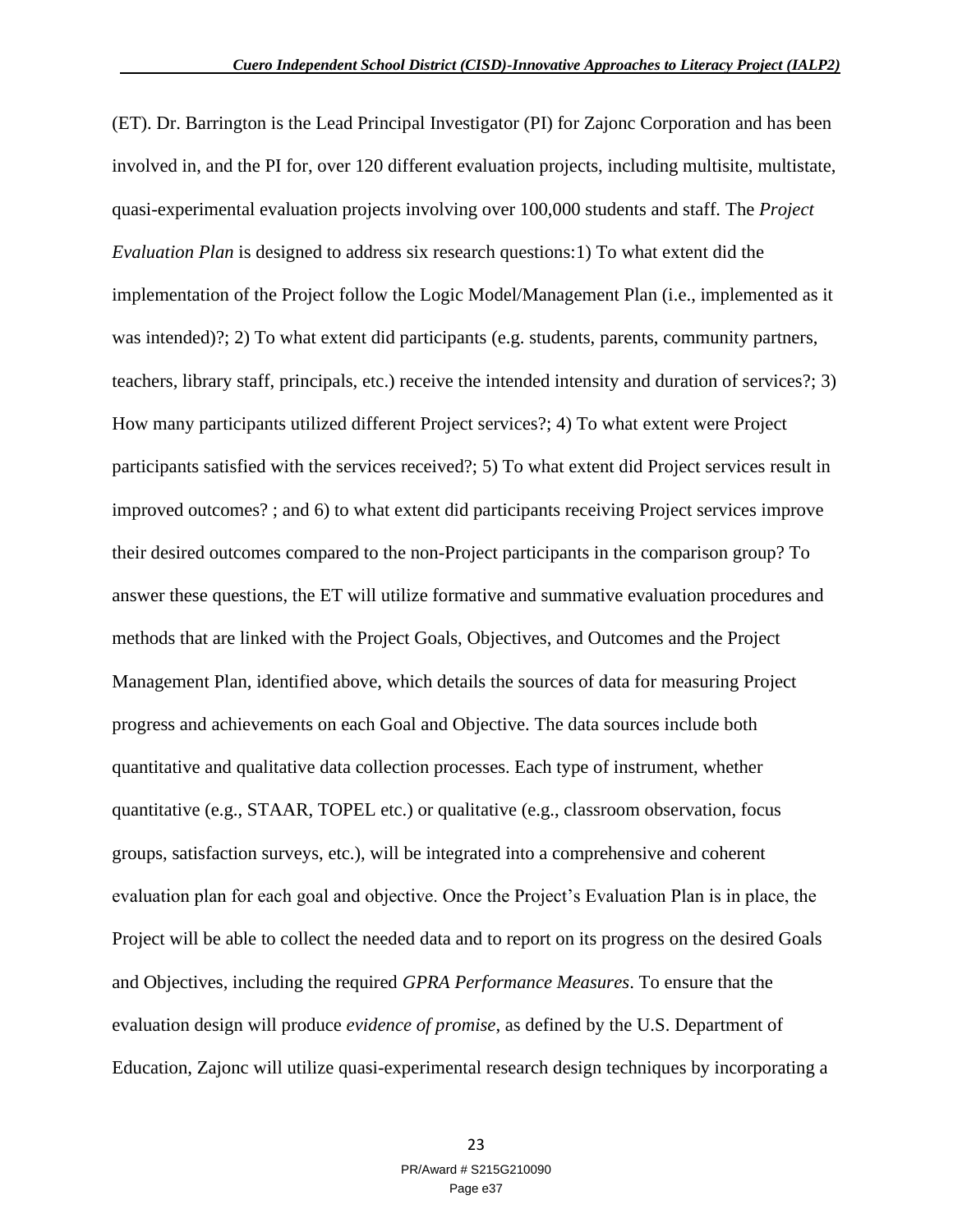comparison group of students in a similar sized district with similar socio-economic settings. To assess the Project's statistically significant impact on its key objective of improving oral language development, the Project *ET* will implement a well-designed, quasi-experimental evaluation that utilizes clustered *regression discontinuity* (RD) methods, which were selected because the theory is grounded in causal inference and hierarchical-linear modeling (HLM) literature and because RD is a commonly used design in education research to test intervention effects (Institute of Education Statistics, 2008).

# **(2) The extent to which the methods of evaluation provide for examining the effectiveness of project implementation strategies.**

The ET will use information from all assessments and evaluation measures to produce both quantitative and qualitative data. Quantitative data will include the results of the TOPEL, for preschool students, and the STAAR assessments and benchmarks assessments for students in K through 8<sup>th</sup>. Qualitative data will include community partners, parents, teacher and library staff surveys, Focus group discussions and the short answer portions of the Project's Satisfaction Surveys. Since the evaluation design produces both quantitative and qualitative data, Dr. Barrington and his team will employ a mixed-methods design. The ET will compile the information and present key findings each month from the data analyzed to the Project staff, Management Team, and stakeholders. These reports will include information pertaining to each Gap, Goal, and Objective to provide sufficient data to determine if Project is being implemented effectively and efficiently. Formal data analyses and summaries of both quantitative and qualitative data, which can be used to identify and allow needed Project administrative and programmatic changes, will be published **semi-annually** and reported to the Project's staff, the MT, CISD Administration, the CISD School Board, community partners, parents, and ED as required. To the maximum extent possible, every analysis will include disaggregation of

24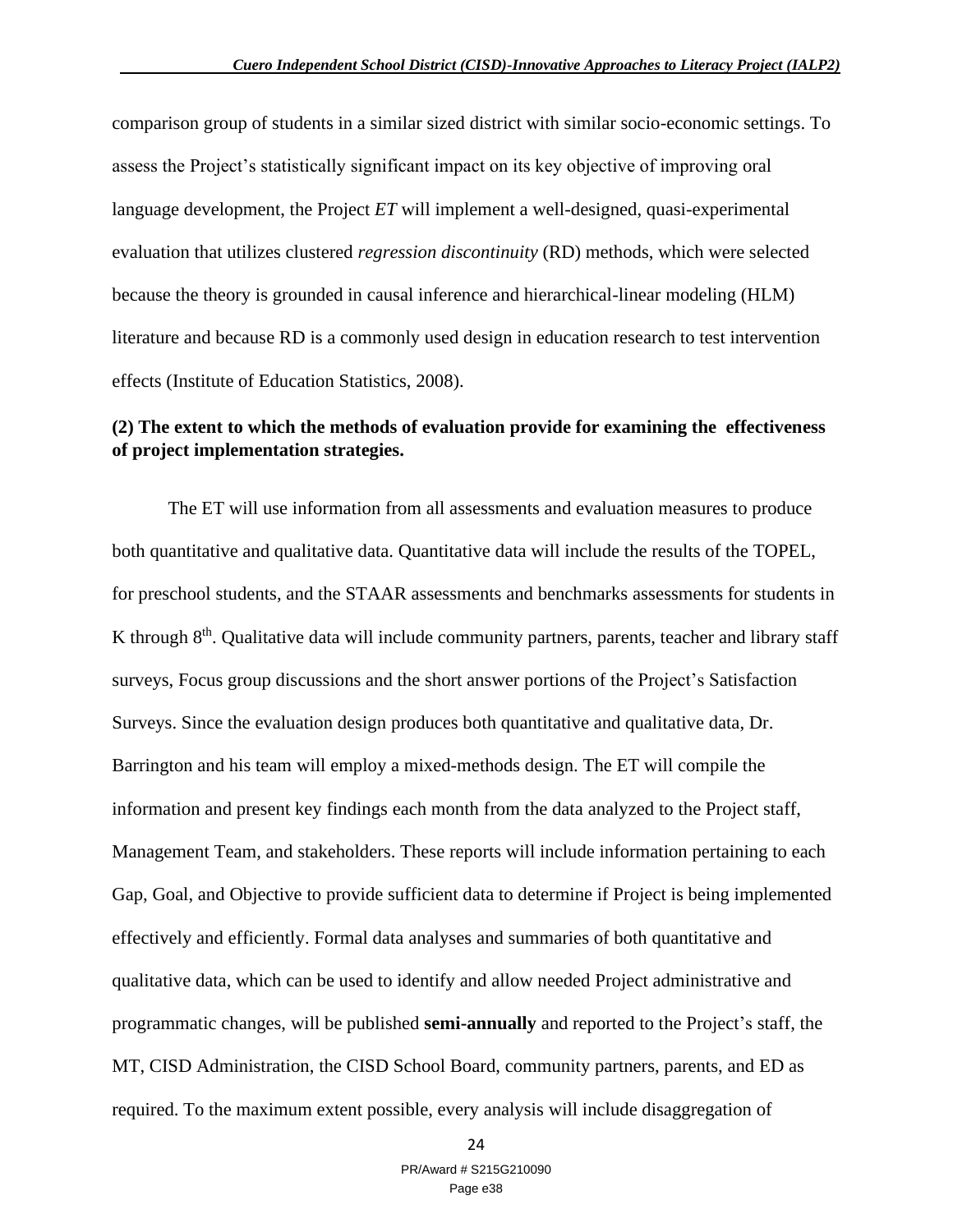subgroups to assess Project's effects on students from minority populations and students from low-income households. The Project's Semi-Annual Reports will be completed 30 days after the end of each six-month period. The Annual Evaluation Report will be available within 30 days of the end of each Grant year. The MT will receive the draft copy of the Annual Evaluation Report and will have 15 calendar days to review it and make recommendations and/or suggested edits.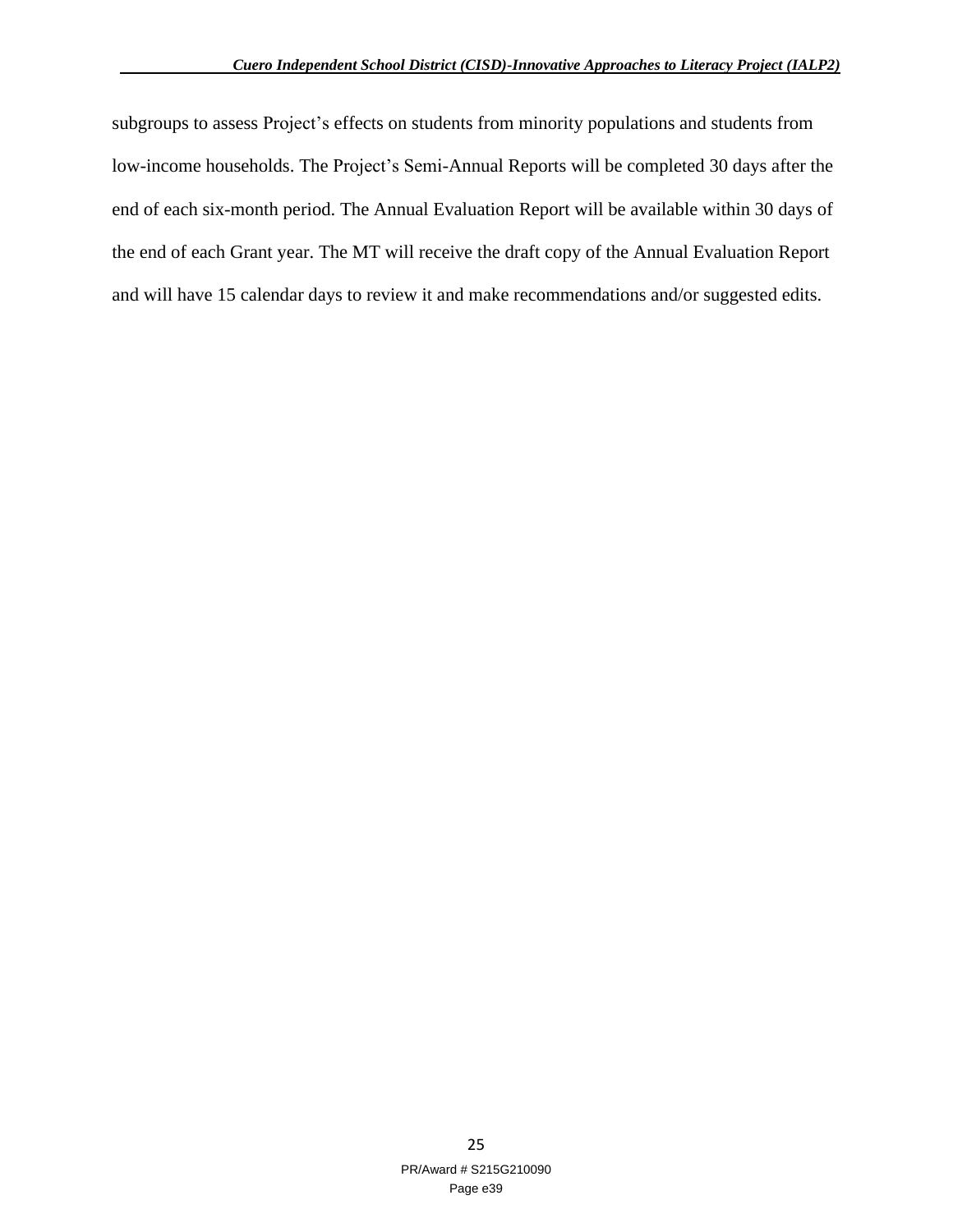|                                | * Mandatory Other Attachment Filename: 1237-Cuero SAIPE Certification.pdf |                                                                     |  |  |
|--------------------------------|---------------------------------------------------------------------------|---------------------------------------------------------------------|--|--|
| Add Mandatory Other Attachment |                                                                           | Delete Mandatory Other Attachment   View Mandatory Other Attachment |  |  |

To add more "Other Attachment" attachments, please use the attachment buttons below.

Add Optional Other Attachment | Delete Optional Other Attachment | View Optional Other Attachment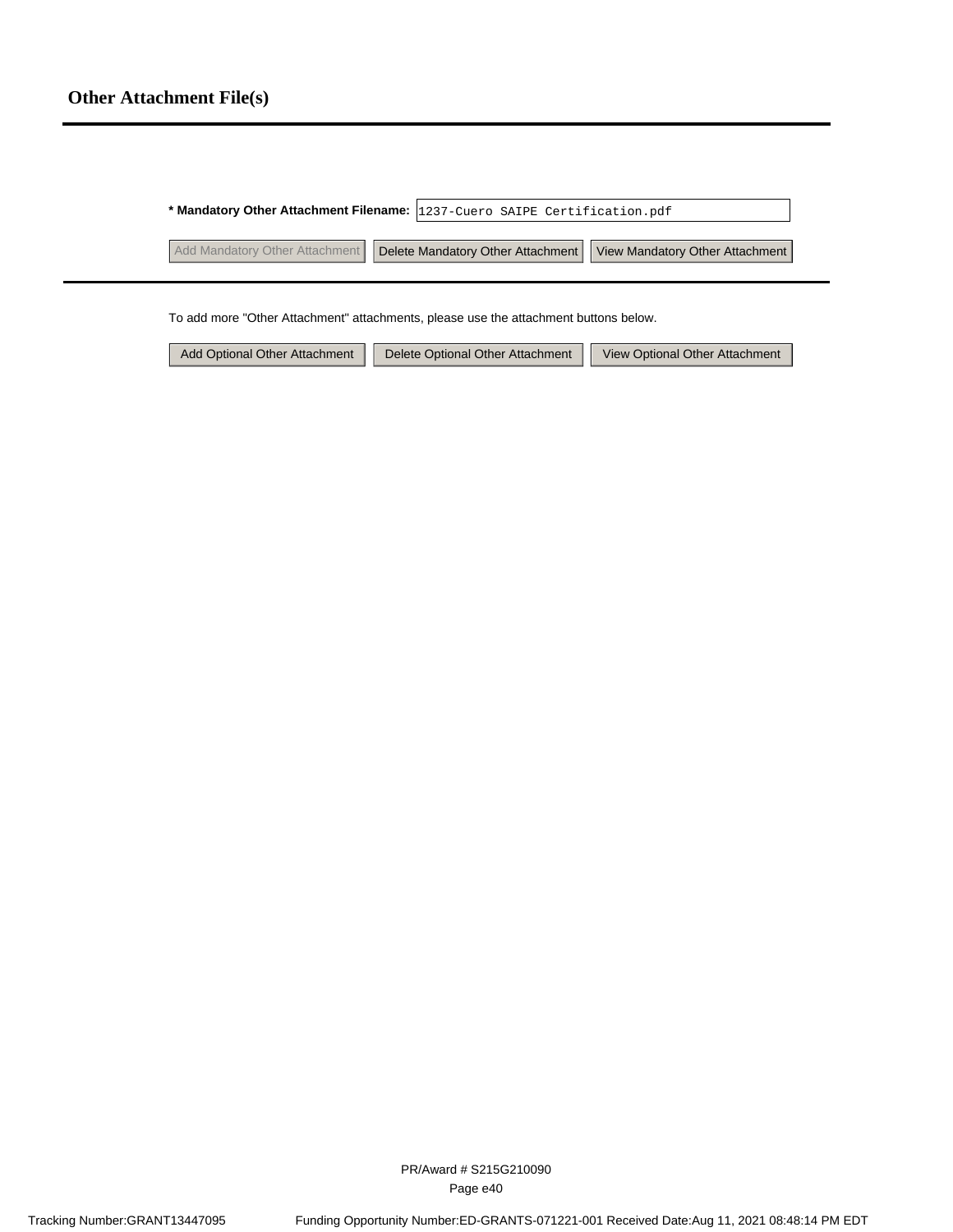According to the 2019 SAIPE data Cuero has a population of 8,356 and 17.5% live in poverty. Only 79.5% of residents graduated high school and 16.8% live without insurance. The Median income for males is \$32,347 per year but for females it is \$21,660. Females between the ages of 20 and 35 are the largest group that lives in poverty. As the data indicates, along with multiple studies all indicate that economically disadvantaged students do not achieve the same level of academic success as students who do not face poverty. The 2019 SAIPE Data sets indicate that there are 355 students in poverty and a total of 1,616, this meets the statutory requirement as 22% of CISD students live in poverty. SAIPE data also indicates that CISD is a rural community and there are very limited resources available in the community. Based on these data CISD meets the statutory purposes and requirements with greater than 20% of students in poverty, located in a rural area, and State Standardized Testing indicates that less than 25% of "All" Third Grade Students Meet the Standard and less than 40% of Fifth Grade Students Meet the Standard.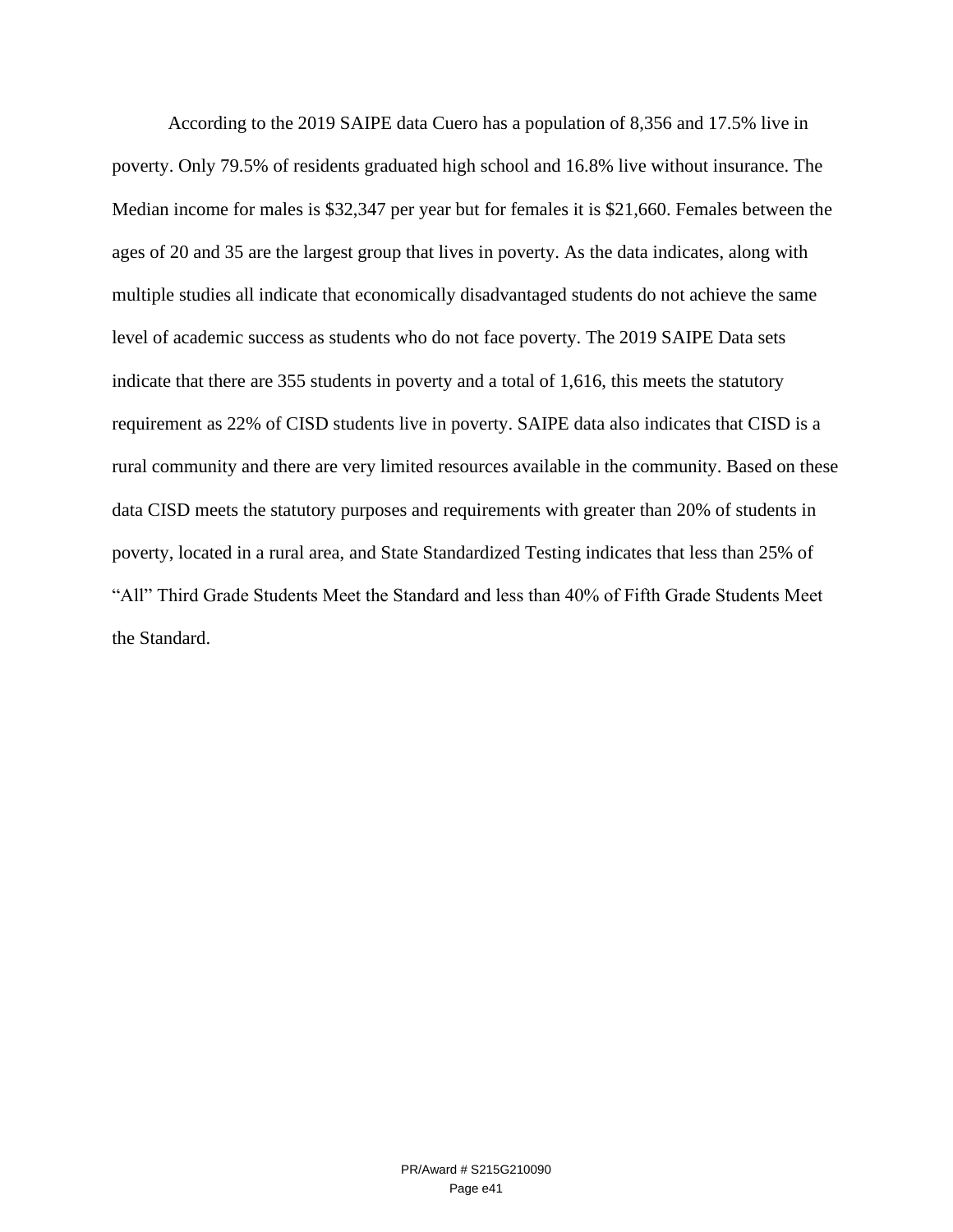# Search for Public School Districts



| <b>District Directory Information</b><br>$(2020-2021$ school year)                             |                                                                                                                           | Modify Search Data Notes/Grant IDs Help |
|------------------------------------------------------------------------------------------------|---------------------------------------------------------------------------------------------------------------------------|-----------------------------------------|
| <b>District Name:</b><br><b>CUERO ISD</b><br>schools for this district                         | <b>NCES</b> District ID:<br>4815960                                                                                       | <b>State District ID:</b><br>TX-062901  |
| <b>Mailing Address:</b><br>960 E Broadway<br>Cuero, TX 77954-2132                              | Physical Address:<br>960 E Broadway<br>Cuero, TX 77954-2132                                                               | Phone:<br>$(361)275 - 1914$             |
| Type:<br>Local school district                                                                 | Status:<br>Open                                                                                                           | <b>Total Schools:</b><br>4              |
| Supervisory Union #:<br>N/A                                                                    | Grade Span: (grades PK - 12)<br>$PKKG$ 1 2 3<br>$\overline{4}$<br>5.<br>6 <sup>1</sup><br>-7<br>8                         | 9 10 11 12                              |
| <b>Website:</b><br>http://www.cueroisd.org/                                                    | District Demographics:<br>School District Demographic Dashboard                                                           |                                         |
| District Details (2019-2020 school year; Fiscal data from 2017-2018)<br><b>Characteristics</b> |                                                                                                                           | <b>Show Less</b>                        |
| <b>County: Dewitt County</b>                                                                   | <b>County ID: 48123</b>                                                                                                   |                                         |
| Locale: Town: Distant (32)<br>CSA/CBSA: †                                                      | <b>Total Students:</b><br>Classroom Teachers (FTE): 156.67<br><b>Student/Teacher Ratio:</b><br><b>Students with IEPs:</b> | 1,965<br>12.54<br>286                   |
| <b>Staff</b>                                                                                   |                                                                                                                           |                                         |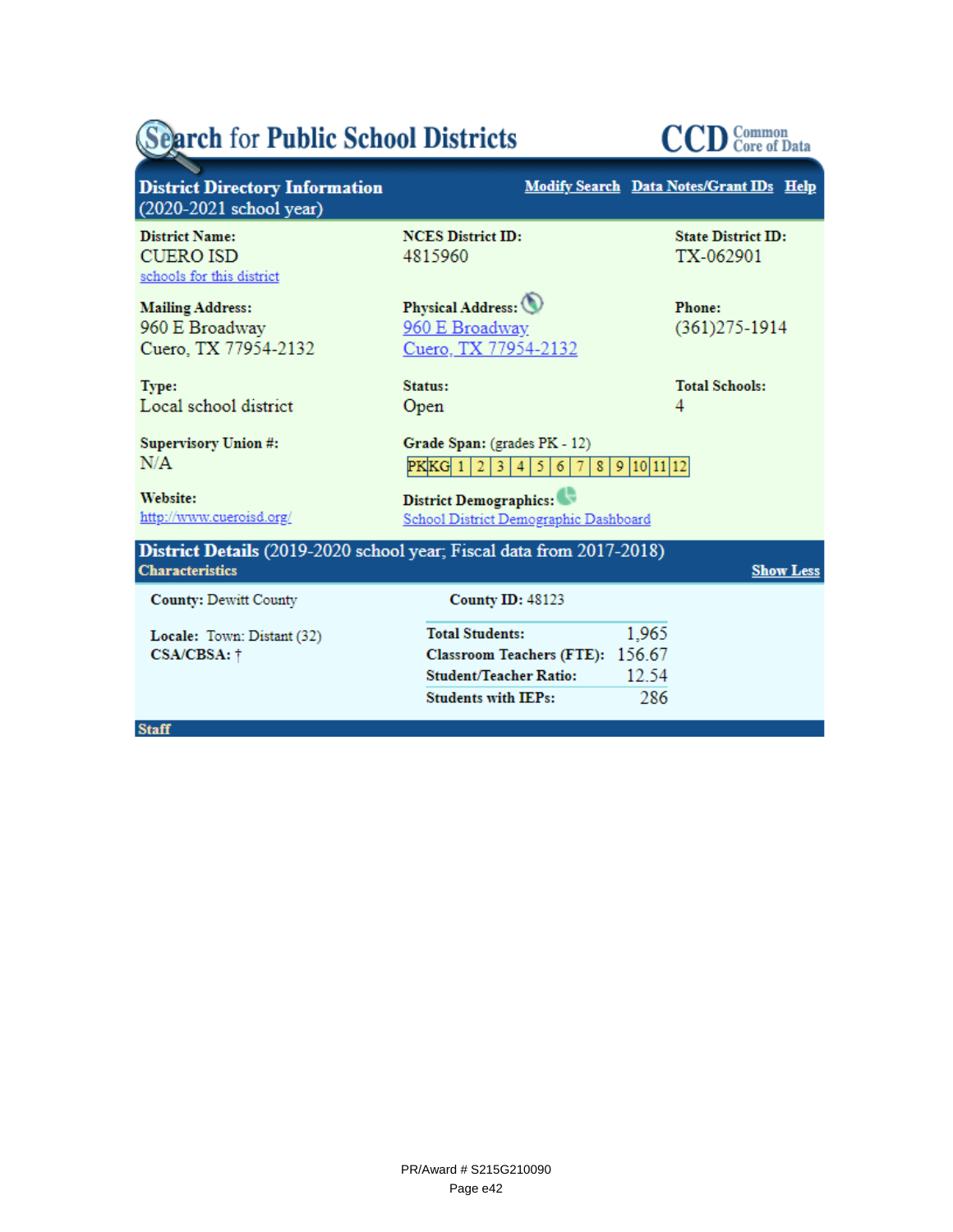#### **GEPA Requirement**

Cuero Independent School District (CISD) has a growing number of minority students and students who are socio-economically disadvantaged who are not performing as well as their peers in the district or across the state in literacy and STEM. Part of the mission of the CISD's *Innovative Approaches to Literacy Project (IALP)* is to see that no child goes unrepresented due to race, ethnicity, disability, gender social status or other condition disparities in services.

CISD is committed to serving all children and improving literacy and STEM skills through the IALP; however, there are three specific groups the project will target. The first is economically disadvantaged students. Economically disadvantaged students are performing below the state and district average on State Mandated Standardized Tests, the SAT, and many do not reach the same academic attainment as their peers. Many of these students begin their academic career in Pre-K or Kindergarten below level academically and not prepared for Kindergarten in the area of oral language. CISD will implement the Reach Out and Read model book distribution for children ages 0-3 to provide resources and partner with health care providers to assist in the informing of parents of the great importance of reading allowed to their children. The second group is minorities. Minority students (Hispanic and African Americans) also fall below their peers at the state and district levels on State Standardized Testing. Evidence suggests that increasing library content to include areas of greater interest to Hispanic and African American students can increase the use of the library and literacy. Further, as the number of students from families who speak Spanish in the home increases in Cuero the need for dual language books (Spanish/English) increases. CISD will increase both content areas significantly with IAL funding in both print and digital. Finally, evidence indicates that many minorities and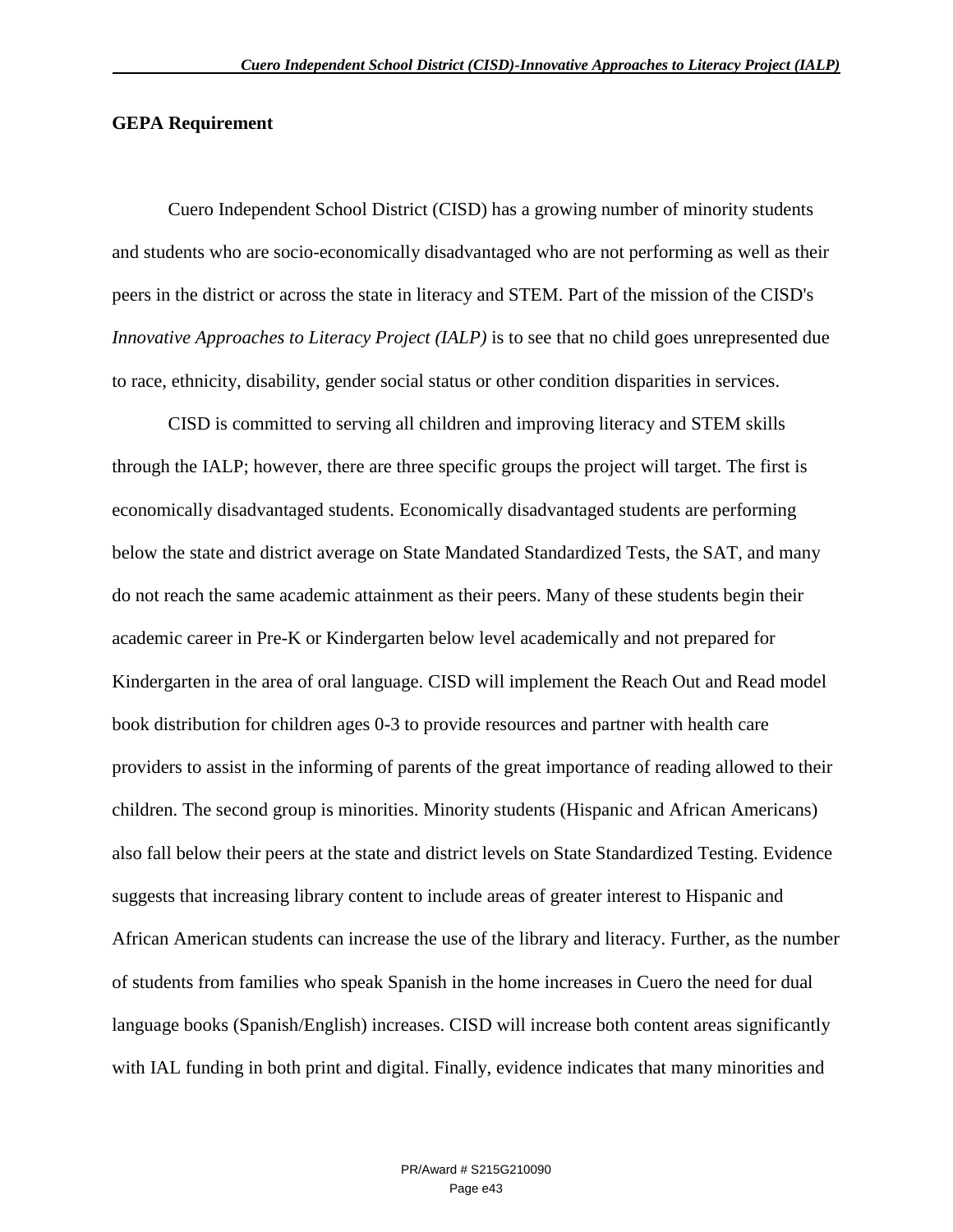females lose confidence in STEM as they enter secondary grades. The IALP is designed to create new ways for students to explore STEM and increase their interests and connect through the libraries as a resource by adding content and STEM Stations for group and independent study. The Project will provide student notification and incorporate strategies to increase the participation of minorities and females in STEM.

Further, CISD will work to ensure that all services and materials are available for students with visual impairments. This includes ordering large print books and providing enlarged text on monitors as needed for students with impaired vision and providing enlarged images of the computer screen during instruction through the use of a multimedia projector. Further, this means that CISD will ensure that all necessary materials (e.g. supplemental curriculum material) are made available on audiotape and/or on large print monitors, as needed. By specifically addressing the needs of the residents in the CISD, and specifically those in the IALP catchment area, the district will ensure that they address the special needs of students, teachers and other program beneficiaries in order to overcome barriers to equitable participation, including barriers based on gender, race, color, national origin, disability and age.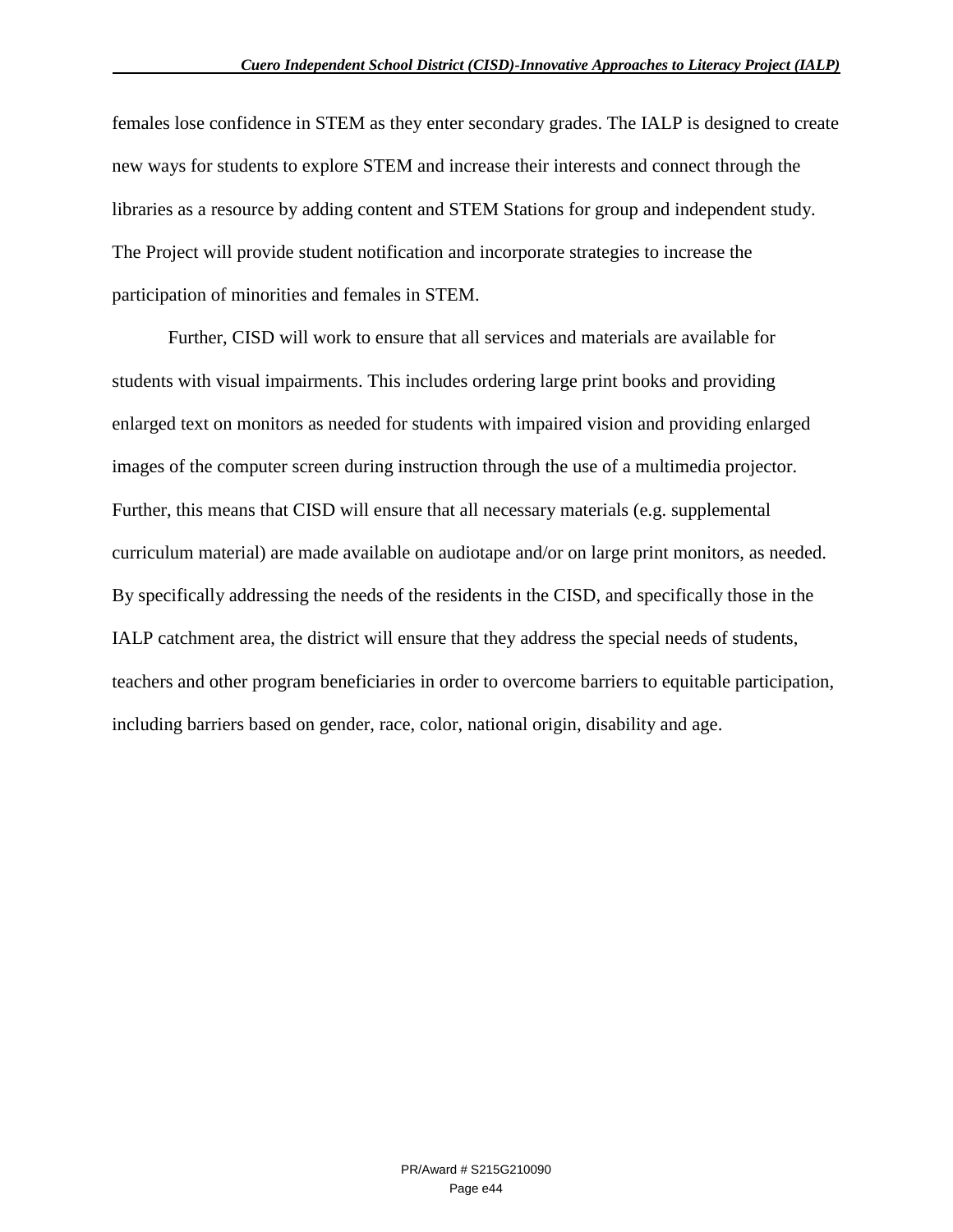#### **CURRICULUM VITAE KYLE D. BARRINGTON, Ph.D.**

| <b>CURRENT POSITION:</b>      | Principal Investigator - Zajonc Corporation<br>College Station, Texas<br>January 1998 to present                 |
|-------------------------------|------------------------------------------------------------------------------------------------------------------|
| PHYSICAL ADDRESS:             | 2112 Chippendale Street<br>College Station, Texas 77845<br>979-696-6373                                          |
| <b>MAILING ADDRESS:</b>       | P.O. Box 10751<br>College Station, Texas 77842-0751                                                              |
| <b>EDUCATION:</b>             | San Jacinto College<br>Pasadena, Texas<br>1983-1985<br><b>Associate of Arts Degree</b>                           |
|                               | Texas A&M University<br>College Station, Texas<br>1985-1987<br><b>Bachelor of Science Degree</b>                 |
|                               | University of Houston-Clear Lake<br>Clear Lake, Texas<br>1988-1989<br>Master of Arts Degree                      |
|                               | University of Houston-Central Campus<br>Houston, Texas<br>1992-1994<br>All But Dissertation-College of Education |
|                               | Capella University<br>Minneapolis, Minnesota<br>2004-2007<br>Ph.D., College of Education                         |
| <b>ACADEMIC APPOINTMENTS:</b> | University of Houston-Central Campus<br>Houston, Texas<br>Early Childhood Adjunct Professor<br>1992-1994         |
|                               | College of the Mainland,<br>Texas City, Texas<br>Psychology/Sociology Instructor<br>1990-1994                    |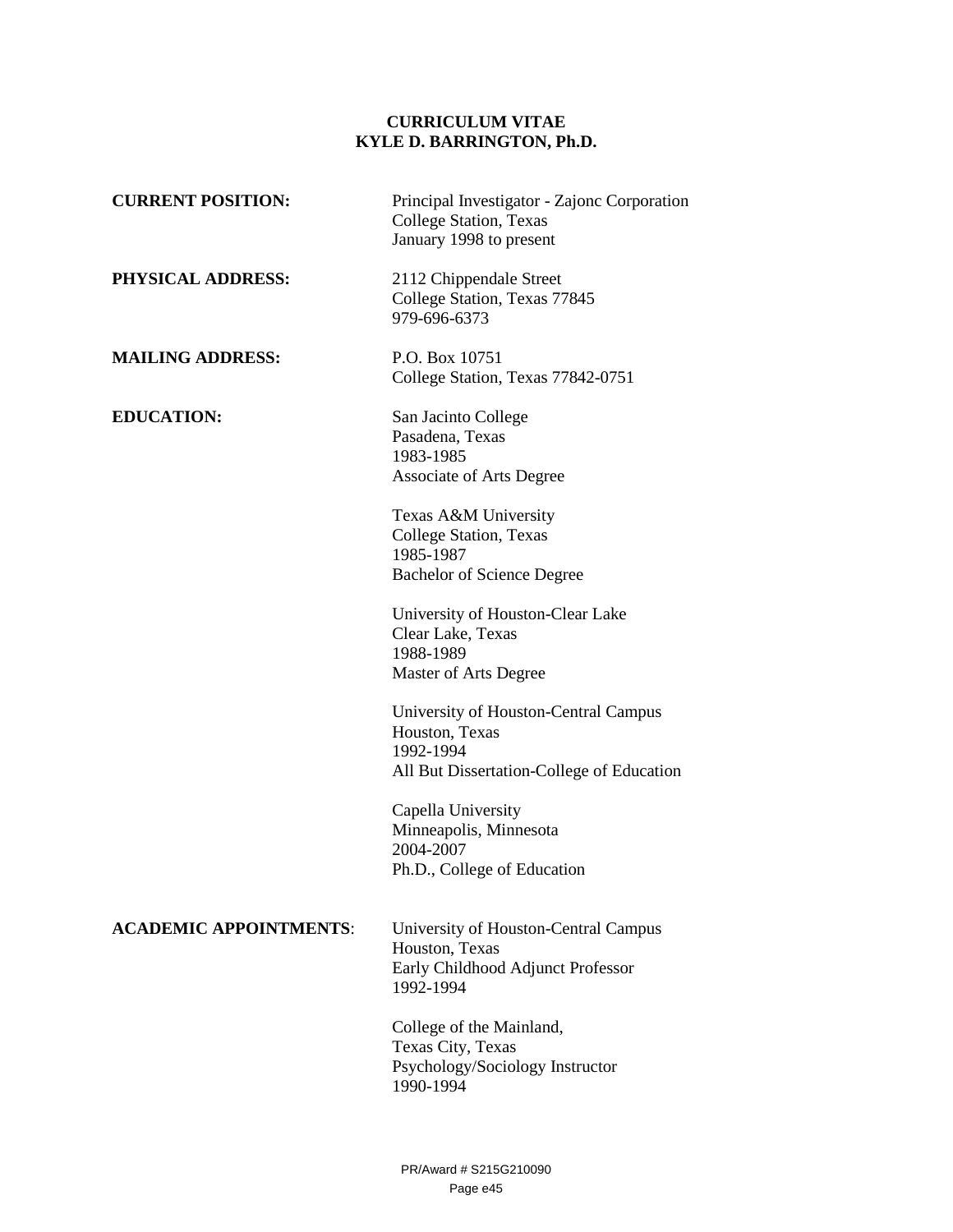**PROFESSIONAL** Zajonc Corporation **SERVICE:** Chief Executive Officer/Principal Investigator PO Box 10751, College Station, TX 77842-0751 2000-Present

> Oracle Corporation Managing Principal Consultant Redwood Shores, CA 1998-2002

 Connections, Inc. Executive Director PO Box 311268, New Braunfels, TX 78131 1994-1998

 Community Technologies, Inc. Consultant 1991-1994

 Harris County Juvenile Probation Casework Supervisor 1200 Congress, Houston, TX 77022 1985-1991

**EVALUATION SERVICES**: Elgin Independent School District Innovative Approaches to Literacy 2014-Present

> Texans Standing Tall Drug Free Communities 2012-Present

 Karnes County Juvenile Probation Drug Free Communities 2003-Present

 The Institute for Public Health Education and Research Drug Free Communities 2004-Present

 Aransas County Independent School District Drug Free Communities 2005-Present

 Tulare County Office of Education Drug Free Communities 2013-Present

South San Antonio Independent School District Head Start Program 2013-Present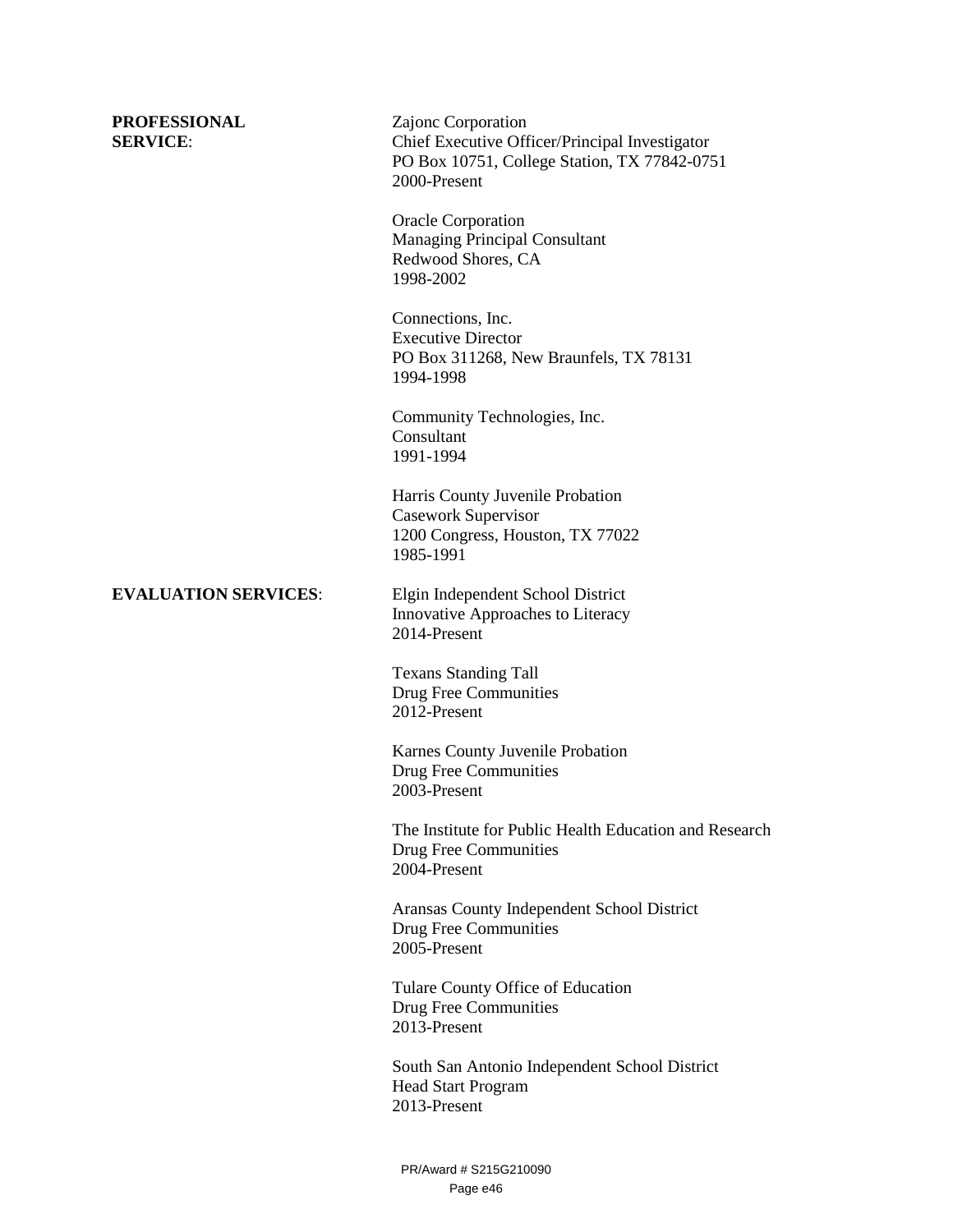Atascosa County Juvenile Probation PREA Initiative 2013-Present

 Comal Independent School District School Counseling Program 2012-Present

Poteet Independent School District School Counseling Program 2012-Present

Poteet Independent School District After-School Program 2011-Present

 Tulare County Office of Education Student Mental Health Initiative 2011-Present

Bard College Funds for Improvement of Post-Secondary Education 2010-Present

Oakland Unified School District Smart Start Early Learning Program 2009-Present

 Bard College Rural Residency Program – Teacher Quality Initiative 2009-Present

South San Antonio Independent School District Early Reading First - STARS Project 2009-Present

Southwest Prevention Center Service to Science Consultant/Evaluator 2009-

Pleasanton Independent School District Safe Schools Healthy Students 2008-Present

Pleasanton Independent School District Drug Testing Program 2008-2011

Elite Counseling Services Adult Substance Abuse Treatment Services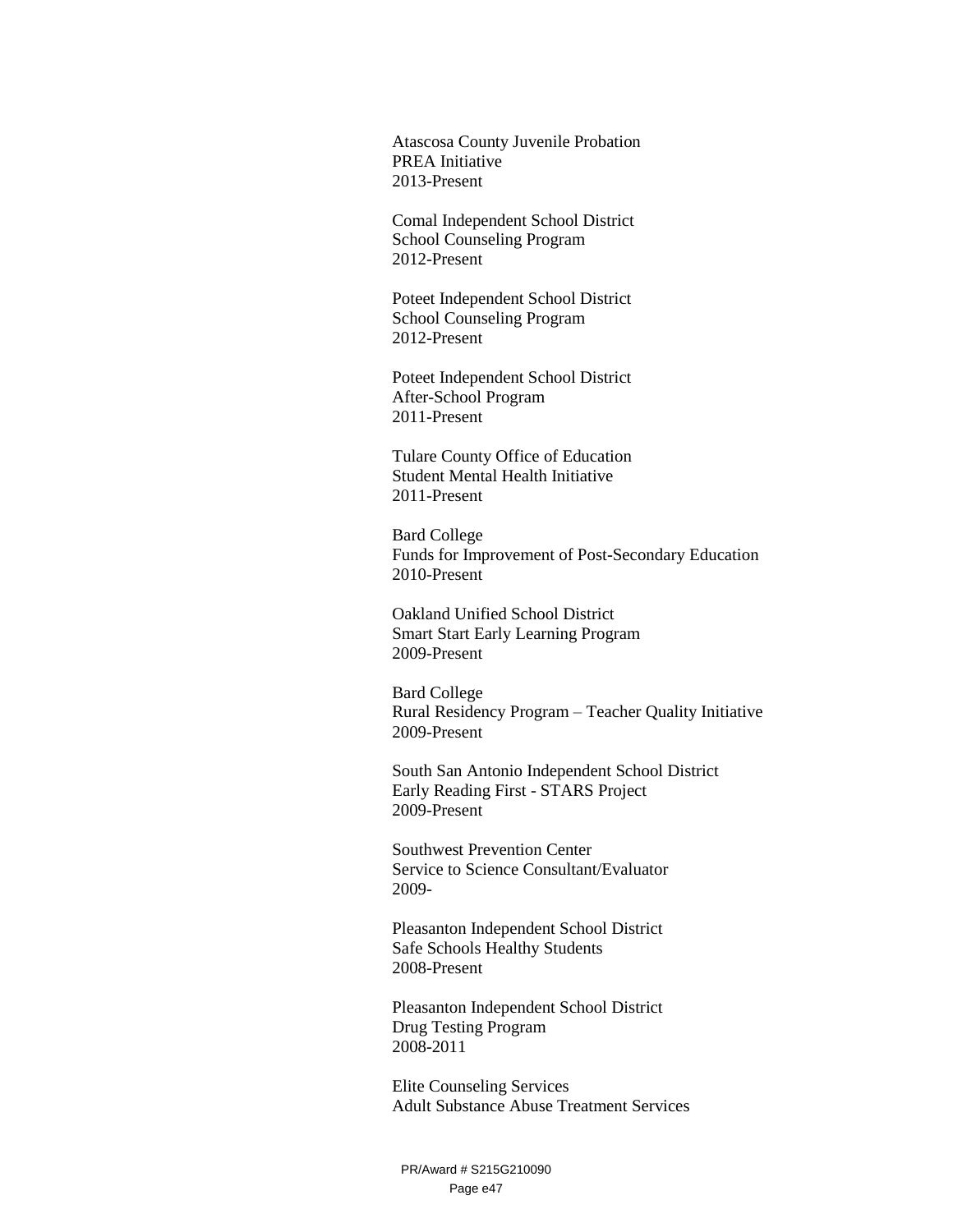1997-Present

 Elite Counseling Services HIV Prevention Services 1999-Present

Kenedy Independent School District Elementary School Counseling Program 2006-2010 South San Antonio Independent School District Early Reading First Initiative 2005-2010

Atascosa County Juvenile Probation Juvenile Justice Delinquency Prevention 2005-Present

Cuero Independent School District Alcohol Reduction Program 2005-2008 Kenedy Independent School District Teaching American History 2005-2008

 Kenedy Independent School District Literacy Through School Libraries 2005-2006

South San Antonio Independent School District Literacy Through School Libraries 2008-2010

 New Braunfels Independent School District Student Drug Testing Initiative 2005-Present

 New Braunfels Independent School District Safe Schools/Healthy Students 2005-Present

 New Braunfels Independent School District Alcohol Reduction Grant-Project BLAST II 2005-Present

Karnes City Independent School District Alcohol Reduction Program-SmartChoices II 2002-Present

Karnes City Independent School District Literacy Through School Libraries 2005-2006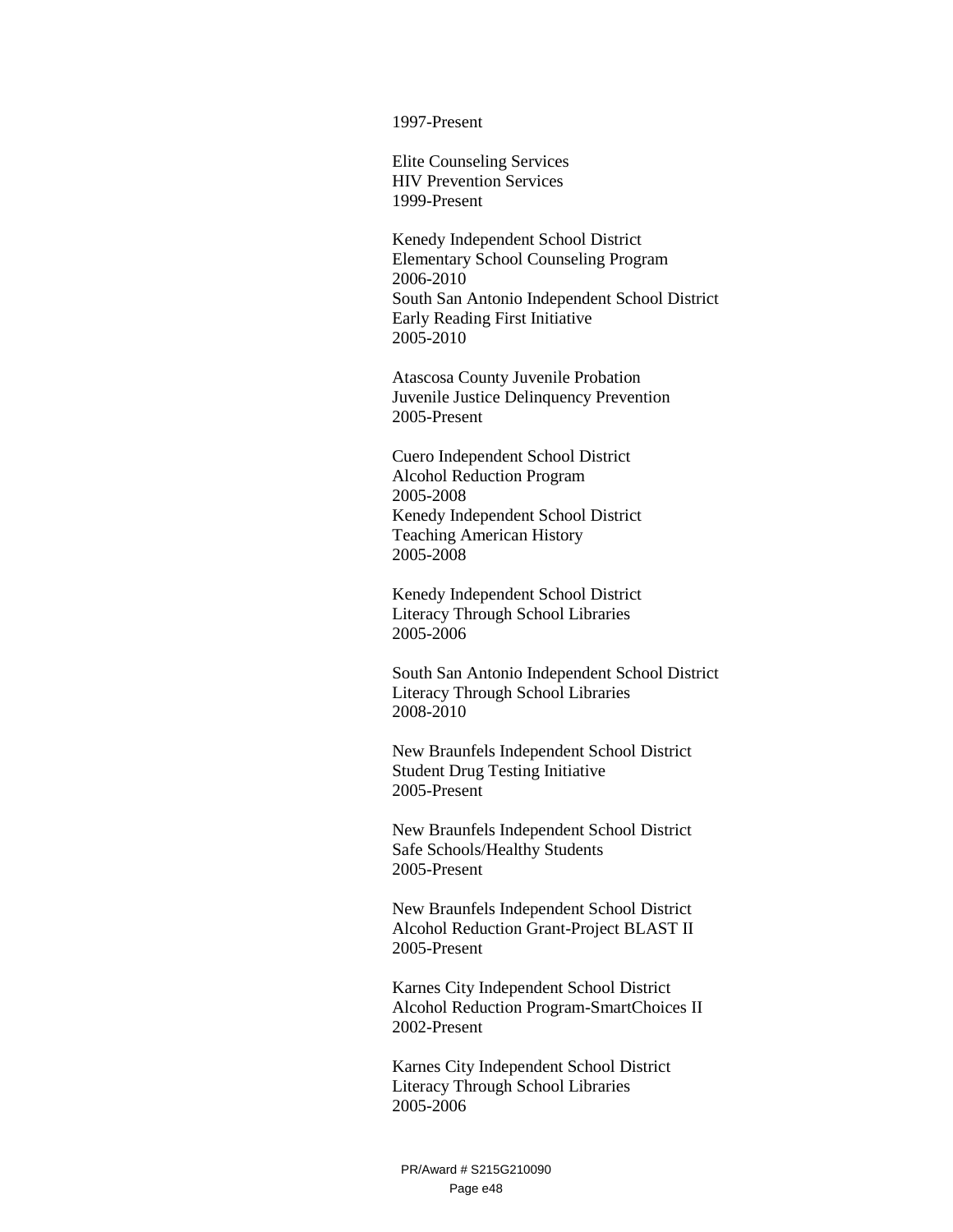Kenedy Independent School District Safe Schools/Healthy Students 2002-Present

 New Braunfels Independent School District Alcohol Reduction Program-Project BLAST 2002-Present

Karnes City Independent School District Alcohol Reduction Program-SmartChoices 2002-Present

Karnes City Independent School District Literacy Through Libraries Grant 2004-2005

Karnes City Independent School District 21st Century Community Learning Centers 2004-Present Benedictine Ministries Corporation Head Start Program 2004-2005

Communities In Schools Character Education 2004-2005

The Institute for Public Health Education and Research Aging Well Comal County 2002-2004

1 st Presbyterian Church West Side Community Center 2001-2004

Karnes County Juvenile Probation Department ELITE Program Evaluation 1998-Present

Connection Family Services Substance Abuse Intervention and Prevention Programs 1994-1998

Motivation, Education and Training, Inc., Head Start and Early Childhood Interventions Evaluation 1993-1994

Deer Park Independent School District Train the Teacher: Substance Abuse Reduction Grant 1991-1993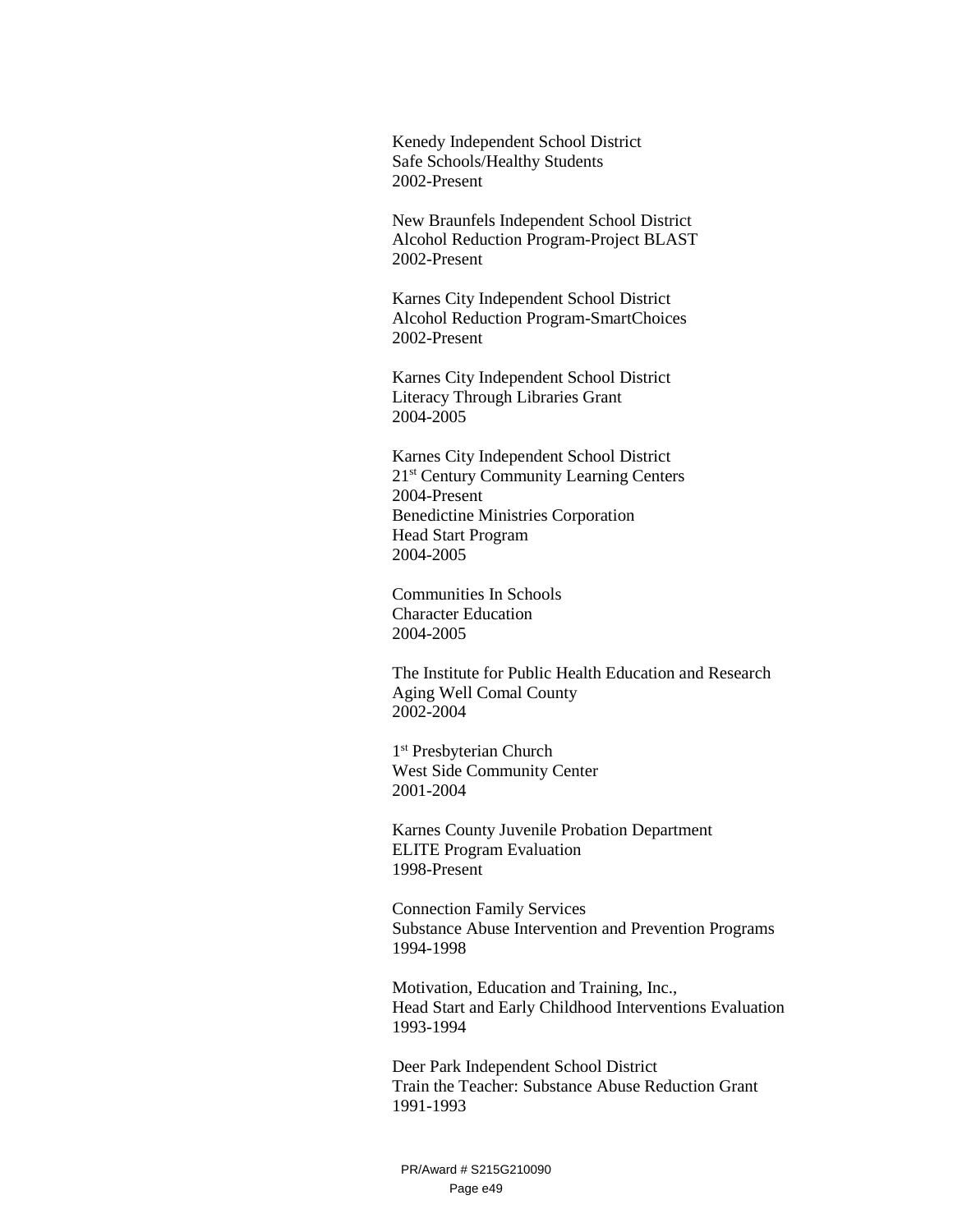#### **OTHER PROFESSIONAL ACTIVITIES:**

United States Department of Justice Certified Auditor – PREA 2014 - Present

CAPT Associate Center for the Application of Prevention Technologies 2014 - Present

Advisory Board Member TIPHER Board Member 2010-present

Service to Science Consultant Southwest Regional Team Southwest Prevention Center University of Oklahoma 2008-Present

Advisory Board Member ELITE Treatment Centers Board Member 1998-Present

Juvenile Delinquency Prevention Policy Board Karnes County Board Member 1998 – present

Juvenile Delinquency Prevention Policy Board Wilson County Board Member 1998 – present

Aging Well In Comal County Texas Department on Aging Board Member 2001- present

Comal County Community Planning Board State of Texas Governor's Office Author of Comal County Community Plan 1995-1999

Community Resource Planning Group Texas Department Health Resource Coordination for Comal County 1994-1999

**THESIS/PUBLICATIONS:** Voluntary, Randomized, Student Drug-Testing, *Journal of Alcohol and Drug Education*, 52, (April 2008).

> The Effect of Voluntary, Randomized, Drug Testing on Secondary School Student's Self-Reported Rates of Illegal Drug Use: An Analysis of Secondary School Students Living in Rural,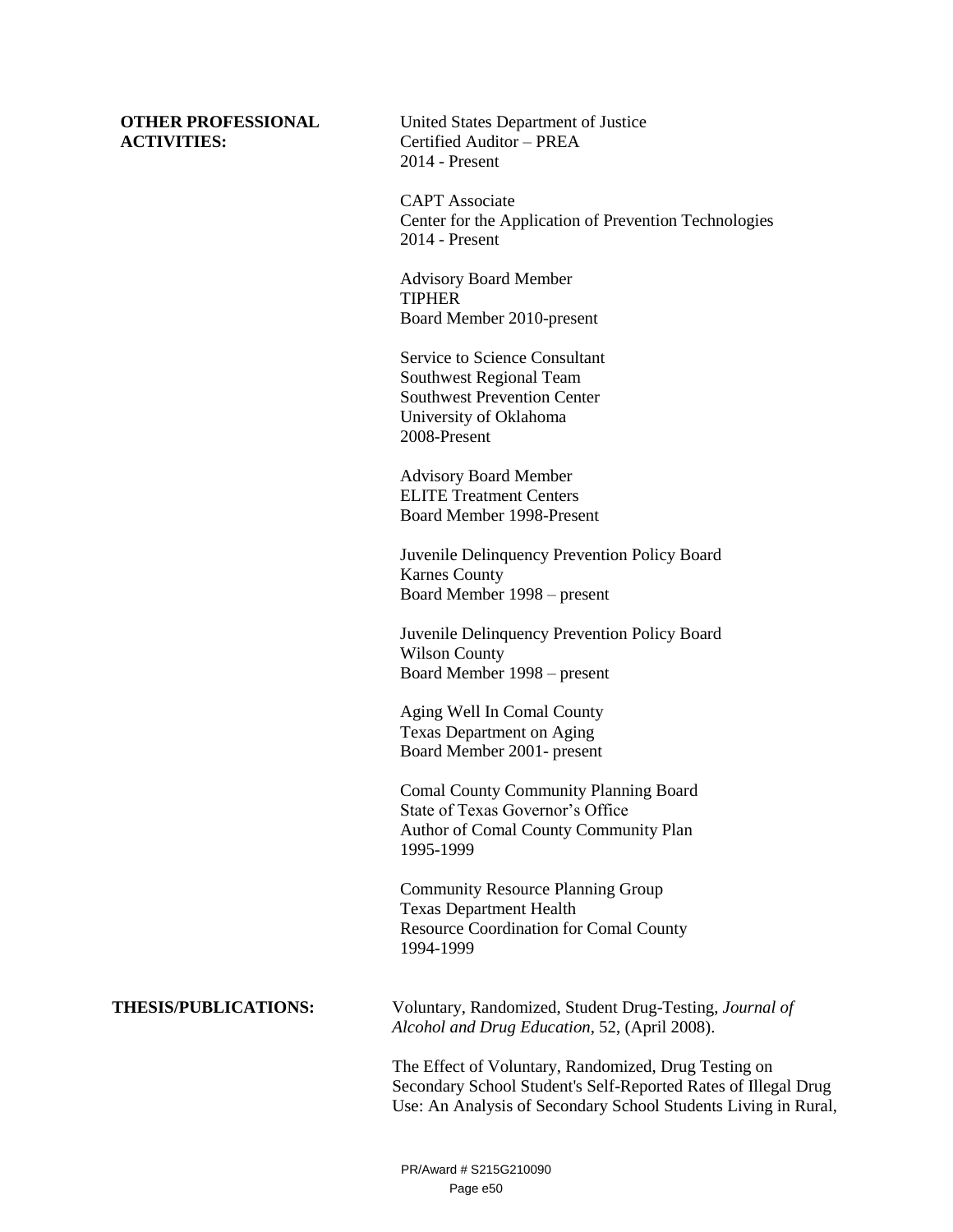|                | Low-Income, South-Central Texas, (Doctoral dissertation,<br>Capella University, 2007). Dissertation Abstracts International.<br>(UMI No. 3274572).<br>Cooperative Gaming Effects on Pro-Social Behavior of "At-Risk"<br>Students," Journal of Experiential Education, Fall 1995. |
|----------------|----------------------------------------------------------------------------------------------------------------------------------------------------------------------------------------------------------------------------------------------------------------------------------|
|                | Effects of Cooperative Games on Self-Esteem and Social<br>Behavior in Institutionalized Adolescent Boys, unpublished<br>Thesis (1994)                                                                                                                                            |
|                | Treating the Chemically Addicted Family System, <i>Treatment</i><br>Centers Magazine, April 1991.                                                                                                                                                                                |
|                | Ice: Danger in Paradise, <i>Police Investigator Magazine</i> , March<br>1990.                                                                                                                                                                                                    |
| PRESENTATIONS: | <b>Evaluations in Substance Abuse Prevention</b><br>Center for the Application of Prevention Technologies<br><b>Texas Partnerships for Success Grantees</b><br>September 29, 2015                                                                                                |
|                | Partnerships for Success – Logic Modeling<br>Center for the Application of Prevention Technologies<br>Louisiana Partnership for Success<br>August 26-27, 2015                                                                                                                    |
|                | Results of the Regional Scan for Technical Assistance<br>Regional Lead Office – Region 7 – Afterschool Programs<br>August 27, 2015 (via conference line)                                                                                                                         |
|                | Student Mental Health: Historical Perspective<br>Tulare County Office of Education<br>Region VII After-School Conference<br><b>January 4, 2013</b>                                                                                                                               |
|                | Evaluation 101: Outcome Evaluation<br>Oklahoma Department of Mental Health and Substance Abuse<br>Services<br>Southwest Regional Expert Team<br>University of Oklahoma<br>February 21, 2012                                                                                      |
|                | Logic Model Development<br>Oklahoma Department of Mental Health and Substance Abuse<br>Services<br>Southwest Regional Expert Team<br>University of Oklahoma<br>February 22, 2012                                                                                                 |
|                | <b>Evaluating Environmental Strategies</b>                                                                                                                                                                                                                                       |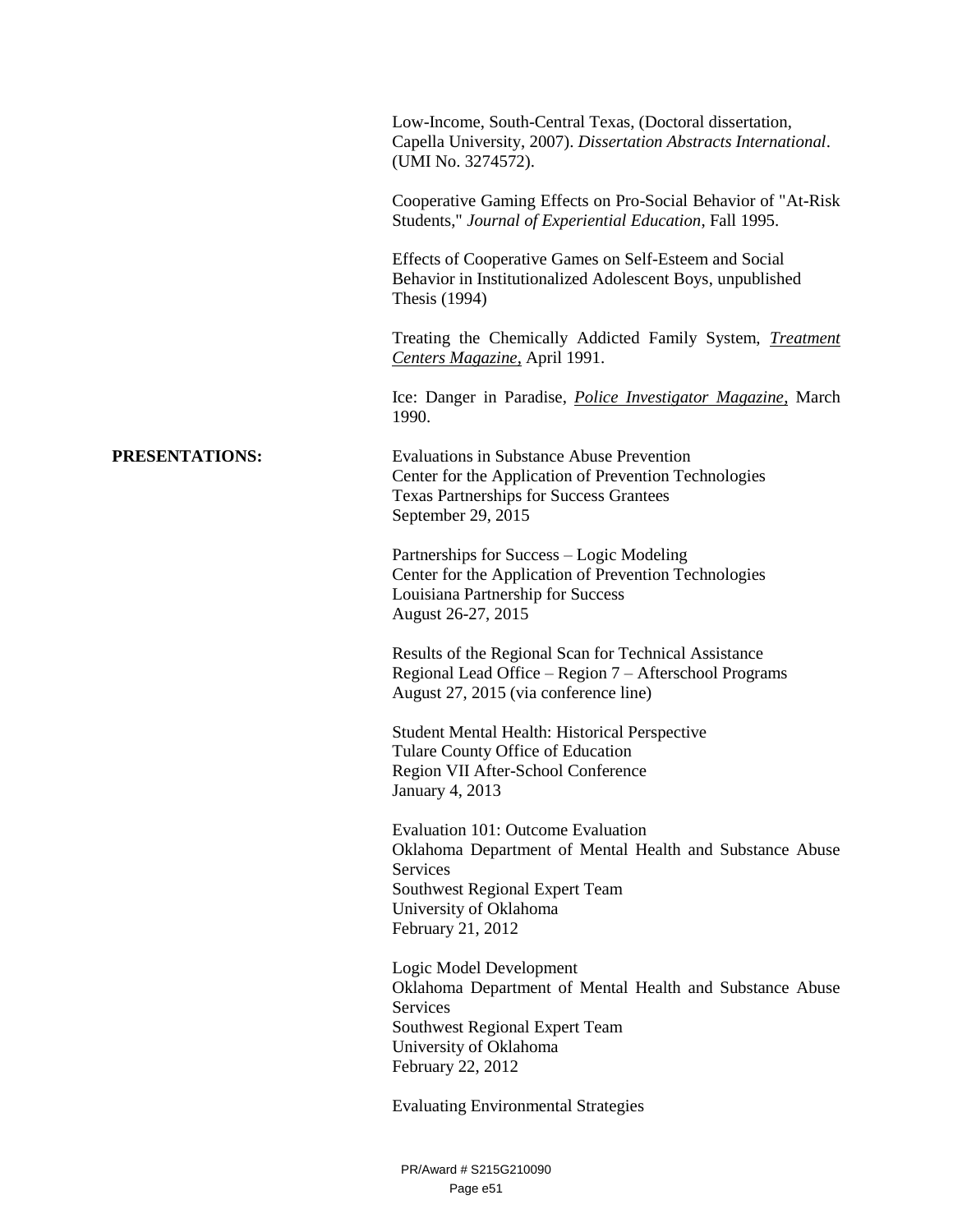Cherokee Nation Southwest Regional Team University of Oklahoma August 18-19, 2011

Program Evaluation 102: Putting the Pieces Together Oklahoma Department of Mental Health and Substance Abuse **Services** Southwest Regional Expert Team University of Oklahoma January 12, 2011

Program Evaluation 101: Moving from Process to Outcomes Oklahoma Department of Mental Health and Substance Abuse **Services** Southwest Regional Expert Team University of Oklahoma October 20, 2010

Student Drug Testing: Impact on Substance Abuse Prevention. 4<sup>th</sup> Annual Southwest Prevention Convention, Dallas, Texas, October 17, 2008

Increasing student achievement and prevention programming do go "Hand in Hand": Integrating social services into academic environments. United States Department of Education, GRAA Annual Technical Assistance Training, January 14, 2008.

Let's Play Nice: How Schools and Coalitions Cooperate to Collect Data and Solve Problems. National Community Coalition Conference (CADAC). February 14, 2007.

Securing Grants: A Small Rural School Districts Success, Texas Association of School Boards-Summer Governance Conference, July 14, 2006

Evaluators Roundtable. United States Department of Education, 7 th Annual Technical Assistance Training, February 23, 2006.

Bridging the Great Divide Between Prevention Services and Academics. United States Department of Education, 6<sup>th</sup> Annual Technical Assistance Training, April 21, 2005.

The Effects of Low Socio-Economic Status on Mental Health Services and Violence, United States Department of Education, Strengthening Our Future National Conference, April 27, 2004.

WE SHALL OVERCOME! Today's students need more than the 3 "R"s, but when do you find the time? United States Department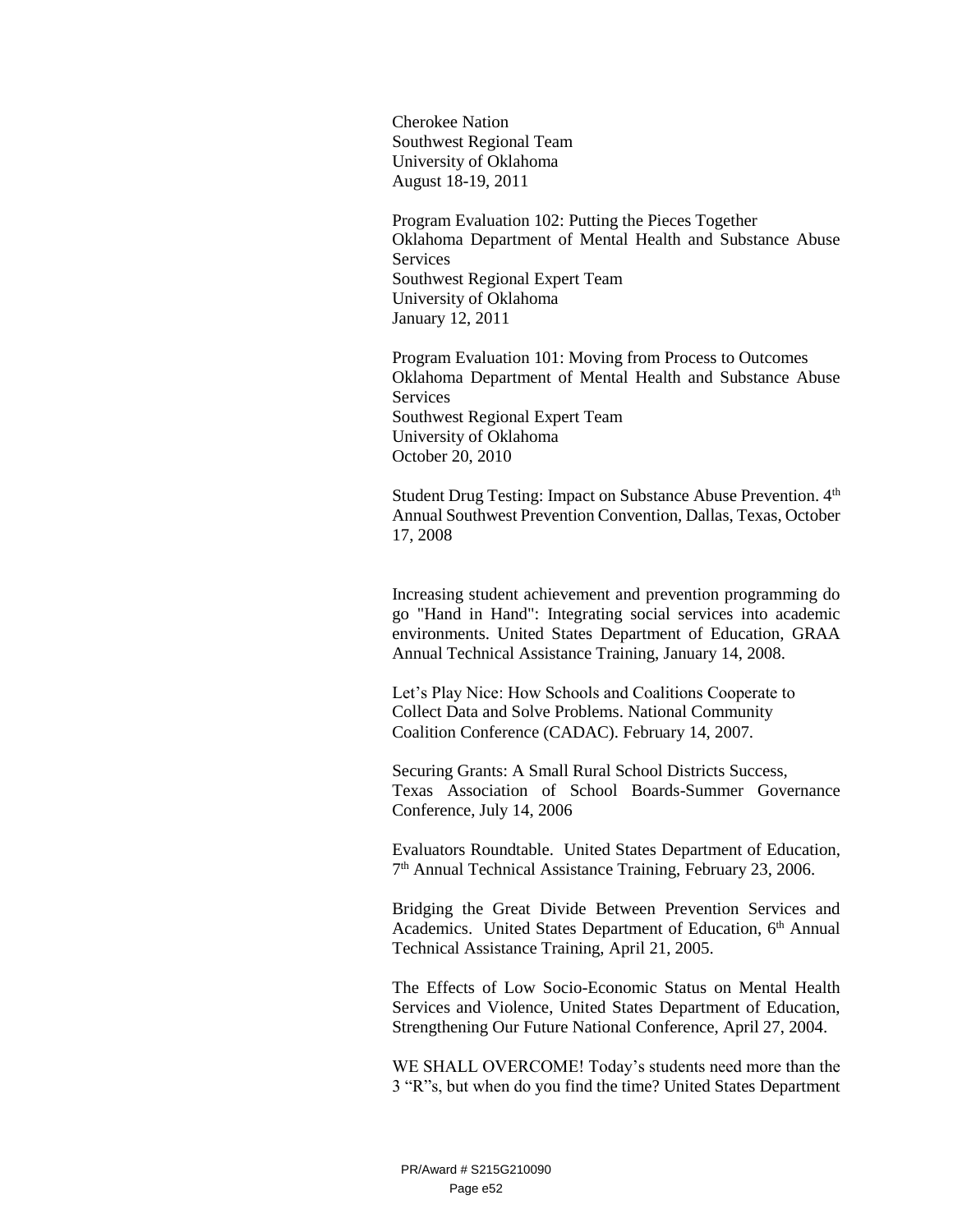| of Education, 4 <sup>th</sup> Annual Technical Assistance Training, April 14,<br>2004.                      |
|-------------------------------------------------------------------------------------------------------------|
| Finding and Securing Grant Funds<br>Association of Juvenile Justice Professionals, 2002                     |
| <b>Client Confidentiality and Grant Requirements</b><br>Karnes County Juvenile Probation Department, 2002   |
| Grant Writing: Money for Nothing and Your Checks for Free?<br>Juvenile Justice Association of Texas, 2001   |
| Grant Management Systems and Grant Accounting<br><b>Oracle Application User Groups 1999</b>                 |
| Grant Management Systems and Grant Accounting<br><b>Oracle Application User Groups 1998</b>                 |
| Domestic Disturbance: Its Current Manifestation<br>State of Texas Home Economics Association, 1997          |
| Handling a Hostile Emergency Rescue: Tips for Personal Safety,<br>Life Flight Symposium, 1996               |
| History of Substance Abuse and its Modern Effects, Deer Park<br>Independent School District Conference 1994 |
| Early Childhood Education and its Impact on Behavior<br>Head Start Regional Conference, Dallas 1994         |
| Program Evaluation and the OSPRI<br>Head Start Regional Conference, 1994                                    |
| Newman 10 Award Winner<br>Recognition for business growth, $2008 \& 2011$                                   |
| Aggie 100 Award Winner<br>Recognition for business growth, 2008 & 2011                                      |
| Karnes County Juvenile Probation Department<br>Recognition for Outstanding Community Service, 2002          |
| <b>Comal County Commissioners Court</b><br>Recognition for Outstanding Community Service, 1998              |
| <b>Teen Connection</b>                                                                                      |

Recognition for Services to Youth, 1998

**AWARDS/HONORS:**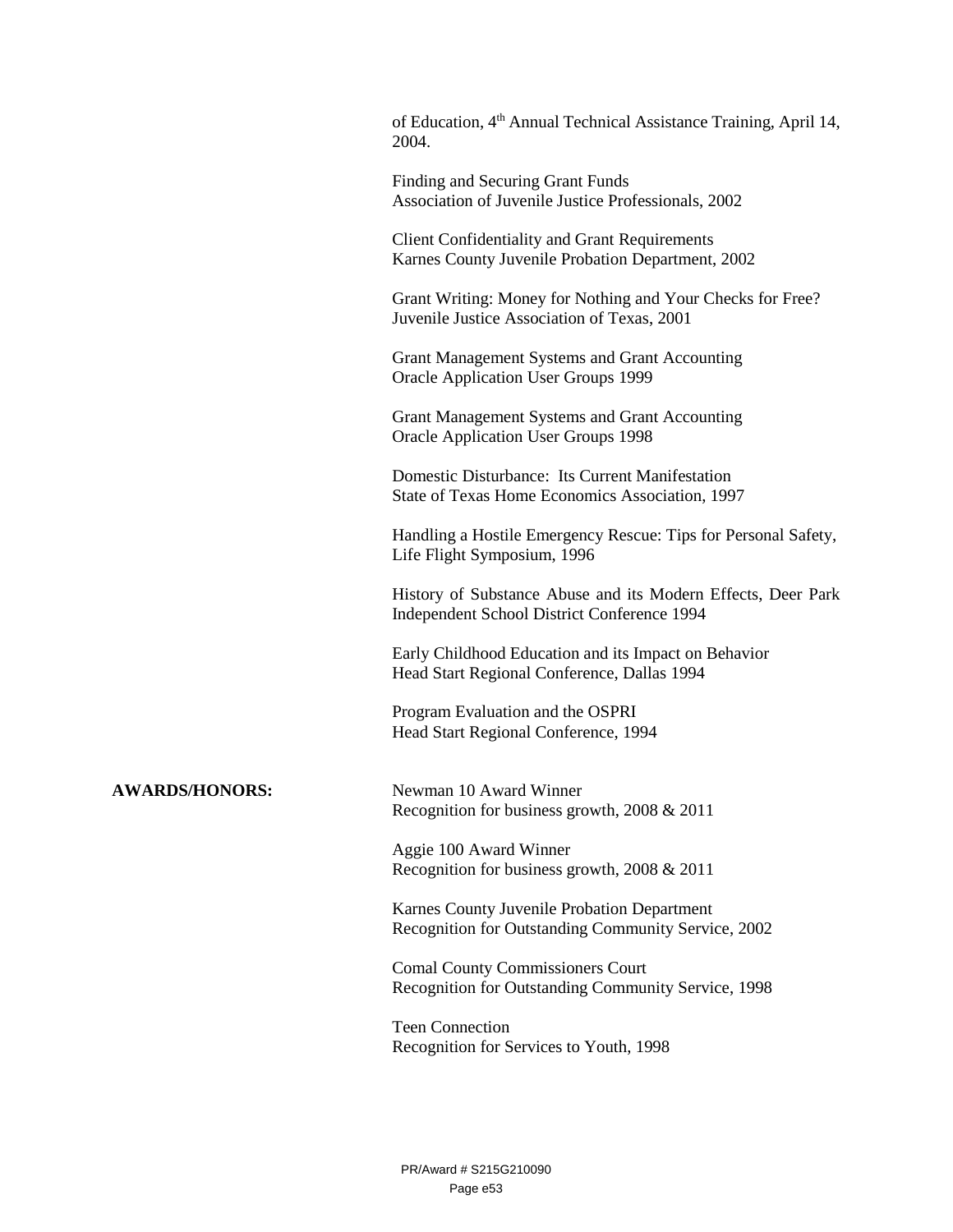#### **Executive Order 12372 Transmittal Letter**

The State of Texas is not reviewing the Innovative Approaches to Literacy Grant applications. Per an email exchange with the State of Texas Governor's Office:

"The Office of the Governor (OOG) is no longer participating in the intergovernmental review process under Executive Order (EO) 12372 signed by President Reagan in 1982. As a result, the federal Office of Management and Budget has removed Texas from their list of states that have a state single point of contact for intergovernmental review. This means that applications for funding are no longer subject to review under EO 12372."

Thus, this correspondence will serve as our Transmittal Letter.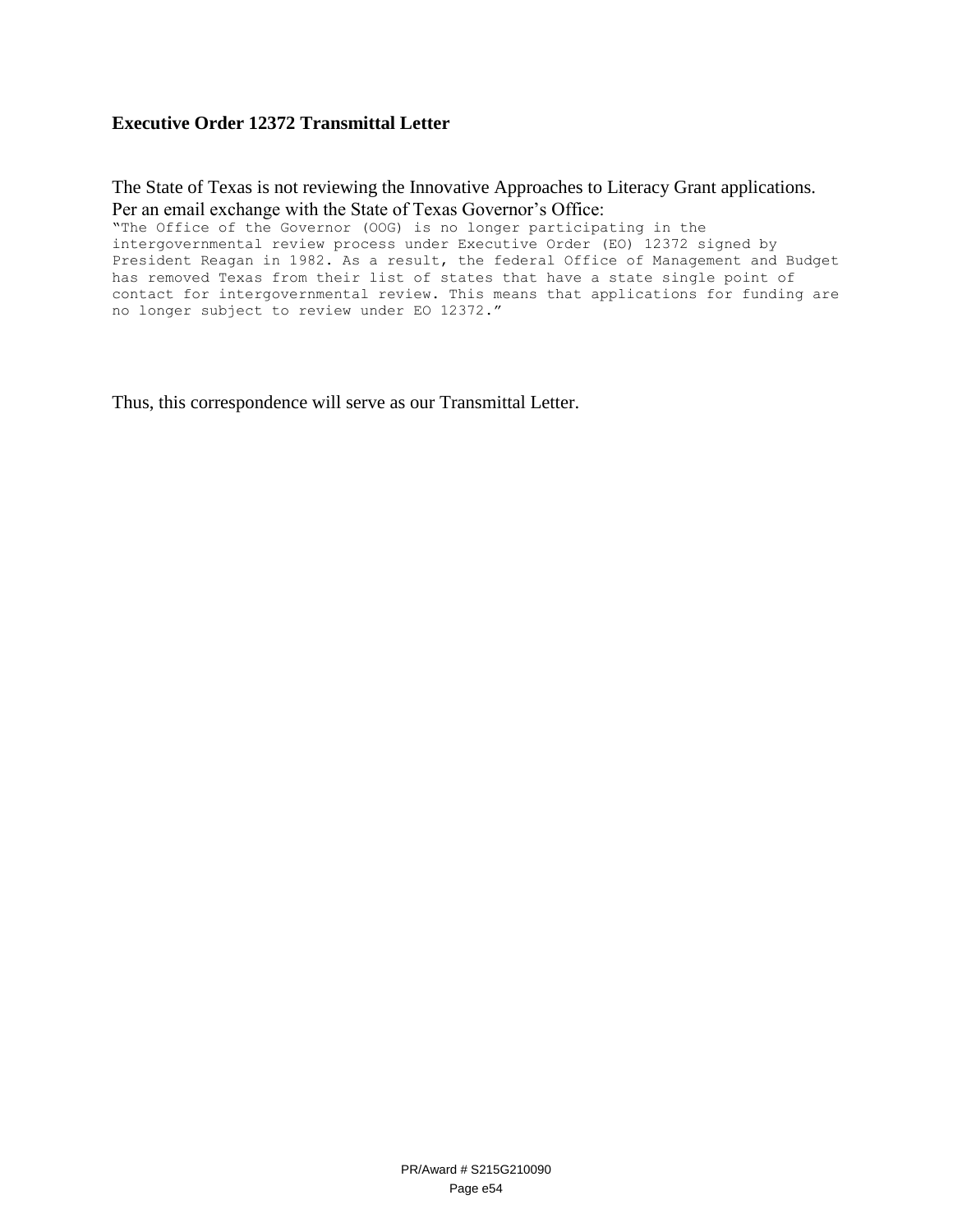| <b>CDN</b> | <b>LEA Name</b>                             | <b>Restricted Rate</b> | <b>Unrestricted Rate</b> |
|------------|---------------------------------------------|------------------------|--------------------------|
| 057847     | <b>Village Tech Schools</b>                 | 4.758                  | 14.995                   |
| 057848     | International Leadership Of Texas (Iltexas) | 4.264                  | 15.203                   |
| 057850     | Pioneer Technology & Arts Academy           | 4.293                  | 15.643                   |
| 057851     | <b>Bridgeway Preparatory Academy</b>        | 4.418                  | 13.397                   |
| 057903     | Carrollton-Farmers Branch ISD               | 4.627                  | 13.919                   |
| 057904     | Cedar Hill ISD                              | 5.326                  | 16.817                   |
| 057905     | <b>Dallas ISD</b>                           | 4.872                  | 14.040                   |
| 057906     | Desoto ISD                                  | 5.730                  | 14.888                   |
| 057907     | Duncanville ISD                             | 5.034                  | 15.918                   |
| 057909     | <b>Garland ISD</b>                          | 4.590                  | 10.072                   |
| 057910     | <b>Grand Prairie ISD</b>                    | 4.117                  | 13.232                   |
| 057912     | <b>Irving ISD</b>                           | 3.732                  | 11.004                   |
| 057913     | Lancaster ISD                               | 7.021                  | 17.323                   |
| 057914     | Mesquite ISD                                | 4.143                  | 14.721                   |
| 057916     | <b>Richardson ISD</b>                       | 3.600                  | 13.816                   |
| 057919     | Sunnyvale ISD                               | 2.989                  | 17.813                   |
| 057922     | Coppell ISD                                 | 4.759                  | 13.325                   |
| 058906     | Lamesa ISD                                  | 5.129                  | 20.699                   |
| 059901     | <b>Hereford ISD</b>                         | 4.784                  | 12.440                   |
| 060902     | Cooper ISD                                  | 2.606                  | 16.187                   |
| 060914     | <b>Fannindel ISD</b>                        | 2.867                  | 17.341                   |
| 061805     | <b>Trivium Academy</b>                      | 3.982                  | 14.982                   |
| 061901     | <b>Denton ISD</b>                           | 3.883                  | 15.879                   |
| 061902     | Lewisville ISD                              | 4.205                  | 12.801                   |
| 061903     | <b>Pilot Point ISD</b>                      | 3.629                  | 16.411                   |
| 061905     | Krum ISD                                    | 4.931                  | 19.490                   |
| 061906     | Ponder ISD                                  | 4.521                  | 16.932                   |
| 061907     | Aubrey ISD                                  | 1.065                  | 15.386                   |
| 061908     | Sanger ISD                                  | 4.301                  | 11.316                   |
| 061911     | Northwest ISD                               | 4.630                  | 15.845                   |
| 061912     | Lake Dallas ISD                             | 4.092                  | 14.423                   |
| 061914     | Little Elm ISD                              | 5.246                  | 17.058                   |
| 062901     | Cuero ISD                                   | 5.401                  | 21.409                   |

#### 2022 ISD and Charter School Indirect Cost Rates Effective July 1, 2021 - June 30, 2022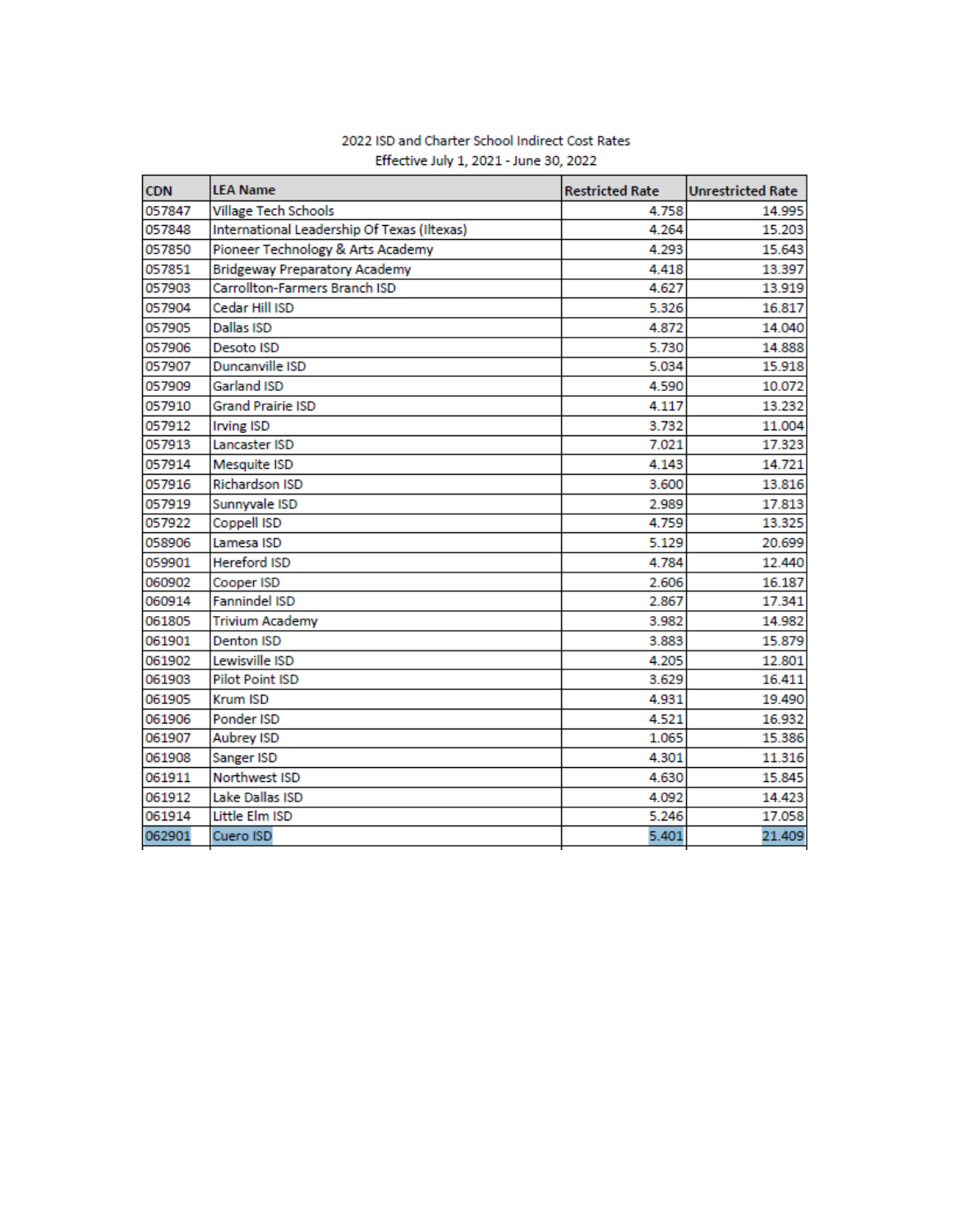# **Budget Narrative File(s)**

| * Mandatory Budget Narrative Filename: 1234-CISD IALP2 Budget F.pdf |                                 |
|---------------------------------------------------------------------|---------------------------------|
| Add Mandatory Budget Narrative   Delete Mandatory Budget Narrative  | View Mandatory Budget Narrative |
|                                                                     |                                 |

To add more Budget Narrative attachments, please use the attachment buttons below.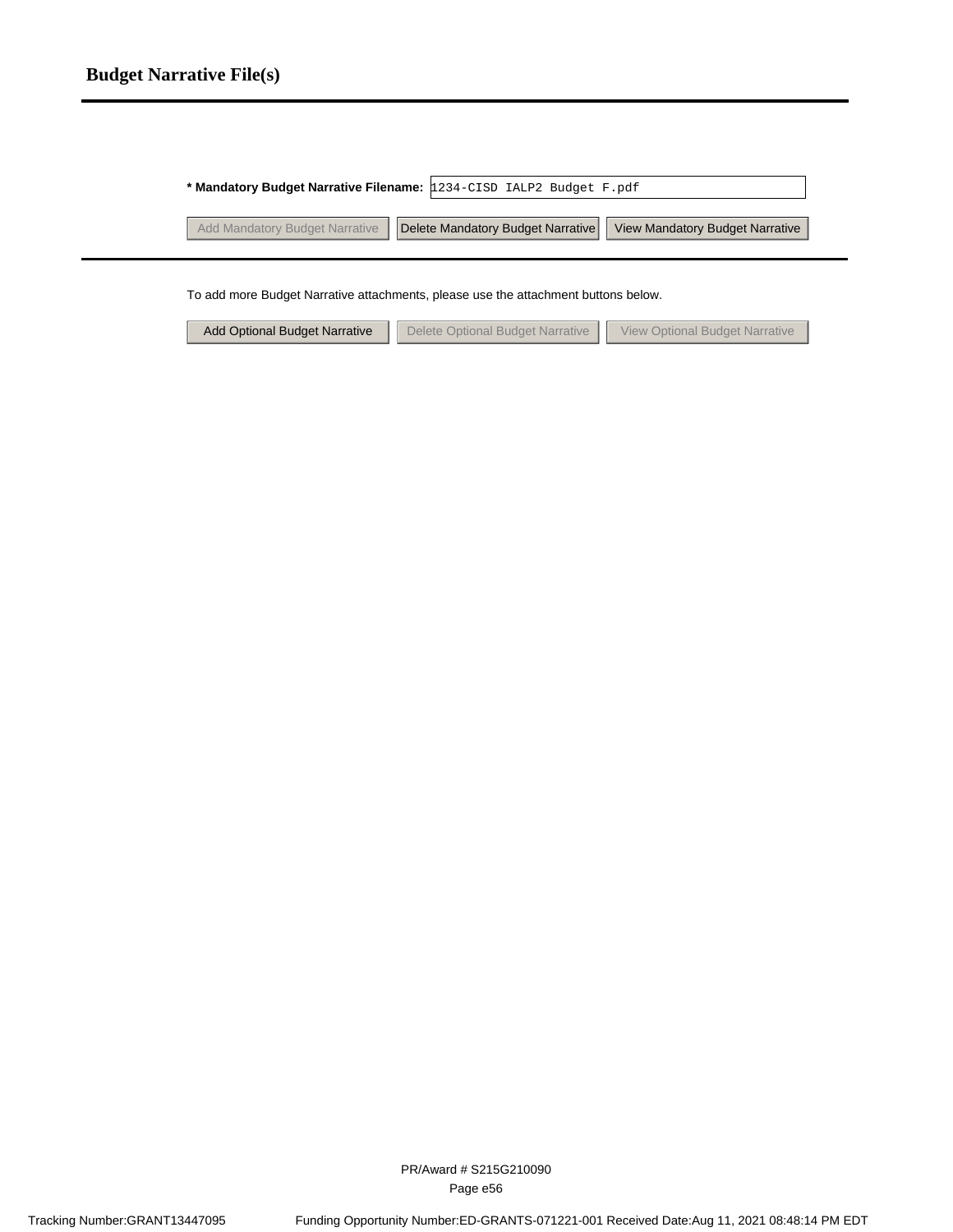# **CUERO ISD IALP2 Project**

#### **Budget Narrative**

#### **Year One**



**Project Director -** The Project Director is experienced with early literacy and education. The Project Director has extensive grant's management experience including prior IAL grant supervision. The Project Director will be allocated at 25% of their time to the oversight of the Project, staff supervision, project services, and monitoring Project implementation. The Project Director is the point of contact for the Project and shall ensure all reporting requirements are completed on time and objectives met.

**Literacy Coaches (bilingual preferred)** - Community and family early literacy initiative with focus on the bridging gap between home and Pre-K. Literacy Coaches would provide teacher professional development, parent education and engagement, and Pre-K early literacy interventions for students who are below age level for oral language, vocabulary, and phonological awareness in the fall assessments to assist them in preparing for Kindergarten at grade level in literacy. This will be a full-time experienced Literacy Specialists who will also act as a Liaison between the regular school day and after school day programming.

*R/ELA Teacher Extra Duty Pay* – R/ELA Teachers of Pre-K through 3<sup>rd</sup> Grade students will attend a total of 12 hours of Professional Development (PD) that will occur outside of the normal work hours. These PD Sessions will include the DR, ROR, Imagination Library, New Resources Utilizing and Integration of new materials into the classroom. It is critical that the R/ELA Teachers understand the Project, its goals, objectives and targeted outcomes and the strategies that will be utilized to achieve the targeted outcomes. Ensuring that the 40 teachers as well as administrators at the Pre-K through 3<sup>rd</sup> Grade levels receive training on the Project and the new resources ensures that students and parents are also aware of these resources and how they will benefit the student's literacy development. Extra Duty pay does not apply to administrators. (40 teachers x 12 hours x

*Library Assistants* – As presented the Project will be extending the hours of each campus library until 7pm 1 day each week and opening each for six weeks each summer. To accommodate this a total 4 part-time Library Assistants will be hired to work 20 hours per week 36 weeks of the year. These positions will assist in keeping

)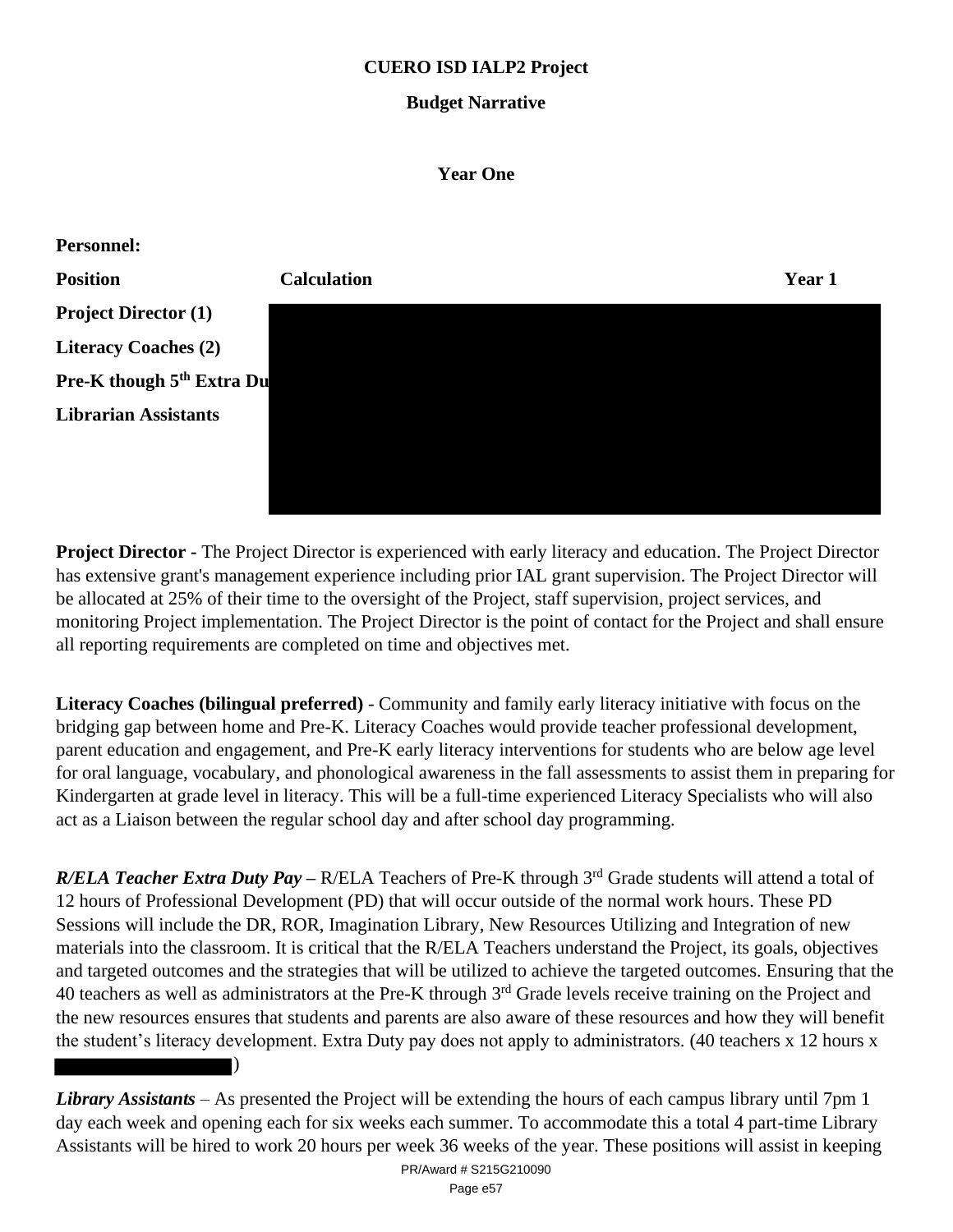the libraries open each week to allow for parents to utilize the Library with the children, students to have increased access to the library before, after, and during the summer. Additionally, these assistants will work to assist each library in "weeding out" outdated titles and replacing these titles with those purchased by the project. The Library Assistants will also help in preparation of ROR based distribution and Imagination Library distribution kits and the delivery of these kits to the Project's partners.

| <b>Fringe Benefits:</b>    |                    |                                                                                                      |        |
|----------------------------|--------------------|------------------------------------------------------------------------------------------------------|--------|
| <b>Purpose</b>             | <b>Calculation</b> |                                                                                                      | Year 1 |
| <b>Fringe Benefits</b>     |                    |                                                                                                      |        |
|                            |                    |                                                                                                      |        |
|                            |                    | CISD Fringe Rates are based-on the districts rate of of salary based-on Federal Salary Spreadsheets. |        |
|                            |                    |                                                                                                      |        |
| <b>Travel:</b>             |                    |                                                                                                      |        |
| <b>Purpose</b>             | <b>Calculation</b> |                                                                                                      | Year 1 |
| <b>Literacy Specialist</b> |                    |                                                                                                      |        |
| <b>Local Travel</b>        |                    |                                                                                                      |        |
|                            |                    |                                                                                                      |        |
|                            |                    | <b>Total</b>                                                                                         | \$     |

**Literacy Professional Development -** Summer Conference that is inclusive of travel, registration, a regional training day, and webinar follow-up mid-year. The focus is on literacy integration into the campus and classroom. Costs per staff are per staff x 2 staff annually each year of the Project. Staff will provide professional development to other district staff.

**Local Travel -** Local travel costs will be required to allow for travel between the campuses and community sites. Travel costs are based on CISD's approved travel policy and mileage is based on the projected estimated annual miles traveled annually.

# **Equipment:**

**NA**

**Supplies:**

| <b>Purpose</b>             | <b>Calculation</b> | Year 1 |
|----------------------------|--------------------|--------|
| <b>Imagination Library</b> |                    |        |
|                            |                    |        |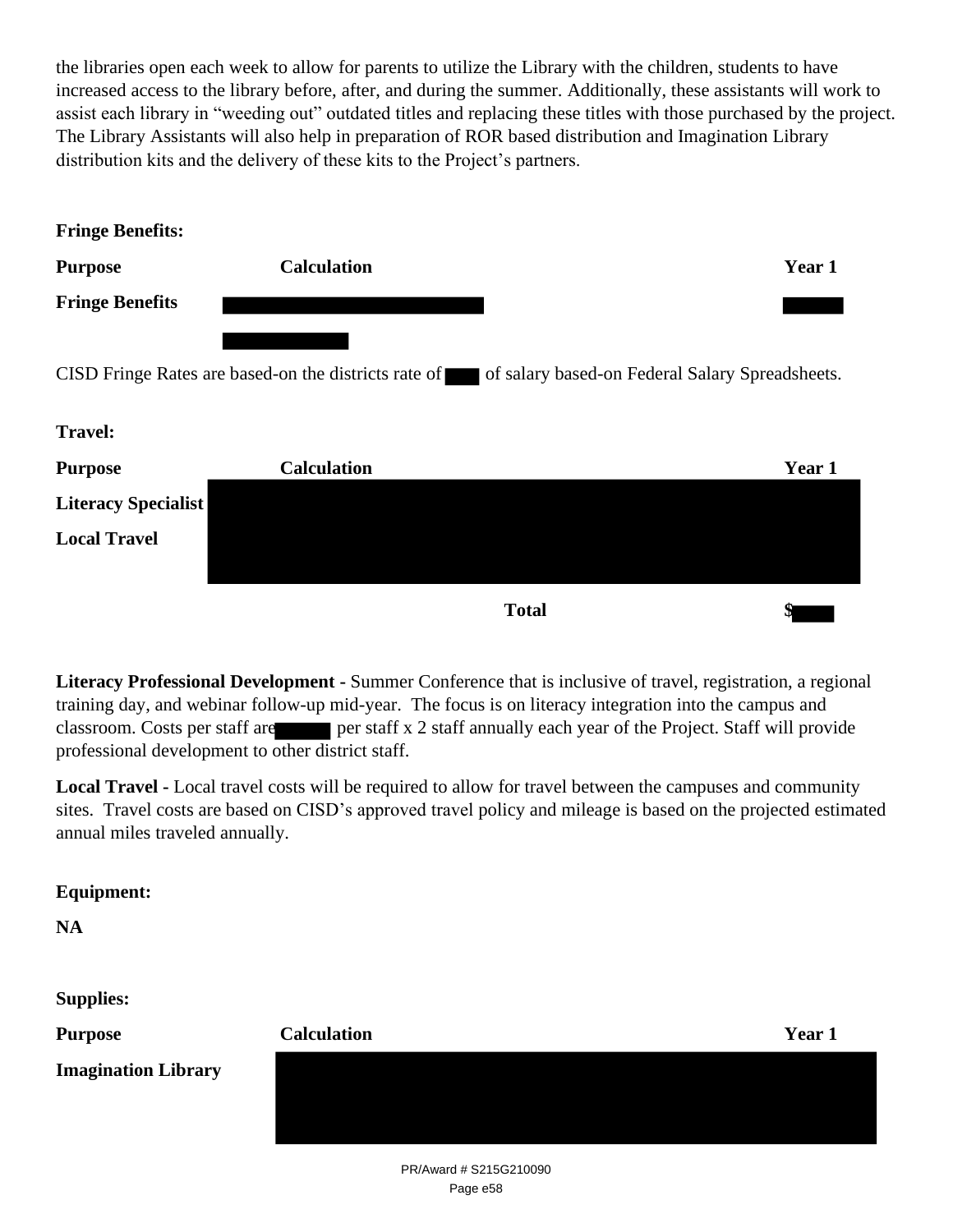| <b>Library Media Resource</b>                                              |  |  |  |
|----------------------------------------------------------------------------|--|--|--|
| (Including Books, Periodicals, and Digital Media that focus on Priority 2) |  |  |  |
| <b>Digital Licenses</b>                                                    |  |  |  |
| <b>Office Supplies</b>                                                     |  |  |  |
| <b>Books for Distribution for PK-5th Grad</b>                              |  |  |  |
| 0-3 Book Distribution                                                      |  |  |  |
| <b>Literacy Backpacks</b>                                                  |  |  |  |
| <b>Office Supplies</b>                                                     |  |  |  |
| <b>Chrome Books</b>                                                        |  |  |  |
| GoGuardian                                                                 |  |  |  |

*Campus Library Books:* To bring the ratio of books under 12 years of age per student to 20 to 1 at each campus the Project will purchase 11,360 books for Elementary Grades, 3,102 books for Intermediate Grades, 8,228 books for Jr. High School Grades and 8,568 books for High School grades in Year One. In Year Two and Year Three the libraries will add additional content but at much smaller amounts to continue weeding old and worn books, increase the ratio, and improve access to STEM content. While this is an expensive piece of the Project it will be sustained for the next 10 years and ensure students at every campus have a library with books of acceptable ratios and age available that will age and culturally appropriate; including books printed in Spanish and English combined. The cost estimates are based on the average cost per book from Scholastic by grade range.

*Books for Distribution:* The Project will provide age and culturally appropriate books to children in preschool through the 5<sup>th</sup> grade. Books will be distributed via collaboration with local area preschool providers and CISD. It is estimated that a total of 600 children will access this service and receive 9 books to keep in their homes annually.

*Imagination Library Book Distribution Kits:* Community based book distribution to reach children ages 0-3 years of age.

*Chromebooks*: To assist with collaboration and better utilization of the libraries resources each campus library needs Chromebooks that can be loaded with library resources and checked-out to CISD teachers and students. Use of tablet computers has been shown to increase student achievement. The iPads will increase student access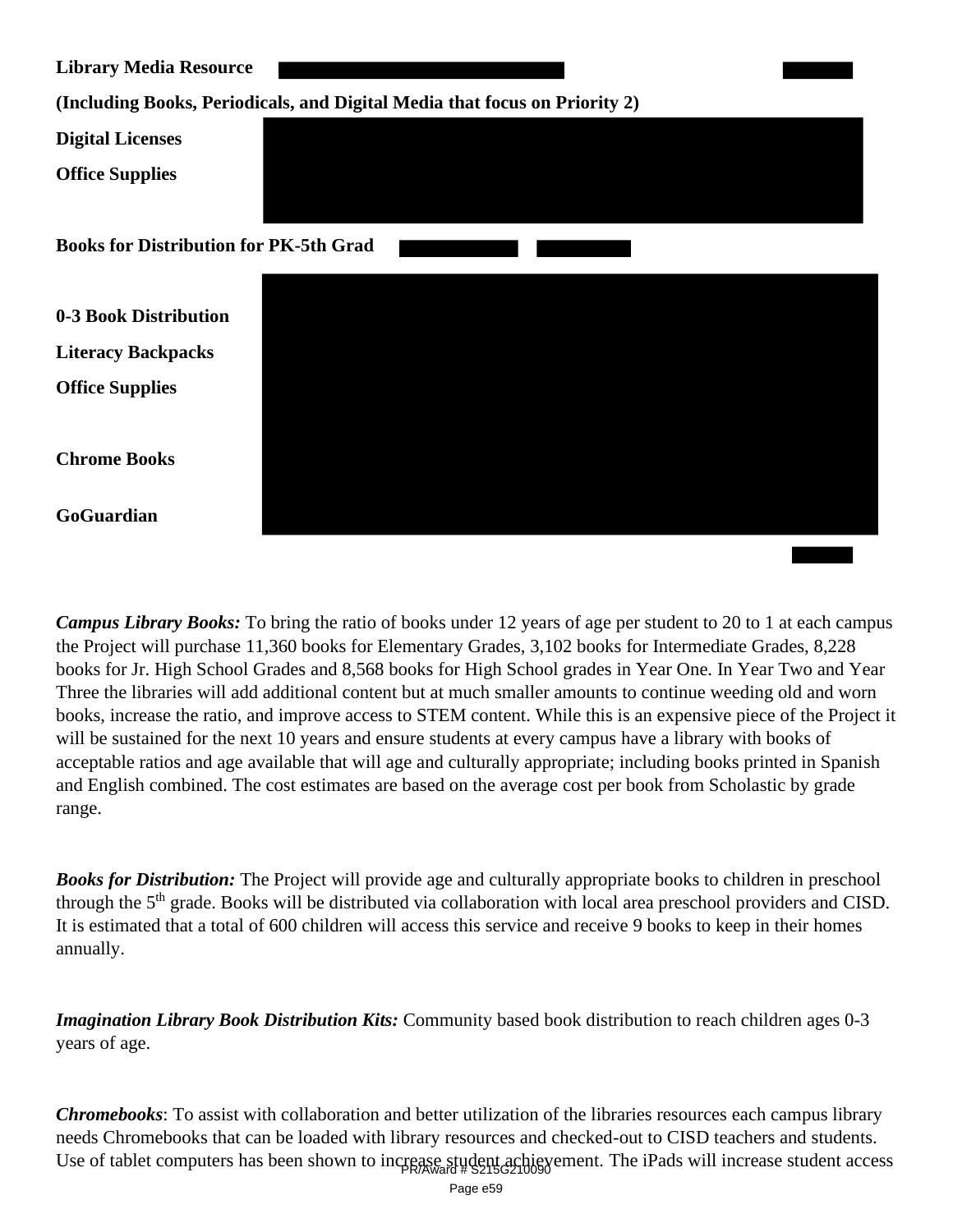to library content through on-line resources in classrooms and expose students to supplemental literacy programming at all grade levels. To replace the outdated existing devices and to expand access, the Project will add 70 Chromebooks annually

*On-Line Subscriptions:* The Project will purchase subscriptions for both elementary and secondary school students to have on-line access to age appropriate content through Tumble Books and EBSCO.

*TumbleBooks:* This service provides an online collection of TumbleBooks (i.e., animated, talking picture books) that teach kids the joy of reading in a format they love. TumbleBooks are created by taking existing picture books, adding animation, sound, music and narration to produce an electronic picture book that students can read, or have read to them. The TumbleBook Library is a collection of licensed titles from children's book publishers such as Scholastic, Chronicle Books, Candlewick Press, Charlesbridge Press, Harcourt, Little Brown, Walker and Company, and others. The TumbleBook Library collection is accessed online from every computer in the school library that has Internet connection. The Project will provide this service to all elementary and middle school students.

*EBSCO Databases*: This service provides students and staff with approximately 250 full text and secondary databases. EBSCO is continually rated one of the best interfaces on the market because of its simple yet powerful search engine. EBSCO also provides access to an interface designed specifically for elementary and secondary school students that is customizable to the students' needs and search abilities.

*GoGuardian:* The Project identified access to digital content as a priority; however digital content remains less than an average of 1% of CISD's library content at all four campuses. To address this need in CISD proposes the addition of GoGuardian as a tool to assist in digital teaching and content for in-class or remote learning.

**Construction**

| <b>Purpose</b> | <b>Calculation</b> |              |           |     | Year 1 |
|----------------|--------------------|--------------|-----------|-----|--------|
| <b>NA</b>      | <b>NA</b>          |              | <b>NA</b> |     |        |
|                |                    | <b>Total</b> | \$0       | \$0 | \$0    |

No construction costs will be incurred through the IAL grant.

| <b>Contractual</b> |                                                                   |        |
|--------------------|-------------------------------------------------------------------|--------|
| <b>Purpose</b>     | <b>Calculation</b>                                                | Year 1 |
| <b>Evaluation</b>  | Evaluator                                                         |        |
|                    | <b>TOPEL Administration</b> TOPEL for 4-year old students Pre and |        |
|                    | Post Assessment and                                               |        |

**Evaluation** - CISD will utilize Kyle Barrington Ph.D. as the Principal Investigator. Dr. Barrington is experienced with IAL evaluation and CISD. It is expected that the selected External Evaluator will produce, each year, nine monthly reports, three quarterly reports, one semi-annual report, one annual report, and will PR/Award # S215G210090

Page e60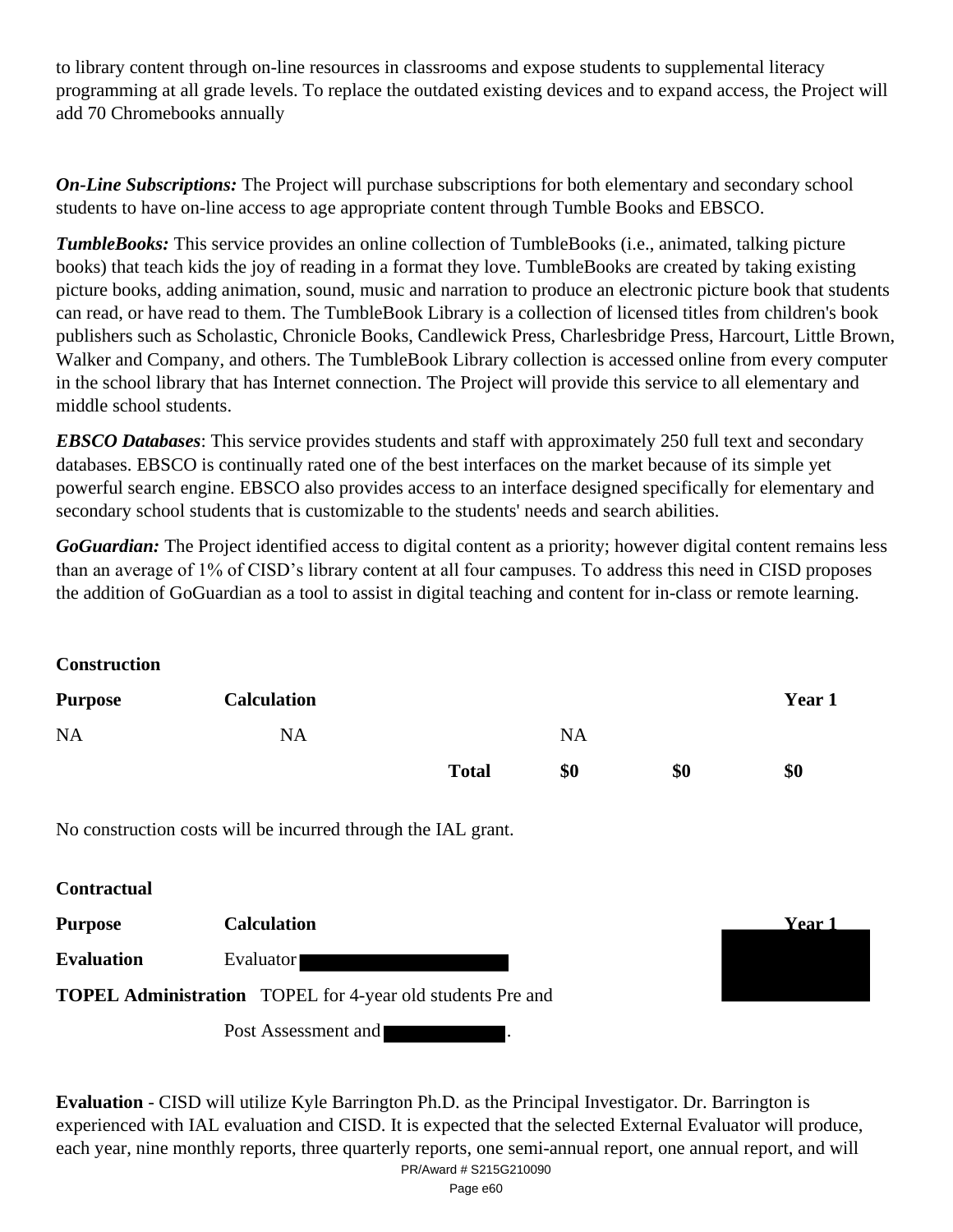need to collect and analyze data from comparison group sites. To accomplish these deliverables the following hours are anticipated: (1) 6 hours per monthly report [6 hours per report x 9 reports]; (2) 40 hours per quarterly report [3 quarterly reports a year x 40 hours per report]; (3) 60 hours per semi-annual reports [1 semi-annual report per year]; (4) 100 hours to complete the annual report [1 annual report per year]; and (5) 20 hours to create, collect data from and analyze comparison group sites. The costs reflect a formal Evaluation Plan that calls for the use of comparison groups, as appropriate, and with enough rigor so that outcome data can be submitted for publication. In addition, the selected evaluation provider will provide personnel twice per year to assess identified participating 4-year-old children with the TOPEL. This team will visit the CISD in the early fall and late spring of each school year. The costs of the TOPEL Assessment Team are anticipated to be \$ annually.

**Other Costs**

| <b>Purpose</b> | <b>Calculation</b> |
|----------------|--------------------|
|                |                    |

**NA**

|                       |                                                                                | Year 1 |  |
|-----------------------|--------------------------------------------------------------------------------|--------|--|
|                       | <b>Total Direct Costs:</b>                                                     | \$6    |  |
| <b>Indirect Costs</b> |                                                                                |        |  |
| <b>Purpose</b>        | <b>Calculation</b>                                                             | Year 1 |  |
| <b>Indirect Costs</b> | CISD has an Indirect Cost Rate of                                              |        |  |
|                       | <b>Cuero Innovative Approaches to Literacy Project Budget Totals Year One:</b> |        |  |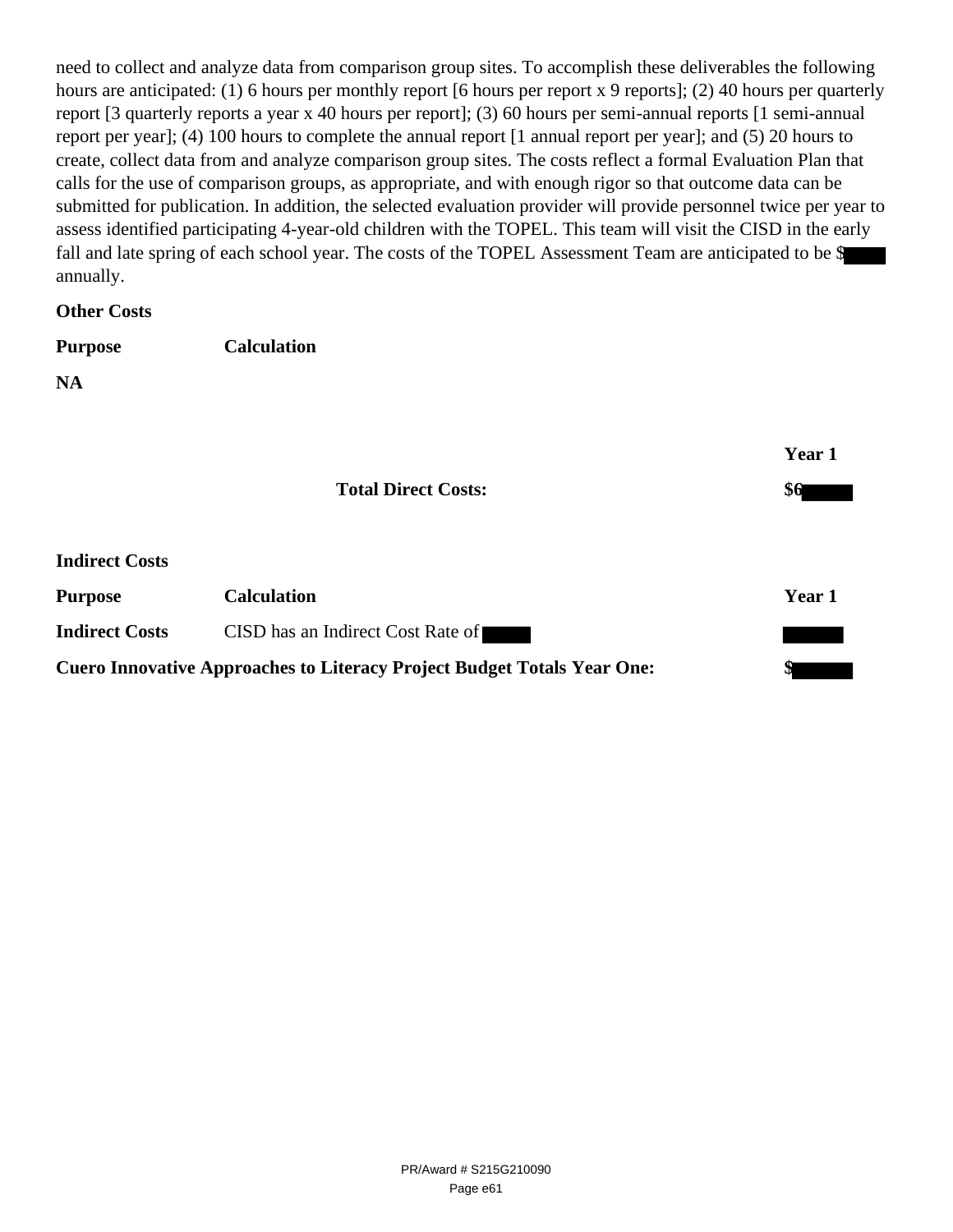# **CUERO ISD IALP2 Project**

### **Budget Narrative**

#### **Year Two**



**Project Director -** The Project Director is experienced with early literacy and education. The Project Director has extensive grant's management experience including prior IAL grant supervision. The Project Director will be allocated at 25% of their time to the oversight of the Project, staff supervision, project services, and monitoring Project implementation. The Project Director is the point of contact for the Project and shall ensure all reporting requirements are completed on time and objectives met.

**Literacy Coaches (bilingual preferred)** - Community and family early literacy initiative with focus on the bridging gap between home and Pre-K. Literacy Coaches would provide teacher professional development, parent education and engagement, and Pre-K early literacy interventions for students who are below age level for oral language, vocabulary, and phonological awareness in the fall assessments to assist them in preparing for Kindergarten at grade level in literacy. This will be a full-time experienced Literacy Specialists who will also act as a Liaison between the regular school day and after school day programming.

*R/ELA Teacher Extra Duty Pay* – R/ELA Teachers of Pre-K through 3<sup>rd</sup> Grade students will attend a total of 12 hours of Professional Development (PD) that will occur outside of the normal work hours. These PD Sessions will include the DR, ROR, Imagination Library, New Resources Utilizing and Integration of new materials into the classroom. It is critical that the R/ELA Teachers understand the Project, its goals, objectives and targeted outcomes and the strategies that will be utilized to achieve the targeted outcomes. Ensuring that the 40 teachers as well as administrators at the Pre-K through 3<sup>rd</sup> Grade levels receive training on the Project and the new resources ensures that students and parents are also aware of these resources and how they will benefit the student's literacy development. Extra Duty pay does not apply to administrators. (40 teachers x 12 hours x  $$25 = $12,000$  annually)

*Library Assistants* – As presented the Project will be extending the hours of each campus library until 7pm 1 day each week and opening each for six weeks each summer. To accommodate this a total 4 part-time Library PR/Award # S215G210090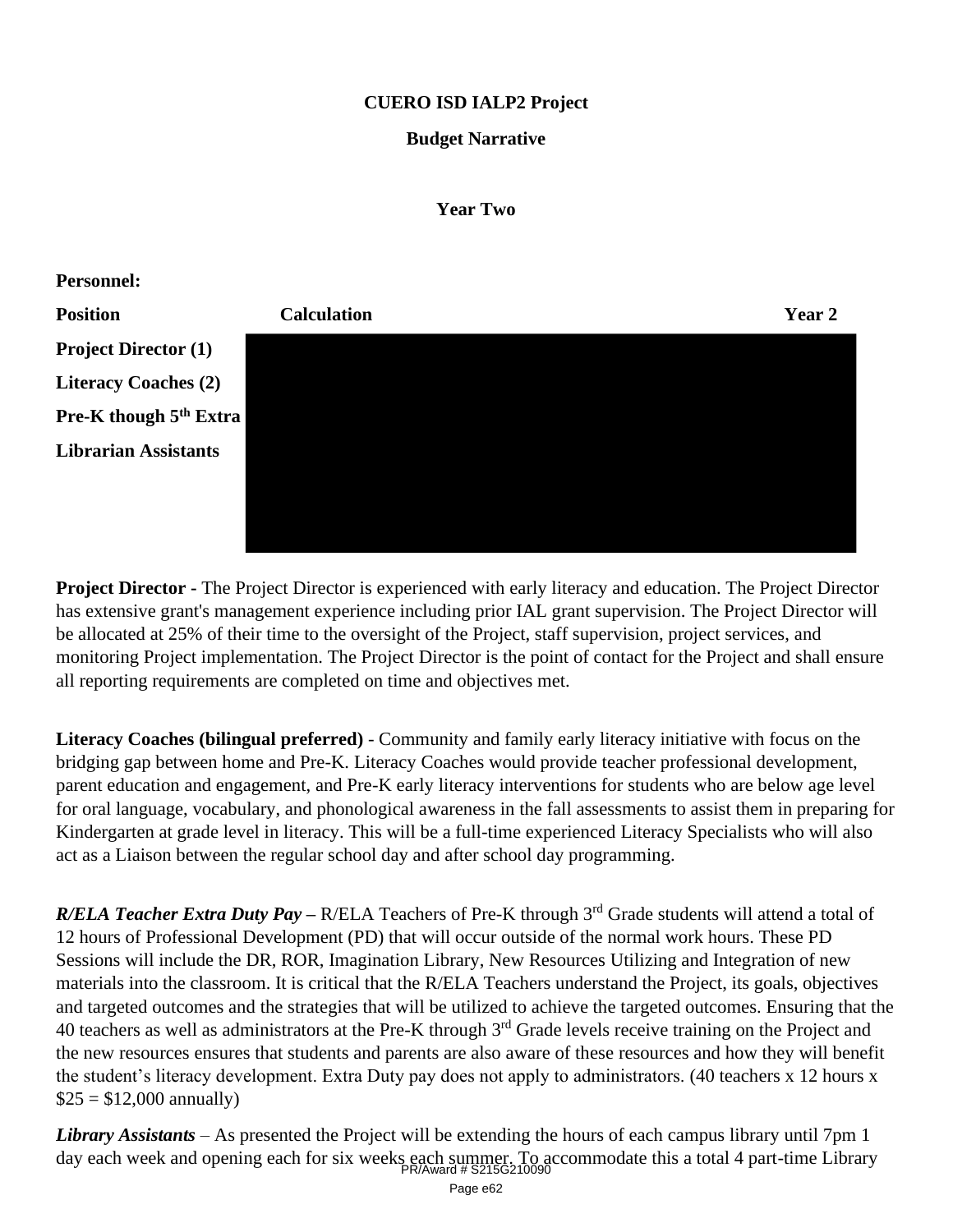Assistants will be hired to work 20 hours per week 36 weeks of the year. These positions will assist in keeping the libraries open each week to allow for parents to utilize the Library with the children, students to have increased access to the library before, after, and during the summer. Additionally, these assistants will work to assist each library in "weeding out" outdated titles and replacing these titles with those purchased by the project. The Library Assistants will also help in preparation of ROR based distribution and Imagination Library distribution kits and the delivery of these kits to the Project's partners.

| <b>Fringe Benefits:</b>    |                                                      |                                                 |        |
|----------------------------|------------------------------------------------------|-------------------------------------------------|--------|
| <b>Purpose</b>             | <b>Calculation</b>                                   |                                                 | Year 2 |
| <b>Fringe Benefits</b>     |                                                      |                                                 |        |
|                            | CISD Fringe Rates are based-on the districts rate of | of salary based-on Federal Salary Spreadsheets. |        |
| <b>Travel:</b>             |                                                      |                                                 |        |
| <b>Purpose</b>             | <b>Calculation</b>                                   |                                                 | Year 2 |
| <b>Literacy Specialist</b> |                                                      |                                                 |        |
| <b>Local Travel</b>        |                                                      |                                                 |        |
|                            |                                                      | <b>Total</b>                                    | Φ      |

**Literacy Professional Development -** Summer Conference that is inclusive of travel, registration, a regional training day, and webinar follow-up mid-year. The focus is on literacy integration into the campus and classroom. Costs per staff are  $\frac{1}{2}$  per staff x 2 staff annually each year of the Project. Staff will provide professional development to other district staff.

**Local Travel -** Local travel costs will be required to allow for travel between the campuses and community sites. Travel costs are based on CISD's approved travel policy and mileage is based on the projected estimated annual miles traveled annually.

# **Equipment:**

**NA**

**Supplies:**

| ~~rr-----                  |                                         |        |
|----------------------------|-----------------------------------------|--------|
| <b>Purpose</b>             | <b>Calculation</b>                      | Year 2 |
| <b>Imagination Library</b> |                                         |        |
|                            |                                         |        |
|                            |                                         |        |
|                            | $D1$ $\mu$ $\alpha$ rd $\#$ CO15CO10000 |        |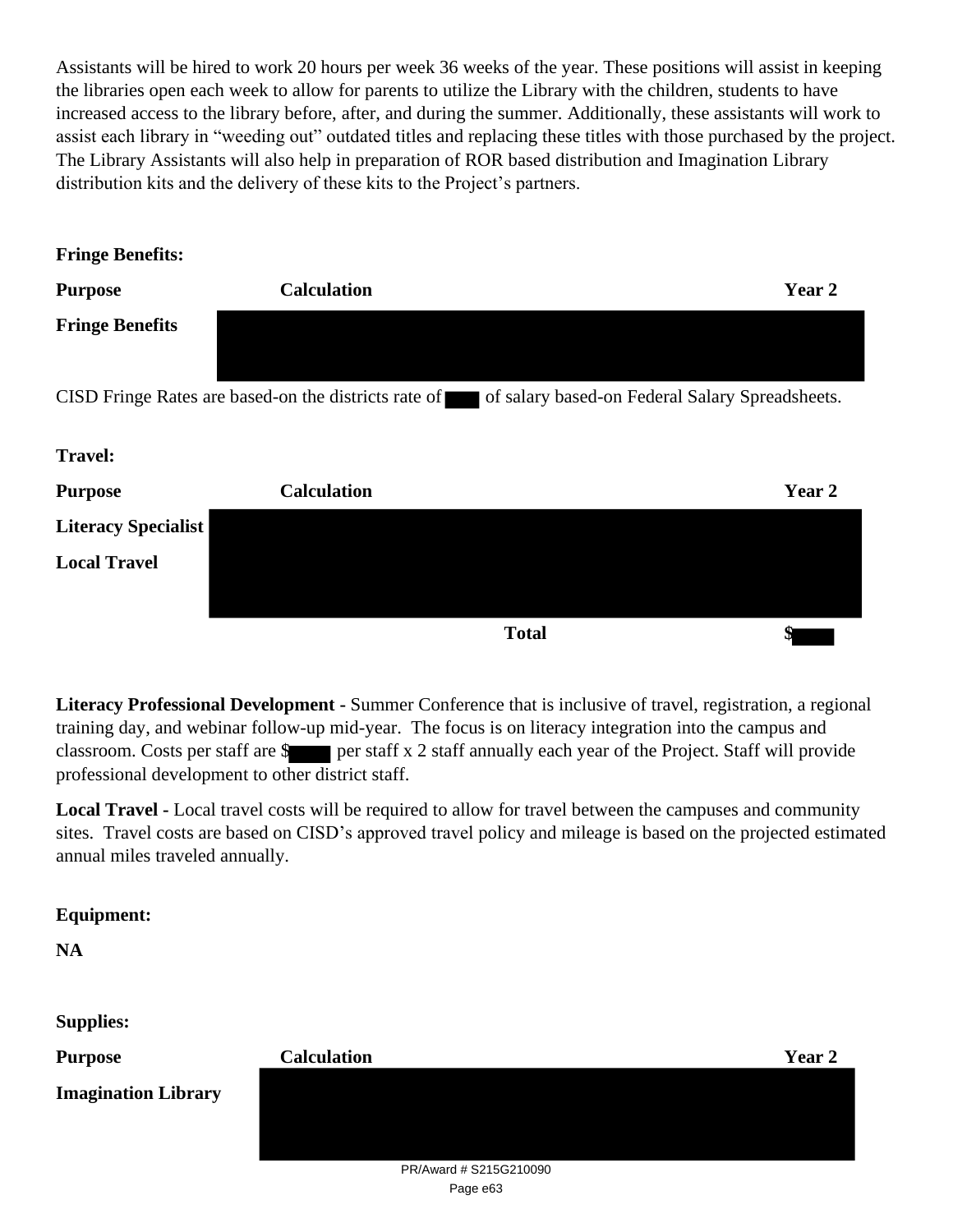| <b>Library Media Resource</b>                 |                                                                            |
|-----------------------------------------------|----------------------------------------------------------------------------|
|                                               | (Including Books, Periodicals, and Digital Media that focus on Priority 2) |
| <b>Digital Licenses</b>                       |                                                                            |
| <b>Office Supplies</b>                        |                                                                            |
| <b>Books for Distribution for PK-5th Grad</b> |                                                                            |
| 0-3 Book Distribution                         |                                                                            |
| <b>Literacy Backpacks</b>                     |                                                                            |
| <b>Office Supplies</b>                        |                                                                            |
| <b>Chrome Books</b>                           |                                                                            |
| GoGuardian                                    |                                                                            |

*Campus Library Books:* To bring the ratio of books under 12 years of age per student to 20 to 1 at each campus the Project will purchase 11,360 books for Elementary Grades, 3,102 books for Intermediate Grades, 8,228 books for Jr. High School Grades and 8,568 books for High School grades in Year One. In Year Two and Year Three the libraries will add additional content but at much smaller amounts to continue weeding old and worn books, increase the ratio, and improve access to STEM content. While this is an expensive piece of the Project it will be sustained for the next 10 years and ensure students at every campus have a library with books of acceptable ratios and age available that will age and culturally appropriate; including books printed in Spanish and English combined. The cost estimates are based on the average cost per book from Scholastic by grade range.

*Books for Distribution:* The Project will provide age and culturally appropriate books to children in preschool through the 5<sup>th</sup> grade. Books will be distributed via collaboration with local area preschool providers and CISD. It is estimated that a total of 600 children will access this service and receive 9 books to keep in their homes annually.

*Imagination Library Book Distribution Kits:* Community based book distribution to reach children ages 0-3 years of age.

*Chromebooks*: To assist with collaboration and better utilization of the libraries resources each campus library needs Chromebooks that can be loaded with library resources and checked-out to CISD teachers and students. Use of tablet computers has been shown to increase student achievement. The iPads will increase student access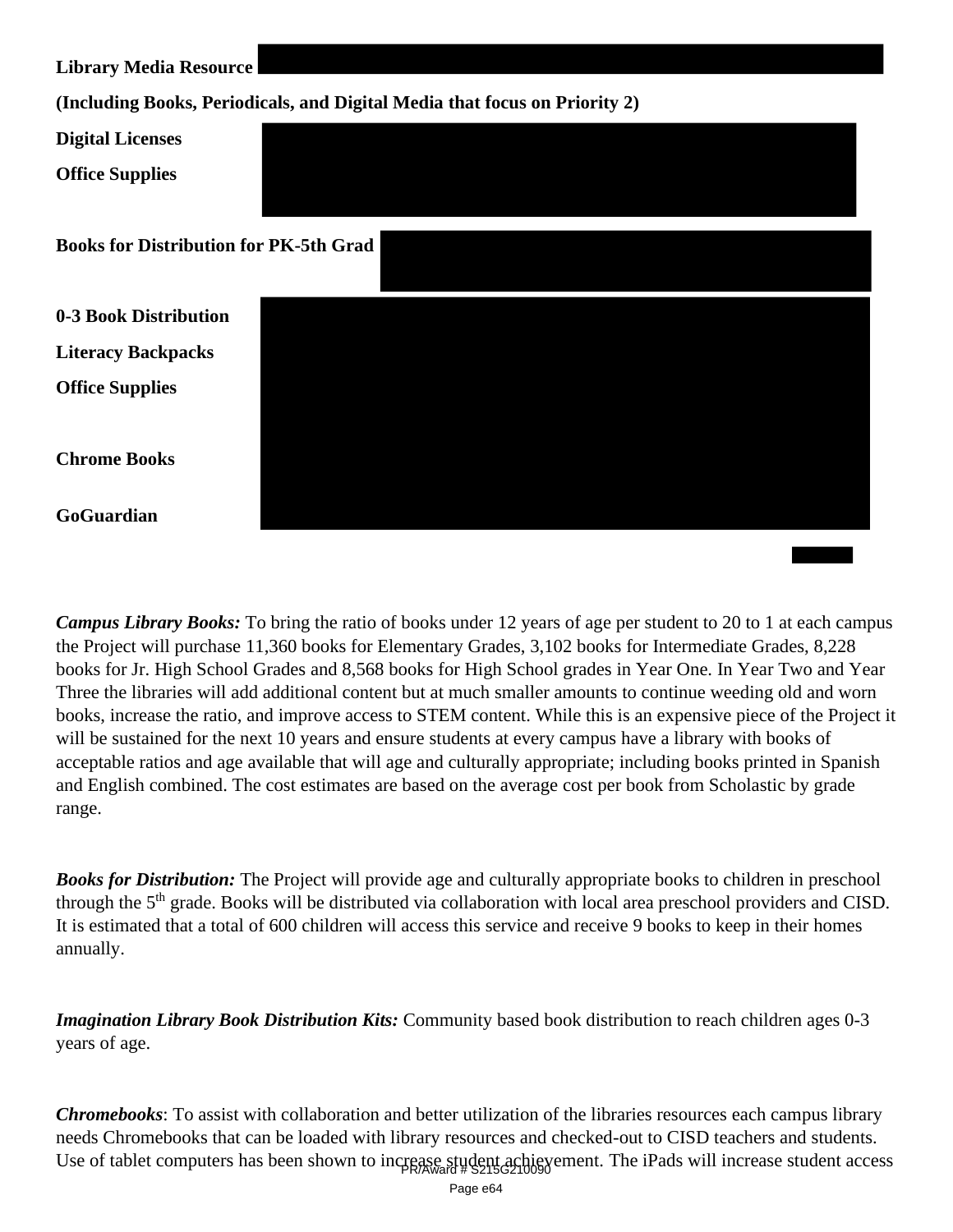to library content through on-line resources in classrooms and expose students to supplemental literacy programming at all grade levels. To replace the outdated existing devices and to expand access, the Project will add 70 Chromebooks annually

*On-Line Subscriptions:* The Project will purchase subscriptions for both elementary and secondary school students to have on-line access to age appropriate content through Tumble Books and EBSCO.

*TumbleBooks:* This service provides an online collection of TumbleBooks (i.e., animated, talking picture books) that teach kids the joy of reading in a format they love. TumbleBooks are created by taking existing picture books, adding animation, sound, music and narration to produce an electronic picture book that students can read, or have read to them. The TumbleBook Library is a collection of licensed titles from children's book publishers such as Scholastic, Chronicle Books, Candlewick Press, Charlesbridge Press, Harcourt, Little Brown, Walker and Company, and others. The TumbleBook Library collection is accessed online from every computer in the school library that has Internet connection. The Project will provide this service to all elementary and middle school students.

*EBSCO Databases*: This service provides students and staff with approximately 250 full text and secondary databases. EBSCO is continually rated one of the best interfaces on the market because of its simple yet powerful search engine. EBSCO also provides access to an interface designed specifically for elementary and secondary school students that is customizable to the students' needs and search abilities.

*GoGuardian:* The Project identified access to digital content as a priority; however digital content remains less than an average of 1% of CISD's library content at all four campuses. To address this need in CISD proposes the addition of GoGuardian as a tool to assist in digital teaching and content for in-class or remote learning.

**Construction**

| <b>Purpose</b> | <b>Calculation</b> |              |           |     | Year 2 |
|----------------|--------------------|--------------|-----------|-----|--------|
| <b>NA</b>      | <b>NA</b>          |              | <b>NA</b> |     |        |
|                |                    | <b>Total</b> | \$0       | \$0 | \$0    |

No construction costs will be incurred through the IAL grant.

**Contractual**

| <b>Purpose</b>      | <b>Calculation</b> | Year 2 |
|---------------------|--------------------|--------|
| <b>Evaluation</b>   |                    |        |
| <b>TOPEL Admini</b> |                    |        |
|                     |                    |        |

**Evaluation** - CISD will utilize Kyle Barrington Ph.D. as the Principal Investigator. Dr. Barrington is experienced with IAL evaluation and CISD. It is expected that the selected External Evaluator will produce, each year, nine monthly reports, three quarterly reports, one semi-annual report, one annual report, and will PR/Award # S215G210090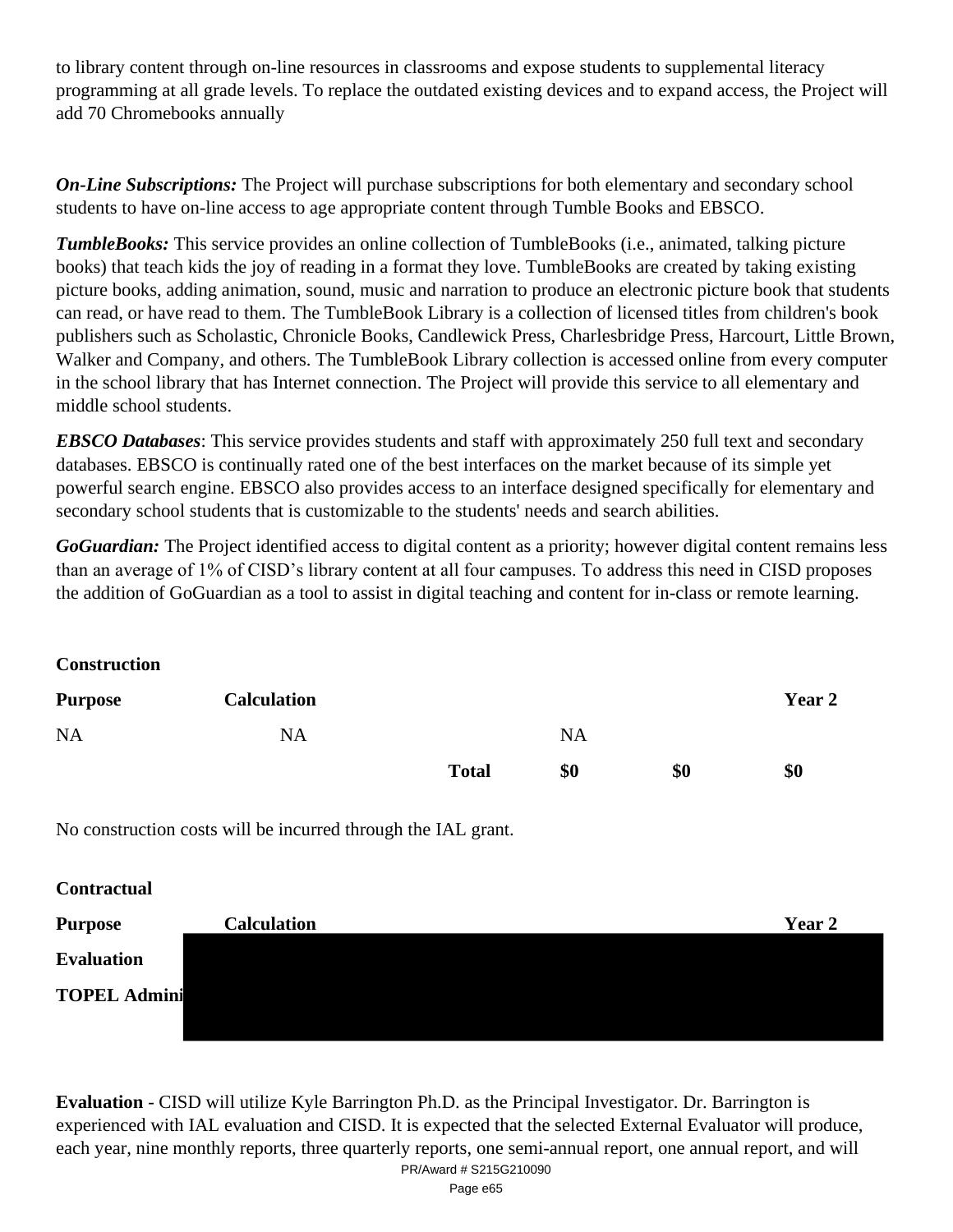need to collect and analyze data from comparison group sites. To accomplish these deliverables the following hours are anticipated: (1) 6 hours per monthly report [6 hours per report x 9 reports]; (2) 40 hours per quarterly report [3 quarterly reports a year x 40 hours per report]; (3) 60 hours per semi-annual reports [1 semi-annual report per year]; (4) 100 hours to complete the annual report [1 annual report per year]; and (5) 20 hours to create, collect data from and analyze comparison group sites. The costs reflect a formal Evaluation Plan that calls for the use of comparison groups, as appropriate, and with enough rigor so that outcome data can be submitted for publication. In addition, the selected evaluation provider will provide personnel twice per year to assess identified participating 4-year-old children with the TOPEL. This team will visit the CISD in the early fall and late spring of each school year. The costs of the TOPEL Assessment Team are anticipated to be \$ annually.

**Other Costs**

| <b>Purpose</b>        | <b>Calculation</b> |                            |        |
|-----------------------|--------------------|----------------------------|--------|
| <b>NA</b>             |                    |                            |        |
|                       |                    |                            |        |
|                       |                    |                            | Year 2 |
|                       |                    | <b>Total Direct Costs:</b> | \$     |
|                       |                    |                            |        |
| <b>Indirect Costs</b> |                    |                            |        |
| <b>Purpose</b>        | <b>Calculation</b> |                            | Year 2 |

**Indirect Costs**

**Cuero Innovative Approaches to Literacy Project Budget Totals Year Two: \$**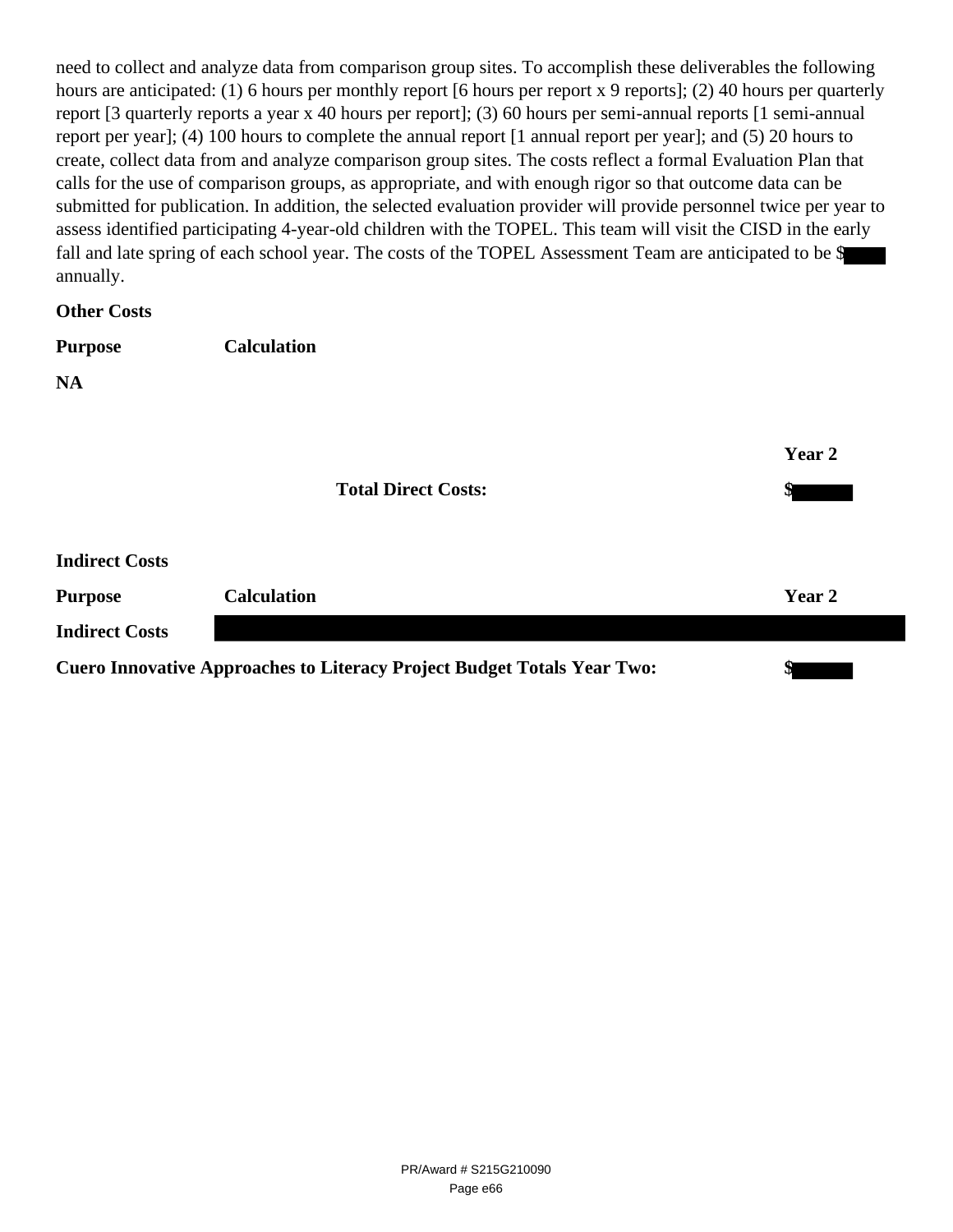# **CUERO ISD IALP2 Project**

# **Budget Narrative**

### **Year Three**



**Project Director -** The Project Director is experienced with early literacy and education. The Project Director has extensive grant's management experience including prior IAL grant supervision. The Project Director will be allocated at 25% of their time to the oversight of the Project, staff supervision, project services, and monitoring Project implementation. The Project Director is the point of contact for the Project and shall ensure all reporting requirements are completed on time and objectives met.

**Literacy Coaches (bilingual preferred)** - Community and family early literacy initiative with focus on the bridging gap between home and Pre-K. Literacy Coaches would provide teacher professional development, parent education and engagement, and Pre-K early literacy interventions for students who are below age level for oral language, vocabulary, and phonological awareness in the fall assessments to assist them in preparing for Kindergarten at grade level in literacy. This will be a full-time experienced Literacy Specialists who will also act as a Liaison between the regular school day and after school day programming.

*R/ELA Teacher Extra Duty Pay* – R/ELA Teachers of Pre-K through 3<sup>rd</sup> Grade students will attend a total of 12 hours of Professional Development (PD) that will occur outside of the normal work hours. These PD Sessions will include the DR, ROR, Imagination Library, New Resources Utilizing and Integration of new materials into the classroom. It is critical that the R/ELA Teachers understand the Project, its goals, objectives and targeted outcomes and the strategies that will be utilized to achieve the targeted outcomes. Ensuring that the 40 teachers as well as administrators at the Pre-K through 3<sup>rd</sup> Grade levels receive training on the Project and the new resources ensures that students and parents are also aware of these resources and how they will benefit the student's literacy development. Extra Duty pay does not apply to administrators.

*Library Assistants* – As presented the Project will be extending the hours of each campus library until 7pm 1 day each week and opening each for six weeks each summer. To accommodate this a total 4 part-time Library Assistants will be hired to work 20 hours per week 36 weeks of the year. These positions will assist in keeping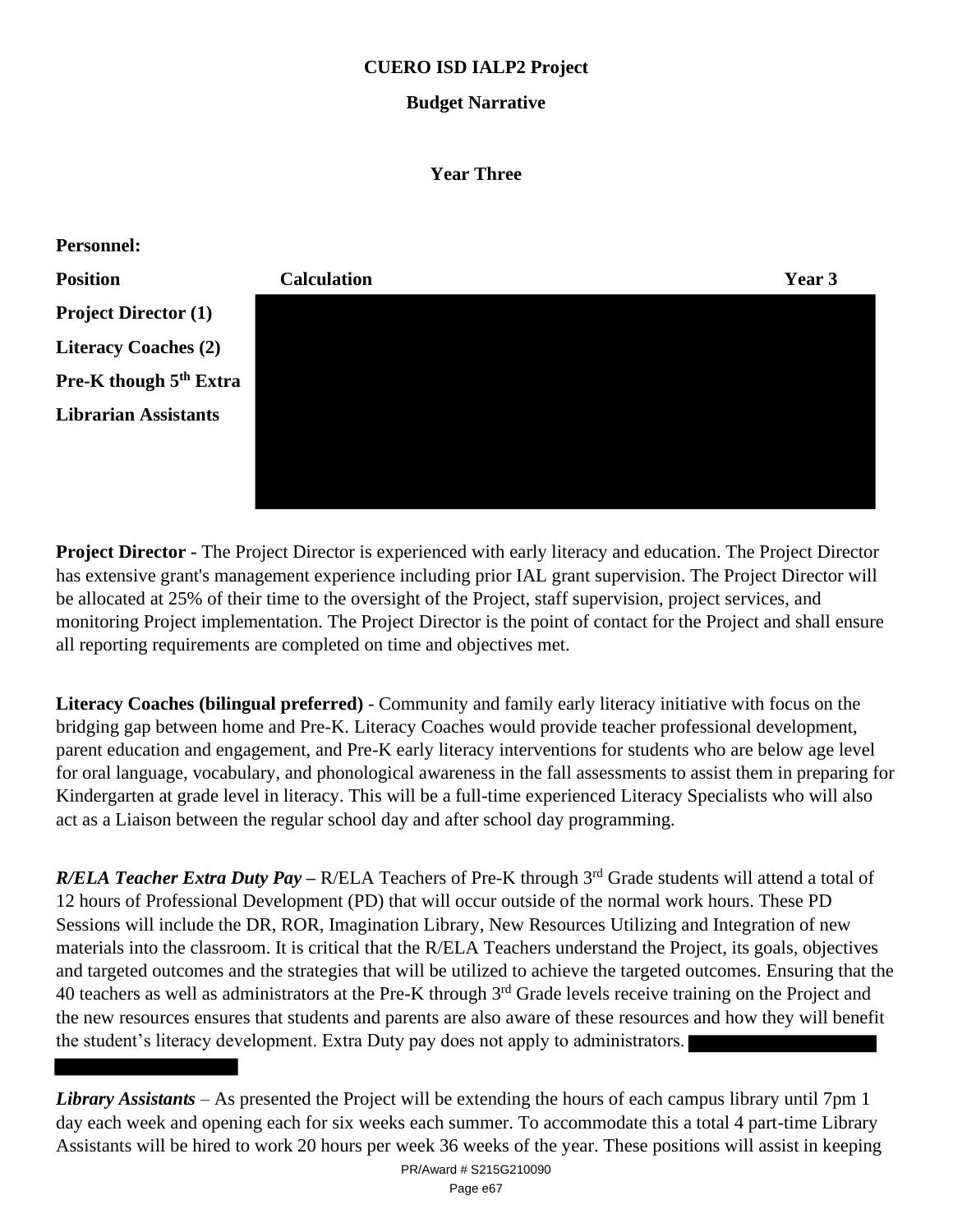the libraries open each week to allow for parents to utilize the Library with the children, students to have increased access to the library before, after, and during the summer. Additionally, these assistants will work to assist each library in "weeding out" outdated titles and replacing these titles with those purchased by the project. The Library Assistants will also help in preparation of ROR based distribution and Imagination Library distribution kits and the delivery of these kits to the Project's partners.

| <b>Fringe Benefits:</b>     |                                                      |                                                 |
|-----------------------------|------------------------------------------------------|-------------------------------------------------|
| <b>Purpose</b>              | <b>Calculation</b>                                   | Year 3                                          |
| <b>Fringe Benefits</b>      |                                                      |                                                 |
|                             | CISD Fringe Rates are based-on the districts rate of | of salary based-on Federal Salary Spreadsheets. |
| <b>Travel:</b>              |                                                      |                                                 |
| <b>Purpose</b>              | <b>Calculation</b>                                   | Year 3                                          |
| <b>Literacy Specialists</b> |                                                      |                                                 |
| <b>Local Travel</b>         |                                                      |                                                 |
|                             |                                                      |                                                 |

**Literacy Professional Development -** Summer Conference that is inclusive of travel, registration, a regional training day, and webinar follow-up mid-year. The focus is on literacy integration into the campus and classroom. Costs per staff are  $\frac{1}{2}$  per staff x 2 staff annually each year of the Project. Staff will provide professional development to other district staff.

**Local Travel -** Local travel costs will be required to allow for travel between the campuses and community sites. Travel costs are based on CISD's approved travel policy and mileage is based on the projected estimated annual miles traveled annually.

# **Equipment:**

**NA**

**Supplies:**

| <b>Purpose</b>             | <b>Calculation</b> | Year 3 |
|----------------------------|--------------------|--------|
| <b>Imagination Library</b> |                    |        |
|                            |                    |        |
|                            |                    |        |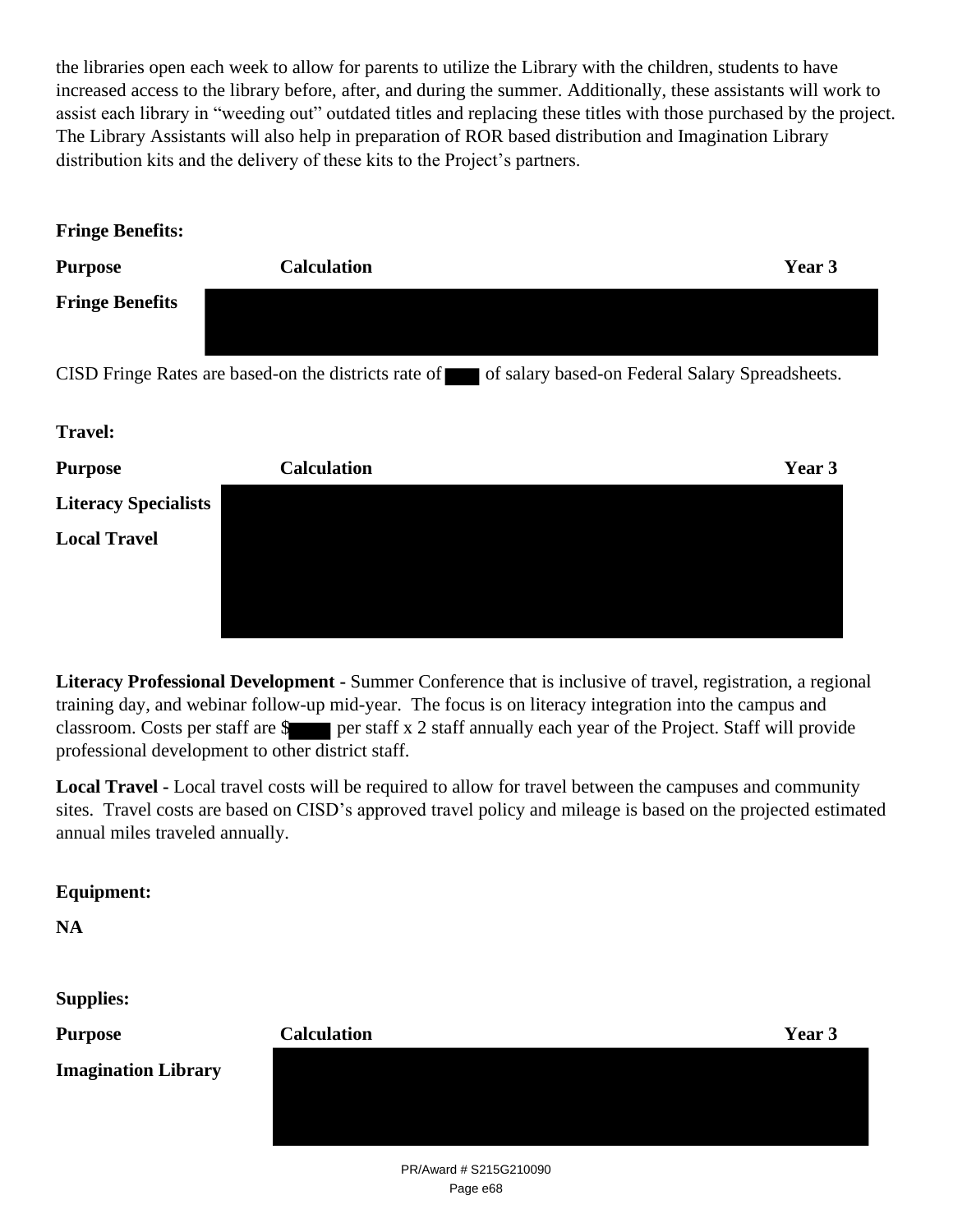| <b>Library Media Resource</b>                 |                                                                            |
|-----------------------------------------------|----------------------------------------------------------------------------|
|                                               | (Including Books, Periodicals, and Digital Media that focus on Priority 2) |
| <b>Digital Licenses</b>                       |                                                                            |
| <b>Office Supplies</b>                        |                                                                            |
| <b>Books for Distribution for PK-5th Grad</b> |                                                                            |
| 0-3 Book Distribution                         |                                                                            |
| <b>Literacy Backpacks</b>                     |                                                                            |
| <b>Office Supplies</b>                        |                                                                            |
| <b>Chrome Books</b>                           |                                                                            |
| GoGuardian                                    |                                                                            |

*Campus Library Books:* To bring the ratio of books under 12 years of age per student to 20 to 1 at each campus the Project will purchase 11,360 books for Elementary Grades, 3,102 books for Intermediate Grades, 8,228 books for Jr. High School Grades and 8,568 books for High School grades in Year One. In Year Two and Year Three the libraries will add additional content but at much smaller amounts to continue weeding old and worn books, increase the ratio, and improve access to STEM content. While this is an expensive piece of the Project it will be sustained for the next 10 years and ensure students at every campus have a library with books of acceptable ratios and age available that will age and culturally appropriate; including books printed in Spanish and English combined. The cost estimates are based on the average cost per book from Scholastic by grade range.

*Books for Distribution:* The Project will provide age and culturally appropriate books to children in preschool through the 5<sup>th</sup> grade. Books will be distributed via collaboration with local area preschool providers and CISD. It is estimated that a total of 600 children will access this service and receive 9 books to keep in their homes annually.

*Imagination Library Book Distribution Kits:* Community based book distribution to reach children ages 0-3 years of age.

*Chromebooks*: To assist with collaboration and better utilization of the libraries resources each campus library needs Chromebooks that can be loaded with library resources and checked-out to CISD teachers and students. Use of tablet computers has been shown to increase student achievement. The iPads will increase student access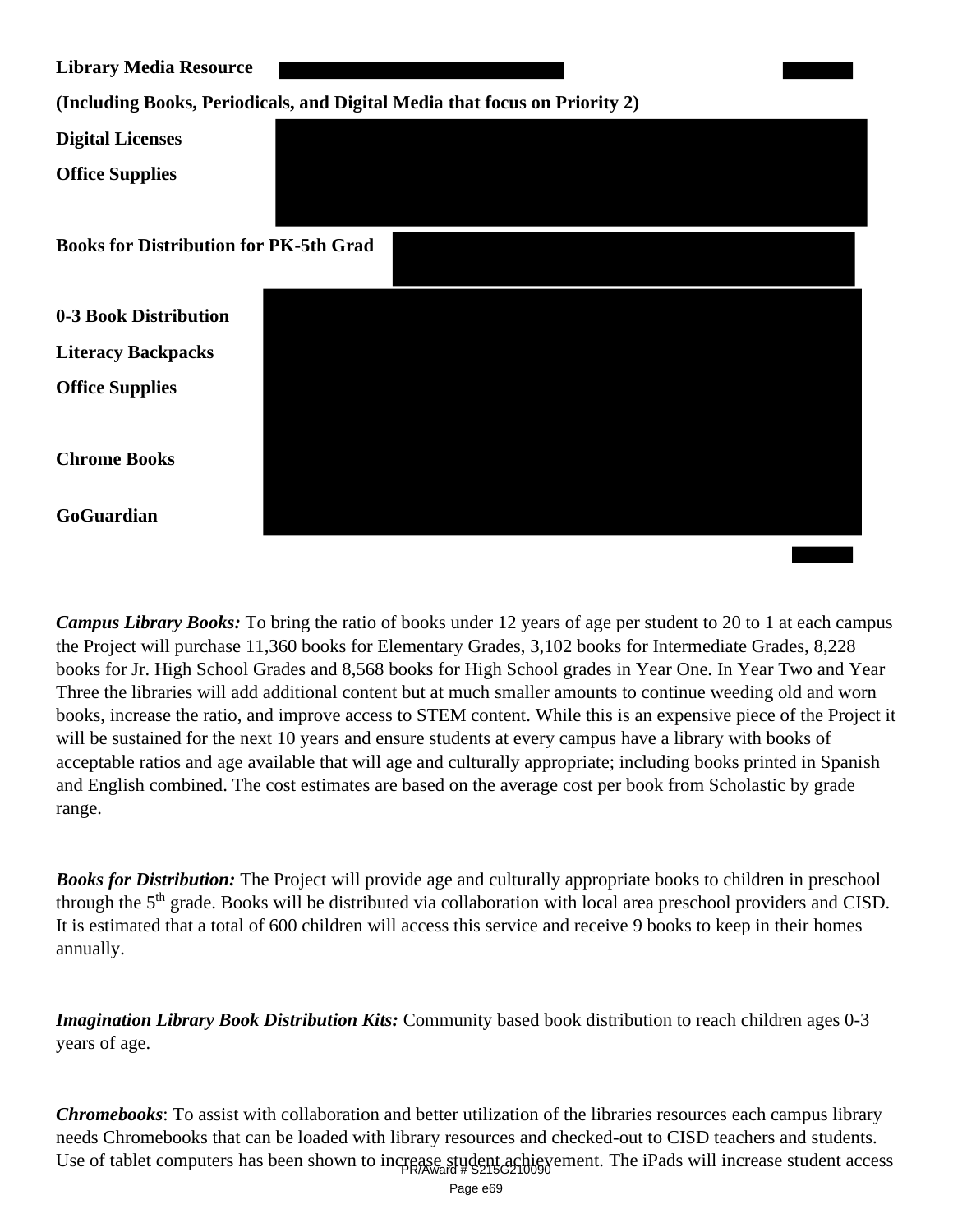to library content through on-line resources in classrooms and expose students to supplemental literacy programming at all grade levels. To replace the outdated existing devices and to expand access, the Project will add 70 Chromebooks annually

*On-Line Subscriptions:* The Project will purchase subscriptions for both elementary and secondary school students to have on-line access to age appropriate content through Tumble Books and EBSCO.

*TumbleBooks:* This service provides an online collection of TumbleBooks (i.e., animated, talking picture books) that teach kids the joy of reading in a format they love. TumbleBooks are created by taking existing picture books, adding animation, sound, music and narration to produce an electronic picture book that students can read, or have read to them. The TumbleBook Library is a collection of licensed titles from children's book publishers such as Scholastic, Chronicle Books, Candlewick Press, Charlesbridge Press, Harcourt, Little Brown, Walker and Company, and others. The TumbleBook Library collection is accessed online from every computer in the school library that has Internet connection. The Project will provide this service to all elementary and middle school students.

*EBSCO Databases*: This service provides students and staff with approximately 250 full text and secondary databases. EBSCO is continually rated one of the best interfaces on the market because of its simple yet powerful search engine. EBSCO also provides access to an interface designed specifically for elementary and secondary school students that is customizable to the students' needs and search abilities.

*GoGuardian:* The Project identified access to digital content as a priority; however digital content remains less than an average of 1% of CISD's library content at all four campuses. To address this need in CISD proposes the addition of GoGuardian as a tool to assist in digital teaching and content for in-class or remote learning.

**Construction**

| <b>Purpose</b> | <b>Calculation</b> |              |           |     | Year 3 |
|----------------|--------------------|--------------|-----------|-----|--------|
| <b>NA</b>      | <b>NA</b>          |              | <b>NA</b> |     |        |
|                |                    | <b>Total</b> | \$0       | \$0 | \$0    |

No construction costs will be incurred through the IAL grant.

**Contractual Purpose Calculation Year 3 Evaluation TOPEL Administra**

**Evaluation** - CISD will utilize Kyle Barrington Ph.D. as the Principal Investigator. Dr. Barrington is experienced with IAL evaluation and CISD. It is expected that the selected External Evaluator will produce, each year, nine monthly reports, three quarterly reports, one semi-annual report, one annual report, and will PR/Award # S215G210090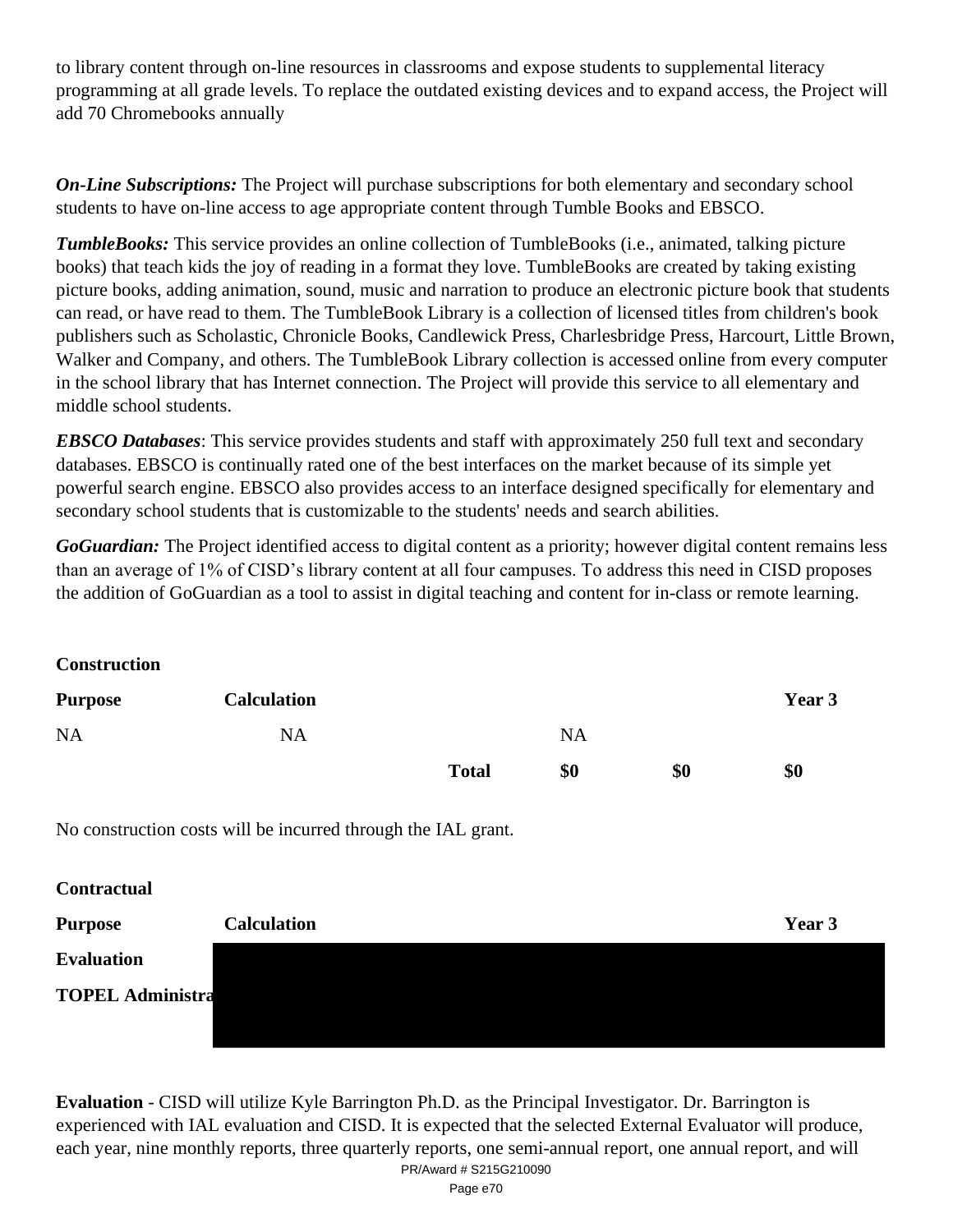need to collect and analyze data from comparison group sites. To accomplish these deliverables the following hours are anticipated: (1) 6 hours per monthly report [6 hours per report x 9 reports]; (2) 40 hours per quarterly report [3 quarterly reports a year x 40 hours per report]; (3) 60 hours per semi-annual reports [1 semi-annual report per year]; (4) 100 hours to complete the annual report [1 annual report per year]; and (5) 20 hours to create, collect data from and analyze comparison group sites. The costs reflect a formal Evaluation Plan that calls for the use of comparison groups, as appropriate, and with enough rigor so that outcome data can be submitted for publication. In addition, the selected evaluation provider will provide personnel twice per year to assess identified participating 4-year-old children with the TOPEL. This team will visit the CISD in the early fall and late spring of each school year. The costs of the TOPEL Assessment Team are anticipated to be \$ annually.

#### **Other Costs**

| <b>Purpose</b> | <b>Calculation</b> |
|----------------|--------------------|
|                |                    |

**NA**

**Year 3**

**Indirect Costs Purpose Indirect Costs Cuero Innovative**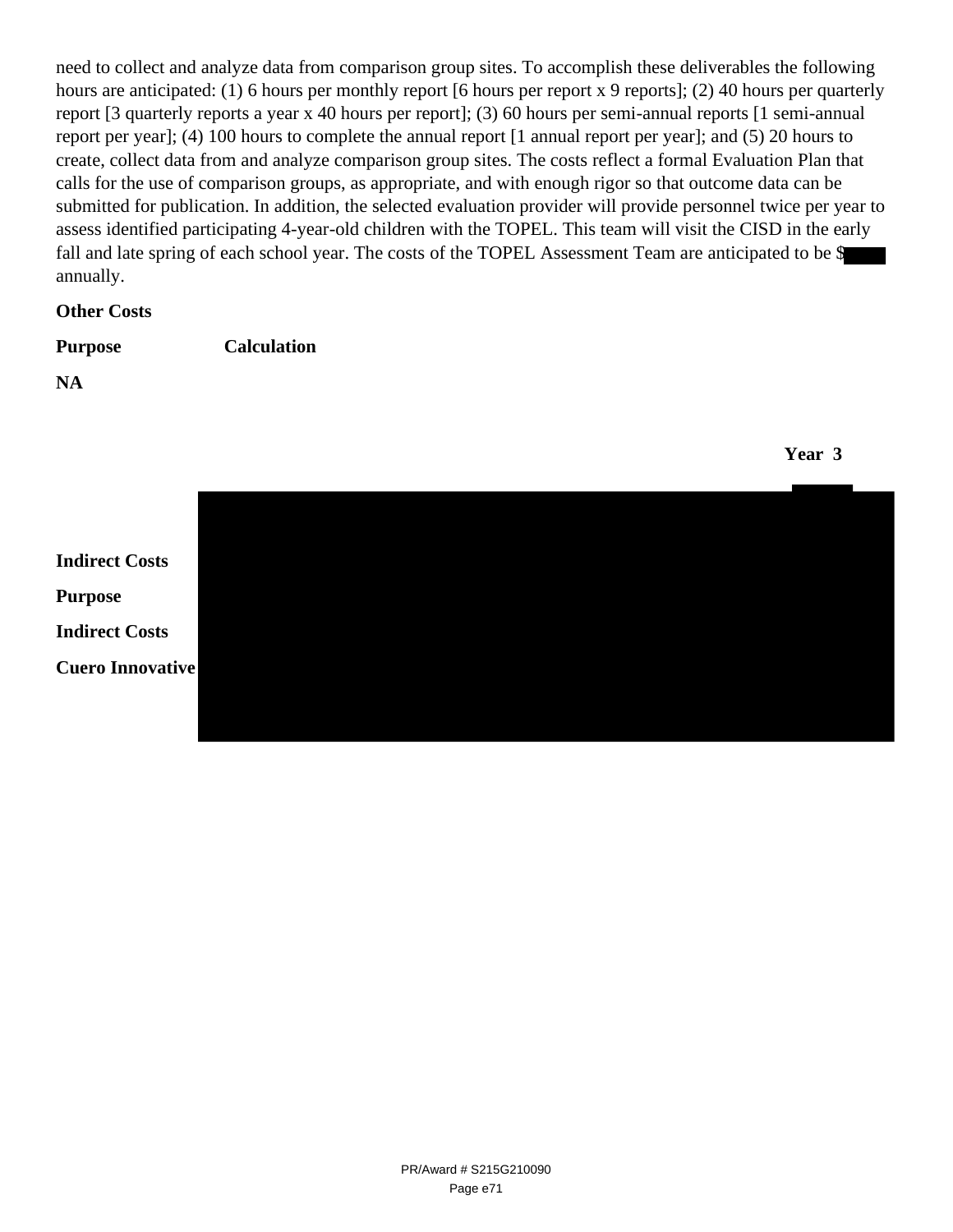# **CUERO ISD IALP2 Project**

### **Budget Narrative**

#### **Year Four**



**Project Director -** The Project Director is experienced with early literacy and education. The Project Director has extensive grant's management experience including prior IAL grant supervision. The Project Director will be allocated at 25% of their time to the oversight of the Project, staff supervision, project services, and monitoring Project implementation. The Project Director is the point of contact for the Project and shall ensure all reporting requirements are completed on time and objectives met.

**Literacy Coaches (bilingual preferred)** - Community and family early literacy initiative with focus on the bridging gap between home and Pre-K. Literacy Coaches would provide teacher professional development, parent education and engagement, and Pre-K early literacy interventions for students who are below age level for oral language, vocabulary, and phonological awareness in the fall assessments to assist them in preparing for Kindergarten at grade level in literacy. This will be a full-time experienced Literacy Specialists who will also act as a Liaison between the regular school day and after school day programming.

*R/ELA Teacher Extra Duty Pay* – R/ELA Teachers of Pre-K through 3<sup>rd</sup> Grade students will attend a total of 12 hours of Professional Development (PD) that will occur outside of the normal work hours. These PD Sessions will include the DR, ROR, Imagination Library, New Resources Utilizing and Integration of new materials into the classroom. It is critical that the R/ELA Teachers understand the Project, its goals, objectives and targeted outcomes and the strategies that will be utilized to achieve the targeted outcomes. Ensuring that the 40 teachers as well as administrators at the Pre-K through 3<sup>rd</sup> Grade levels receive training on the Project and the new resources ensures that students and parents are also aware of these resources and how they will benefit the student's literacy development. Extra Duty pay does not apply to administrators.

*Library Assistants* – As presented the Project will be extending the hours of each campus library until 7pm 1 day each week and opening each for six weeks each summer. To accommodate this a total 4 part-time Library PR/Award # S215G210090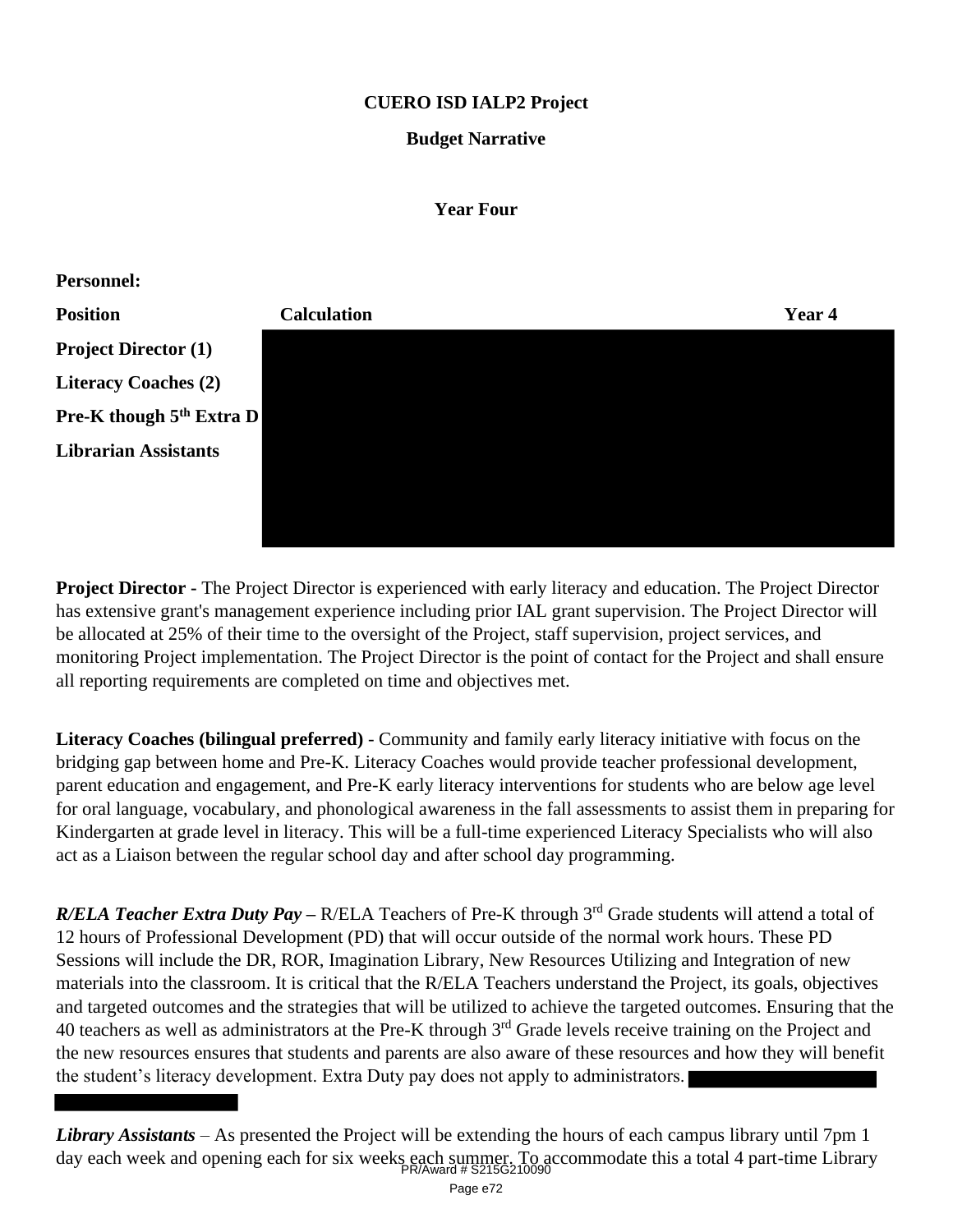Assistants will be hired to work 20 hours per week 36 weeks of the year. These positions will assist in keeping the libraries open each week to allow for parents to utilize the Library with the children, students to have increased access to the library before, after, and during the summer. Additionally, these assistants will work to assist each library in "weeding out" outdated titles and replacing these titles with those purchased by the project. The Library Assistants will also help in preparation of ROR based distribution and Imagination Library distribution kits and the delivery of these kits to the Project's partners.

| <b>Purpose</b>              | <b>Calculation</b>                                   | Year 4                                          |
|-----------------------------|------------------------------------------------------|-------------------------------------------------|
| <b>Fringe Benefits</b>      |                                                      |                                                 |
|                             | CISD Fringe Rates are based-on the districts rate of | of salary based-on Federal Salary Spreadsheets. |
| <b>Travel:</b>              |                                                      |                                                 |
| <b>Purpose</b>              | <b>Calculation</b>                                   | Year 4                                          |
| <b>Literacy Specialists</b> |                                                      |                                                 |
| <b>Local Travel</b>         |                                                      |                                                 |
|                             |                                                      |                                                 |
|                             |                                                      |                                                 |

**Literacy Professional Development -** Summer Conference that is inclusive of travel, registration, a regional training day, and webinar follow-up mid-year. The focus is on literacy integration into the campus and classroom. Costs per staff are  $\frac{1}{2}$  per staff x 2 staff annually each year of the Project. Staff will provide professional development to other district staff.

**Local Travel -** Local travel costs will be required to allow for travel between the campuses and community sites. Travel costs are based on CISD's approved travel policy and mileage is based on the projected estimated annual miles traveled annually.

# **Equipment:**

**NA**

**Supplies:**

**Imagination Library** (

| <b>Purpose</b>                                           | <b>Calculation</b> | Year 4 |
|----------------------------------------------------------|--------------------|--------|
| $L_{\text{max}}$ of $L_{\text{max}}$ of $L_{\text{max}}$ |                    |        |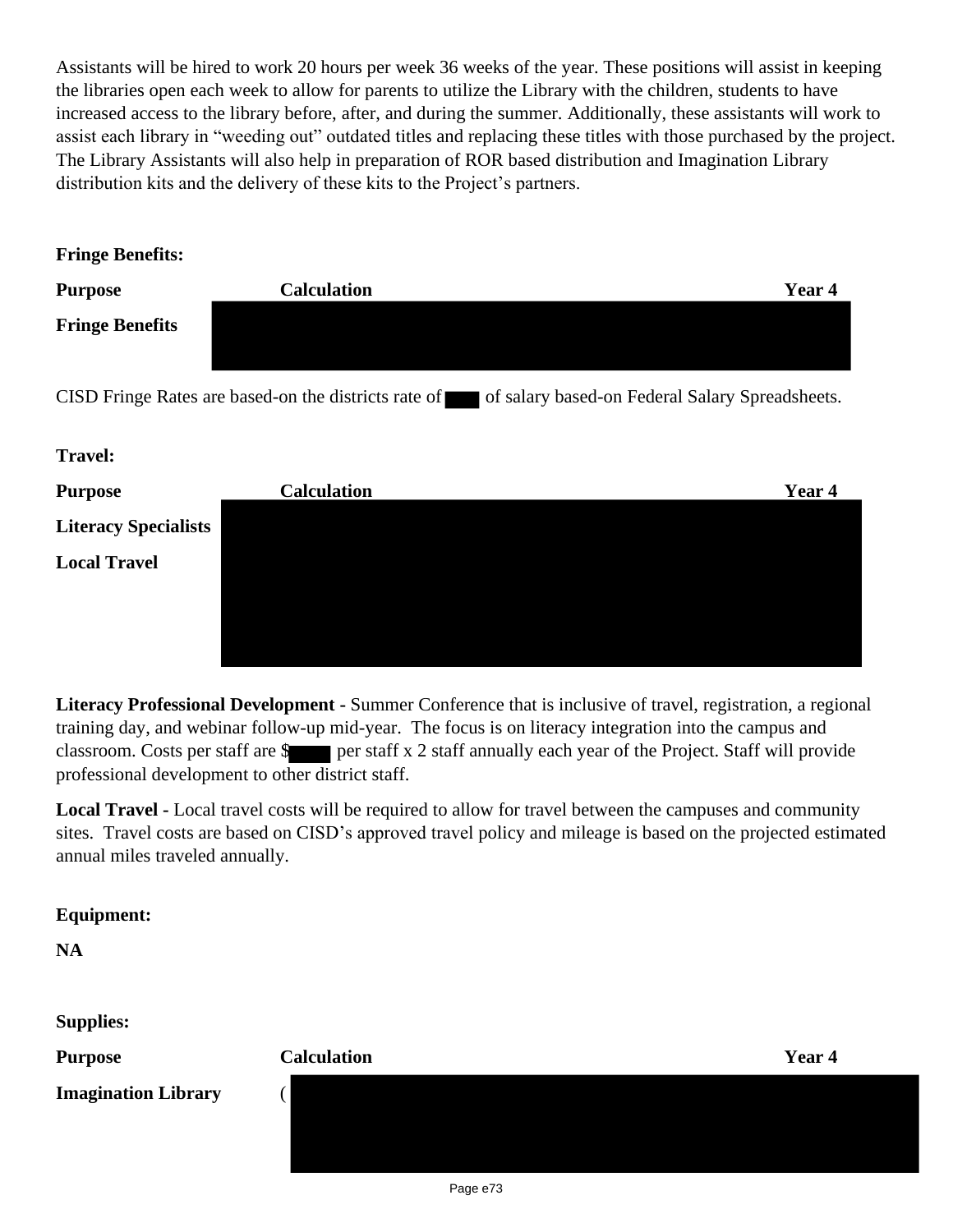| <b>Library Media Resource</b>                 |                                                                            |
|-----------------------------------------------|----------------------------------------------------------------------------|
|                                               | (Including Books, Periodicals, and Digital Media that focus on Priority 2) |
| <b>Digital Licenses</b>                       |                                                                            |
| <b>Office Supplies</b>                        |                                                                            |
| <b>Books for Distribution for PK-5th Grad</b> |                                                                            |
| 0-3 Book Distribution                         |                                                                            |
| <b>Literacy Backpacks</b>                     |                                                                            |
| <b>Office Supplies</b>                        |                                                                            |
| <b>Chrome Books</b>                           |                                                                            |
| GoGuardian                                    |                                                                            |

*Campus Library Books:* To bring the ratio of books under 12 years of age per student to 20 to 1 at each campus the Project will purchase 11,360 books for Elementary Grades, 3,102 books for Intermediate Grades, 8,228 books for Jr. High School Grades and 8,568 books for High School grades in Year One. In Year Two and Year Three the libraries will add additional content but at much smaller amounts to continue weeding old and worn books, increase the ratio, and improve access to STEM content. While this is an expensive piece of the Project it will be sustained for the next 10 years and ensure students at every campus have a library with books of acceptable ratios and age available that will age and culturally appropriate; including books printed in Spanish and English combined. The cost estimates are based on the average cost per book from Scholastic by grade range.

*Books for Distribution:* The Project will provide age and culturally appropriate books to children in preschool through the 5<sup>th</sup> grade. Books will be distributed via collaboration with local area preschool providers and CISD. It is estimated that a total of 600 children will access this service and receive 9 books to keep in their homes annually.

*Imagination Library Book Distribution Kits:* Community based book distribution to reach children ages 0-3 years of age.

*Chromebooks*: To assist with collaboration and better utilization of the libraries resources each campus library needs Chromebooks that can be loaded with library resources and checked-out to CISD teachers and students. Use of tablet computers has been shown to increase student achievement. The iPads will increase student access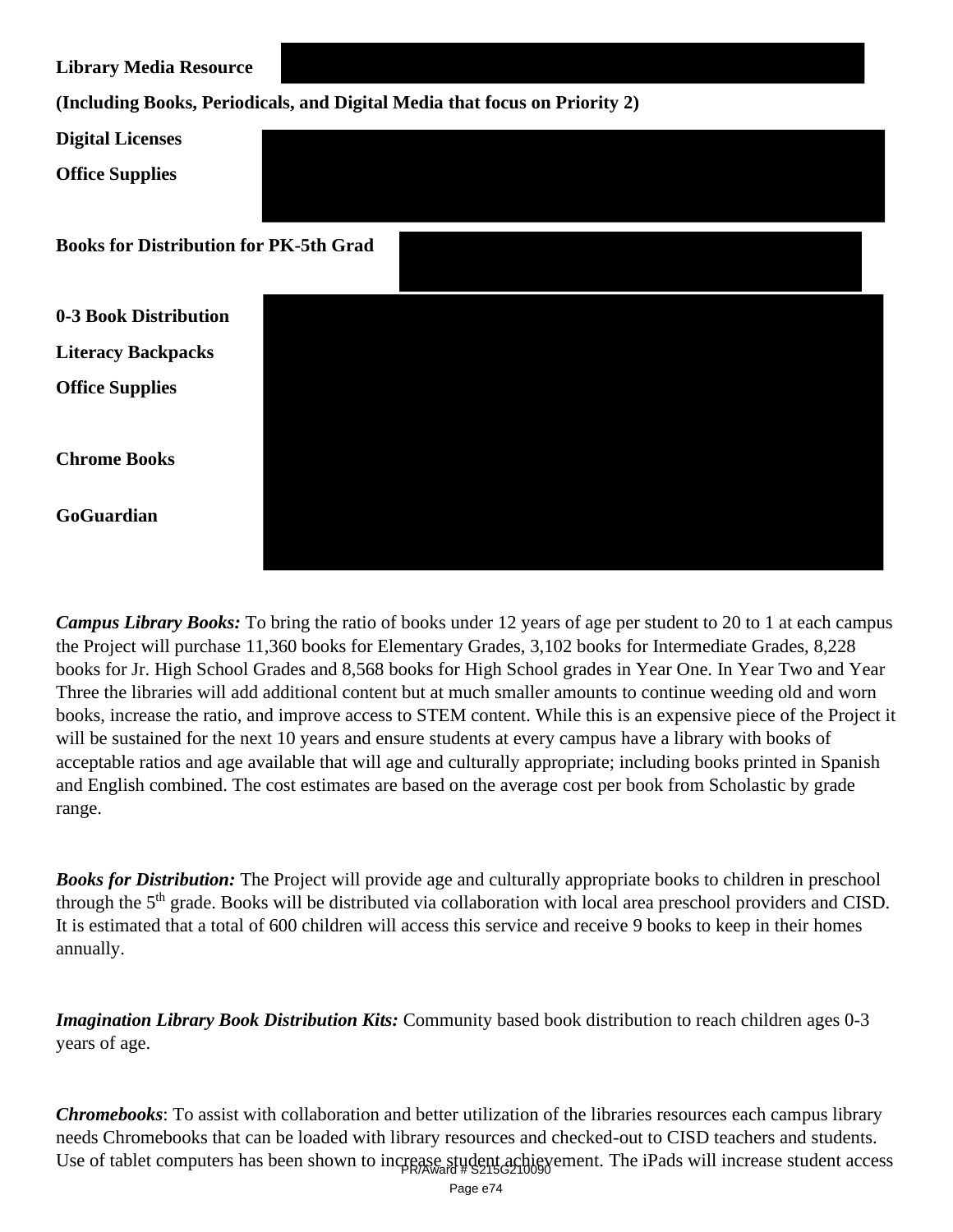to library content through on-line resources in classrooms and expose students to supplemental literacy programming at all grade levels. To replace the outdated existing devices and to expand access, the Project will add 70 Chromebooks annually

*On-Line Subscriptions:* The Project will purchase subscriptions for both elementary and secondary school students to have on-line access to age appropriate content through Tumble Books and EBSCO.

*TumbleBooks:* This service provides an online collection of TumbleBooks (i.e., animated, talking picture books) that teach kids the joy of reading in a format they love. TumbleBooks are created by taking existing picture books, adding animation, sound, music and narration to produce an electronic picture book that students can read, or have read to them. The TumbleBook Library is a collection of licensed titles from children's book publishers such as Scholastic, Chronicle Books, Candlewick Press, Charlesbridge Press, Harcourt, Little Brown, Walker and Company, and others. The TumbleBook Library collection is accessed online from every computer in the school library that has Internet connection. The Project will provide this service to all elementary and middle school students.

*EBSCO Databases*: This service provides students and staff with approximately 250 full text and secondary databases. EBSCO is continually rated one of the best interfaces on the market because of its simple yet powerful search engine. EBSCO also provides access to an interface designed specifically for elementary and secondary school students that is customizable to the students' needs and search abilities.

*GoGuardian:* The Project identified access to digital content as a priority; however digital content remains less than an average of 1% of CISD's library content at all four campuses. To address this need in CISD proposes the addition of GoGuardian as a tool to assist in digital teaching and content for in-class or remote learning.

**Construction**

| <b>Purpose</b> | <b>Calculation</b> |              |           |     | Year 4 |
|----------------|--------------------|--------------|-----------|-----|--------|
| <b>NA</b>      | <b>NA</b>          |              | <b>NA</b> |     |        |
|                |                    | <b>Total</b> | \$0       | \$0 | \$0    |

No construction costs will be incurred through the IAL grant.

**Contractual**

| <b>Purpose</b>        | <b>Calculation</b> | Year 4 |
|-----------------------|--------------------|--------|
| <b>Evaluation</b>     |                    |        |
| <b>TOPEL Administ</b> |                    |        |
|                       |                    |        |

**Evaluation** - CISD will utilize Kyle Barrington Ph.D. as the Principal Investigator. Dr. Barrington is experienced with IAL evaluation and CISD. It is expected that the selected External Evaluator will produce, each year, nine monthly reports, three quarterly reports, one semi-annual report, one annual report, and will PR/Award # S215G210090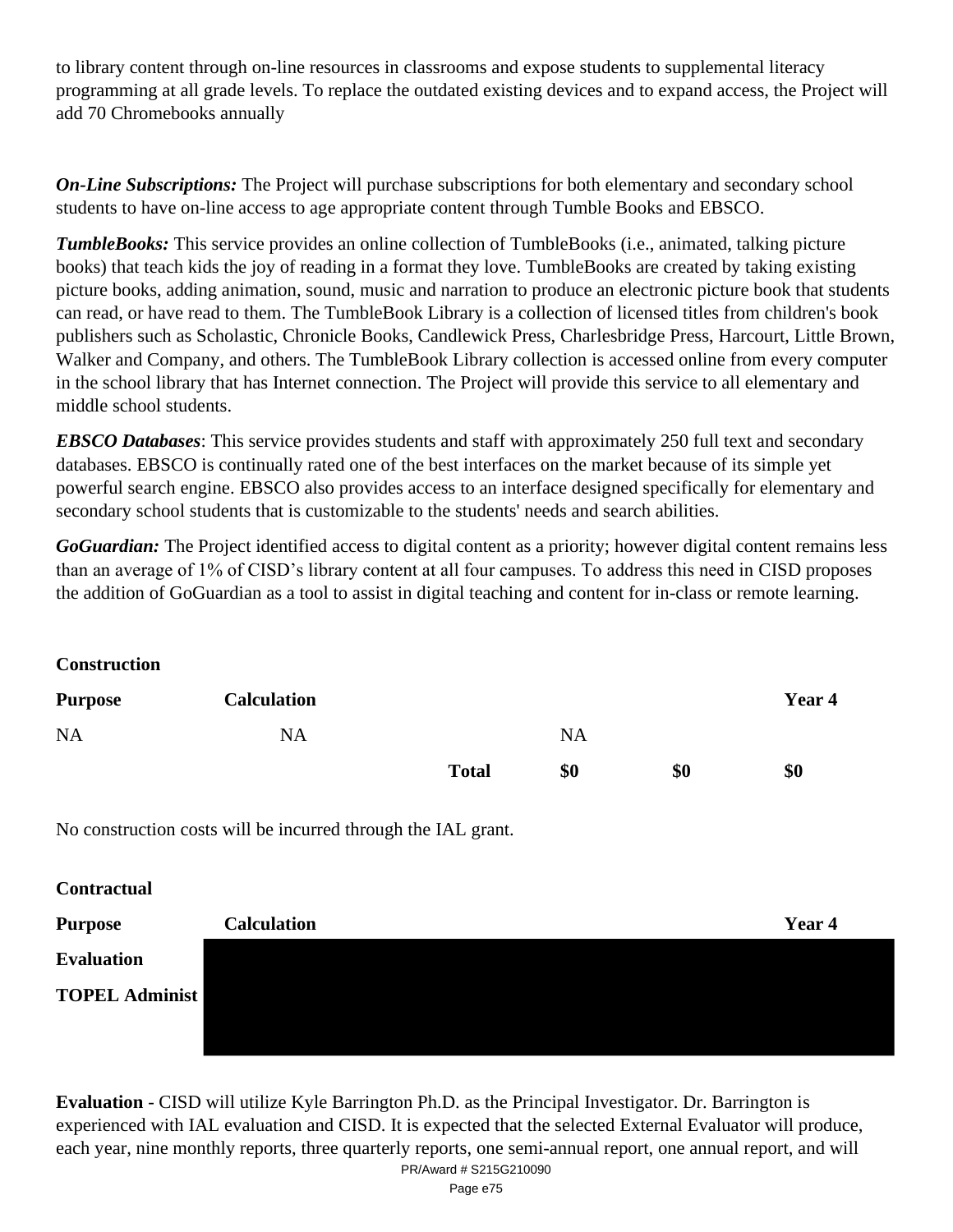need to collect and analyze data from comparison group sites. To accomplish these deliverables the following hours are anticipated: (1) 6 hours per monthly report [6 hours per report x 9 reports]; (2) 40 hours per quarterly report [3 quarterly reports a year x 40 hours per report]; (3) 60 hours per semi-annual reports [1 semi-annual report per year]; (4) 100 hours to complete the annual report [1 annual report per year]; and (5) 20 hours to create, collect data from and analyze comparison group sites. The costs reflect a formal Evaluation Plan that calls for the use of comparison groups, as appropriate, and with enough rigor so that outcome data can be submitted for publication. In addition, the selected evaluation provider will provide personnel twice per year to assess identified participating 4-year-old children with the TOPEL. This team will visit the CISD in the early fall and late spring of each school year. The costs of the TOPEL Assessment Team are anticipated to be \$ annually.

### **Other Costs**

| <b>Purpose</b> | <b>Calculation</b> |
|----------------|--------------------|
|                |                    |

**NA**

|                           |                    | <b>Total Direct Costs:</b> | Year 4 |
|---------------------------|--------------------|----------------------------|--------|
| <b>Indirect Costs</b>     |                    |                            |        |
| <b>Purpose</b>            | <b>Calculation</b> |                            | Year 4 |
| <b>Indirect Costs</b>     |                    |                            |        |
| <b>Cuero Innovative A</b> |                    |                            |        |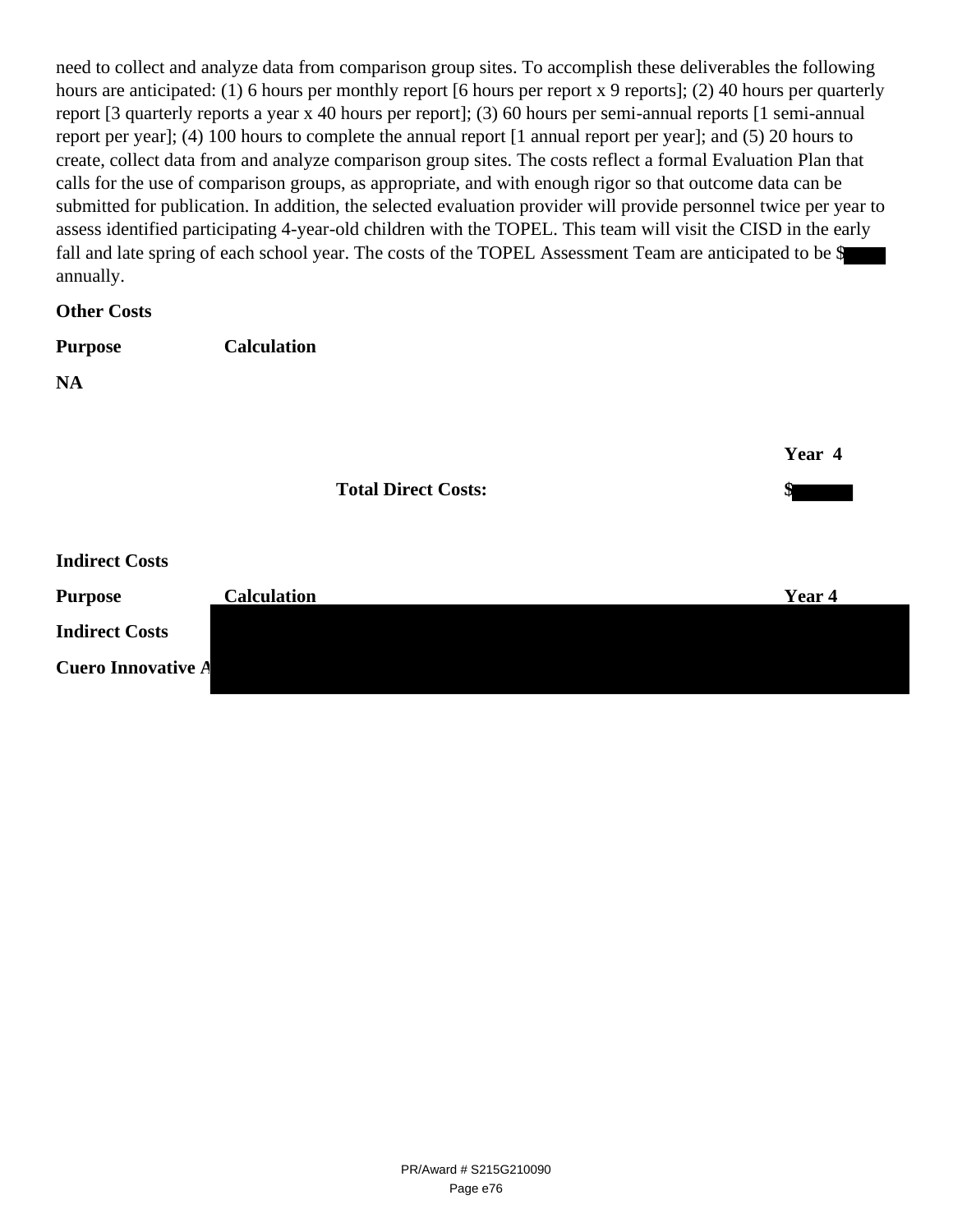## **CUERO ISD IALP2 Project**

# **Budget Narrative**

#### **Year Five**



**Project Director -** The Project Director is experienced with early literacy and education. The Project Director has extensive grant's management experience including prior IAL grant supervision. The Project Director will be allocated at 25% of their time to the oversight of the Project, staff supervision, project services, and monitoring Project implementation. The Project Director is the point of contact for the Project and shall ensure all reporting requirements are completed on time and objectives met.

**Literacy Coaches (bilingual preferred)** - Community and family early literacy initiative with focus on the bridging gap between home and Pre-K. Literacy Coaches would provide teacher professional development, parent education and engagement, and Pre-K early literacy interventions for students who are below age level for oral language, vocabulary, and phonological awareness in the fall assessments to assist them in preparing for Kindergarten at grade level in literacy. This will be a full-time experienced Literacy Specialists who will also act as a Liaison between the regular school day and after school day programming.

*R/ELA Teacher Extra Duty Pay* – R/ELA Teachers of Pre-K through 3<sup>rd</sup> Grade students will attend a total of 12 hours of Professional Development (PD) that will occur outside of the normal work hours. These PD Sessions will include the DR, ROR, Imagination Library, New Resources Utilizing and Integration of new materials into the classroom. It is critical that the R/ELA Teachers understand the Project, its goals, objectives and targeted outcomes and the strategies that will be utilized to achieve the targeted outcomes. Ensuring that the 40 teachers as well as administrators at the Pre-K through 3<sup>rd</sup> Grade levels receive training on the Project and the new resources ensures that students and parents are also aware of these resources and how they will benefit the student's literacy development. Extra Duty pay does not apply to administrators. (

*Library Assistants* – As presented the Project will be extending the hours of each campus library until 7pm 1 day each week and opening each for six weeks each summer. To accommodate this a total 4 part-time Library Assistants will be hired to work 20 hours per week 36 weeks of the year. These positions will assist in keeping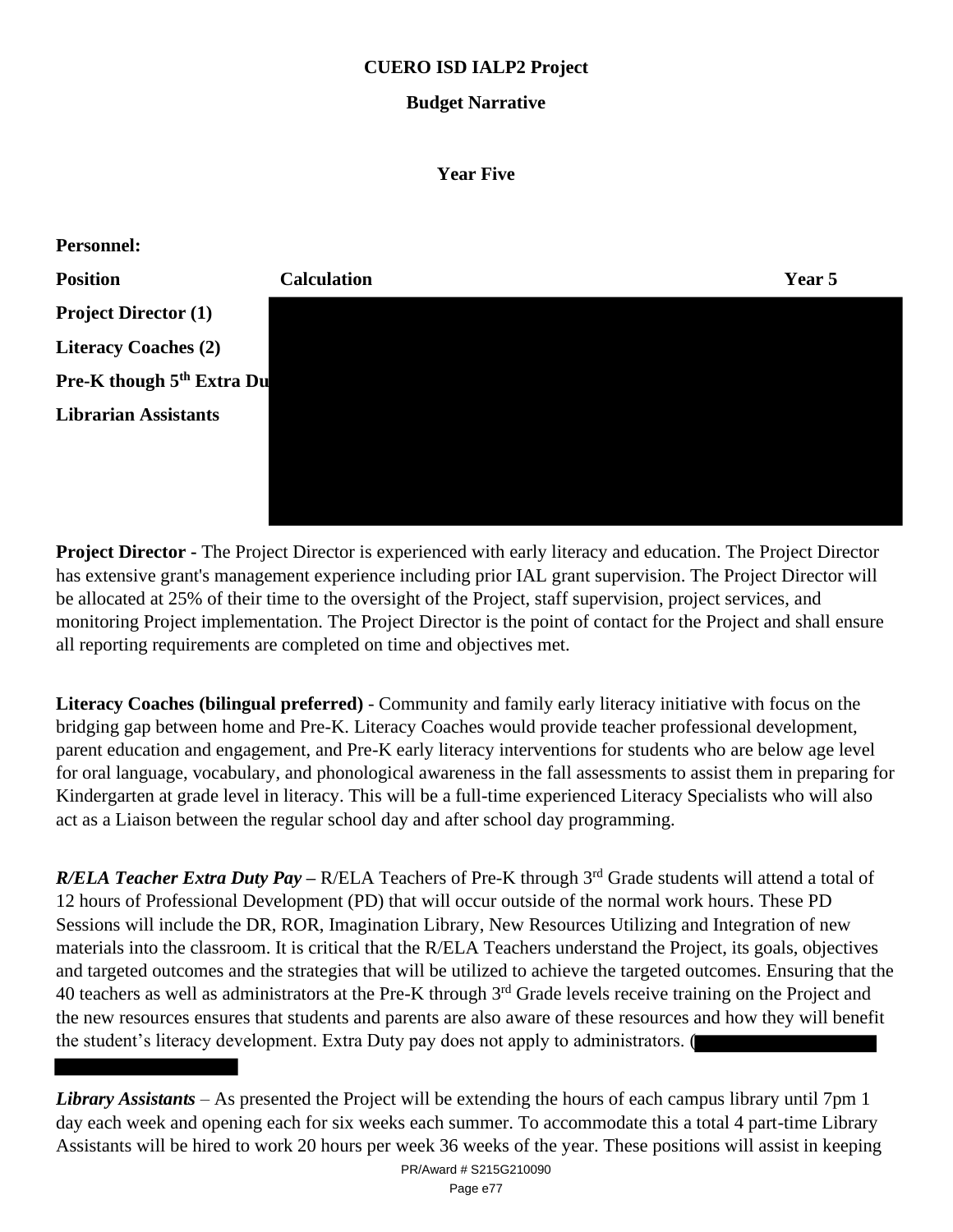the libraries open each week to allow for parents to utilize the Library with the children, students to have increased access to the library before, after, and during the summer. Additionally, these assistants will work to assist each library in "weeding out" outdated titles and replacing these titles with those purchased by the project. The Library Assistants will also help in preparation of ROR based distribution and Imagination Library distribution kits and the delivery of these kits to the Project's partners.

| <b>Fringe Benefits:</b>     |                                                      |                                                 |
|-----------------------------|------------------------------------------------------|-------------------------------------------------|
| <b>Purpose</b>              | <b>Calculation</b>                                   | Year 5                                          |
| <b>Fringe Benefits</b>      |                                                      |                                                 |
|                             | CISD Fringe Rates are based-on the districts rate of | of salary based-on Federal Salary Spreadsheets. |
| <b>Travel:</b>              |                                                      |                                                 |
| <b>Purpose</b>              | <b>Calculation</b>                                   | Year 5                                          |
| <b>Literacy Specialists</b> |                                                      |                                                 |
| <b>Local Travel</b>         |                                                      |                                                 |
|                             |                                                      |                                                 |

**Literacy Professional Development -** Summer Conference that is inclusive of travel, registration, a regional training day, and webinar follow-up mid-year. The focus is on literacy integration into the campus and classroom. Costs per staff are  $\frac{1}{2}$  per staff x 2 staff annually each year of the Project. Staff will provide professional development to other district staff.

**Total \$**

**Local Travel -** Local travel costs will be required to allow for travel between the campuses and community sites. Travel costs are based on CISD's approved travel policy and mileage is based on the projected estimated annual miles traveled annually.

## **Equipment:**

**NA**

**Supplies:**

| <b>Purpose</b>             | <b>Calculation</b> | Year 5 |
|----------------------------|--------------------|--------|
| <b>Imagination Library</b> |                    |        |
|                            |                    |        |
|                            |                    |        |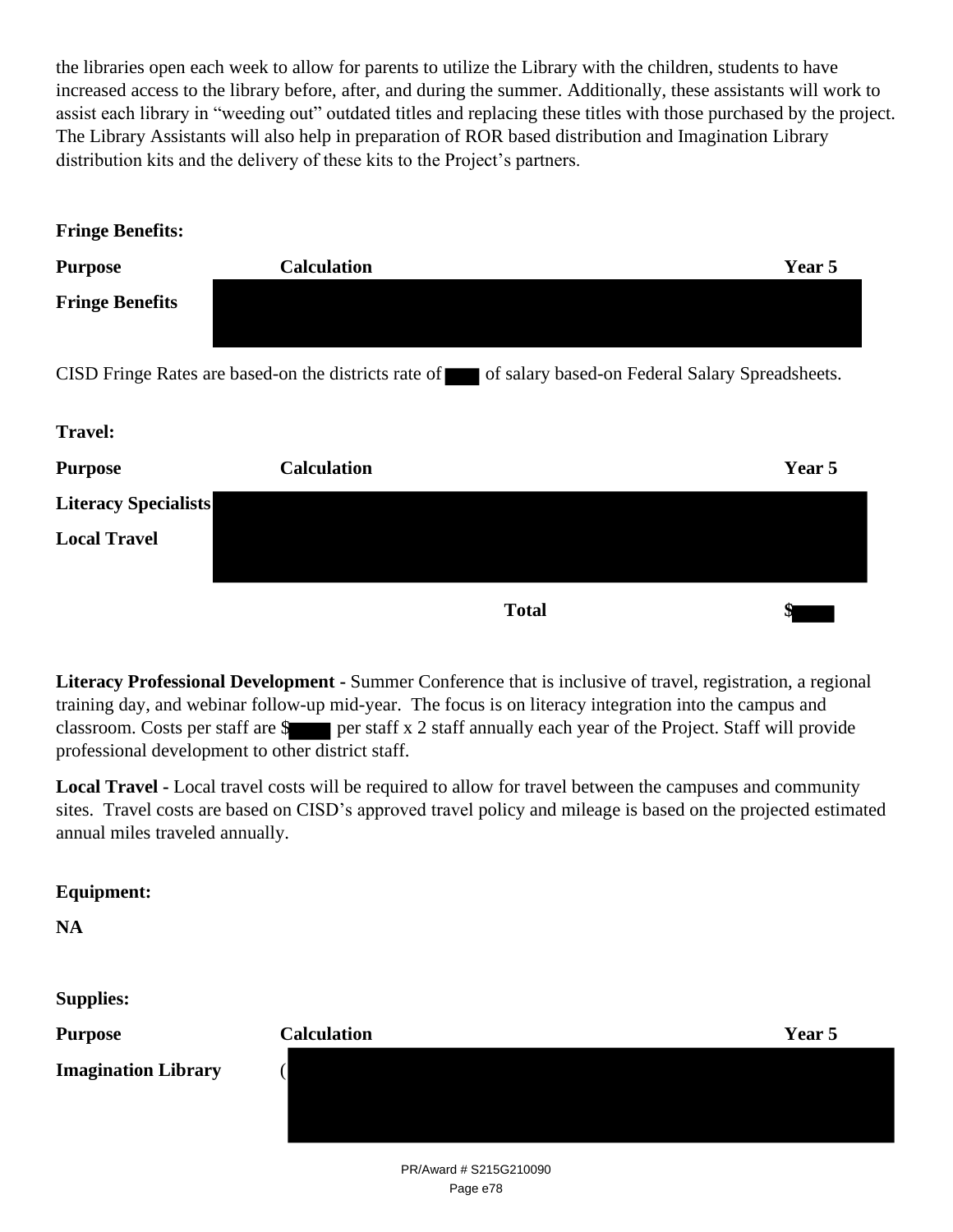**Library Media Resource**

**(Including Books, Periodicals, and Digital Media that focus on Priority 2)** 

| <b>Digital Licenses</b>                       |  |  |  |
|-----------------------------------------------|--|--|--|
| <b>Office Supplies</b>                        |  |  |  |
| <b>Books for Distribution for PK-5th Grad</b> |  |  |  |
| 0-3 Book Distribution                         |  |  |  |
| <b>Literacy Backpacks</b>                     |  |  |  |
| <b>Office Supplies</b>                        |  |  |  |
| <b>Chrome Books</b>                           |  |  |  |
| GoGuardian                                    |  |  |  |
|                                               |  |  |  |

*Campus Library Books:* To bring the ratio of books under 12 years of age per student to 20 to 1 at each campus the Project will purchase 11,360 books for Elementary Grades, 3,102 books for Intermediate Grades, 8,228 books for Jr. High School Grades and 8,568 books for High School grades in Year One. In Year Two and Year Three the libraries will add additional content but at much smaller amounts to continue weeding old and worn books, increase the ratio, and improve access to STEM content. While this is an expensive piece of the Project it will be sustained for the next 10 years and ensure students at every campus have a library with books of acceptable ratios and age available that will age and culturally appropriate; including books printed in Spanish and English combined. The cost estimates are based on the average cost per book from Scholastic by grade range.

*Books for Distribution:* The Project will provide age and culturally appropriate books to children in preschool through the 5<sup>th</sup> grade. Books will be distributed via collaboration with local area preschool providers and CISD. It is estimated that a total of 600 children will access this service and receive 9 books to keep in their homes annually.

*Imagination Library Book Distribution Kits:* Community based book distribution to reach children ages 0-3 years of age.

*Chromebooks*: To assist with collaboration and better utilization of the libraries resources each campus library needs Chromebooks that can be loaded with library resources and checked-out to CISD teachers and students. Use of tablet computers has been shown to increase student achievement. The iPads will increase student access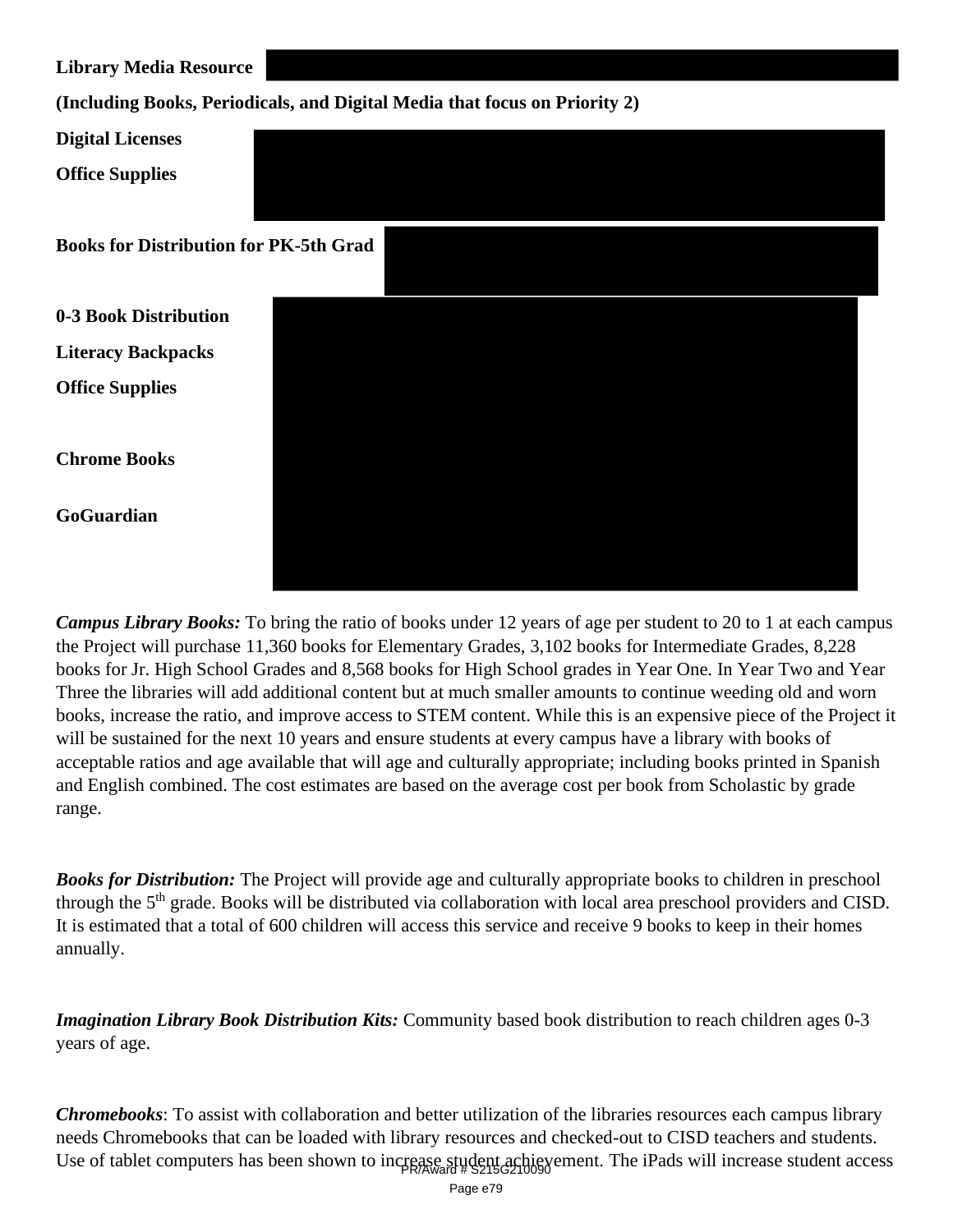to library content through on-line resources in classrooms and expose students to supplemental literacy programming at all grade levels. To replace the outdated existing devices and to expand access, the Project will add 70 Chromebooks annually

*On-Line Subscriptions:* The Project will purchase subscriptions for both elementary and secondary school students to have on-line access to age appropriate content through Tumble Books and EBSCO.

*TumbleBooks:* This service provides an online collection of TumbleBooks (i.e., animated, talking picture books) that teach kids the joy of reading in a format they love. TumbleBooks are created by taking existing picture books, adding animation, sound, music and narration to produce an electronic picture book that students can read, or have read to them. The TumbleBook Library is a collection of licensed titles from children's book publishers such as Scholastic, Chronicle Books, Candlewick Press, Charlesbridge Press, Harcourt, Little Brown, Walker and Company, and others. The TumbleBook Library collection is accessed online from every computer in the school library that has Internet connection. The Project will provide this service to all elementary and middle school students.

*EBSCO Databases*: This service provides students and staff with approximately 250 full text and secondary databases. EBSCO is continually rated one of the best interfaces on the market because of its simple yet powerful search engine. EBSCO also provides access to an interface designed specifically for elementary and secondary school students that is customizable to the students' needs and search abilities.

*GoGuardian:* The Project identified access to digital content as a priority; however digital content remains less than an average of 1% of CISD's library content at all four campuses. To address this need in CISD proposes the addition of GoGuardian as a tool to assist in digital teaching and content for in-class or remote learning.

**Construction**

| <b>Purpose</b> | <b>Calculation</b> |              |           |     | Year 5 |
|----------------|--------------------|--------------|-----------|-----|--------|
| <b>NA</b>      | <b>NA</b>          |              | <b>NA</b> |     |        |
|                |                    | <b>Total</b> | \$0       | \$0 | \$0    |

No construction costs will be incurred through the IAL grant.

**Contractual**

| <b>Purpose</b>         | <b>Calculation</b> | Year 5 |
|------------------------|--------------------|--------|
| <b>Evaluation</b>      |                    |        |
| <b>TOPEL Administr</b> |                    |        |
|                        |                    |        |
|                        |                    |        |

**Evaluation** - CISD will utilize Kyle Barrington Ph.D. as the Principal Investigator. Dr. Barrington is experienced with IAL evaluation and CISD. It is expected that the selected External Evaluator will produce, each year, nine monthly reports, three quarterly reports, one semi-annual report, one annual report, and will PR/Award # S215G210090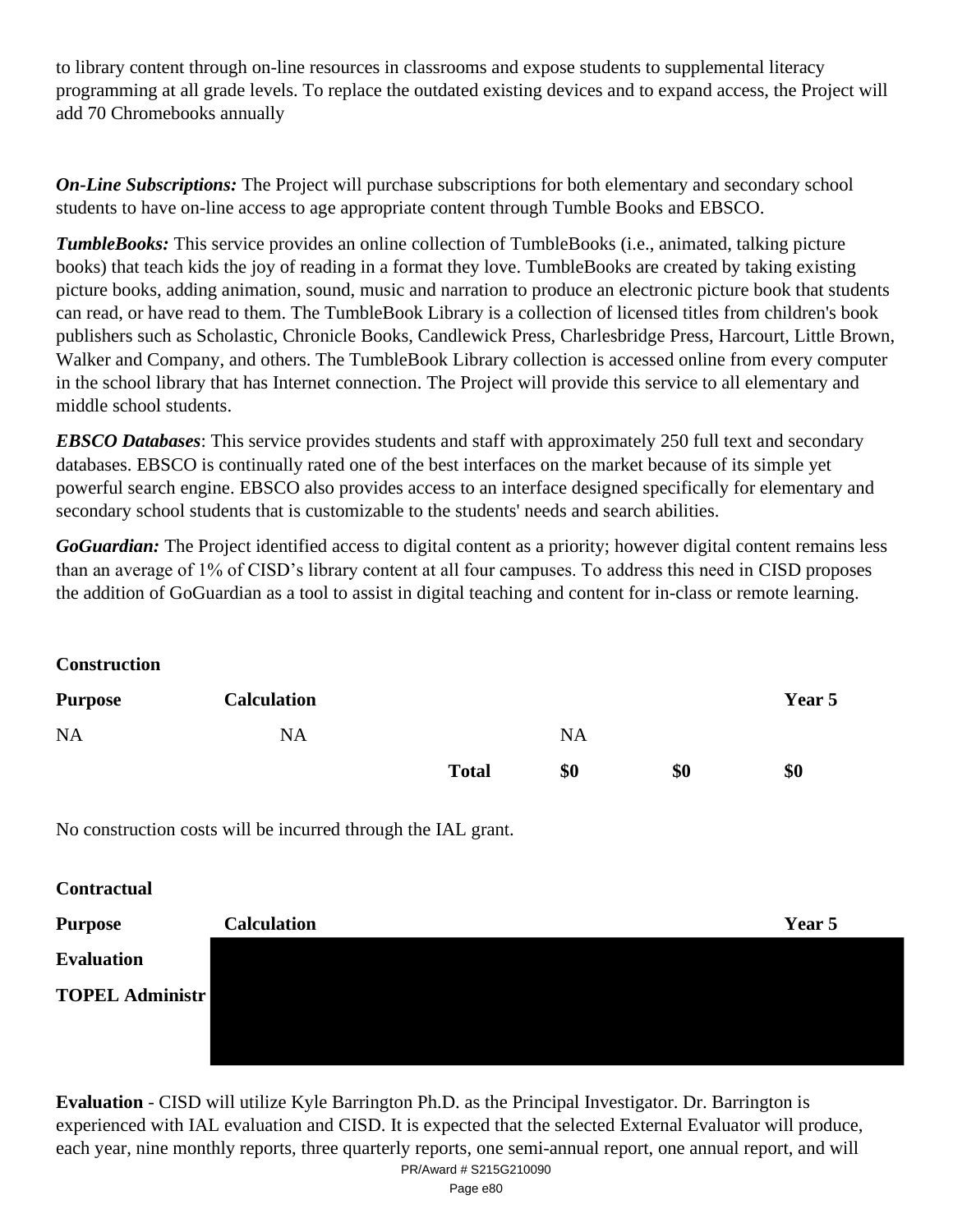need to collect and analyze data from comparison group sites. To accomplish these deliverables the following hours are anticipated: (1) 6 hours per monthly report [6 hours per report x 9 reports]; (2) 40 hours per quarterly report [3 quarterly reports a year x 40 hours per report]; (3) 60 hours per semi-annual reports [1 semi-annual report per year]; (4) 100 hours to complete the annual report [1 annual report per year]; and (5) 20 hours to create, collect data from and analyze comparison group sites. The costs reflect a formal Evaluation Plan that calls for the use of comparison groups, as appropriate, and with enough rigor so that outcome data can be submitted for publication. In addition, the selected evaluation provider will provide personnel twice per year to assess identified participating 4-year-old children with the TOPEL. This team will visit the CISD in the early fall and late spring of each school year. The costs of the TOPEL Assessment Team are anticipated to be \$ annually.

**Other Costs**

| <b>Purpose</b>        | <b>Calculation</b>         |        |
|-----------------------|----------------------------|--------|
| <b>NA</b>             |                            |        |
|                       |                            | Year 5 |
|                       | <b>Total Direct Costs:</b> | \$     |
| <b>Indirect Costs</b> |                            |        |

| <b>Purpose</b>        | <b>Calculation</b> |                                                                                 | Year 5 |
|-----------------------|--------------------|---------------------------------------------------------------------------------|--------|
| <b>Indirect Costs</b> |                    |                                                                                 |        |
|                       |                    | <b>Cuero Innovative Approaches to Literacy Project Budget Totals Year Five:</b> |        |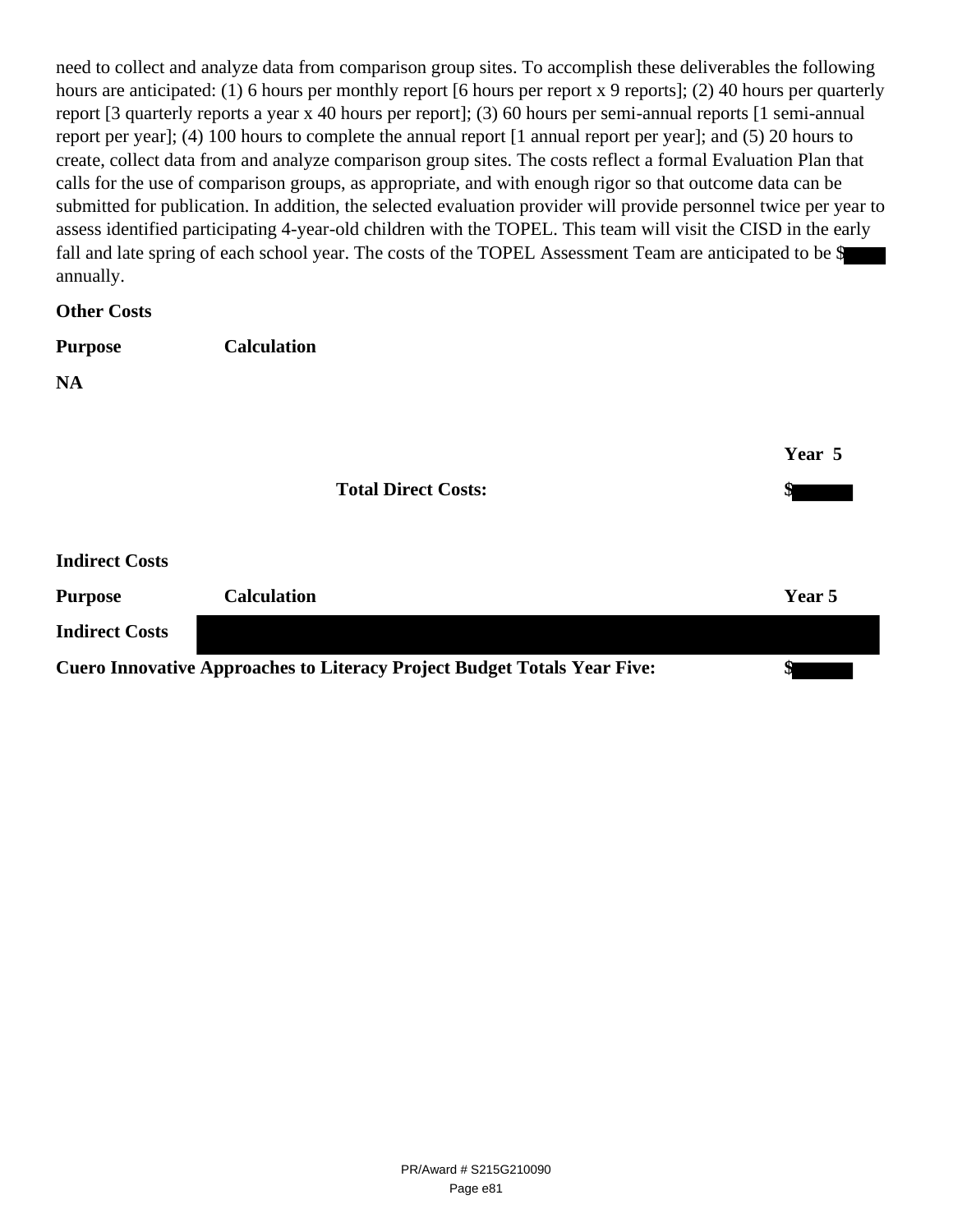

# **U.S. DEPARTMENT OF EDUCATION BUDGET INFORMATION NON-CONSTRUCTION PROGRAMS**

OMB Number: 1894-0008 Expiration Date: 09/30/2023

|  | Name of Institution/Organization |
|--|----------------------------------|
|--|----------------------------------|

Cuero Independent School District

Applicants requesting funding for only one year should complete the column under "Project Year 1." Applicants requesting funding for multi-year grants should complete all applicable columns. Please read all instructions before completing form.

### **SECTION A - BUDGET SUMMARY U.S. DEPARTMENT OF EDUCATION FUNDS**

| <b>Budget</b><br>Categories                                                                                                                      | Project Year 1<br>(a)                                                                                                                                                                        | Project Year 2<br>(b)                                                                        | Project Year 3<br>(C)   | Project Year 4<br>(d) | Project Year 5<br>(e) | Project Year 6<br>(f)                                                                                                                                                                          | Project Year 7<br>(g) | Total<br>(h)                                                                                           |
|--------------------------------------------------------------------------------------------------------------------------------------------------|----------------------------------------------------------------------------------------------------------------------------------------------------------------------------------------------|----------------------------------------------------------------------------------------------|-------------------------|-----------------------|-----------------------|------------------------------------------------------------------------------------------------------------------------------------------------------------------------------------------------|-----------------------|--------------------------------------------------------------------------------------------------------|
| 1. Personnel                                                                                                                                     |                                                                                                                                                                                              |                                                                                              |                         |                       |                       |                                                                                                                                                                                                |                       |                                                                                                        |
| 2. Fringe Benefits                                                                                                                               |                                                                                                                                                                                              |                                                                                              |                         |                       |                       |                                                                                                                                                                                                |                       |                                                                                                        |
| 3. Travel                                                                                                                                        |                                                                                                                                                                                              |                                                                                              |                         |                       |                       |                                                                                                                                                                                                |                       |                                                                                                        |
| 4. Equipment                                                                                                                                     |                                                                                                                                                                                              |                                                                                              |                         |                       |                       |                                                                                                                                                                                                |                       |                                                                                                        |
| 5. Supplies                                                                                                                                      |                                                                                                                                                                                              |                                                                                              |                         |                       |                       |                                                                                                                                                                                                |                       |                                                                                                        |
| 6. Contractual                                                                                                                                   |                                                                                                                                                                                              |                                                                                              |                         |                       |                       |                                                                                                                                                                                                |                       |                                                                                                        |
| 7. Construction                                                                                                                                  |                                                                                                                                                                                              |                                                                                              |                         |                       |                       |                                                                                                                                                                                                |                       |                                                                                                        |
| 8. Other                                                                                                                                         |                                                                                                                                                                                              |                                                                                              |                         |                       |                       |                                                                                                                                                                                                |                       |                                                                                                        |
| 9. Total Direct Costs<br>$(lines 1-8)$                                                                                                           |                                                                                                                                                                                              |                                                                                              |                         |                       |                       |                                                                                                                                                                                                |                       |                                                                                                        |
| 10. Indirect Costs*                                                                                                                              |                                                                                                                                                                                              |                                                                                              |                         |                       |                       |                                                                                                                                                                                                |                       |                                                                                                        |
| 11. Training Stipends                                                                                                                            |                                                                                                                                                                                              |                                                                                              |                         |                       |                       |                                                                                                                                                                                                |                       |                                                                                                        |
| 12. Total Costs<br>(lines 9-11)                                                                                                                  |                                                                                                                                                                                              |                                                                                              |                         |                       |                       |                                                                                                                                                                                                |                       |                                                                                                        |
|                                                                                                                                                  |                                                                                                                                                                                              |                                                                                              |                         |                       |                       | *Indirect Cost Information (To Be Completed by Your Business Office): If you are requesting reimbursement for indirect costs on line 10, please answer the following questions:                |                       |                                                                                                        |
| (1)                                                                                                                                              | Do you have an Indirect Cost Rate Agreement approved by the Federal government?<br>$\boxtimes$ Yes<br>No                                                                                     |                                                                                              |                         |                       |                       |                                                                                                                                                                                                |                       |                                                                                                        |
| (2)                                                                                                                                              | If yes, please provide the following information:                                                                                                                                            |                                                                                              |                         |                       |                       |                                                                                                                                                                                                |                       |                                                                                                        |
|                                                                                                                                                  | Period Covered by the Indirect Cost Rate Agreement:                                                                                                                                          |                                                                                              | From: 07/01/2021        | 06/30/2022<br>To:     | (mm/dd/yyyy)          |                                                                                                                                                                                                |                       |                                                                                                        |
|                                                                                                                                                  | Approving Federal agency:                                                                                                                                                                    | ED                                                                                           | Other (please specify): |                       |                       |                                                                                                                                                                                                |                       |                                                                                                        |
|                                                                                                                                                  | The Indirect Cost Rate is                                                                                                                                                                    | $5.40\%$ .                                                                                   |                         |                       |                       |                                                                                                                                                                                                |                       |                                                                                                        |
| (3)                                                                                                                                              |                                                                                                                                                                                              | program or a restricted rate program, do you want to use the de minimis rate of 10% of MTDC? |                         |                       | Yes<br>  No           | If this is your first Federal grant, and you do not have an approved indirect cost rate agreement, are not a State, Local government or Indian Tribe, and are not funded under a training rate |                       | If yes, you must comply with the requirements of 2 CFR § 200.414(f).                                   |
| If you do not have an approved indirect cost rate agreement, do you want to use the temporary rate of 10% of budgeted salaries and wages?<br>(4) |                                                                                                                                                                                              |                                                                                              |                         |                       |                       |                                                                                                                                                                                                |                       |                                                                                                        |
| Yes                                                                                                                                              | No If yes, you must submit a proposed indirect cost rate agreement within 90 days after the date your grant is awarded, as required by 34 CFR § 75.560.                                      |                                                                                              |                         |                       |                       |                                                                                                                                                                                                |                       |                                                                                                        |
| (5)                                                                                                                                              | For Restricted Rate Programs (check one) -- Are you using a restricted indirect cost rate that:                                                                                              |                                                                                              |                         |                       |                       |                                                                                                                                                                                                |                       |                                                                                                        |
|                                                                                                                                                  | %.<br>Complies with 34 CFR 76.564(c)(2)?<br>$\vert\chi\vert$ Is included in your approved Indirect Cost Rate Agreement? Or, $\vert\;\;\vert$<br>The Restricted Indirect Cost Rate is<br>5.40 |                                                                                              |                         |                       |                       |                                                                                                                                                                                                |                       |                                                                                                        |
| (6)                                                                                                                                              |                                                                                                                                                                                              | For Training Rate Programs (check one) -- Are you using a rate that:                         |                         |                       |                       |                                                                                                                                                                                                |                       |                                                                                                        |
|                                                                                                                                                  |                                                                                                                                                                                              |                                                                                              |                         |                       |                       | Is based on the training rate of 8 percent of MTDC (See EDGAR § 75.562(c)(4))? $\overrightarrow{Pr}$ training rate of 8 percent of MTDC (See EDGAR § 75.562(c)(4))?                            |                       | $PR/Award # S215G489R8Red$ in your approved Indirect Cost Rate Agreement, because it is lower than the |
| ED 524                                                                                                                                           |                                                                                                                                                                                              |                                                                                              |                         |                       |                       |                                                                                                                                                                                                |                       |                                                                                                        |

Tracking Number: GRANT13447095

Funding Opportunity Number:ED-GRANTS-071221-001 Received Date:Aug 11, 2021 08:48:14 PM EDT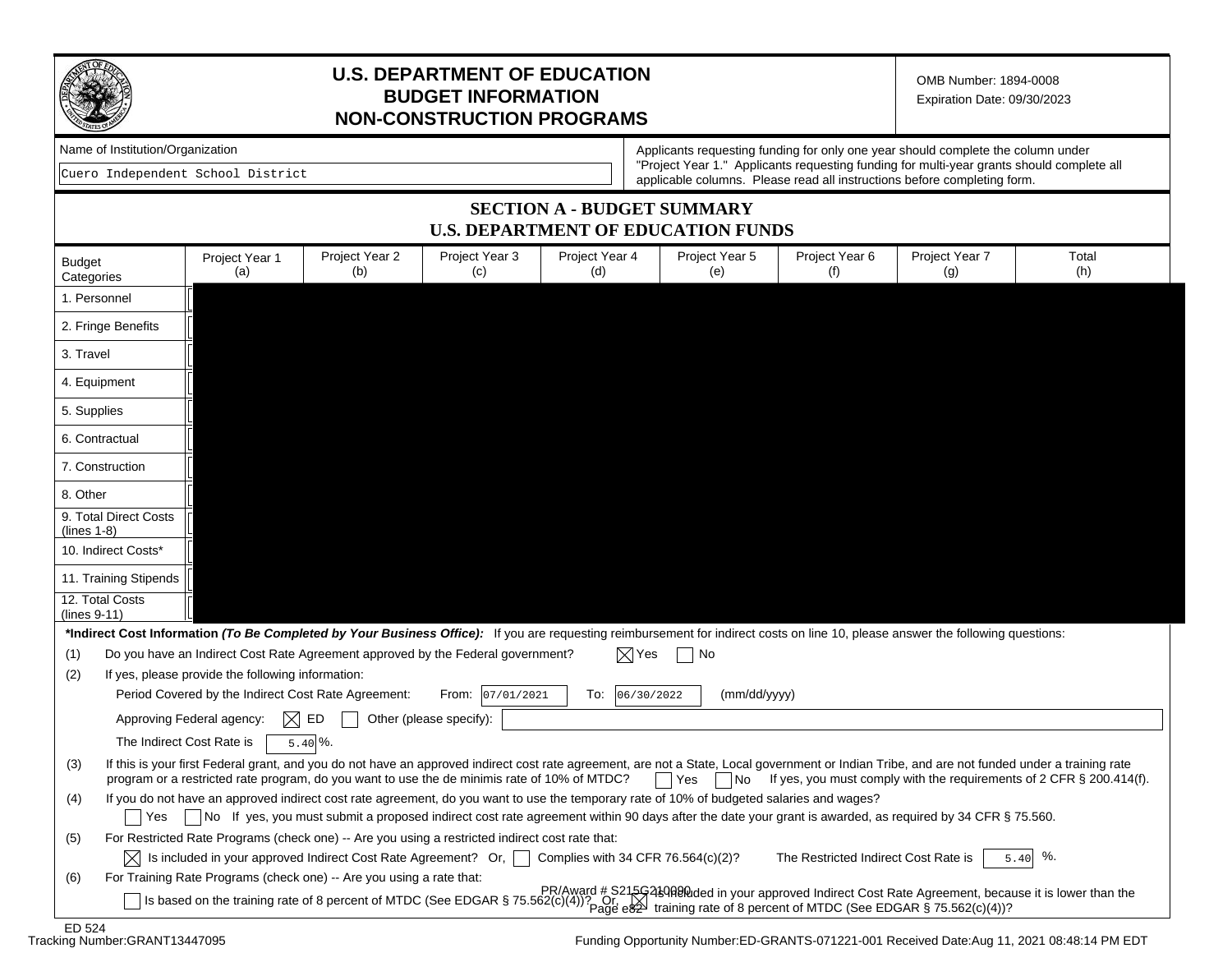| Name of Institution/Organization                              |                       |                       |                       |                                                                                                                                                                                                                                                                    |  |                       |                       |                       |              |
|---------------------------------------------------------------|-----------------------|-----------------------|-----------------------|--------------------------------------------------------------------------------------------------------------------------------------------------------------------------------------------------------------------------------------------------------------------|--|-----------------------|-----------------------|-----------------------|--------------|
| Cuero Independent School District                             |                       |                       |                       | Applicants requesting funding for only one year<br>should complete the column under "Project Year<br>1." Applicants requesting funding for multi-year<br>grants should complete all applicable columns.<br>Please read all instructions before completing<br>form. |  |                       |                       |                       |              |
| <b>SECTION B - BUDGET SUMMARY</b><br><b>NON-FEDERAL FUNDS</b> |                       |                       |                       |                                                                                                                                                                                                                                                                    |  |                       |                       |                       |              |
| <b>Budget Categories</b>                                      | Project Year 1<br>(a) | Project Year 2<br>(b) | Project Year 3<br>(c) | Project Year 4<br>(d)                                                                                                                                                                                                                                              |  | Project Year 5<br>(e) | Project Year 6<br>(f) | Project Year 7<br>(g) | Total<br>(h) |
| 1. Personnel                                                  |                       |                       |                       |                                                                                                                                                                                                                                                                    |  |                       |                       |                       |              |
| 2. Fringe Benefits                                            |                       |                       |                       |                                                                                                                                                                                                                                                                    |  |                       |                       |                       |              |
| 3. Travel                                                     |                       |                       |                       |                                                                                                                                                                                                                                                                    |  |                       |                       |                       |              |
| 4. Equipment                                                  |                       |                       |                       |                                                                                                                                                                                                                                                                    |  |                       |                       |                       |              |
| 5. Supplies                                                   |                       |                       |                       |                                                                                                                                                                                                                                                                    |  |                       |                       |                       |              |
| 6. Contractual                                                |                       |                       |                       |                                                                                                                                                                                                                                                                    |  |                       |                       |                       |              |
| 7. Construction                                               |                       |                       |                       |                                                                                                                                                                                                                                                                    |  |                       |                       |                       |              |
| 8. Other                                                      |                       |                       |                       |                                                                                                                                                                                                                                                                    |  |                       |                       |                       |              |
| 9. Total Direct Costs<br>$(lines 1-8)$                        |                       |                       |                       |                                                                                                                                                                                                                                                                    |  |                       |                       |                       |              |
| 10. Indirect Costs                                            |                       |                       |                       |                                                                                                                                                                                                                                                                    |  |                       |                       |                       |              |
| 11. Training Stipends                                         |                       |                       |                       |                                                                                                                                                                                                                                                                    |  |                       |                       |                       |              |
| 12. Total Costs<br>(lines 9-11)                               |                       |                       |                       |                                                                                                                                                                                                                                                                    |  |                       |                       |                       |              |
| <b>SECTION C - BUDGET NARRATIVE (see instructions)</b>        |                       |                       |                       |                                                                                                                                                                                                                                                                    |  |                       |                       |                       |              |

ED 524